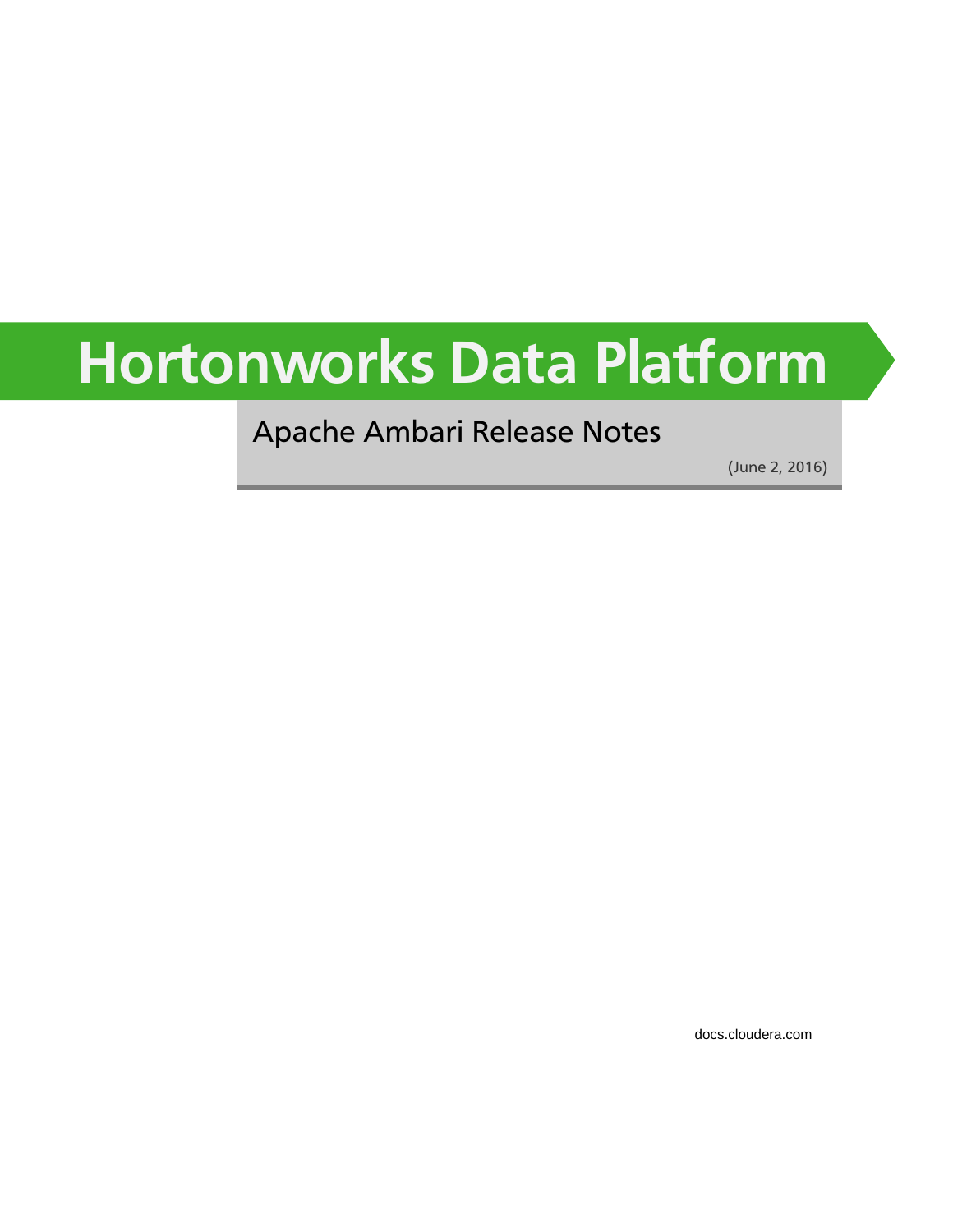### **Hortonworks Data Platform: Apache Ambari Release Notes**

Copyright © 2012-2017 Hortonworks, Inc. All rights reserved.

The Hortonworks Data Platform, powered by Apache Hadoop, is a massively scalable and 100% open source platform for storing, processing and analyzing large volumes of data. It is designed to deal with data from many sources and formats in a very quick, easy and cost-effective manner. The Hortonworks Data Platform consists of the essential set of Apache Hadoop projects including MapReduce, Hadoop Distributed File System (HDFS), HCatalog, Pig, Hive, HBase, ZooKeeper and Ambari. Hortonworks is the major contributor of code and patches to many of these projects. These projects have been integrated and tested as part of the Hortonworks Data Platform release process and installation and configuration tools have also been included.

Unlike other providers of platforms built using Apache Hadoop, Hortonworks contributes 100% of our code back to the Apache Software Foundation. The Hortonworks Data Platform is Apache-licensed and completely open source. We sell only expert technical support, [training](https://hortonworks.com/training/) and partner-enablement services. All of our technology is, and will remain free and open source. Please visit the [Hortonworks Data Platform](https://hortonworks.com/technology/hortonworksdataplatform) page for more information on Hortonworks technology. For more information on Hortonworks services, please visit either the [Support](https://hortonworks.com/support) or [Training](https://hortonworks.com/training/) page. Feel free to [Contact Us](https://hortonworks.com/about-us/contact-us/) directly to discuss your specific needs.

Licensed under the Apache License, Version 2.0 (the "License"); you may not use this file except in compliance with the License. You may obtain a copy of the License at

#### <http://www.apache.org/licenses/LICENSE-2.0>

Unless required by applicable law or agreed to in writing, software distributed under the License is distributed on an "AS IS" BASIS, WITHOUT WARRANTIES OR CONDITIONS OF ANY KIND, either express or implied. See the License for the specific language governing permissions and limitations under the License.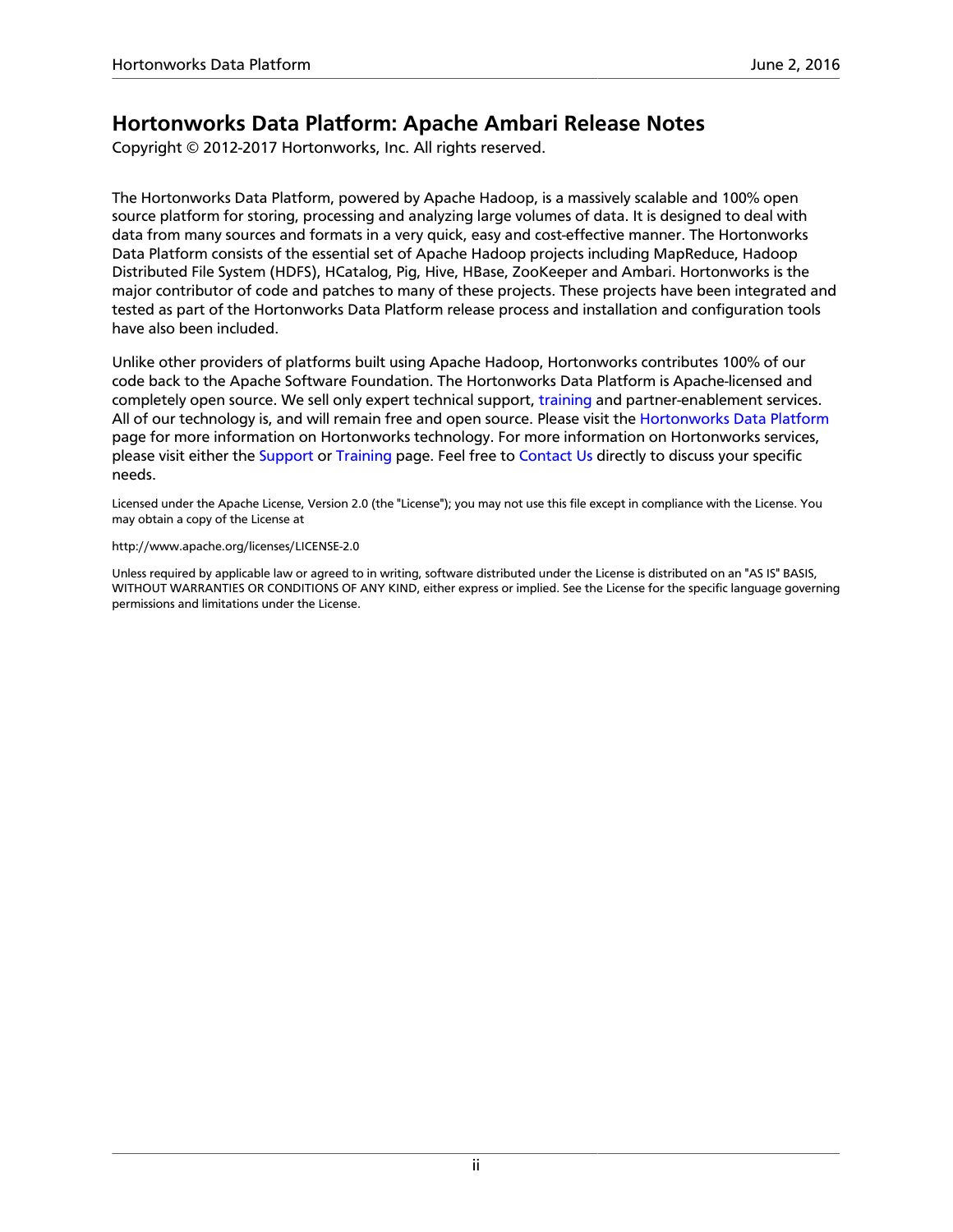# **Table of Contents**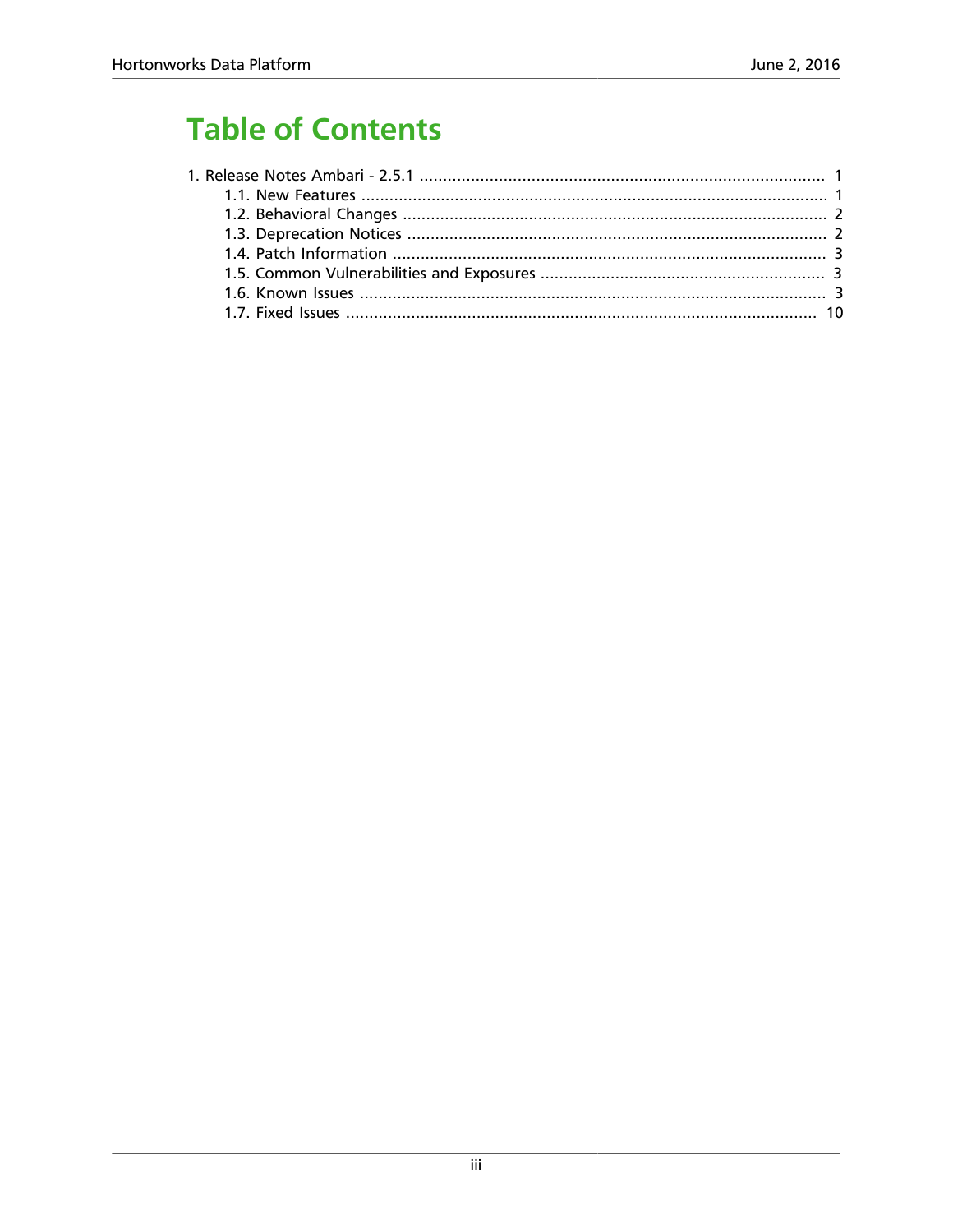# **List of Tables**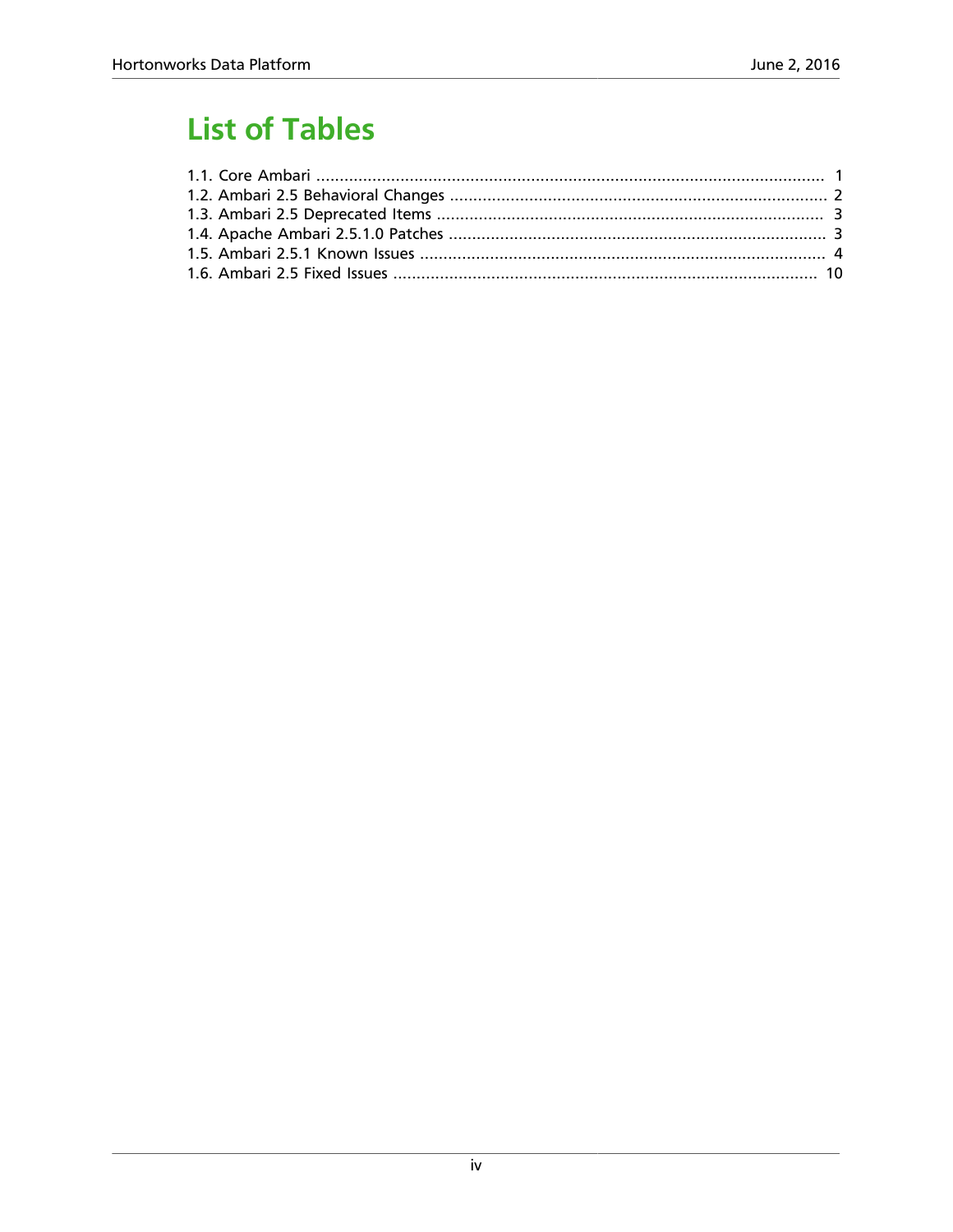# <span id="page-4-0"></span>**1. Release Notes Ambari - 2.5.1**

**RELEASE NOTES:** Apache Ambari 2.5.1

The Ambari 2.5.1 Release Notes summarize and describe the following information released in Ambari 2.5.1:

- [New Features \[1\]](#page-4-1)
- [Behavioral Changes \[2\]](#page-5-0)
- [Deprecation Notices \[2\]](#page-5-1)
- [Patch Information \[3\]](#page-6-0)
- [Common Vulnerabilities and Exposures \[3\]](#page-6-1)
- [Known Issues \[3\]](#page-6-2)
- [Fixed Issues \[10\]](#page-13-0)

### <span id="page-4-1"></span>**1.1. New Features**

The Ambari 2.5.1 release is a maintenance release that includes no new features.

Ambari 2.5 contains the following features and improvements:

#### <span id="page-4-2"></span>**Table 1.1. Core Ambari**

| <b>Feature</b>                                                   | <b>Description</b>                                                                                                                                                                                                                                           |
|------------------------------------------------------------------|--------------------------------------------------------------------------------------------------------------------------------------------------------------------------------------------------------------------------------------------------------------|
| Add/Remove Journal Nodes                                         | Easily add additional JournalNodes, or remove and move existing JournalNodes for<br>installations where NameNode HA is enabled.                                                                                                                              |
| <b>AMBARI-7748</b>                                               |                                                                                                                                                                                                                                                              |
| Service Auto-Start                                               | Configure specific components to start automatically if the host they are on reboots,<br>or if the process exits abnormally.                                                                                                                                 |
| <b>AMBARI-2330</b>                                               |                                                                                                                                                                                                                                                              |
| <b>Configuration Change Communication</b><br><b>AMBARI-19572</b> | A new pop-up has been added to more clearly communicate the impact on<br>configuration for common administrative operations such as changing individual<br>configurations, adding components, remove components, moving master services,<br>and enabling HA. |
| HDFS TopN User & Operation<br>Visualization                      | Quickly understand the most frequent operations being performed on the<br>NameNode, and more importantly who's performing those operations.                                                                                                                  |
| <b>AMBARI-19320</b>                                              |                                                                                                                                                                                                                                                              |
| Download All Client Configurations                               | Download client configurations for all components installed in the cluster with a<br>single-click.                                                                                                                                                           |
| <b>AMBARI-19275</b>                                              |                                                                                                                                                                                                                                                              |
| <b>Built-In SNMP MIB</b>                                         | The default SNMP Alert Notification now sends SNMP traps using an Ambari-specific<br>MIB.                                                                                                                                                                    |
| <b>AMBARI-19257</b>                                              |                                                                                                                                                                                                                                                              |
| DB Inconsistency Self-Healing                                    | Common database inconsitencies are now automatically fixed when issues are<br>detected on Ambari Server startup.                                                                                                                                             |
| <b>AAMBARI-18990</b>                                             |                                                                                                                                                                                                                                                              |
| Log Search TP Update                                             | Updates to the Log Search component to improve security, stability, and<br>performance. This capability is currently Tech Preview.                                                                                                                           |
| <b>AMBARI-18821</b>                                              |                                                                                                                                                                                                                                                              |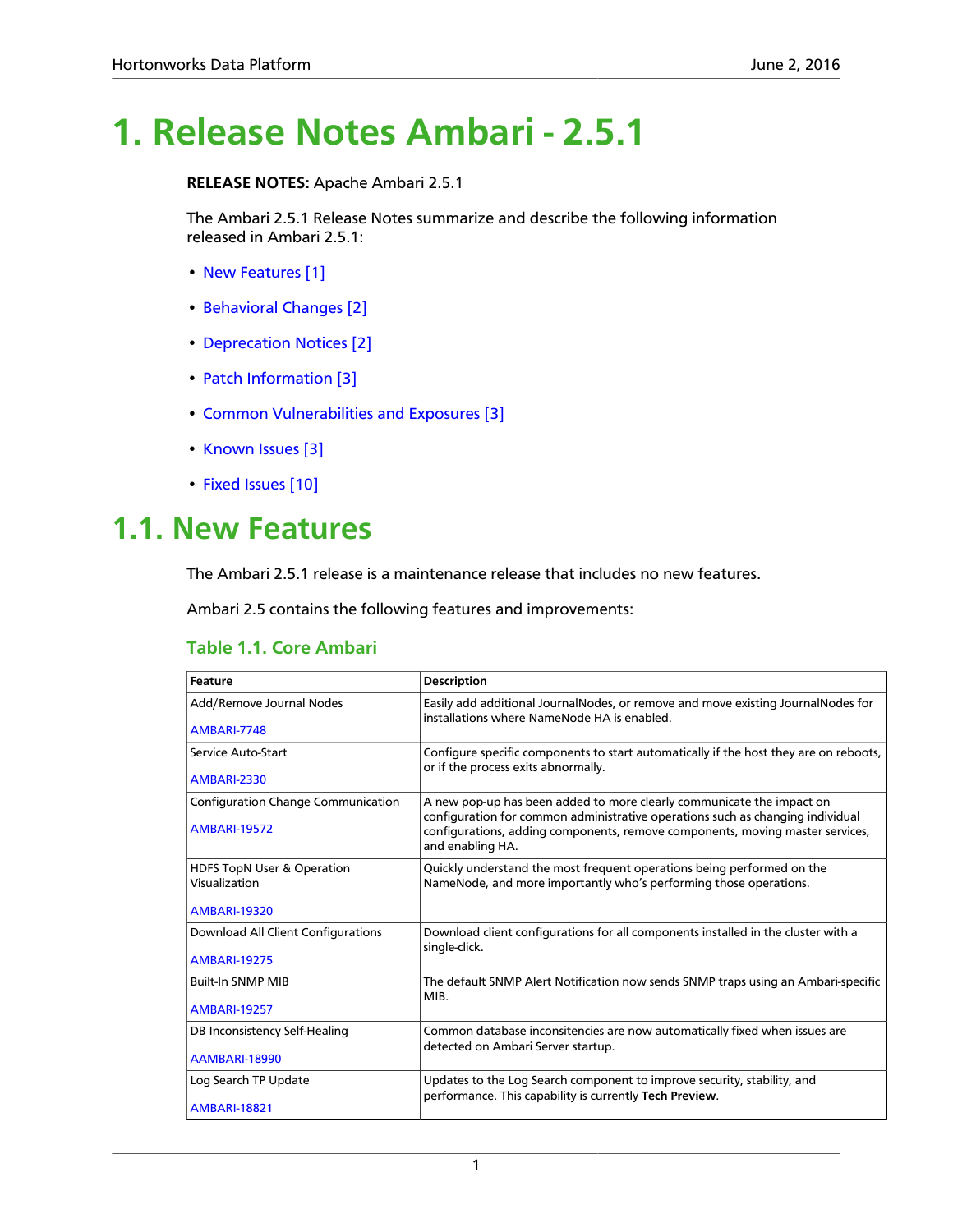| <b>Feature</b>                              | <b>Description</b>                                                                                                                                                          |  |
|---------------------------------------------|-----------------------------------------------------------------------------------------------------------------------------------------------------------------------------|--|
| Ignore Host Pre-Check when Adding a<br>Host | Added the ability to disable host pre-checks when adding hosts after the cluster has<br>been installed.                                                                     |  |
| <b>AMBARI-18817</b>                         |                                                                                                                                                                             |  |
| Post User-creation Script Hook              | Create user home directories in HDFS when users are created in the Ambari DB, or                                                                                            |  |
| <b>AMBARI-18722</b>                         | sync'd with LDAP. This feature is disabled by default and can easily be enabled after<br>installation of the Ambari Server.                                                 |  |
| Password Credential Store Management        | For those components that support storing passwords in credential stores, such as<br>Ranger, Hive, and Oozie, passwords are now stored in credential stores by default      |  |
| <b>AMBARI-18650</b>                         | for fresh installs.                                                                                                                                                         |  |
| Port Preserving HS2 Rolling Upgrade         | During the Rolling Upgrade, the Hive Server 2 port will not be changed. Hive<br>downtime is still incurred during the upgrade.                                              |  |
| <b>AMBARI-18591</b>                         |                                                                                                                                                                             |  |
| Ambari SPNEGO Support                       | Ambari now supports API authentication using SPNEGO.                                                                                                                        |  |
| <b>AMBARI-18365</b>                         |                                                                                                                                                                             |  |
| <b>SmartSense Mandatory Installation</b>    | For new installs, SmartSense will be installed by default. Entering your Hortonworks<br>SmartSense ID is still required to activate SmartSense. No bundles will be captured |  |
| <b>AMBARI-18346</b>                         | and sent until the a valid SmartSense ID is entered.                                                                                                                        |  |
| Grafana Dashboard for Ambari                | New Grafana dashboards for visualizing the performance metrics of the Ambari<br>Server itself are now available.                                                            |  |
| <b>AMBARI-17589</b>                         |                                                                                                                                                                             |  |
| ZK ACL and SASL Configuration               | ZooKeeper ACL's are now optimally configured for tighter security control and SASL<br>is configured for fresh cluster installs.                                             |  |
| <b>AMBARI-17324</b>                         |                                                                                                                                                                             |  |
| Simplified Log Rotation Configuration       | It's now easy to configure the number and size of backup files for each component<br>using Log4j. For customers that are upgrading from previous versions of Ambari,        |  |
| <b>AMBARI-16880</b>                         | there is a post-upgrade step required to fully enable this capability.                                                                                                      |  |
| AMS Collector High Availability             | The Ambari Metrics System now supports multiple Metrics Collector instances,<br>providing High Availability and better scalability. This capability is currently Tech       |  |
| <b>AMBARI-15901</b>                         | Preview.                                                                                                                                                                    |  |

#### **More Information**

[SmartSense User Guide](https://docs.hortonworks.com/HDPDocuments/SS1/SmartSense-1.4.0/bk_user-guide/content/index.html)

# <span id="page-5-0"></span>**1.2. Behavioral Changes**

The Ambari 2.5.1 release introduces no new behavioral changes.

Ambari 2.5 introduces the following changes in behavior as compared to previous Ambari versions:

#### <span id="page-5-2"></span>**Table 1.2. Ambari 2.5 Behavioral Changes**

| Title                             | <b>Description</b>                                                                                                                                                                                                                  |
|-----------------------------------|-------------------------------------------------------------------------------------------------------------------------------------------------------------------------------------------------------------------------------------|
| HDP 2.2 Support Removed           | Ambari support for HDP 2.2 is removed with Ambari 2.5.                                                                                                                                                                              |
| SmartSense Mandatory Installation | For new installs, SmartSense will be installed by default. Entering your Hortonworks<br>SmartSense ID is still required to activate SmartSense. No bundles will be captured<br>and sent until the a valid SmartSense ID is entered. |

### <span id="page-5-1"></span>**1.3. Deprecation Notices**

The following items will be removed from the listed or a future Ambari version.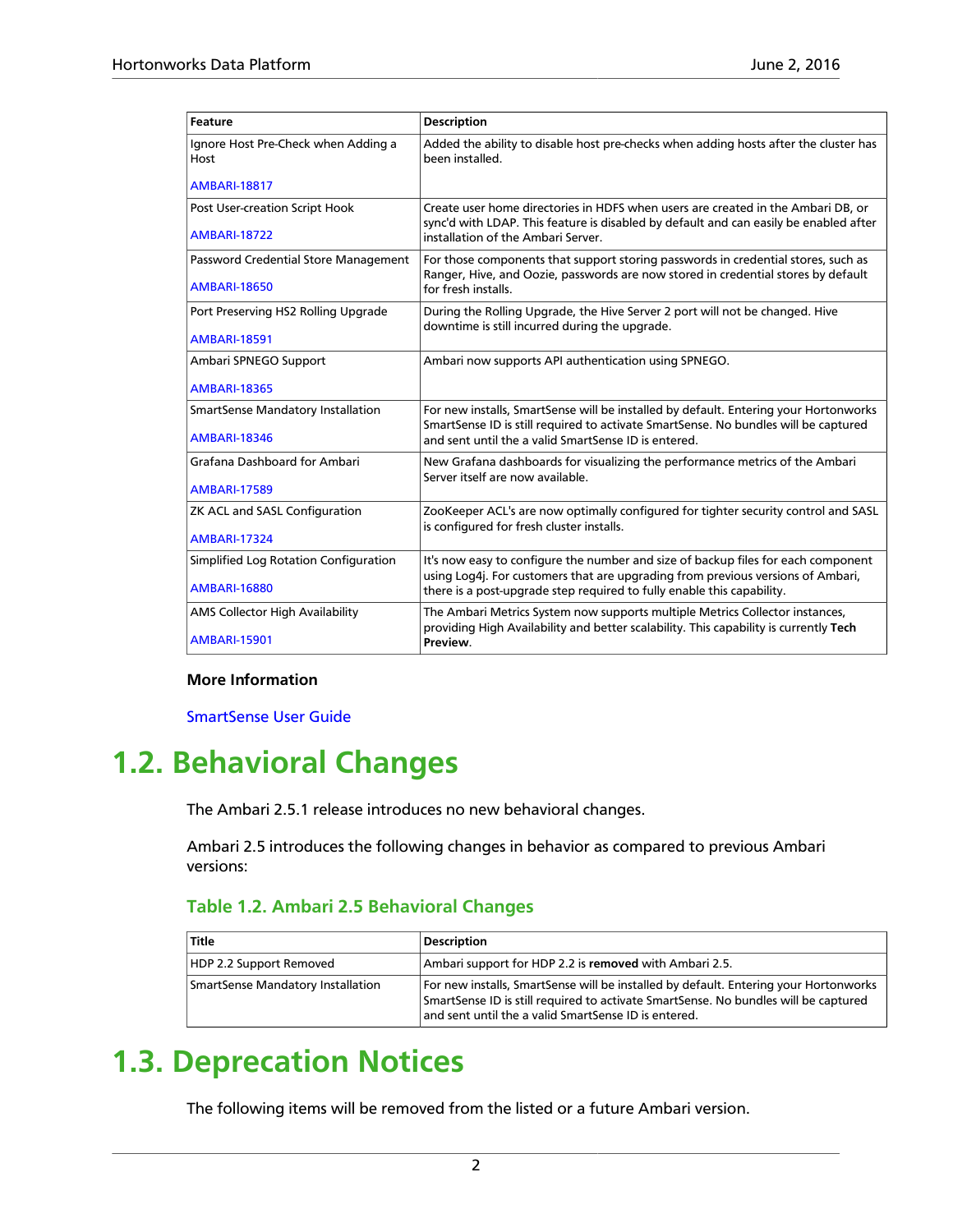#### <span id="page-6-3"></span>**Table 1.3. Ambari 2.5 Deprecated Items**

| Item          | <b>Deprecated</b> | Removed      |
|---------------|-------------------|--------------|
| Falcon View   | Ambari 2.5.0      |              |
| Slider View   | Ambari 2.5.0      |              |
| Storm View    |                   | Ambari 2.5.0 |
| Zeppelin View |                   | Ambari 2.5.0 |

#### **More Information**

[HDP 2.6.0 Deprecation Notices](https://docs.hortonworks.com/HDPDocuments/HDP2/HDP-2.6.1/bk_release-notes/content/deprecated_items.html)

### <span id="page-6-4"></span><span id="page-6-0"></span>**1.4. Patch Information**

Ambari 2.5.1.0 is based on Apache Ambari 2.5.1 and the following patches:.

### **Table 1.4. Apache Ambari 2.5.1.0 Patches**

| <b>Apache Jira</b>  | <b>Description</b>                                                                                                   |
|---------------------|----------------------------------------------------------------------------------------------------------------------|
| <b>AMBARI-21045</b> | Enable Storm's AutoTGT configs in secure mode                                                                        |
| <b>AMBARI-21092</b> | HSI start failed due to Unrecognized VM option 'UseParallelGC-Xss512k' during EU<br>(missing space)                  |
| <b>AMBARI-21109</b> | After decommission of a Nodemanager, the state of the Nodemanager shows<br>Decommissioning instead of decommissioned |
| <b>AMBARI-21110</b> | ambari-server setup fails with default postgres                                                                      |
| <b>AMBARI-21116</b> | Setting yarn.node-labels.fs-store.root-dir to a "path" changes the permission of the<br>"root path"                  |
| <b>AMBARI-21117</b> | Existing hosts state didn't save after host was added                                                                |
| <b>AMBARI-21118</b> | HDP + HDF cluster cannot save configs for Storm when Streamline is installed due to<br>missing configs               |
| <b>AMBARI-21121</b> | Missing storm-site.xml in HDP-2.6 stack                                                                              |
| <b>AMBARI-21125</b> | Ambari STS2 checker should use principal in secure cluster                                                           |
| <b>AMBARI-21129</b> | Nimbus fails to start when Ambari is upgraded to 2.5.1, EU to HDP 2.6.1, and cluster<br>is then Kerberized           |
| <b>AMBARI-21131</b> | Add NIFI JAAS Config StackFeatures to HDP StackFeatures                                                              |
| <b>AMBARI-21135</b> | Kafka service fails to start during EU from HDF 202 to 30 while resolving /etc/kafka/<br>conf                        |
| <b>AMBARI-21136</b> | Upgrading Ambari to 2.5.1 stops Storm's nimbus in secure moded                                                       |

### <span id="page-6-1"></span>**1.5. Common Vulnerabilities and Exposures**

Ambari 2.5.1.0 includes fixes for the following information-security **Common Vulnerabilities and Exposures** (CVEs)

[Fixed in Ambari 2.5.1](https://cwiki.apache.org/confluence/display/AMBARI/Ambari+Vulnerabilities#AmbariVulnerabilities-FixedinAmbari2.5.1)

### <span id="page-6-2"></span>**1.6. Known Issues**

Ambari 2.5.1 has the following known issues, scheduled for resolution in a future release. Also, refer to the [Ambari Troubleshooting Guide](https://docs.hortonworks.com/HDPDocuments/Ambari-2.5.1.0/bk_ambari-troubleshooting/content/ch_ambari_troubleshooting.html) for additional information.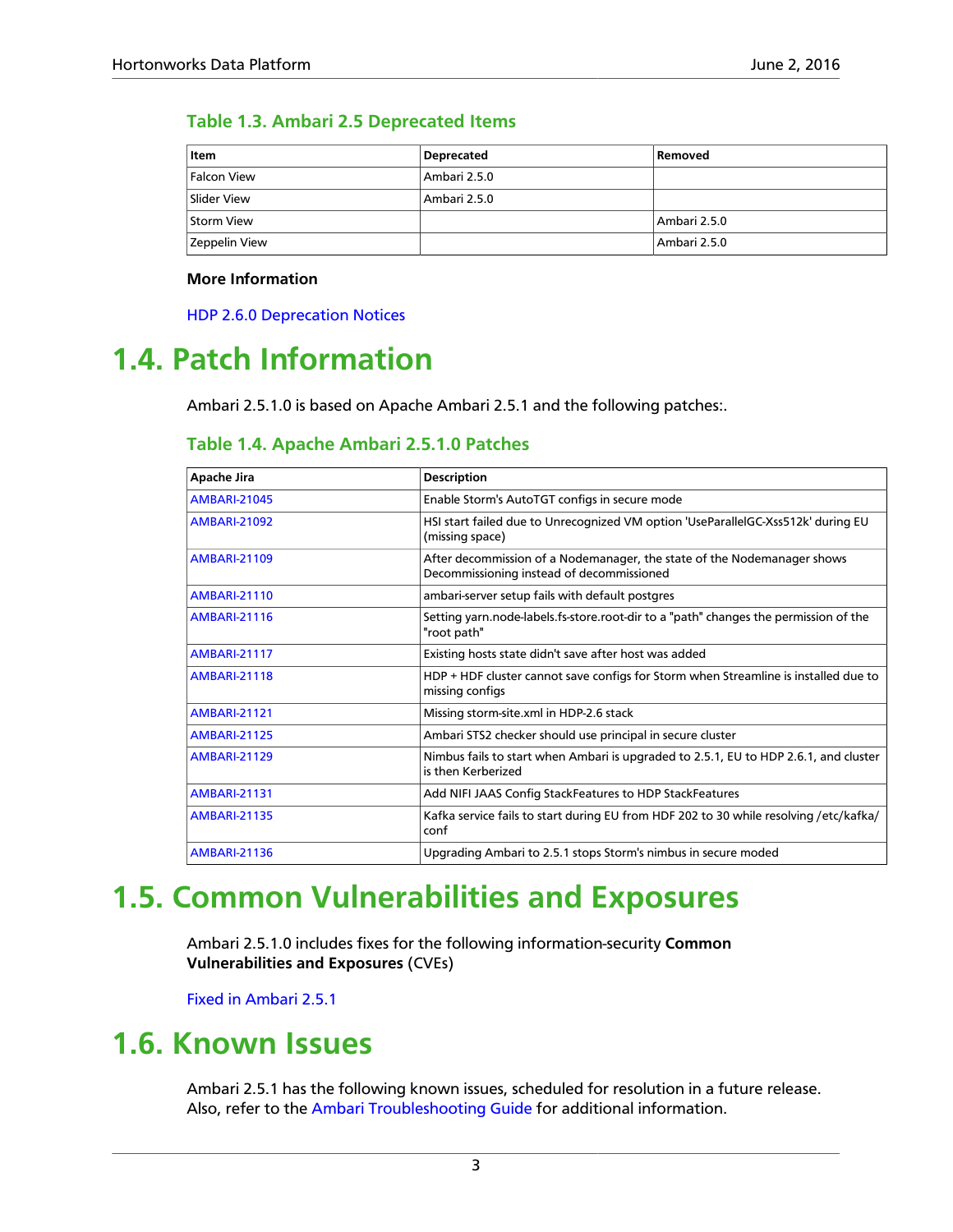| Apache Jira         | <b>HWX Jira</b>  | Problem                                                                                                                                                                                                                                                                                                                                                                                                                                                                                                                                                                                                                                                                                                                                                                                                                                                                                                                                                                                                                                                                                                             | Solution                                                                                    |  |
|---------------------|------------------|---------------------------------------------------------------------------------------------------------------------------------------------------------------------------------------------------------------------------------------------------------------------------------------------------------------------------------------------------------------------------------------------------------------------------------------------------------------------------------------------------------------------------------------------------------------------------------------------------------------------------------------------------------------------------------------------------------------------------------------------------------------------------------------------------------------------------------------------------------------------------------------------------------------------------------------------------------------------------------------------------------------------------------------------------------------------------------------------------------------------|---------------------------------------------------------------------------------------------|--|
| <b>AMBARI-22469</b> | <b>BUG-91993</b> | Ambari Sever 2.5.x set up as an Ambari<br>Views Server (standalone server with a<br>second Ambari Server registered as a<br>remote server) fails when upgraded to<br>version 2.6.0.                                                                                                                                                                                                                                                                                                                                                                                                                                                                                                                                                                                                                                                                                                                                                                                                                                                                                                                                 | No known workaround. Please contact<br>Hortonworks Customer Support for<br>assistance.      |  |
|                     |                  | ERROR: Error executing schema<br>upgrade, please check the server<br>logs.<br>ERROR: Error output from schema<br>upgrade command:<br>ERROR: Exception in thread<br>"main" org.apache.ambari.server.<br>AmbariException: Unable to find any<br>CURRENT repositories.<br>at org.apache.ambari.server.<br>upgrade.SchemaUpgradeHelper.<br>executeUpgrade(SchemaUpgradeHelper.<br>java:203)<br>at org.apache.ambari.server.<br>upgrade.SchemaUpgradeHelper.<br>main(SchemaUpgradeHelper.java:418)<br>Caused by: org.apache.ambari.<br>server.AmbariException: Unable to<br>find any CURRENT repositories.<br>at org.apache.ambari.server.<br>upgrade.UpgradeCatalog260.<br>getCurrentVersionID(UpgradeCatalog260.<br>java:510)<br>at org.apache.ambari.server.<br>upgrade.UpgradeCatalog260.<br>executeDDLUpdates(UpgradeCatalog260.<br>java: $194)$<br>at org.apache.ambari.server.<br>upgrade.AbstractUpgradeCatalog.<br>upgradeSchema(AbstractUpgradeCatalog.<br>java:923)<br>at org.apache.ambari.server.<br>upgrade.SchemaUpgradeHelper.<br>executeUpgrade(SchemaUpgradeHelper.<br>java: $200)$<br>$\ldots$ 1 more |                                                                                             |  |
|                     |                  | ERROR: Ambari server upgrade<br>failed. Please look at /var/log/<br>ambari-server/ambari-server.log,<br>for more details.<br>ERROR: Exiting with exit code 11.<br>REASON: Schema upgrade failed.                                                                                                                                                                                                                                                                                                                                                                                                                                                                                                                                                                                                                                                                                                                                                                                                                                                                                                                    |                                                                                             |  |
| <b>AMBARI-20896</b> | <b>BUG-66869</b> | In an HDP + HDF cluster with NiFi<br>installed, metrics appear in Ambari Web<br>UI. However, some Grafana dashboards<br>with Hosts drop-down, such as Kafka-<br>Hosts, HBase-RegionServers, System-<br>Servers, and NiFi-Hosts do not show<br>data. Also, templated dashboards, such<br>as Kafka-Topics and HDFS Users, show<br>"undefine" in the URL generated for<br>making the GET call. For example:                                                                                                                                                                                                                                                                                                                                                                                                                                                                                                                                                                                                                                                                                                            | Manually create the Grafana dashboard<br>to visualize the affected metrics.                 |  |
|                     |                  | http://amb25101:3000/api/<br>datasources/proxy/1/ws/v1/<br>timeline/metrics?metricNames=                                                                                                                                                                                                                                                                                                                                                                                                                                                                                                                                                                                                                                                                                                                                                                                                                                                                                                                                                                                                                            | kafka.server.BrokerTopicMetrics.BytesInPerSec.topic.TestTopic.countNaNundefined._avg&appId= |  |
|                     |                  | and                                                                                                                                                                                                                                                                                                                                                                                                                                                                                                                                                                                                                                                                                                                                                                                                                                                                                                                                                                                                                                                                                                                 |                                                                                             |  |
|                     |                  | http://avijayan-<br>hotfix1019-1.openstacklocal:3000/<br>api/datasources/proxy/1/ws/v1/                                                                                                                                                                                                                                                                                                                                                                                                                                                                                                                                                                                                                                                                                                                                                                                                                                                                                                                                                                                                                             |                                                                                             |  |

### <span id="page-7-0"></span>**Table 1.5. Ambari 2.5.1 Known Issues**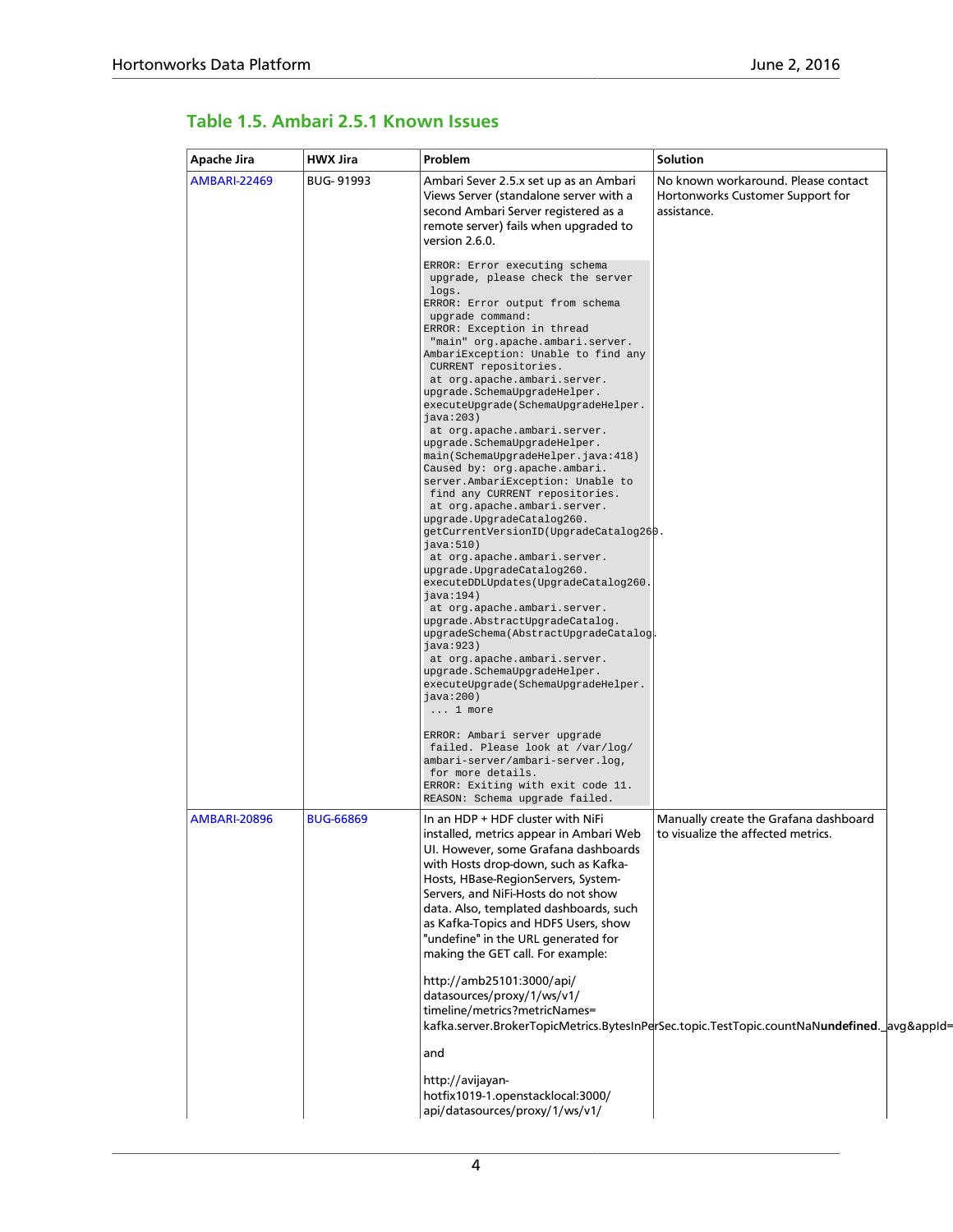| Apache Jira | <b>HWX Jira</b> | Problem                                                                                                 | Solution                                                                                       |  |
|-------------|-----------------|---------------------------------------------------------------------------------------------------------|------------------------------------------------------------------------------------------------|--|
|             |                 | timeline/metrics?metricNames=                                                                           | ipc.client.org.apache.hadoop.ipc.DecayRpcScheduler.Caller(hbase).Volume._diff._avg&instanceId- |  |
| N/A         | BUG-81933       | NiFi service fails to start on a HDP + HDF<br>integration cluster                                       |                                                                                                |  |
|             |                 | with the following exception:                                                                           |                                                                                                |  |
|             |                 | Traceback (most recent call last):<br>File "/var/lib/ambari-agent/<br>cache/common-services/NIFI/1.0.0/ |                                                                                                |  |
|             |                 | package/scripts/nifi_ca.py",<br>line 114, in <module><br/>CertificateAuthority().execute()</module>     |                                                                                                |  |
|             |                 | File "/usr/lib/python2.6/site-<br>packages/resource_management/<br>libraries/script/script.py",         |                                                                                                |  |
|             |                 | line 329, in execute method(env)<br>File "/var/lib/ambari-agent/                                        |                                                                                                |  |
|             |                 | cache/common-services/NIFI/1.0.0/<br>package/scripts/nifi_ca.py",<br>line 92, in start                  |                                                                                                |  |
|             |                 | Execute((run_ca_script, params.<br>jdk64_home, ca_server_script,<br>params.nifi_config_dir + '/         |                                                                                                |  |
|             |                 | nifi-certificate-authority.json',<br>params.nifi_ca_log_file_stdout,<br>params.nifi_ca_log_file_stderr, |                                                                                                |  |
|             |                 | status_params.nifi_ca_pid_file),<br>user=params.nifi_user)                                              |                                                                                                |  |
|             |                 | File "/usr/lib/python2.6/site-<br>packages/resource_management/core/<br>base.py",                       |                                                                                                |  |
|             |                 | line 155, in __init__ self.env.<br>run()<br>File "/usr/lib/python2.6/site-                              |                                                                                                |  |
|             |                 | packages/resource_management/core/<br>environment.py",<br>line 160, in run self.                        |                                                                                                |  |
|             |                 | run_action(resource, action)<br>File "/usr/lib/python2.6/site-                                          |                                                                                                |  |
|             |                 | packages/resource_management/core/<br>environment.py",<br>line 124, in run_action                       |                                                                                                |  |
|             |                 | provider_action()<br>File "/usr/lib/python2.6/site-<br>packages/resource_management/core/               |                                                                                                |  |
|             |                 | providers/system.py",<br>line 262, in action_run tries=<br>self.resource.tries, try_sleep=              |                                                                                                |  |
|             |                 | self.resource.try_sleep)<br>File "/usr/lib/python2.6/site-<br>packages/resource management/core/        |                                                                                                |  |
|             |                 | shell.py",<br>line $72$ , in inner result =                                                             |                                                                                                |  |
|             |                 | function(command, **kwargs)<br>File "/usr/lib/python2.6/site-<br>packages/resource_management/core/     |                                                                                                |  |
|             |                 | shell.py",<br>line 102, in checked_call<br>tries=tries, try_sleep=                                      |                                                                                                |  |
|             |                 | try_sleep, timeout_kill_strategy=<br>timeout_kill_strategy)<br>File "/usr/lib/python2.6/site-           |                                                                                                |  |
|             |                 | packages/resource_management/core/<br>shell.py",<br>line 150, in _call_wrapper result                   |                                                                                                |  |
|             |                 | = _call(command, **kwargs_copy)<br>File "/usr/lib/python2.6/site-                                       |                                                                                                |  |
|             |                 | packages/resource_management/core/<br>shell.py",<br>line 303, in _call raise                            |                                                                                                |  |
|             |                 | ExecutionFailed(err_msg, code,<br>out, err)<br>resource_management.core.                                |                                                                                                |  |
|             |                 | exceptions. ExecutionFailed:                                                                            |                                                                                                |  |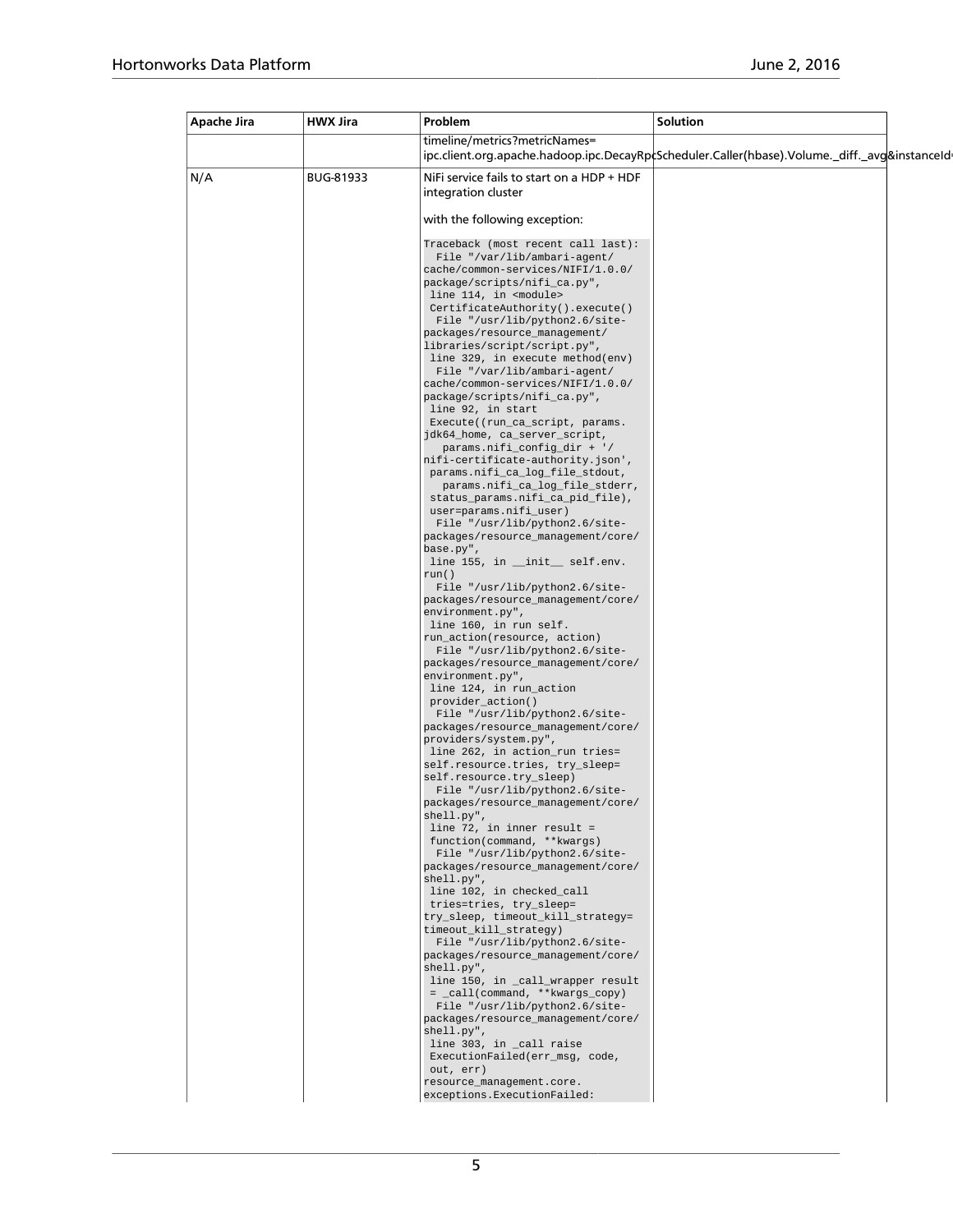| Apache Jira        | <b>HWX Jira</b>  | Problem                                                                                                                                                                                                                                                                                                                                                                                                                                                                                                                                                                                                                                                                                                                                                                                                                                                                                                                                                                                                                                                                                                                                                                                                                                                                     | Solution                                                                                                                                    |
|--------------------|------------------|-----------------------------------------------------------------------------------------------------------------------------------------------------------------------------------------------------------------------------------------------------------------------------------------------------------------------------------------------------------------------------------------------------------------------------------------------------------------------------------------------------------------------------------------------------------------------------------------------------------------------------------------------------------------------------------------------------------------------------------------------------------------------------------------------------------------------------------------------------------------------------------------------------------------------------------------------------------------------------------------------------------------------------------------------------------------------------------------------------------------------------------------------------------------------------------------------------------------------------------------------------------------------------|---------------------------------------------------------------------------------------------------------------------------------------------|
|                    |                  | Execution of '/var/lib/ambari-<br>agent/cache/common-services/NIFI/1.<br>0.0/package/scripts/run_ca.sh /usr/<br>jdk64/jdk1.8.0_112<br>/var/lib/ambari-agent/cache/<br>common-services/NIFI/1.0.0/package/<br>files/nifi-toolkit-1.2.0.3.0.0.<br>0-406/bin/tls-toolkit.sh<br>/usr/hdf/current/nifi/conf/nifi-<br>certificate-authority.json /grid/<br>0/log/nifi/nifi-ca.stdout /grid/0/<br>log/nifi/nifi-ca.stderr<br>/var/run/nifi/nifi-ca.pid'<br>returned 126. - bash:<br>/var/lib/ambari-agent/cache/<br>common-services/NIFI/1.0.0/package/<br>scripts/run_ca.sh: Permission<br>denied                                                                                                                                                                                                                                                                                                                                                                                                                                                                                                                                                                                                                                                                                 |                                                                                                                                             |
| N/A                | <b>BUG-81870</b> | YARN service check fails after moving<br>the resource manager to a new host on a<br>wire-encrypted cluster.                                                                                                                                                                                                                                                                                                                                                                                                                                                                                                                                                                                                                                                                                                                                                                                                                                                                                                                                                                                                                                                                                                                                                                 | Manually update the<br>yarn.resourcemanager.webapp.https.address<br>property to use the new resource<br>manager host name, then restart the |
|                    |                  | Traceback (most recent call last):<br>File "/var/lib/ambari-agent/<br>cache/common-services/YARN/2.1.0.<br>2.0/package/scripts/service_check.<br>ру",<br>line 181, in <module><br/>ServiceCheck().execute()<br/>File "/usr/lib/python2.6/site-<br/>packages/resource_management/<br/>libraries/script/script.py",<br/>line 329, in execute method(env)<br/>File "/var/lib/ambari-agent/<br/>cache/common-services/YARN/2.1.0.<br/>2.0/package/scripts/service_check.<br/>ру",<br/>line 131, in service_check<br/>active_rm_webapp_address = self.<br/>get_active_rm_webapp_address()<br/>File "/var/lib/ambari-agent/<br/>cache/common-services/YARN/2.1.0.<br/>2.0/package/scripts/service_check.<br/>ру",<br/>line 177, in<br/>get_active_rm_webapp_address raise<br/>Fail('Resource Manager state is<br/>not available.<br/>Failed to determine the active<br/>Resource Manager web application<br/>address from <math>\{0\}</math>'<br/>format(',''.<br/>join(rm_webapp_addresses)));<br/>resource_management.core.<br/>exceptions.Fail: Resource Manager<br/>state is not available.<br/>Failed to determine the active<br/>Resource Manager web application<br/>address from<br/><math>ctr-</math><br/>e133-1493418528701-64577-01-000002.<br/>hwx.site:8090</module> | YARN service.                                                                                                                               |
| N/A                | <b>BUG-81818</b> | No log information displays in Ambari<br>Host Details > Log tab.                                                                                                                                                                                                                                                                                                                                                                                                                                                                                                                                                                                                                                                                                                                                                                                                                                                                                                                                                                                                                                                                                                                                                                                                            | Restart the Ambari Server host.                                                                                                             |
| <b>RANGER-1607</b> | <b>BUG-80977</b> | Host Environment: RHEL6 / MySql 5.6<br>After upgrading Ambari from 2.2.2 to<br>2.5.1, then Express Upgrading (wire-<br>encrypted, secure) HDP 2.4.2 >> 2.5.3 >><br>2.6.1, Ranger service check fails with the<br>following error message:                                                                                                                                                                                                                                                                                                                                                                                                                                                                                                                                                                                                                                                                                                                                                                                                                                                                                                                                                                                                                                   |                                                                                                                                             |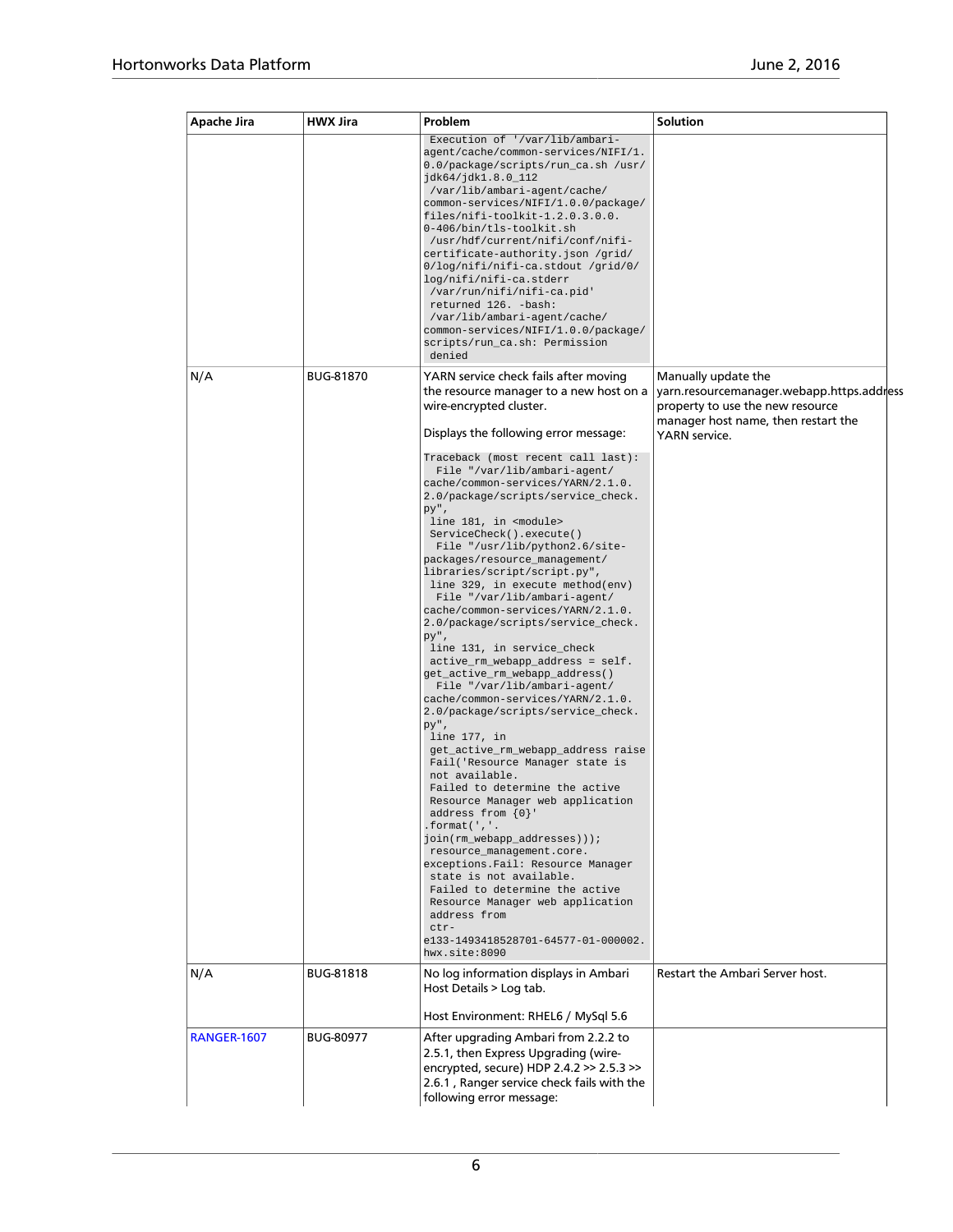| Apache Jira | <b>HWX Jira</b> | Problem                                                                   | <b>Solution</b> |
|-------------|-----------------|---------------------------------------------------------------------------|-----------------|
|             |                 | Traceback (most recent call last):                                        |                 |
|             |                 | File "/var/lib/ambari-agent/                                              |                 |
|             |                 | cache/common-services/RANGER/0.4.0/                                       |                 |
|             |                 | package/scripts/service_check.py",<br>line 49, in <module></module>       |                 |
|             |                 | RangerServiceCheck().execute()                                            |                 |
|             |                 | File "/usr/lib/python2.6/site-                                            |                 |
|             |                 | packages/resource_management/                                             |                 |
|             |                 | libraries/script/script.py",                                              |                 |
|             |                 | line 329, in execute method(env)                                          |                 |
|             |                 | File "/var/lib/ambari-agent/                                              |                 |
|             |                 | cache/common-services/RANGER/0.4.0/<br>package/scripts/service_check.py", |                 |
|             |                 | line 34, in service_check self.                                           |                 |
|             |                 | check_ranger_admin_service(params.                                        |                 |
|             |                 | ranger_external_url, params.                                              |                 |
|             |                 | upgrade_marker_file)                                                      |                 |
|             |                 | File "/var/lib/ambari-agent/                                              |                 |
|             |                 | cache/common-services/RANGER/0.4.0/                                       |                 |
|             |                 | package/scripts/service_check.py",<br>line 43, in                         |                 |
|             |                 | check_ranger_admin_service                                                |                 |
|             |                 | logoutput=True)                                                           |                 |
|             |                 | File "/usr/lib/python2.6/site-                                            |                 |
|             |                 | packages/resource_management/core/                                        |                 |
|             |                 | base.py",                                                                 |                 |
|             |                 | line 155, in __init__ self.env.<br>run()                                  |                 |
|             |                 | File "/usr/lib/python2.6/site-                                            |                 |
|             |                 | packages/resource_management/core/                                        |                 |
|             |                 | environment.py",                                                          |                 |
|             |                 | line 160, in run self.                                                    |                 |
|             |                 | run_action(resource, action)                                              |                 |
|             |                 | File "/usr/lib/python2.6/site-<br>packages/resource_management/core/      |                 |
|             |                 | environment.py",                                                          |                 |
|             |                 | line 124, in run_action                                                   |                 |
|             |                 | provider_action()<br>File "/usr/lib/python2.6/site-                       |                 |
|             |                 | packages/resource_management/core/                                        |                 |
|             |                 | providers/system.py",                                                     |                 |
|             |                 | line 262, in action_run tries=<br>self.resource.tries, try_sleep=         |                 |
|             |                 | self.resource.try_sleep)                                                  |                 |
|             |                 | File "/usr/lib/python2.6/site-                                            |                 |
|             |                 | packages/resource_management/core/                                        |                 |
|             |                 | shell.py", line 72,                                                       |                 |
|             |                 | in inner result =                                                         |                 |
|             |                 | function(command, **kwargs)<br>File "/usr/lib/python2.6/site-             |                 |
|             |                 | packages/resource_management/core/                                        |                 |
|             |                 | shell.py",                                                                |                 |
|             |                 | line 102, in checked_call                                                 |                 |
|             |                 | tries=tries, try_sleep=                                                   |                 |
|             |                 | try_sleep, timeout_kill_strategy=<br>timeout_kill_strategy)               |                 |
|             |                 | File "/usr/lib/python2.6/site-                                            |                 |
|             |                 | packages/resource_management/core/                                        |                 |
|             |                 | shell.py",                                                                |                 |
|             |                 | line 150, in _call_wrapper result                                         |                 |
|             |                 | = _call(command, **kwargs_copy)<br>File "/usr/lib/python2.6/site-         |                 |
|             |                 | packages/resource management/core/                                        |                 |
|             |                 | shell.py",                                                                |                 |
|             |                 | line 303, in _call raise                                                  |                 |
|             |                 | ExecutionFailed(err msq, code,<br>out, err)                               |                 |
|             |                 | resource_management.core.                                                 |                 |
|             |                 | exceptions.ExecutionFailed:                                               |                 |
|             |                 | Execution of 'curl -s -o /dev/null                                        |                 |
|             |                 | $-w$ '%{http_code}'                                                       |                 |
|             |                 | $--$ negotiate $-u: -k$<br>https://nats11-36-pnes-                        |                 |
|             |                 | dgm10tofnmlevelsecha-s11-6.                                               |                 |
|             |                 | openstacklocal: 6182/login.jsp                                            |                 |
|             |                 | grep 200' returned 1.                                                     |                 |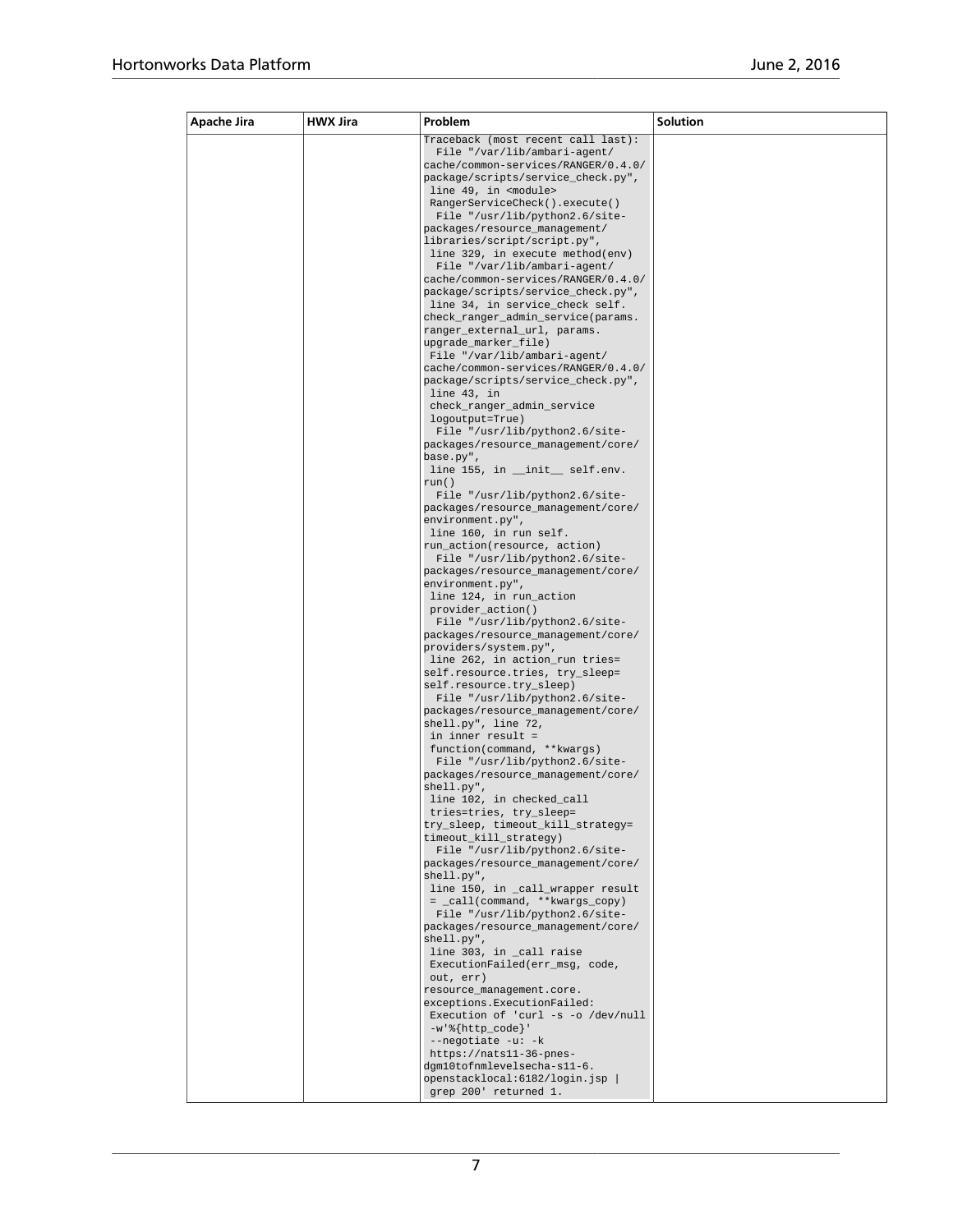| <b>Apache Jira</b> | <b>HWX Jira</b>  | Problem                                                                                                                                                                                                                                                                                                                                                                                                                                                                                                                                                                                                                                                                                                                                                                                                                                                                                                                                                                                                                                                                                                                                                                                                                                                                                                                                                                                                                                                                                                                                                                                                                                                                                                                                                                                                                                                                                                                                                                                                                                    | Solution                                                                                                                                                                                                                                             |
|--------------------|------------------|--------------------------------------------------------------------------------------------------------------------------------------------------------------------------------------------------------------------------------------------------------------------------------------------------------------------------------------------------------------------------------------------------------------------------------------------------------------------------------------------------------------------------------------------------------------------------------------------------------------------------------------------------------------------------------------------------------------------------------------------------------------------------------------------------------------------------------------------------------------------------------------------------------------------------------------------------------------------------------------------------------------------------------------------------------------------------------------------------------------------------------------------------------------------------------------------------------------------------------------------------------------------------------------------------------------------------------------------------------------------------------------------------------------------------------------------------------------------------------------------------------------------------------------------------------------------------------------------------------------------------------------------------------------------------------------------------------------------------------------------------------------------------------------------------------------------------------------------------------------------------------------------------------------------------------------------------------------------------------------------------------------------------------------------|------------------------------------------------------------------------------------------------------------------------------------------------------------------------------------------------------------------------------------------------------|
| N/A                | <b>BUG-79562</b> | Hive client fails to start on a blueprint-<br>deployed cluster with only Hive<br>Metastore and ZooKeeper deployed.                                                                                                                                                                                                                                                                                                                                                                                                                                                                                                                                                                                                                                                                                                                                                                                                                                                                                                                                                                                                                                                                                                                                                                                                                                                                                                                                                                                                                                                                                                                                                                                                                                                                                                                                                                                                                                                                                                                         |                                                                                                                                                                                                                                                      |
| N/A                | <b>BUG-78662</b> | After upgrading Ambari from version<br>2.2.2 or 2.4.2 to 2.5.x, starting or<br>restarting Ambari Server shows a failure<br>message, but Ambari Server is actually<br>started:<br>[root@hcubel-1n01 ~]# ambari-server<br>start<br>Using python /usr/bin/python<br>Starting ambari-server<br>Ambari Server running with<br>administrator privileges.<br>Organizing resource files at /var/<br>lib/ambari-server/resources<br>Ambari database consistency check<br>started<br>Server PID at: /var/run/ambari-<br>server/ambari-server.pid<br>Server out at: /var/log/ambari-<br>server/ambari-server.out<br>Server log at: /var/log/ambari-<br>server/ambari-server.log<br>Waiting for server start<br>.<br>DB configs consistency check<br>found warnings. See /var/log/<br>ambari-server/ambari-server-check-<br>database.log<br>for more details.<br>ERROR: Exiting with exit code 1.<br>REASON: Server not yet listening on<br>http port 8443 after 50 seconds.<br>Exiting.<br>$[root@hcube1-1n01 - ]# less / var/$<br>log/ambari-server/ambari<br>ambari-alerts.log<br>ambari-<br>eclipselink.log<br>ambari-<br>server.log<br>ambari-server.log.<br>zip<br>ambari-audit.log<br>ambari-<br>server-check-database.log ambari-<br>server.log.1<br>ambari-server.out<br>ambari-confiq-changes.log<br>ambari-server-command.log<br>ambari-server.log_bk<br>ambari_upgrade_config_changes<br>$03 - 27 - 2017 - 18:48:05$ . json<br>[root@hcubel-1n01 ~]# less /var/<br>log/ambari-server/ambari-server.log<br>[root@hcubel-1n01 ~]# less /var/<br>log/ambari-server/ambari-server-<br>check-database.log<br>$[root@hcube1-1n01$ ~ $]\#$<br>$[root@hcube1-1n01 - ]$ #<br>[root@hcube1-1n01 ~]# ambari-server<br>status<br>Using python /usr/bin/python<br>Ambari-server status<br>Ambari Server running<br>Found Ambari Server PID: 2055247<br>at: /var/run/ambari-server/ambari-<br>server.pid<br>$[root@hcube1-1n01 - ]#$<br>So, the server start/restart operation<br>exceeds the default 60 sec. timeout value<br>set for the Ambari web UI | Increase the server start/restart timeout<br>value to at least 120 seconds, by<br>changing the value of the following<br>property:<br>server.startup.web.timeout=120<br>in<br>ambari.properties<br>then, try the start or restart operation<br>again |
| N/A                | <b>BUG-75707</b> | Log Search Server Start fails after<br>upgrade from Ambari 2.4.x to 2.5 with<br>the following errror message:                                                                                                                                                                                                                                                                                                                                                                                                                                                                                                                                                                                                                                                                                                                                                                                                                                                                                                                                                                                                                                                                                                                                                                                                                                                                                                                                                                                                                                                                                                                                                                                                                                                                                                                                                                                                                                                                                                                              | Regenerate Keytabs after completing<br>upgrade and post upgrade steps to                                                                                                                                                                             |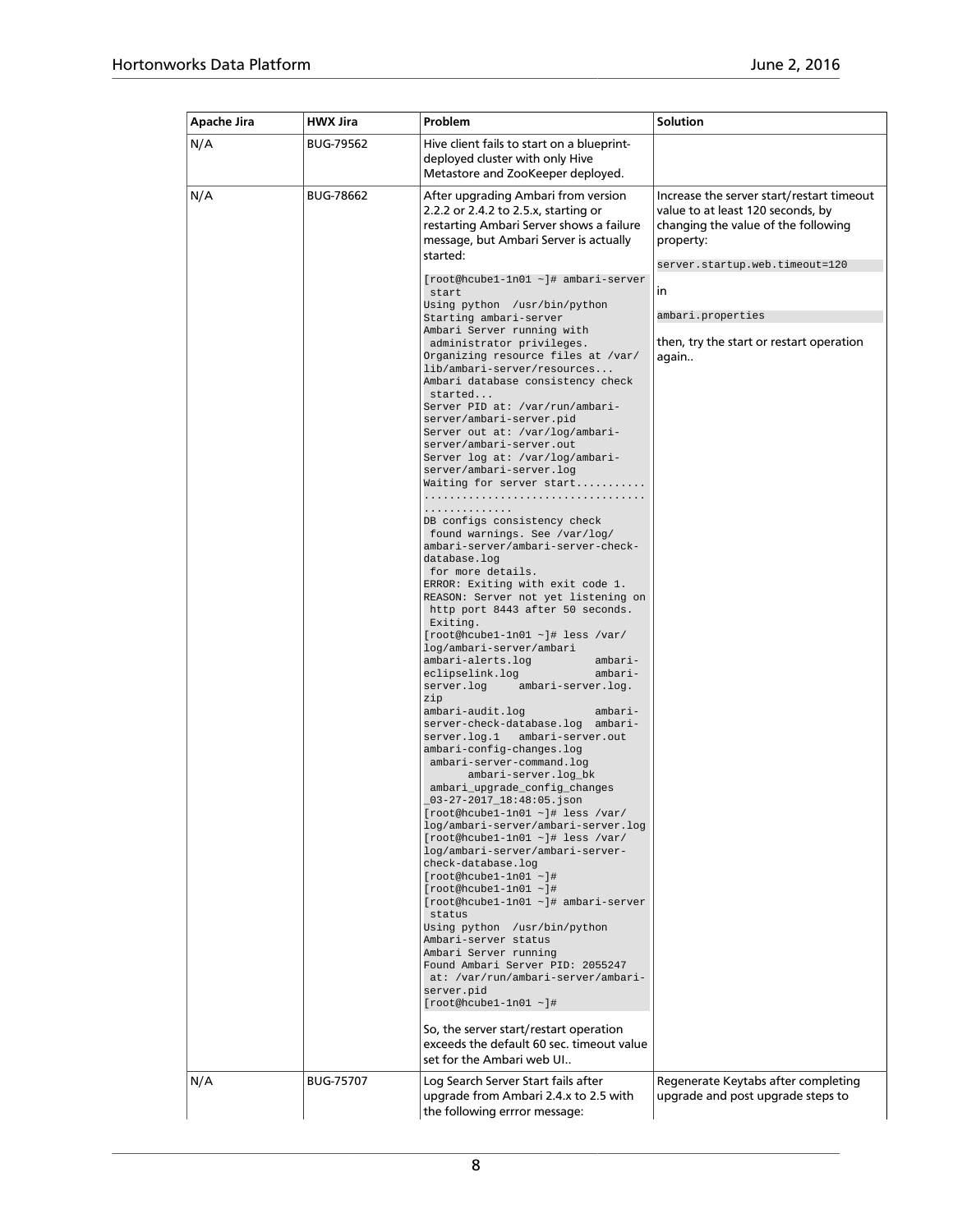| Apache Jira | HWX Jira         | Problem                                                                                                                                                                                                                                                                                                                                                                                                                                                                                                                                                                                                                                                                                                                                                                                                                                                                                                                  | Solution                                                                                                                                                         |
|-------------|------------------|--------------------------------------------------------------------------------------------------------------------------------------------------------------------------------------------------------------------------------------------------------------------------------------------------------------------------------------------------------------------------------------------------------------------------------------------------------------------------------------------------------------------------------------------------------------------------------------------------------------------------------------------------------------------------------------------------------------------------------------------------------------------------------------------------------------------------------------------------------------------------------------------------------------------------|------------------------------------------------------------------------------------------------------------------------------------------------------------------|
|             |                  | Client Not Found in Kerberos<br>Database                                                                                                                                                                                                                                                                                                                                                                                                                                                                                                                                                                                                                                                                                                                                                                                                                                                                                 | upgrade server, metrics, log search and<br>infra components.                                                                                                     |
| N/A         | <b>BUG-78170</b> | Hive Visual Explain Plan not loading<br>in Firefox v.31 on SLES 12; returns the<br>following Error message:<br>TypeError: Object.assign is not a<br>function<br>$ect. keys(e)[0], a =$                                                                                                                                                                                                                                                                                                                                                                                                                                                                                                                                                                                                                                                                                                                                   | Use Firefox v 34 (or latest stable version)<br>to run the Hive Visual Explain Plan                                                                               |
|             |                  | Object.assign $({},e[t],$<br>{ _operator: t} ) ; return a.children?<br>Array.is                                                                                                                                                                                                                                                                                                                                                                                                                                                                                                                                                                                                                                                                                                                                                                                                                                          |                                                                                                                                                                  |
| N/A         | <b>BUG-77837</b> | Hive Visual Explain Plan not working in<br>the Internet Explorer or Edge browsers.                                                                                                                                                                                                                                                                                                                                                                                                                                                                                                                                                                                                                                                                                                                                                                                                                                       | Use the Chrome or Firefox browser to<br>work with the Hive Visual Explain Plan<br>feature.                                                                       |
| N/A         | <b>BUG-66998</b> | After changing<br>hadoop.proxyuser.knox.groups or<br>hadoop.proxyuser.knox.hosts to access<br>hive2 through knox, the following error<br>message displays:                                                                                                                                                                                                                                                                                                                                                                                                                                                                                                                                                                                                                                                                                                                                                               | Restart the Hive service, so that it<br>operates using these updated core-site<br>configurations.                                                                |
|             |                  | Error: Failed to validate proxy<br>privilege of knox_dv for v999003<br>$(state=08S01,code=0)$                                                                                                                                                                                                                                                                                                                                                                                                                                                                                                                                                                                                                                                                                                                                                                                                                            |                                                                                                                                                                  |
| N/A         | <b>BUG-65357</b> | Ambari Server start fails due to<br>Database Consistency Check throwing<br>NullPointerException:                                                                                                                                                                                                                                                                                                                                                                                                                                                                                                                                                                                                                                                                                                                                                                                                                         | To start Ambari and avoid this exception,<br>you can start without performing the<br>database consistency check.                                                 |
|             |                  | 2016-08-31 21:52:28,082 INFO - *<br>Check database started *<br>2016-08-31 21:52:31,647 INFO -<br>Checking for configs not mapped to<br>any cluster<br>2016-08-31 21:52:31,653 INFO -<br>Checking for configs selected more<br>than once<br>2016-08-31 21:52:31,655 INFO -<br>Checking for hosts without state<br>2016-08-31 21:52:31,657 INFO -<br>Checking host component states<br>count equals<br>host component desired states<br>count<br>2016-08-31 21:52:31,660 INFO<br>- Checking services and their<br>configs<br>2016-08-31 21:52:33,669 ERROR -<br>Unexpected error, database check<br>failed<br>java.lang.NullPointerException at<br>org.apache.ambari.server.checks.<br>DatabaseConsistencyCheckHelper<br>.checkServiceConfigs<br>(DatabaseConsistencyCheckHelper.<br>java:543)<br>at org.apache.ambari.server.<br>checks.DatabaseConsistencyChecker.<br>main<br>(DatabaseConsistencyChecker.<br>java:115) | ambari-server start --skip-<br>database-check<br>See Start the Ambari Server for more<br>information about the consistency check.                                |
| N/A         | BUG-63623        | After restarting Hive Server Interactive<br>(HSI); old, calculated values based on<br>earlier YARN configs are applied for HSI<br>restart. This happens because RESTART<br>HSI does not automatically recalculate<br>the HSI configs.                                                                                                                                                                                                                                                                                                                                                                                                                                                                                                                                                                                                                                                                                    | User will have to manually trigger the<br>HSI/LLAP re-calculation, using any one of<br>the following actions:<br>(try each workaround in the following<br>order) |
|             |                  |                                                                                                                                                                                                                                                                                                                                                                                                                                                                                                                                                                                                                                                                                                                                                                                                                                                                                                                          | • Turn off HSI, then turn on HSI<br>manually, OR,                                                                                                                |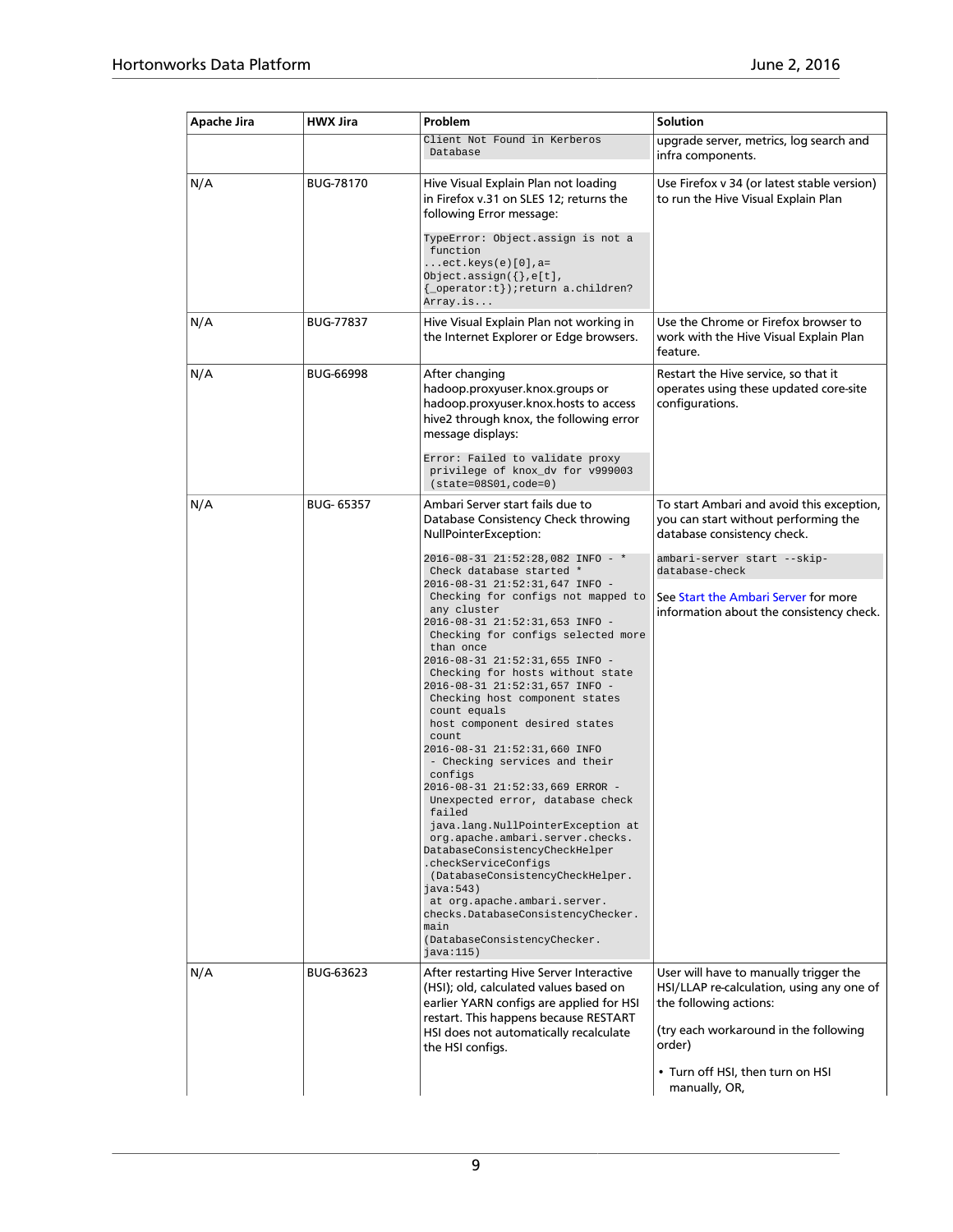| Apache Jira | <b>HWX Jira</b> | Problem | <b>Solution</b>                                                                                                                                    |
|-------------|-----------------|---------|----------------------------------------------------------------------------------------------------------------------------------------------------|
|             |                 |         | • Re-select a queue from the drop-down<br>menu. OR,                                                                                                |
|             |                 |         | • Adjust the number of LLAP nodes.(this<br>slider is only editable if the selected<br>queue is named "llap" and the queue is<br>at root-level), OR |
|             |                 |         | • Adjust the Maximum Total Concurrent<br>Queries value, if necessary.                                                                              |

# <span id="page-13-0"></span>**1.7. Fixed Issues**

The following table lists selected issues resolved in Ambari 2.5:

### <span id="page-13-1"></span>**Table 1.6. Ambari 2.5 Fixed Issues**

| Version | Category | Apache Jira         | <b>HWX Jira</b>  | <b>Summary</b>                                                                                                    | <b>Components</b>               |
|---------|----------|---------------------|------------------|-------------------------------------------------------------------------------------------------------------------|---------------------------------|
| 2.5.1.0 | Other    | <b>AMBARI-20331</b> | BUG-76612        | testSafeCreateCommandNotExisting UT<br>fails                                                                      | Ambari                          |
| 2.5.1.0 | Other    | <b>AMBARI-20332</b> | <b>BUG-76613</b> | Few ambari agent unit tests are failing                                                                           | Ambari                          |
| 2.5.1.0 | Other    | <b>AMBARI-20519</b> | <b>BUG-76503</b> | Runtime filtering is not rendering<br>properly                                                                    | Hive View,<br>Hive <sub>2</sub> |
| 2.5.1.0 | Other    | <b>AMBARI-20539</b> | <b>BUG-78014</b> | Unit test failure in trunk (likely other<br>branches too)                                                         | Ambari,<br>Zeppelin             |
| 2.5.1.0 | Other    | <b>AMBARI-20544</b> | <b>BUG-77815</b> | Prune files contained in icepolicyinfo.jar<br>to a minimal set                                                    | Ambari                          |
| 2.5.1.0 | Other    | <b>AMBARI-20551</b> | <b>BUG-76713</b> | Exporting blueprint throws Invalid<br>Request: Specified configuration type is<br>not associated with any service | Ambari                          |
| 2.5.1.0 | Other    | <b>AMBARI-20579</b> | <b>BUG-77741</b> | Ambari-server failed to stop                                                                                      | Ambari                          |
| 2.5.1.0 | Other    | <b>AMBARI-20601</b> | <b>BUG-77817</b> | Prune files contained in zkmigrator.jar to<br>a minimal set                                                       | Ambari                          |
| 2.5.1.0 | Other    | <b>AMBARI-20608</b> | <b>BUG-77782</b> | ambari setup incorrect link on mysql jdbc<br>connector                                                            | Ambari                          |
| 2.5.1.0 | Other    | <b>AMBARI-20615</b> | <b>BUG-76506</b> | Ensure only HMS can be deployed with<br>an external store on a cluster                                            | Ambari                          |
| 2.5.1.0 | Other    | <b>AMBARI-20628</b> | <b>BUG-77624</b> | Ambari doesn't override properties with<br>custom values specified in Blueprint                                   | Ambari                          |
| 2.5.1.0 | Other    | <b>AMBARI-20629</b> | <b>BUG-77708</b> | Take Ambari Cluster Name as a property<br>in ranger plugin configs                                                | Ambari, Ranger                  |
| 2.5.1.0 | Other    | <b>AMBARI-20636</b> | <b>BUG-77909</b> | Allow users to add custom configs for<br>ranger service in all plugins                                            | Ambari, Ranger                  |
| 2.5.1.0 | Other    | <b>AMBARI-20656</b> | <b>BUG-78505</b> | Coordinator and bundle should retain<br>job.properties in submission modal<br>window                              | Ambari View                     |
| 2.5.1.0 | Other    | <b>AMBARI-20659</b> | <b>BUG-78508</b> | Notification widgets position have been<br>fixed and size have been reduced                                       | Hive <sub>2</sub>               |
| 2.5.1.0 | Other    | <b>AMBARI-20664</b> | <b>BUG-78400</b> | Remove hardcoding of /usr/hdp by<br>AMBARI-20543 needed for IBM Power                                             | Ambari                          |
| 2.5.1.0 | Other    | <b>AMBARI-20678</b> | BUG-76143        | Complete node name is not shown when<br>node name is larger than 17 characters                                    | <b>Hive View</b>                |
| 2.5.1.0 | Other    | <b>AMBARI-20700</b> | <b>BUG-78636</b> | UI should use the URL as-given by the<br>backend                                                                  | Ambari                          |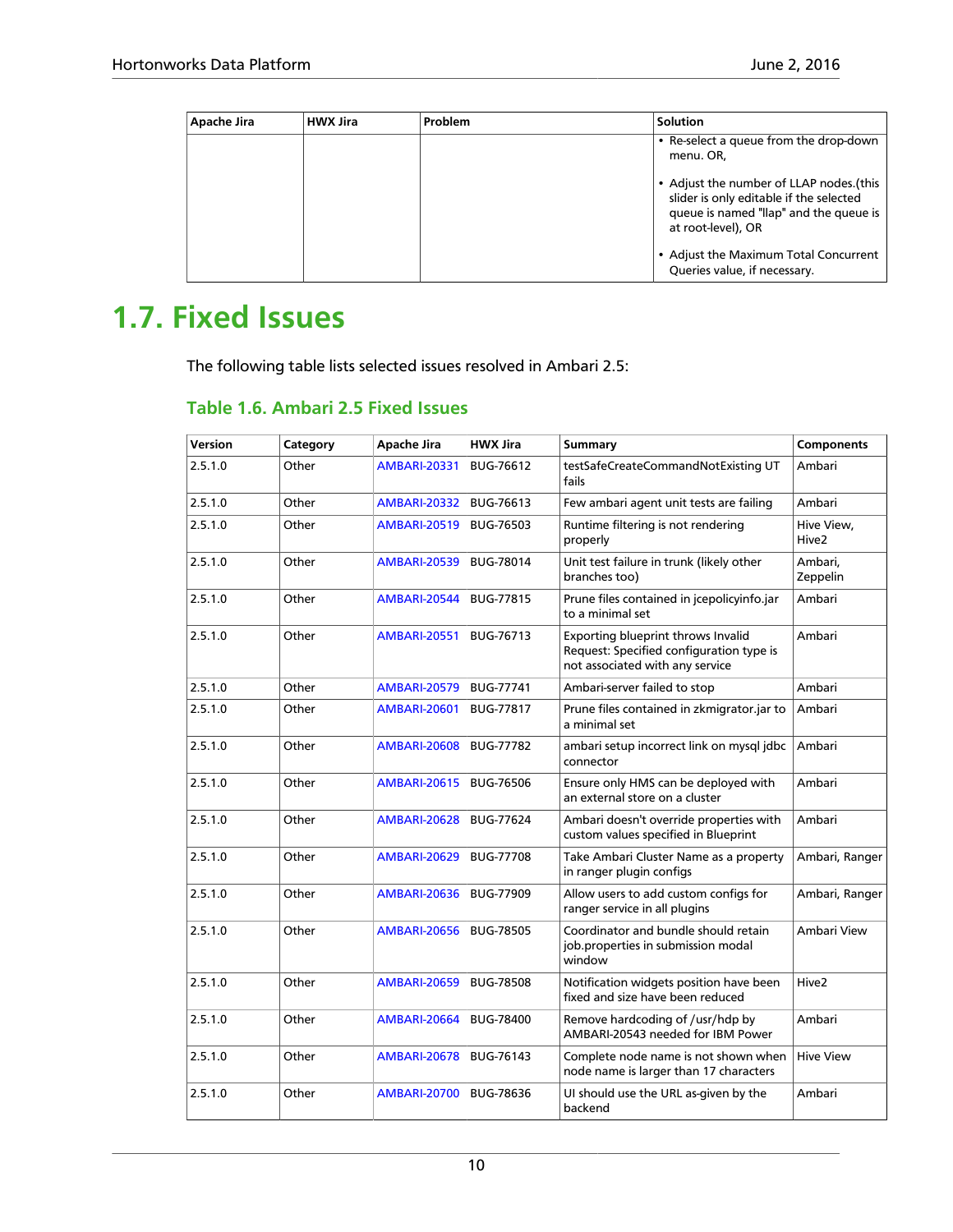| Version | Category | Apache Jira         | <b>HWX Jira</b>  | Summary                                                                                                                  | <b>Components</b>      |
|---------|----------|---------------------|------------------|--------------------------------------------------------------------------------------------------------------------------|------------------------|
| 2.5.1.0 | Other    | <b>AMBARI-20712</b> | <b>BUG-79079</b> | Parallel Requests With Intersecting Hosts<br>Don't Block Correctly                                                       | Ambari                 |
| 2.5.1.0 | Other    | <b>AMBARI-20716</b> | <b>BUG-78799</b> | Support amazonlinux 2017 in Ambari                                                                                       | Ambari                 |
| 2.5.1.0 | Other    | <b>AMBARI-20740</b> | <b>BUG-78972</b> | Coordinator Actions(workflows) are<br>empty even when workflows are<br>executed.                                         | Ambari View            |
| 2.5.1.0 | Other    | <b>AMBARI-20744</b> | <b>BUG-78943</b> | LogSearch: LogSearch Server support for<br>data from multiple clusters                                                   | Ambari                 |
| 2.5.1.0 | Other    | <b>AMBARI-20755</b> | <b>BUG-77541</b> | Configuration types are validated before<br>the cluster resources are persisted.                                         | Ambari                 |
| 2.5.1.0 | Other    | <b>AMBARI-20766</b> | <b>BUG-79100</b> | Log Feeder fill cluster name if it is not set                                                                            | Ambari                 |
| 2.5.1.0 | Other    | <b>AMBARI-20771</b> | <b>BUG-79148</b> | BE: Characters used in usernames should<br>be constrained                                                                | Ambari                 |
| 2.5.1.0 | Other    | <b>AMBARI-20772</b> | <b>BUG-79149</b> | FE: Characters used in usernames should<br>be constrained                                                                | Ambari                 |
| 2.5.1.0 | Other    | <b>AMBARI-20776</b> | <b>BUG-79176</b> | test_kill_process_with_children and<br>test_facterMemInfoOutput test fails                                               | Ambari                 |
| 2.5.1.0 | Other    | <b>AMBARI-20777</b> | <b>BUG-66867</b> | AMS side changes to use instanceld for<br>cluster based segregation of data                                              | Ambari                 |
| 2.5.1.0 | Other    | <b>AMBARI-20795</b> | <b>BUG-79401</b> | MYSQL server install failed with<br>"TypeError: coercing to Unicode: need<br>string or buffer, NoneType found"           | Ambari                 |
| 2.5.1.0 | Other    | <b>AMBARI-20798</b> | <b>BUG-79241</b> | HDF dev deploys for U14 fails because<br>Ambari fails to WE API LOGSEARCH<br>Service Check                               | Ambari                 |
| 2.5.1.0 | Other    | <b>AMBARI-20801</b> | <b>BUG-79245</b> | Remove Hard Coded Dependency to<br>libtirpc-devel                                                                        | Ambari                 |
| 2.5.1.0 | Other    | <b>AMBARI-20813</b> | <b>BUG-79456</b> | Convert ambari-web build process<br>to use yarn package manager to fix<br>dependencies and to make the process<br>faster | Ambari                 |
| 2.5.1.0 | Other    | <b>AMBARI-20816</b> | <b>BUG-79214</b> | Create Ranger Hive Service during HMS<br>restart                                                                         | Ambari, Ranger         |
| 2.5.1.0 | Other    | <b>AMBARI-20820</b> | <b>BUG-72256</b> | Stack side changes to use instanceld for<br>cluster based segregation of data (AMS)                                      | Ambari                 |
| 2.5.1.0 | Other    | <b>AMBARI-20834</b> | <b>BUG-79091</b> | LogSearch: LogSearch UI support for<br>viewing data from multiple clusters                                               | Ambari                 |
| 2.5.1.0 | Other    | <b>AMBARI-20842</b> | <b>BUG-79627</b> | HIVE 2 - UX changes- Part1                                                                                               | <b>Hive View</b>       |
| 2.5.1.0 | Other    | <b>AMBARI-20847</b> | <b>BUG-79656</b> | Remove Refresh Query Hint From<br>Upgrade DAO                                                                            | Ambari                 |
| 2.5.1.0 | Other    | <b>AMBARI-20866</b> | <b>BUG-79783</b> | Distcp should take a single command<br>rather than list of arguments to make it<br>easier ot use.                        | Ambari View            |
| 2.5.1.0 | Other    | <b>AMBARI-20867</b> | BUG-79621        | Delete Jsplumb specific code from WFM                                                                                    | Ambari View            |
| 2.5.1.0 | Other    | <b>AMBARI-20868</b> | <b>BUG-79721</b> | BUG-78474 Ranger start fails when<br>Ambari Infra is off                                                                 | Ambari, Ranger         |
| 2.5.1.0 | Other    | <b>AMBARI-20873</b> | <b>BUG-79798</b> | Atlas gc-worker logs are not generated<br>due to incorrect configuration                                                 | Ambari, Atlas          |
| 2.5.1.0 | Other    | <b>AMBARI-20878</b> | <b>BUG-79819</b> | Running "mvn package" on ambari-web<br>should not update the yarn.lock file                                              | Ambari                 |
| 2.5.1.0 | Other    | <b>AMBARI-20885</b> | <b>BUG-79516</b> | Convert all Ambari Views to use yarn<br>package manager                                                                  | Ambari,<br>Ambari View |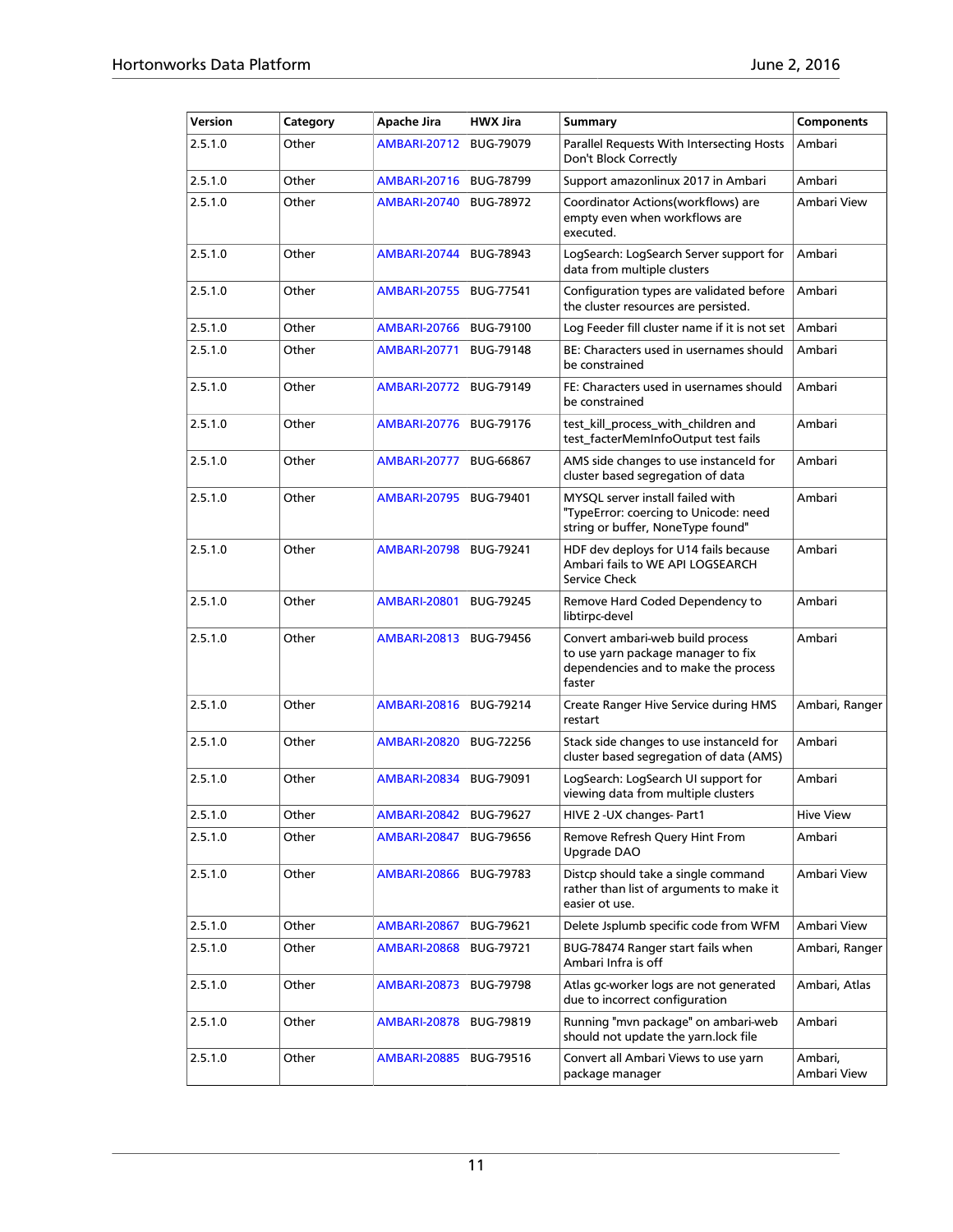| Version | Category    | Apache Jira         | <b>HWX Jira</b>  | Summary                                                                                                       | <b>Components</b>           |
|---------|-------------|---------------------|------------------|---------------------------------------------------------------------------------------------------------------|-----------------------------|
| 2.5.1.0 | Other       | <b>AMBARI-20890</b> | <b>BUG-79880</b> | WFM view build failure with isplumb<br>reference                                                              | Ambari View                 |
| 2.5.1.0 | Other       | <b>AMBARI-20895</b> | <b>BUG-79580</b> | Hiveserver2-Interactive's Tez AM's needs<br>to be sized better.                                               | Ambari                      |
| 2.5.1.0 | Other       | <b>AMBARI-20902</b> | <b>BUG-79922</b> | Ambari build failure after npm to yarn<br>package manager migration.                                          | <b>Hive View</b>            |
| 2.5.1.0 | Other       | <b>AMBARI-20902</b> | <b>BUG-79919</b> | CI build failing because RAT scan                                                                             | Ambari                      |
| 2.5.1.0 | Other       | <b>AMBARI-20919</b> | <b>BUG-78255</b> | Change Storage of Data on Request/<br>Stage/Task To Reduce Redundency                                         | Ambari                      |
| 2.5.1.0 | Other       | <b>AMBARI-20920</b> | <b>BUG-79810</b> | Atlas restart failed                                                                                          | Ambari, Atlas               |
| 2.5.1.0 | Other       | <b>AMBARI-20930</b> | <b>BUG-78696</b> | stackadvisor atlas properties in<br>ephemeral clusters need to be disabled                                    | Atlas                       |
| 2.5.1.0 | Other       | <b>AMBARI-20975</b> | <b>BUG-80431</b> | Add NIFI Admin Toolkit StackFeatures to<br><b>HDP StackFeatures</b>                                           | Ambari                      |
| 2.5.1.0 | Other       | <b>AMBARI-20981</b> | <b>BUG-80591</b> | Hive 2.0 View Table Statistics overflows<br>Integer Type convert to Long                                      | <b>Hive View</b>            |
| 2.5.1.0 | Other       | <b>AMBARI-20988</b> | <b>BUG-80606</b> | Add missing 'cluster_host_info' column to<br>'request' table to MSSQL DDL                                     | Ambari                      |
| 2.5.1.0 | Other       | <b>AMBARI-21011</b> | <b>BUG-80541</b> | HSI fails to come up due to failing Slider<br>app                                                             | Ambari, Hive2,<br>Slider    |
| 2.5.1.0 | Other       | <b>AMBARI-21074</b> | <b>BUG-81206</b> | Storm XML File has Invalid Characters<br>Causing Exceptions on Server Startup                                 | Ambari                      |
| 2.5.1.0 | Other       | <b>AMBARI-21080</b> | BUG-81273        | Update shuffle timeout settings                                                                               | Ambari, Hive2               |
| 2.5.1.0 | Other       | <b>AMBARI-21081</b> | <b>BUG-81278</b> | Upgrade to 2.5.1 from 2.5.0 adds<br>cgroups related configs back to YARN<br>and indicates restart required    | Ambari                      |
| 2.5.1.0 | Other       | <b>AMBARI-21092</b> | BUG-81324        | HSI start failed due to Unrecognized VM<br>option 'UseParallelGC-Xss512k' during EU<br>(missing space)        | Ambari, Hive2               |
| 2.5.1.0 | Other       | <b>AMBARI-21116</b> | BUG-81166        | Setting yarn.node-labels.fs-store.root-dir<br>to a "path" changes the permission of the<br>"root path"        | Ambari, YARN                |
| 2.5.1.0 | Other       | <b>AMBARI-21117</b> | BUG-81415        | Existing hosts state didn't save after host<br>was added                                                      | Ambari                      |
| 2.5.1.0 | Other       | <b>AMBARI-21118</b> | <b>BUG-81607</b> | HDP + HDF cluster cannot save configs<br>for Storm when Streamline is installed<br>due to missing configs     | Ambari, Stream<br>Analytics |
| 2.5.1.0 | Other       | <b>AMBARI-21121</b> | <b>BUG-81786</b> | Storm service fails with<br>AuthorizationException, leads to deploy<br>job failure.                           | Storm                       |
| 2.5.1.0 | Other       | <b>AMBARI-21121</b> | BUG-81592        | <b>STORM service check fails</b>                                                                              | Ambari, Storm               |
| 2.5.1.0 | Other       | <b>AMBARI-21125</b> | <b>BUG-81619</b> | Ambari STS2 checker should use principal<br>in secure cluster                                                 | Ambari, Spark               |
| 2.5.1.0 | Other       | <b>AMBARI-21131</b> | BUG-81730        | Add NIFI JAAS Config StackFeatures to<br><b>HDP StackFeatures</b>                                             | Ambari, NiFi                |
| 2.5.1.0 | Other       | <b>AMBARI-21136</b> | BUG-81821        | Nimbus fails to start due to AutoHDFS<br>CNF upon regenerate keytabs post<br>Ambari upgrade                   | Ambari, Storm               |
| 2.5.1.0 | Other       | <b>RANGER-1607</b>  | <b>BUG-80977</b> | Ranger service check failed on SLES11.3<br>cluster after multi-level EU with sslv3 alert<br>handshake failure | Ambari, Ranger              |
| 2.5.1.0 | Performance | <b>AMBARI-20632</b> | <b>BUG-77318</b> | With multi-process<br>StatusCommandsExecutor, Status                                                          | Ambari                      |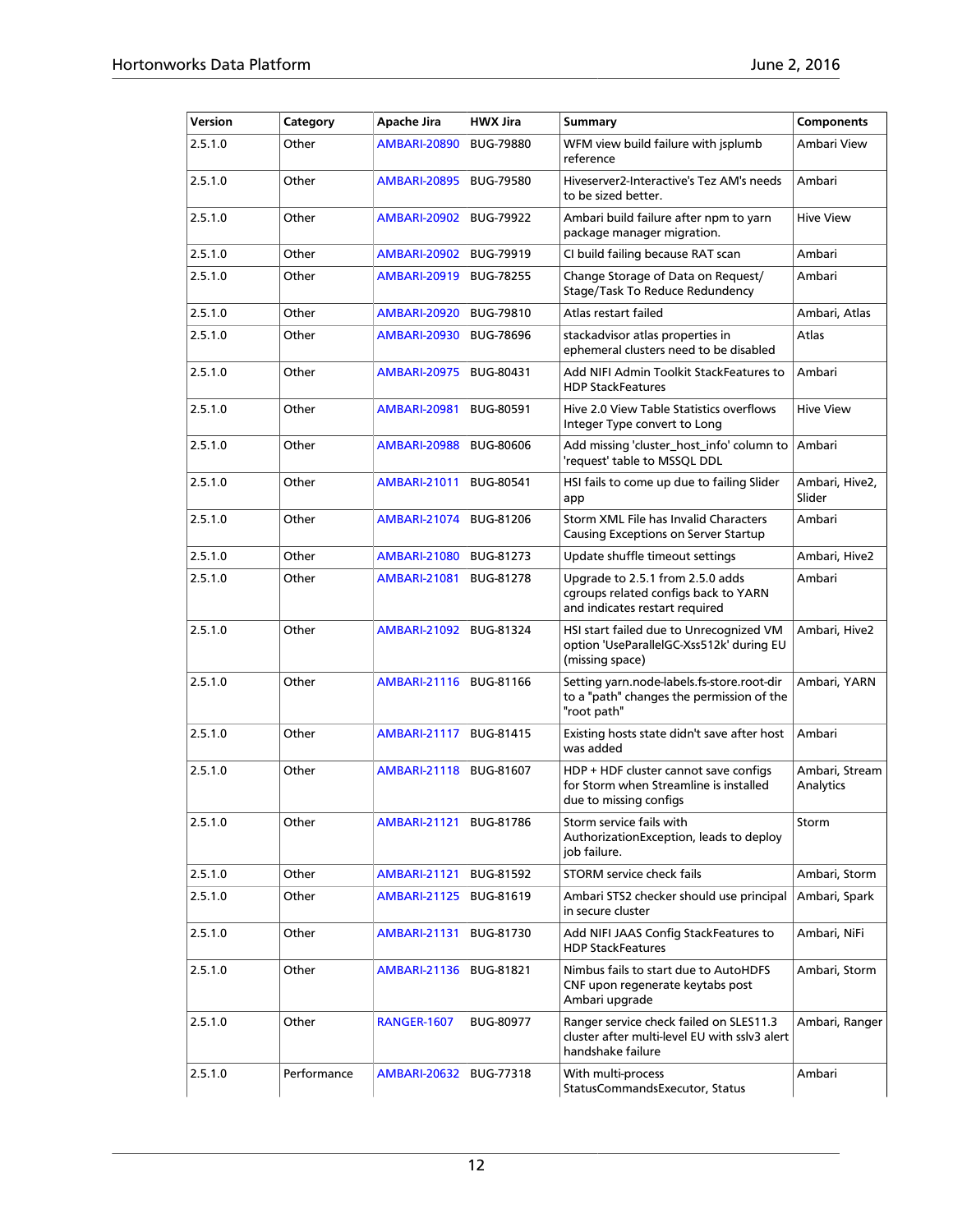| Version | Category    | Apache Jira         | <b>HWX Jira</b>  | <b>Summary</b>                                                                                                                               | Components                       |
|---------|-------------|---------------------|------------------|----------------------------------------------------------------------------------------------------------------------------------------------|----------------------------------|
|         |             |                     |                  | commands are taking too long to report<br>back                                                                                               |                                  |
| 2.5.1.0 | Performance | <b>AMBARI-20646</b> | <b>BUG-77215</b> | Large Long Running Requests Can Slow<br>Down the ActionScheduler                                                                             | Ambari                           |
| 2.5.1.0 | Performance | <b>AMBARI-20670</b> | <b>BUG-78129</b> | Node manager start extremely slow<br>when YARN NM local dirs are very large                                                                  | Ambari                           |
| 2.5.1.0 | Performance | <b>AMBARI-20672</b> | <b>BUG-78151</b> | Cluster Merge At End Of Upgrade<br><b>Creation Cascades Unnecessarily</b>                                                                    | Ambari                           |
| 2.5.1.0 | Performance | AMBARI-20759        | <b>BUG-79038</b> | The Web Client Upgrade Wizard Does<br>Not Wait Long Enough When Creating a<br>Large Upgrade                                                  | Ambari                           |
| 2.5.1.0 | Performance | <b>AMBARI-20763</b> | <b>BUG-76417</b> | ATS heapsize should be scaled based on<br>node sizes                                                                                         | Ambari, YARN                     |
| 2.5.1.0 | Performance | <b>AMBARI-20999</b> | <b>BUG-79002</b> | Update LLAP settings in Ambari based on<br>perf runs                                                                                         | Ambari, Hive2                    |
| 2.5.1.0 | Performance | <b>AMBARI-21025</b> | <b>BUG-80821</b> | Avoid unnecessary calls to load stage<br>summaries                                                                                           | Ambari                           |
| 2.5.1.0 | Performance | <b>AMBARI-21065</b> | <b>BUG-75966</b> | Update YARN settings to prevent LLAP<br>daemon being killed for exceeding<br>memory                                                          | Ambari, Hive2                    |
| 2.5.1.0 | Security    | <b>AMBARI-20525</b> | <b>BUG-76824</b> | Unlimited Key JCE policy is enabled or<br>not on each host                                                                                   | Ambari                           |
| 2.5.1.0 | Security    | <b>AMBARI-20540</b> | <b>BUG-75896</b> | Referenced Kerberos identity definitions<br>should be created and distributed only if<br>the referenced service or component is<br>installed | Ambari                           |
| 2.5.1.0 | Security    | <b>AMBARI-20583</b> | <b>BUG-77729</b> | Allow for larger Ephemeral DH Keys in<br>Ambari server running on JVM versions<br>1.8 and above                                              | Ambari                           |
| 2.5.1.0 | Security    | <b>AMBARI-20586</b> | <b>BUG-77052</b> | Add (optional) master_kdcs to kerberos-<br>env and generated krb5.conf file                                                                  | Ambari                           |
| 2.5.1.0 | Security    | <b>AMBARI-20647</b> | <b>BUG-78480</b> | Superset password gets printed in ambari<br>logs                                                                                             | Druid                            |
| 2.5.1.0 | Security    | <b>AMBARI-20650</b> | BUG-37039        | Disclosing Jetty server version from HTTP<br>response headers and body should be<br>configurable in ambari-server.properties                 | Ambari                           |
| 2.5.1.0 | Security    | <b>AMBARI-20722</b> | <b>BUG-78493</b> | Ranger authorizations tab prompts for<br>Hive Authentication password if admin<br>credentials are incorrect in Hive View 2.0<br>config       | Ambari View.<br><b>Hive View</b> |
| 2.5.1.0 | Security    | <b>AMBARI-20725</b> | <b>BUG-78922</b> | Ambari agent should destroy the infra-<br>solr principal's Kerberos ticket when it is<br>no longer required                                  | Ambari                           |
| 2.5.1.0 | Security    | <b>AMBARI-20733</b> | <b>BUG-75734</b> | /var/log/krb5kdc.log is growing rapidly<br>on the KDC server                                                                                 | Ambari                           |
| 2.5.1.0 | Security    | <b>AMBARI-20823</b> | BUG-79512        | Remove user input from invalid renderer<br>error message                                                                                     | Ambari                           |
| 2.5.1.0 | Security    | <b>AMBARI-20849</b> | <b>BUG-79668</b> | Upon kerberizing a cluster knox/ambari<br>sets sun.security.krb5.conf to true                                                                | Ambari, Knox                     |
| 2.5.1.0 | Security    | <b>AMBARI-20855</b> | <b>BUG-79544</b> | SCA : Password Management: Hardcoded Ambari<br>Password                                                                                      |                                  |
| 2.5.1.0 | Security    | <b>AMBARI-20857</b> | <b>BUG-79052</b> | After WE is enabled,<br>graphana fails to start with<br>SSL23_GET_SERVER_HELLO:tlsv1 alert<br>protocol version                               | Ambari                           |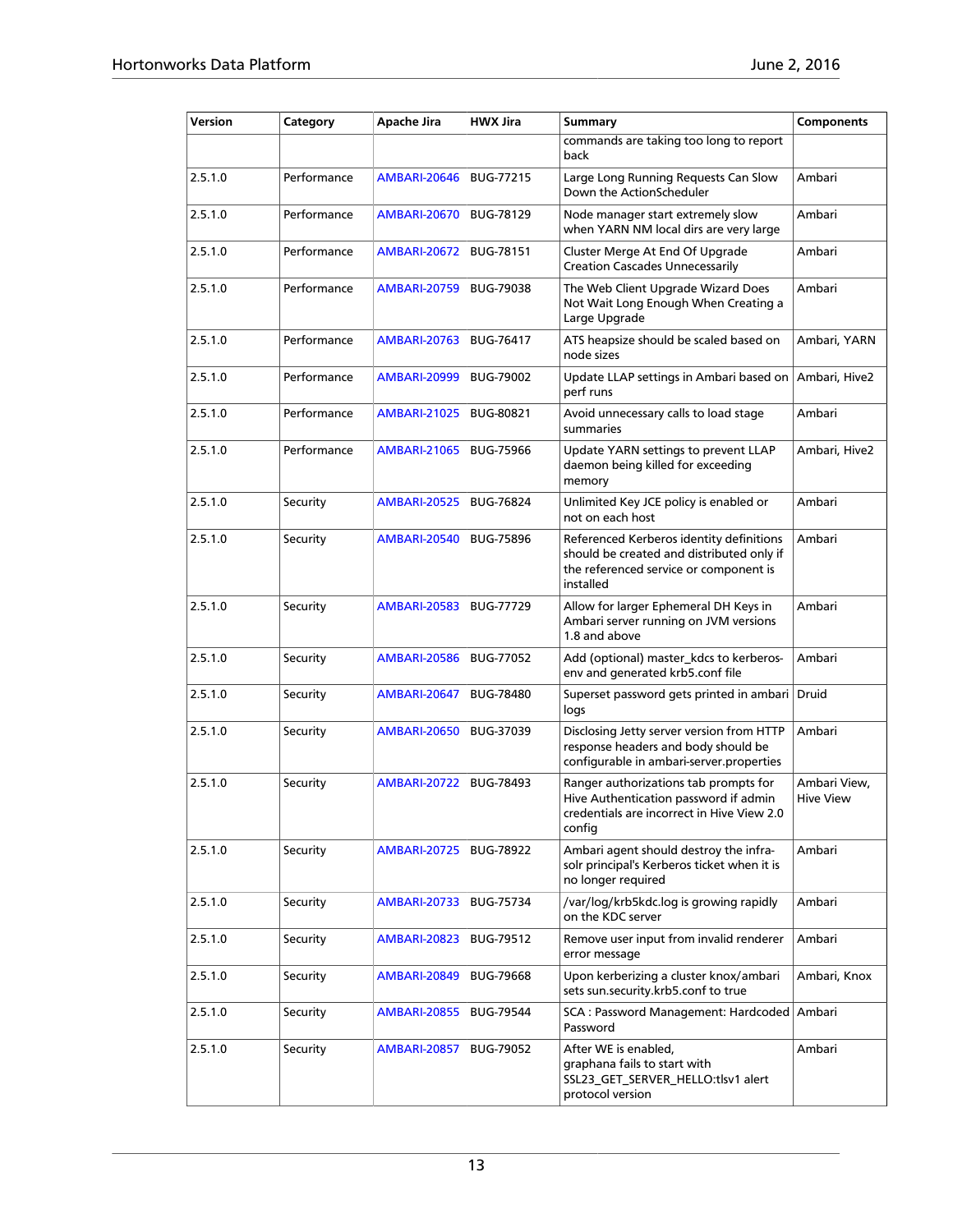| Version | Category  | Apache Jira         | <b>HWX Jira</b>  | Summary                                                                                                                                                        | <b>Components</b>                     |
|---------|-----------|---------------------|------------------|----------------------------------------------------------------------------------------------------------------------------------------------------------------|---------------------------------------|
| 2.5.1.0 | Security  | <b>AMBARI-20874</b> | <b>BUG-79809</b> | Mask passwords in Request resource<br>responses                                                                                                                | Ambari                                |
| 2.5.1.0 | Security  | <b>AMBARI-20947</b> | <b>BUG-79958</b> | HSI server start failed with "kinit:<br>Key table file '/etc/security/keytabs/<br>hive.llap.zk.sm.keytab' not found while<br>getting initial credentials"      | Ambari                                |
| 2.5.1.0 | Security  | <b>AMBARI-20953</b> | <b>BUG-79546</b> | SCA: Insecure SSL: Server Identity<br><b>Verification Disabled</b>                                                                                             | Ambari                                |
| 2.5.1.0 | Security  | <b>AMBARI-21012</b> | BUG-80730        | Livy service check fails for wire encrypted<br>set up                                                                                                          | Ambari, Spark                         |
| 2.5.1.0 | Security  | <b>AMBARI-21015</b> | BUG-80742        | AMBARI-21015: Add RegistryClient Jaas<br>section to storm_jaas.conf                                                                                            | Ambari                                |
| 2.5.1.0 | Security  | <b>AMBARI-21045</b> | <b>BUG-81078</b> | Enable Storm's AutoTGT configs in secure<br>mode                                                                                                               | Ambari, Storm                         |
| 2.5.1.0 | Stability | <b>AMBARI-20690</b> | <b>BUG-76884</b> | Hive view holds the operational logs<br>open and also fills /tmp                                                                                               | <b>Hive View</b>                      |
| 2.5.1.0 | Stability | <b>AMBARI-20736</b> | <b>BUG-77101</b> | Allow Potentially Long Running Restart<br>Commands To Have Their Own Timeout                                                                                   | Ambari                                |
| 2.5.1.0 | Stability | <b>AMBARI-20750</b> | <b>BUG-78999</b> | All status commands were lost for one<br>host                                                                                                                  | Ambari                                |
| 2.5.1.0 | Stability | <b>AMBARI-20805</b> | <b>BUG-79032</b> | Autofix db leads to dangling entries in<br>ClusterConfigMapping table                                                                                          | Ambari                                |
| 2.5.1.0 | Stability | <b>AMBARI-20808</b> | <b>BUG-78845</b> | ZooKeeper goes down due to incorrect<br>write by ambari infra                                                                                                  | Ambari                                |
| 2.5.1.0 | Stability | <b>AMBARI-20888</b> | BUG-77842        | Wrong ZK parent node (hbase-unsecure)<br>getting configured as part of the<br>jdbc(phoenix) URL on ubuntu secured<br>cluster                                   | Ambari,<br>Zeppelin                   |
| 2.5.1.0 | Stability | <b>AMBARI-20906</b> | <b>BUG-78356</b> | Sometimes: Command [ambari-server<br>restart] failed after upgrade Smartsense<br>(Upgrade from 2.4.1.0 to 2.5.0.1)                                             | Ambari,<br>Ambari View,<br>SmartSense |
| 2.5.1.0 | Stability | <b>AMBARI-20974</b> | BUG-80330        | Ambari fails to start due to NPE after<br>installation of HDF mpack                                                                                            | Ambari                                |
| 2.5.1.0 | Stability | <b>AMBARI-21037</b> | <b>BUG-80557</b> | When adding services, new versions of<br>configs get added for the config types<br>associated with config groups                                               | Ambari                                |
| 2.5.1.0 | Upgrade   | <b>AMBARI-20490</b> | <b>BUG-77753</b> | Fixes for Express Upgrade on large-scale<br>clusters: batch execute-stage for hdp-<br>select set all, alert for hdp-select versions,<br>EU from HDP 2.2 to 2.5 | Ambari                                |
| 2.5.1.0 | Upgrade   | <b>AMBARI-20513</b> | <b>BUG-77616</b> | Storm alerts appear after disabling<br>security [upgrade from 2.2.0.0 /2.4.0.1<br>to 2.5.0.1] (storm components become<br>stopped)                             | Ambari                                |
| 2.5.1.0 | Upgrade   | <b>AMBARI-20514</b> | $-77615$         | Start services were aborted when try to<br>disable/enable security after upgrade<br>from 2.4.0.1 to 2.5.0.1                                                    | Ambari                                |
| 2.5.1.0 | Upgrade   | <b>AMBARI-20571</b> | <b>BUG-78026</b> | Remove property atlas.cluster.name from<br>hive-site during HDP stack upgrades                                                                                 | Ambari                                |
| 2.5.1.0 | Upgrade   | <b>AMBARI-20640</b> | <b>BUG-77268</b> | Upgrade server-side actions should be<br>performed only one time per group                                                                                     | Ambari                                |
| 2.5.1.0 | Upgrade   | <b>AMBARI-20663</b> | BUG-77019        | During finalize of HDP upgrade, Ambari<br>should provide a message regarding<br>HBase snapshots                                                                | Ambari                                |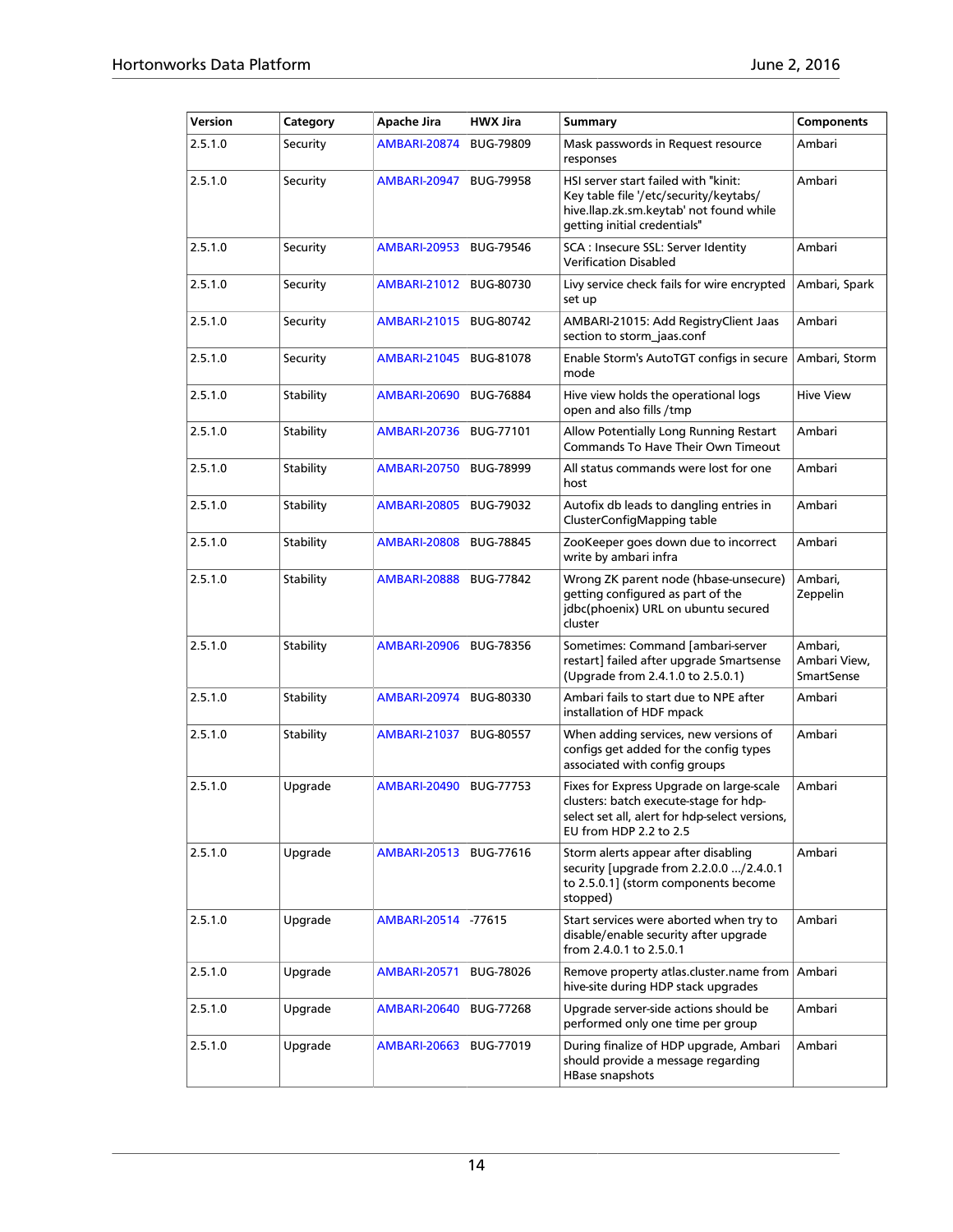| Version | Category | Apache Jira         | <b>HWX Jira</b>  | <b>Summary</b>                                                                                                                       | <b>Components</b>      |
|---------|----------|---------------------|------------------|--------------------------------------------------------------------------------------------------------------------------------------|------------------------|
| 2.5.1.0 | Upgrade  | <b>AMBARI-20682</b> | BUG-77159        | Wait For DataNodes To Shutdown<br>During a Rolling Upgrade                                                                           | Ambari                 |
| 2.5.1.0 | Upgrade  | <b>AMBARI-20685</b> | BUG-77373        | Upgrade Progress Dialog Executes Query<br>Which Causes StackOverflow in JPA                                                          | Ambari                 |
| 2.5.1.0 | Upgrade  | AMBARI-20695        | BUG-78715        | ambari-server upgrade' command does<br>not change owner for all dirs                                                                 | Ambari                 |
| 2.5.1.0 | Upgrade  | AMBARI-20714        | <b>BUG-79078</b> | Upgrade Catalog 2.5.1 Changes For HRC<br><b>Background Task</b>                                                                      | Ambari                 |
| 2.5.1.0 | Upgrade  | AMBARI-20747        | <b>BUG-79000</b> | Upgrade is not taking care of BUG-55309                                                                                              | Ambari                 |
| 2.5.1.0 | Upgrade  | AMBARI-20775        | <b>BUG-78947</b> | VersionAdvertised should be set to False<br>by default in stack tool.py                                                              | Ambari                 |
| 2.5.1.0 | Upgrade  | AMBARI-20782        | <b>BUG-79055</b> | llap config issues post ambari/hdp<br>upgrade                                                                                        | Ambari, Hive2          |
| 2.5.1.0 | Upgrade  | <b>AMBARI-20799</b> | <b>BUG-79374</b> | Ambari fails to upgrade from 2.4.2.0 to<br>2.5.1.0-28 during schema upgrade with<br><b>NPE</b>                                       | Ambari                 |
| 2.5.1.0 | Upgrade  | AMBARI-20806        | <b>BUG-79150</b> | Upgrade Pause button should not show<br>when the Upgrade is already Paused                                                           | Ambari                 |
| 2.5.1.0 | Upgrade  | <b>AMBARI-20811</b> | <b>BUG-78901</b> | Trying to upgrade HDF 2.0.2.0 to HDF<br>3.0.0.0 fails with NPE                                                                       | Ambari                 |
| 2.5.1.0 | Upgrade  | AMBARI-20824        | <b>BUG-79505</b> | Add two new preemption properties to<br>RU/EU upgrade                                                                                | Ambari                 |
| 2.5.1.0 | Upgrade  | <b>AMBARI-20833</b> | <b>BUG-77673</b> | <b>Calculation of Effective Cluster Version</b><br>During a Large Upgrade is Inefficient                                             | Ambari                 |
| 2.5.1.0 | Upgrade  | AMBARI-20835        | <b>BUG-79528</b> | Unable to proceed from manual<br>prompt in EU wizard due to<br><b>IllegalArgumentException</b>                                       | Ambari                 |
| 2.5.1.0 | Upgrade  | <b>AMBARI-20841</b> | <b>BUG-79507</b> | Pause Button Appears After Successful<br>Downgrade                                                                                   | Ambari                 |
| 2.5.1.0 | Upgrade  | <b>AMBARI-20880</b> | <b>BUG-78365</b> | Storm Log4J Regex Replacement on<br><b>Upgrade Fails</b>                                                                             | Ambari                 |
| 2.5.1.0 | Upgrade  | AMBARI-20880        | <b>BUG-67697</b> | Storm Log4J Regex Replacement on<br><b>Upgrade Fails</b>                                                                             | Ambari, Storm          |
| 2.5.1.0 | Upgrade  | AMBARI-20886        | <b>BUG-79388</b> | Ambari DB Schema SQL script needs to<br>be idempotent                                                                                | Ambari                 |
| 2.5.1.0 | Upgrade  | <b>AMBARI-20924</b> | <b>BUG-80095</b> | Old Status Command Structured Output<br>is Returned on Every Status Command<br><b>Causing Upgrades to Fail</b>                       | Ambari                 |
| 2.5.1.0 | Upgrade  | AMBARI-20936        | <b>BUG-79998</b> | Users are not able to login to ambari UI<br>after Ambari upgrade from 2.4.x to 2.5.0                                                 | Ambari,<br>Ambari View |
| 2.5.1.0 | Upgrade  | AMBARI-20937        | <b>BUG-80286</b> | Ambari Upgrade to 2.5 fails due to<br>custom service; rpm upgrade does not<br>preserve the custom service directory                  | Ambari                 |
| 2.5.1.0 | Upgrade  | AMBARI-20980        | <b>BUG-80280</b> | RU: RESTART SPARK2/SPARK2_CLIENT<br>failed during Downgrade                                                                          | Ambari                 |
| 2.5.1.0 | Upgrade  | <b>AMBARI-20997</b> | BUG-80514        | Ambari upgrade failed                                                                                                                | Ambari                 |
| 2.5.1.0 | Upgrade  | AMBARI-21002        | BUG-80511        | RU/EU: Restart ZooKeeper step failed                                                                                                 | Ambari                 |
| 2.5.1.0 | Upgrade  | <b>AMBARI-21068</b> | BUG-81183        | Kafka broker goes down after Ambari<br>upgrade from 2.5.0 to 2.5.1 due to<br>missing 'kafka.timeline.metrics.instanceId'<br>property | Ambari                 |
| 2.5.1.0 | Upgrade  | <b>AMBARI-21093</b> | BUG-81323        | Nimbus fails to start due to AutoHDFS<br>CNF on a cluster after Ambari is<br>upgraded and RU of HDP                                  | Ambari, Storm          |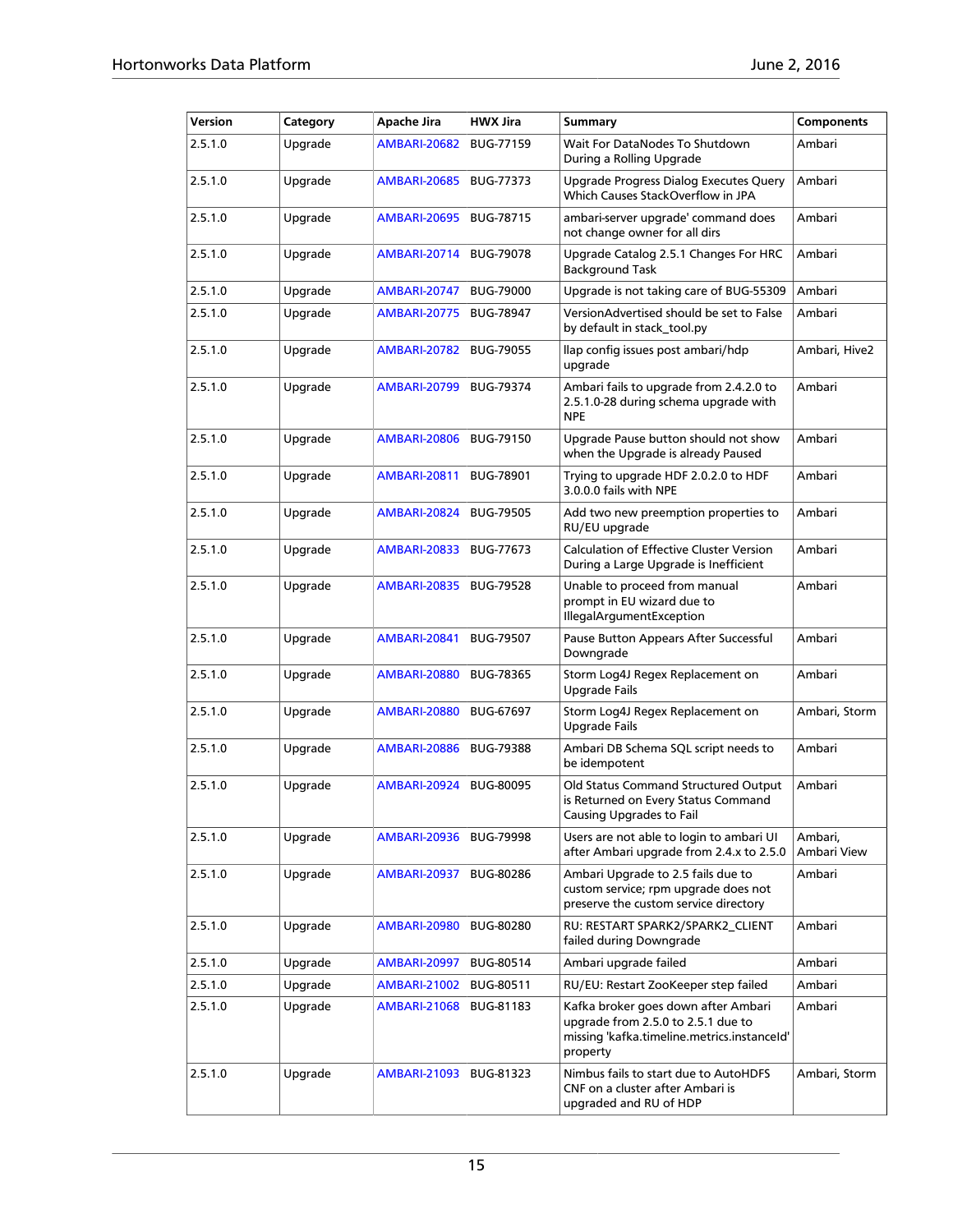| Version | Category  | Apache Jira         | <b>HWX Jira</b>  | <b>Summary</b>                                                                                                  | <b>Components</b> |
|---------|-----------|---------------------|------------------|-----------------------------------------------------------------------------------------------------------------|-------------------|
| 2.5.1.0 | Upgrade   | <b>AMBARI-21129</b> | <b>BUG-81725</b> | Nimbus fails to start when Ambari is<br>upgraded to 2.5.1, EU to HDP 2.6.1, and<br>cluster is then Kerberized   | Ambari, Storm     |
| 2.5.1.0 | Upgrade   | <b>AMBARI-21135</b> | BUG-80316        | Kafka service fails to start during EU<br>from HDF 202 to 30 while resolving /etc/<br>kafka/conf                | Ambari, RelEng    |
| 2.5.1.0 | Upgrade   | <b>RANGER-1417</b>  | <b>BUG-78993</b> | Preparation step before start during EU<br>fails for Ranger                                                     | Ambari, Ranger    |
| 2.5.1.0 | Usability | <b>AMBARI-20022</b> | <b>BUG-74522</b> | Log Search allow installation without<br>portal                                                                 | Ambari            |
| 2.5.1.0 | Usability | <b>AMBARI-20139</b> | <b>BUG-75675</b> | Need to show data in sorted order in<br>Hive view                                                               | <b>Hive View</b>  |
| 2.5.1.0 | Usability | <b>AMBARI-20146</b> | <b>BUG-75726</b> | HiveView2.0: Visual Explain graph zooms<br>out on scrolling down                                                | <b>Hive View</b>  |
| 2.5.1.0 | Usability | <b>AMBARI-20260</b> | <b>BUG-76020</b> | Misc errors in Ambari Server log that<br>need to be cleaned up                                                  | Ambari            |
| 2.5.1.0 | Usability | <b>AMBARI-20278</b> | <b>BUG-76038</b> | Install Wizard > Select Services: Ambari<br>warns me that "Ambari Infra is not<br>selected" but it is selected  | Ambari            |
| 2.5.1.0 | Usability | <b>AMBARI-20300</b> | <b>BUG-75751</b> | LogSearch Portal UI Fails on Last Page<br>selection for larger result sizes                                     | Ambari            |
| 2.5.1.0 | Usability | <b>AMBARI-20378</b> | <b>BUG-75018</b> | Add De-Duplication support for Ambari-<br>Infra Solr instances                                                  | Ambari            |
| 2.5.1.0 | Usability | <b>AMBARI-20413</b> | <b>BUG-75128</b> | The Zoom feature in WFM, hides the WF<br>completely either with Maximum and<br>Min                              | Ambari View       |
| 2.5.1.0 | Usability | <b>AMBARI-20429</b> | <b>BUG-77104</b> | Warn users about pending requests<br>while trying to enable Interactive Query<br>immediately after disabling it | Ambari            |
| 2.5.1.0 | Usability | <b>AMBARI-20467</b> | <b>BUG-76917</b> | Add alerts for STS and Livy in Spark and<br>Spark 2                                                             | Ambari, Spark     |
| 2.5.1.0 | Usability | <b>AMBARI-20471</b> | <b>BUG-77314</b> | <b>Enable HDFS Caller Context</b>                                                                               | Ambari, HDFS      |
| 2.5.1.0 | Usability | <b>AMBARI-20548</b> | <b>BUG-77687</b> | Grafana dashboard changes for some<br>new llap daemon metrics                                                   | Ambari            |
| 2.5.1.0 | Usability | <b>AMBARI-20565</b> | <b>BUG-78003</b> | Ambari Agent Alert to detect when "hdp-<br>select versions" reports an error                                    | Ambari            |
| 2.5.1.0 | Usability | <b>AMBARI-20591</b> | <b>BUG-77893</b> | HBase quick links show two Active<br>Masters                                                                    | Ambari            |
| 2.5.1.0 | Usability | <b>AMBARI-20594</b> | <b>BUG-50266</b> | <b>Blueprints: Better validation needed</b><br>for default Hive MYSQL_SERVER<br>requirement                     | Ambari            |
| 2.5.1.0 | Usability | <b>AMBARI-20596</b> | <b>BUG-78109</b> | Cleanup temporary files needed for<br>downloading client configurations<br>response                             | Ambari            |
| 2.5.1.0 | Usability | <b>AMBARI-20613</b> | BUG-74033        | Host Filtering interaction is confusing and<br>cumbersome to perform simple filtering                           | Ambari            |
| 2.5.1.0 | Usability | <b>AMBARI-20614</b> | <b>BUG-77585</b> | Auto-Start Services Switch button broken                                                                        | Ambari            |
| 2.5.1.0 | Usability | <b>AMBARI-20614</b> | <b>BUG-76044</b> | Both Enabled and Disabled option shows<br>up on Service Auto Start page.                                        | Ambari            |
| 2.5.1.0 | Usability | <b>AMBARI-20638</b> | <b>BUG-78392</b> | Edit notifications options are disabled for<br>administrator user                                               | Ambari            |
| 2.5.1.0 | Usability | <b>AMBARI-20639</b> | <b>BUG-78390</b> | Not able to enable Maintenance mode<br>for all the hosts                                                        | Ambari            |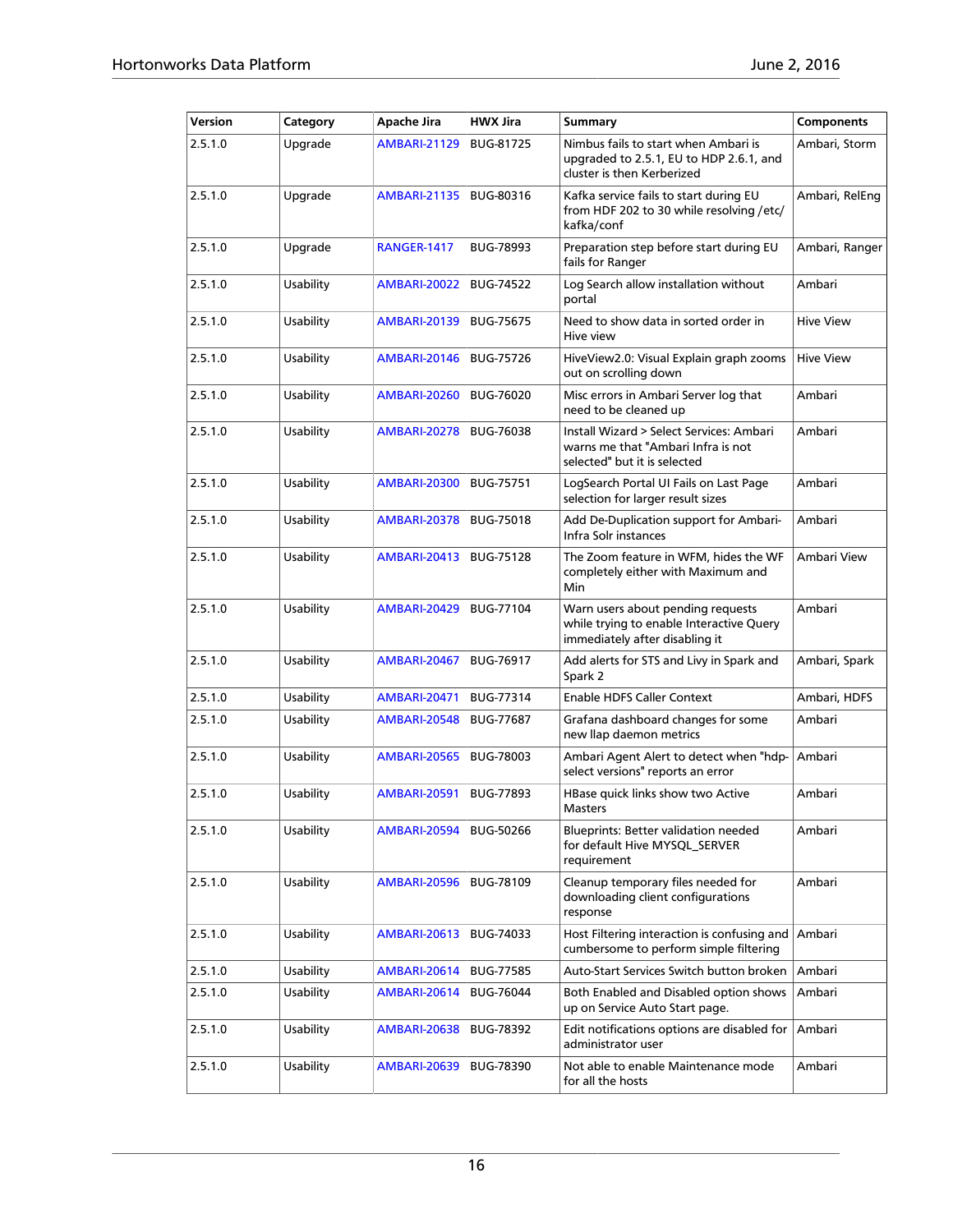| Version | Category  | Apache Jira         | <b>HWX Jira</b>  | <b>Summary</b>                                                                                                                        | <b>Components</b>                |
|---------|-----------|---------------------|------------------|---------------------------------------------------------------------------------------------------------------------------------------|----------------------------------|
| 2.5.1.0 | Usability | <b>AMBARI-20641</b> | <b>BUG-78411</b> | Pig view fails to load when using ambari<br>thru KNOX                                                                                 | Ambari View                      |
| 2.5.1.0 | Usability | <b>AMBARI-20648</b> | <b>BUG-78477</b> | Ambari Agent Distro/Conf Select<br>Versions alert is not functioning correctly<br>since missing format index when using<br>Python 2.6 | Ambari                           |
| 2.5.1.0 | Usability | <b>AMBARI-20653</b> | <b>BUG-77086</b> | Bad user experience in workflow<br>credential creation                                                                                | Ambari View                      |
| 2.5.1.0 | Usability | <b>AMBARI-20654</b> | <b>BUG-77085</b> | Workflow should retain job.properties in<br>submission modal window                                                                   | Ambari View                      |
| 2.5.1.0 | Usability | <b>AMBARI-20655</b> | <b>BUG-77626</b> | Need to improve the grouping of the<br>nodes available in transition section of<br><b>WFM</b>                                         | Ambari View                      |
| 2.5.1.0 | Usability | <b>AMBARI-20657</b> | <b>BUG-76509</b> | Usability: screen jumps when you scroll<br>down                                                                                       | <b>Hive View</b>                 |
| 2.5.1.0 | Usability | <b>AMBARI-20658</b> | <b>BUG-78506</b> | Click of "NEW JOB" button doesn't create<br>new worksheet tab                                                                         | Ambari View,<br><b>Hive View</b> |
| 2.5.1.0 | Usability | <b>AMBARI-20660</b> | <b>BUG-75881</b> | HiveView2.0 scrolling in query tab does<br>not work properly for a longer query                                                       | Hive View                        |
| 2.5.1.0 | Usability | <b>AMBARI-20662</b> | <b>BUG-77090</b> | Need to auto populate the workflow<br>parameters if its already defined in the<br>global space                                        | Ambari View                      |
| 2.5.1.0 | Usability | <b>AMBARI-20673</b> | <b>BUG-75301</b> | For sort/partition operator, if there is<br>only 1 reducer, display just "sort" rather<br>than "sort/partition"                       | <b>Hive View</b>                 |
| 2.5.1.0 | Usability | <b>AMBARI-20676</b> | <b>BUG-74197</b> | User should be able to visualize inherited<br>properties while submitting the workflow                                                | Ambari View                      |
| 2.5.1.0 | Usability | AMBARI-20677        | <b>BUG-78674</b> | Centering workflows for zoom breaks<br>when multiple tabs exists                                                                      | Ambari View                      |
| 2.5.1.0 | Usability | AMBARI-20689        | <b>BUG-77629</b> | Zooming workflows should happen more<br>smoothly                                                                                      | Ambari View                      |
| 2.5.1.0 | Usability | <b>AMBARI-20691</b> | <b>BUG-78651</b> | Fix the default service version numbers<br>in HDP-2.6 service metainfo files to be in<br>line with HDP-2.6 release                    | Ambari                           |
| 2.5.1.0 | Usability | <b>AMBARI-20692</b> | <b>BUG-77451</b> | Add Ability to Pause An Upgrade In<br>Progress                                                                                        | Ambari                           |
| 2.5.1.0 | Usability | <b>AMBARI-20696</b> | BUG-77911        | Skip calling stack selector, conf selector<br>tools for Nifi, Streamline, Registry custom<br>services in HDP cluster                  | Ambari                           |
| 2.5.1.0 | Usability | <b>AMBARI-20703</b> | BUG-77342        | Bulk action is not functional in workflow<br>dashboard                                                                                | Ambari View                      |
| 2.5.1.0 | Usability | <b>AMBARI-20704</b> | BUG-77330        | Need a way to indicate the action node<br>type in workflow manager                                                                    | Ambari View                      |
| 2.5.1.0 | Usability | <b>AMBARI-20705</b> | <b>BUG-77084</b> | Issue while adding custom job.properties                                                                                              | Ambari View                      |
| 2.5.1.0 | Usability | <b>AMBARI-20717</b> | <b>BUG-78858</b> | Need to disable upload file option<br>from file browser window in workflow<br>manager                                                 | Ambari View                      |
| 2.5.1.0 | Usability | <b>AMBARI-20719</b> | <b>BUG-78863</b> | Need to show decision conditions for<br>decision node in Flow Graph tab                                                               | Ambari View                      |
| 2.5.1.0 | Usability | <b>AMBARI-20728</b> | <b>BUG-78891</b> | Need more appropriate text in project<br>management window                                                                            | Ambari View                      |
| 2.5.1.0 | Usability | <b>AMBARI-20729</b> | <b>BUG-78895</b> | Need way to explicitly ask for workflow<br>name                                                                                       | Ambari View                      |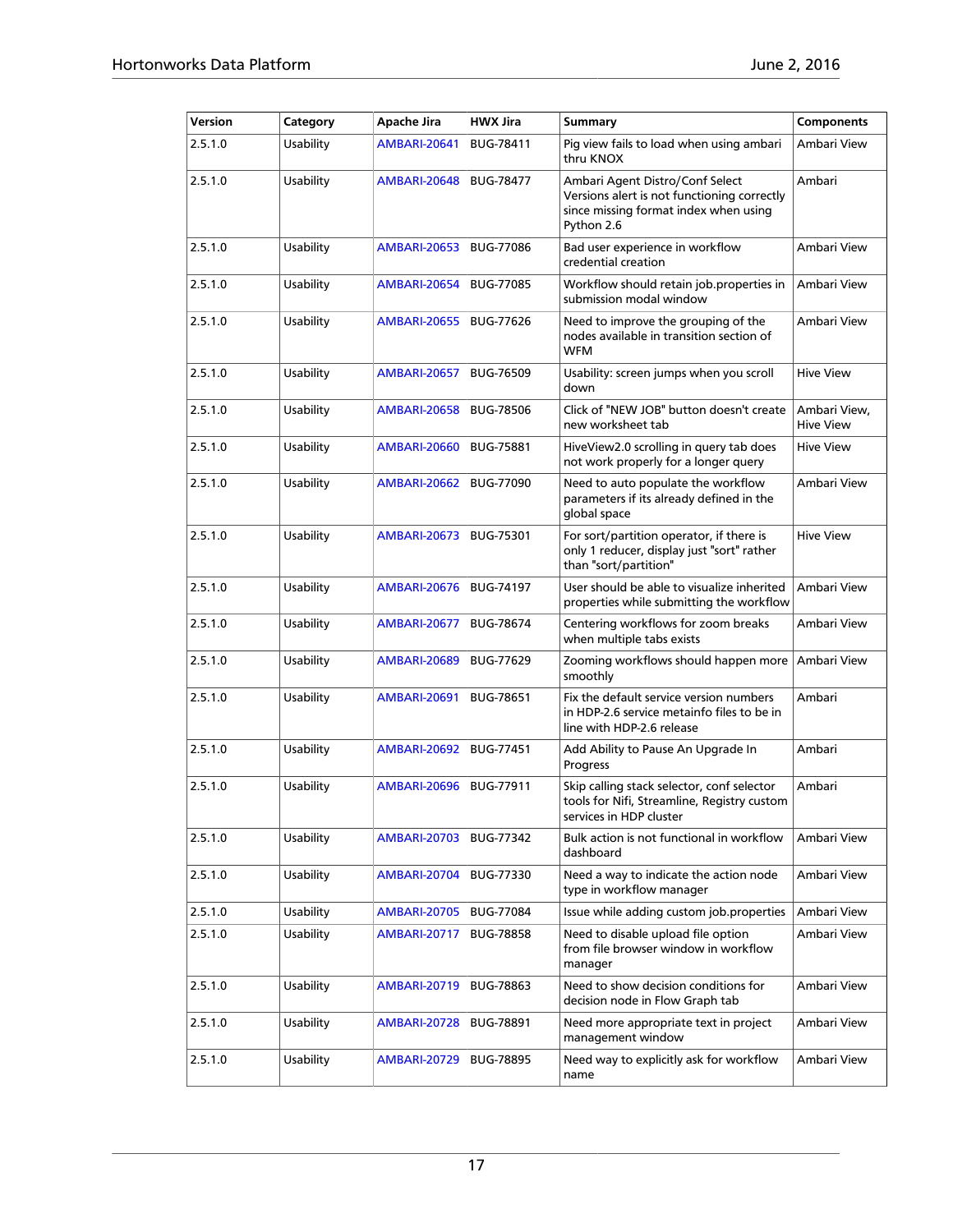| Version | Category  | Apache Jira         | <b>HWX Jira</b>  | <b>Summary</b>                                                                                               | <b>Components</b>            |
|---------|-----------|---------------------|------------------|--------------------------------------------------------------------------------------------------------------|------------------------------|
| 2.5.1.0 | Usability | <b>AMBARI-20738</b> | <b>BUG-78698</b> | Cannot add repo for additional OS to an<br>existing HDP version                                              | Ambari                       |
| 2.5.1.0 | Usability | <b>AMBARI-20748</b> | <b>BUG-79006</b> | Provide Alert For Component<br><b>OUT_OF_SYNC Issues</b>                                                     | Ambari                       |
| 2.5.1.0 | Usability | <b>AMBARI-20778</b> | <b>BUG-77913</b> | Add NIFI StackFeatures to HDP<br><b>StackFeatures</b>                                                        | Ambari                       |
| 2.5.1.0 | Usability | <b>AMBARI-20779</b> | <b>BUG-78008</b> | Create KMS HDFS audit folder as part of<br><b>KMS</b> install                                                | Ambari, Ranger               |
| 2.5.1.0 | Usability | <b>AMBARI-20787</b> | <b>BUG-79284</b> | Ambari agent should log how it<br>determines it's FQDN                                                       | Ambari                       |
| 2.5.1.0 | Usability | <b>AMBARI-20793</b> | <b>BUG-79386</b> | Project manager window is not opening<br>for the second time                                                 | Ambari View                  |
| 2.5.1.0 | Usability | <b>AMBARI-20794</b> | <b>BUG-79387</b> | Need to show appropriate error message<br>while deleting the workflow history in<br>project manager          | Ambari View                  |
| 2.5.1.0 | Usability | <b>AMBARI-20796</b> | <b>BUG-79409</b> | Adding services to an existing cluster<br>always mandates oozie to be added                                  | Ambari,<br><b>SmartSense</b> |
| 2.5.1.0 | Usability | <b>AMBARI-20800</b> | <b>BUG-79404</b> | Need to change the arrangement of the<br>action buttons in project manager                                   | Ambari View                  |
| 2.5.1.0 | Usability | <b>AMBARI-20802</b> | <b>BUG-76895</b> | StackAdvisor should not recommend<br>configuration types for services that are<br>not present in the cluster | Ambari                       |
| 2.5.1.0 | Usability | <b>AMBARI-20803</b> | <b>BUG-79423</b> | Devdeploy: Logsearch service check fails                                                                     | Ambari                       |
| 2.5.1.0 | Usability | <b>AMBARI-20814</b> | <b>BUG-79497</b> | Hive view 2.0 Error while uploading a<br>table with partitioned columns                                      | <b>Hive View</b>             |
| 2.5.1.0 | Usability | <b>AMBARI-20815</b> | <b>BUG-77131</b> | Need a confirmation dialog for table /<br>database delete                                                    | <b>Hive View</b>             |
| 2.5.1.0 | Usability | <b>AMBARI-20817</b> | <b>BUG-75517</b> | First node in the visual explain chart is<br>not clickable to view the json dump                             | <b>Hive View</b>             |
| 2.5.1.0 | Usability | <b>AMBARI-20818</b> | <b>BUG-76890</b> | Blueprint processor fails when<br>StackAdvisor recommends unnecessary<br>configuration types                 | Ambari                       |
| 2.5.1.0 | Usability | <b>AMBARI-20819</b> | <b>BUG-76000</b> | LogSearch Integration should<br>limit requests to portal for missing<br>components                           | Ambari                       |
| 2.5.1.0 | Usability | <b>AMBARI-20821</b> | <b>BUG-77194</b> | Update default values for YARN<br>preemption in Ambari                                                       | Ambari                       |
| 2.5.1.0 | Usability | <b>AMBARI-20826</b> | BUG-79517        | HIVE "Quick Links" section showing<br>Graphana related quicklinks when<br>Graphana is not installed          | Ambari                       |
| 2.5.1.0 | Usability | <b>AMBARI-20843</b> | <b>BUG-79266</b> | Client configs downloaded via Ambari<br>are empty with non-root ambari-server                                | Ambari                       |
| 2.5.1.0 | Usability | <b>AMBARI-20845</b> | <b>BUG-75030</b> | Include cluster filter in every Log Search<br>request in Ambari server (Log Search<br>integration)           | Ambari                       |
| 2.5.1.0 | Usability | <b>AMBARI-20856</b> | <b>BUG-79564</b> | Changing Solr port in Ambari Infra fails                                                                     | Ambari, Solr                 |
| 2.5.1.0 | Usability | <b>AMBARI-20862</b> | <b>BUG-79064</b> | inconsistent suggestion for llap<br>"Maximum Total Concurrent Queries"                                       | Ambari                       |
| 2.5.1.0 | Usability | <b>AMBARI-20882</b> | BUG-77190        | Flapping tables in table browser                                                                             | Hive View                    |
| 2.5.1.0 | Usability | <b>AMBARI-20883</b> | <b>BUG-78890</b> | Issue in connection lines for simple<br>queries in visual-explain in Firefox                                 | Hive View                    |
| 2.5.1.0 | Usability | <b>AMBARI-20883</b> | BUG-75302        | Use directed arrows rather than simple<br>lines                                                              | Hive View                    |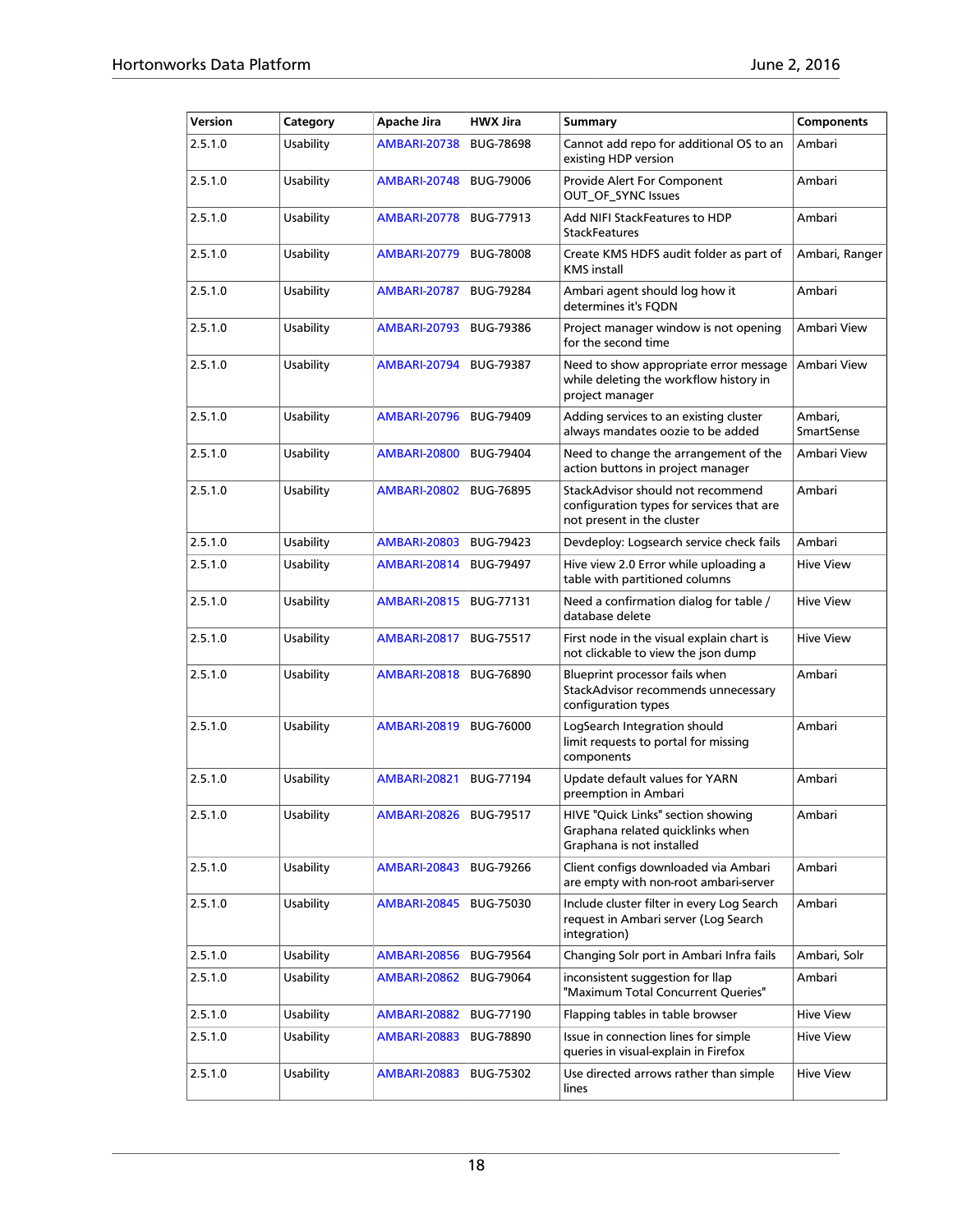| Version | Category  | Apache Jira              | <b>HWX Jira</b>  | <b>Summary</b>                                                                                                                                | <b>Components</b>           |
|---------|-----------|--------------------------|------------------|-----------------------------------------------------------------------------------------------------------------------------------------------|-----------------------------|
| 2.5.1.0 | Usability | <b>AMBARI-20887</b>      | <b>BUG-72884</b> | UI - Ambari top nav width changes for<br>views applications                                                                                   | Ambari View,<br>Hive Studio |
| 2.5.1.0 | Usability | <b>AMBARI-20896</b>      | <b>BUG-66869</b> | Provide ability to visualize per cluster<br>data from Grafana dashboards                                                                      | Ambari                      |
| 2.5.1.0 | Usability | <b>AMBARI-20898</b>      | <b>BUG-75752</b> | Hive View 2.0 shows Ranger<br>authorizations even if Ranger Hive plugin<br>is disabled                                                        | <b>Hive View</b>            |
| 2.5.1.0 | Usability | <b>AMBARI-20899</b>      | <b>BUG-79916</b> | Ambari Header misaligned when<br>transitioned to view route                                                                                   | Ambari,<br>Ambari View      |
| 2.5.1.0 | Usability | AMBARI-20900             | <b>BUG-79918</b> | hive view 2.0 : uploaded table does not<br>contain any data.                                                                                  | <b>Hive View</b>            |
| 2.5.1.0 | Usability | AMBARI-20901             | BUG-77132        | Improvement needed for creating ACID<br>tables                                                                                                | <b>Hive View</b>            |
| 2.5.1.0 | Usability | <b>AMBARI-20912</b>      | <b>BUG-79985</b> | Unable to view visual explain details in<br>Firefox browser                                                                                   | <b>Hive View</b>            |
| 2.5.1.0 | Usability | <b>AMBARI-20932</b>      | <b>BUG-77916</b> | Ranger logic in setup_ranger_plugin_xml<br>should handle Nifi service on HDP                                                                  | Ambari, Ranger              |
| 2.5.1.0 | Usability | <b>AMBARI-20941</b>      | <b>BUG-80064</b> | UI Deploy: On enabling hive interactive<br>query, value of 'Number of nodes used by<br>Hive's LLAP' becomes invalid                           | Ambari                      |
| 2.5.1.0 | Usability | <b>AMBARI-20959</b>      | <b>BUG-80377</b> | Quick Links for Spark/Spark2 component<br>is missing                                                                                          | Ambari, Spark               |
| 2.5.1.0 | Usability | <b>AMBARI-20962</b>      | BUG-80416        | Hive View 2.0 and 1.5 : The downloaded<br>file name will be shown as _____. csv when<br>we download the query result with the<br>unicode name | <b>Hive View</b>            |
| 2.5.1.0 | Usability | <b>AMBARI-20990</b>      | <b>BUG-80628</b> | Hive view 1.5 : Saved query garbles the<br>unicode characters in query.                                                                       | <b>Hive View</b>            |
| 2.5.1.0 | Usability | <b>AMBARI-21028</b>      | <b>BUG-80056</b> | Applications are getting launched as<br>'ambari-qa' instead of actual kinited user<br>for proxy user scenarios                                | Ambari, Spark               |
| 2.5.1.0 | Usability | <b>AMBARI-21041</b>      | <b>BUG-80877</b> | Pause Upgrade button is present in the<br>wizard even after Upgrade is finalized                                                              | Ambari                      |
| 2.5.1.0 | Usability | <b>AMBARI-21109</b>      | BUG-81319        | After decommission of a Nodemanager,<br>the state of the Nodemanager<br>shows "Decommissioning" instead of<br>decommissioned                  | Ambari                      |
| 2.5.0.3 | Other     | AMBARI-15754   BUG-75635 |                  | Fix AMBARI-15754 in Ambari 2.5,<br>potentially modifying configs.sh or<br>configs.py                                                          | Ambari                      |
| 2.5.0.3 | Other     | <b>AMBARI-15901</b>      | <b>BUG-50129</b> | Provide ability to horizontally scale the<br><b>AMS Metrics Collector</b>                                                                     | Ambari                      |
| 2.5.0.3 | Other     | <b>AMBARI-16229</b>      | BUG-57149        | Generalize the backend code for<br>supporting cluster inherited permission<br>for view instances                                              | Ambari                      |
| 2.5.0.3 | Other     | <b>AMBARI-16991</b>      | <b>BUG-59074</b> | Fix metric sink                                                                                                                               | Ambari                      |
| 2.5.0.3 | Other     | <b>AMBARI-17228</b>      | BUG-65023        | Blueprint deployments should support<br>a "START ONLY" provision action for<br>clusters                                                       | Ambari                      |
| 2.5.0.3 | Other     | <b>AMBARI-17285</b>      | <b>BUG-65400</b> | Use customized Repos when registering<br>new versions                                                                                         | Ambari                      |
| 2.5.0.3 | Other     | <b>AMBARI-17470</b>      | BUG-61209        | Zeppelin log4j.properties and other files<br>are missing from ambari config page                                                              | Ambari,<br>Zeppelin         |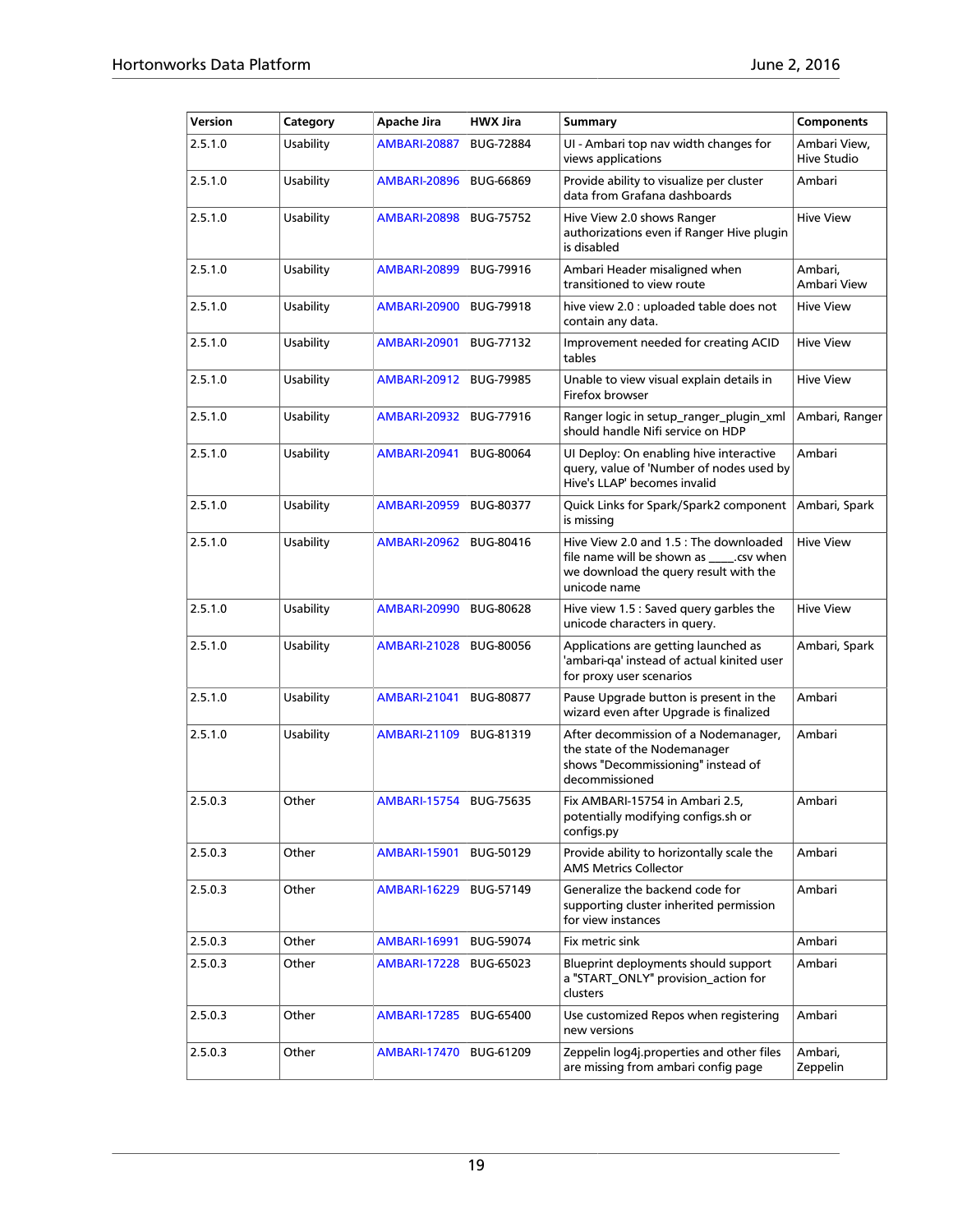| Version | Category | Apache Jira         | <b>HWX Jira</b>  | Summary                                                                                            | <b>Components</b>             |
|---------|----------|---------------------|------------------|----------------------------------------------------------------------------------------------------|-------------------------------|
| 2.5.0.3 | Other    | <b>AMBARI-17529</b> | <b>BUG-61373</b> | Ambari LogSearch REST Layer should<br>not queue up requests that have already<br>been made         | Ambari                        |
| 2.5.0.3 | Other    | <b>AMBARI-17663</b> | <b>BUG-61965</b> | Hosts page: JS error when sorting                                                                  | Ambari                        |
| 2.5.0.3 | Other    | <b>AMBARI-17666</b> | <b>BUG-57554</b> | Ambari agents can only connect to the<br>server using TLSv1                                        | Ambari                        |
| 2.5.0.3 | Other    | <b>AMBARI-17831</b> | BUG-62733        | Service alerts label is updating with delay                                                        | Ambari                        |
| 2.5.0.3 | Other    | <b>AMBARI-17978</b> | <b>BUG-63042</b> | Install page shows in progress tasks in<br>"Waiting" state                                         | Ambari                        |
| 2.5.0.3 | Other    | <b>AMBARI-17990</b> | <b>BUG-62053</b> | Confusing message on alert                                                                         | Ambari                        |
| 2.5.0.3 | Other    | <b>AMBARI-17999</b> | <b>BUG-69506</b> | Ambari Yarn property name incorrect                                                                | Ambari                        |
| 2.5.0.3 | Other    | <b>AMBARI-18007</b> | <b>BUG-63652</b> | JournalNodes filter doesn't work                                                                   | Ambari                        |
| 2.5.0.3 | Other    | <b>AMBARI-18012</b> | <b>BUG-62356</b> | Metrics Sink unable to connect to<br>zookeeper                                                     | Ambari                        |
| 2.5.0.3 | Other    | <b>AMBARI-18029</b> | BUG-63745        | Duplicate panels are being shown in<br>Kerberos settings page                                      | Ambari                        |
| 2.5.0.3 | Other    | <b>AMBARI-18065</b> | <b>BUG-69939</b> | Change Ranger Admin start script to<br>setup db for ranger                                         | Ambari                        |
| 2.5.0.3 | Other    | <b>AMBARI-18067</b> | BUG-62052        | Alert message cut off                                                                              | Ambari                        |
| 2.5.0.3 | Other    | <b>AMBARI-18076</b> | <b>BUG-63955</b> | JBehave and docker based Integration<br>Test Framework for Log Search<br>components                | Ambari                        |
| 2.5.0.3 | Other    | <b>AMBARI-18083</b> | BUG-64062        | Service and component lists are not cut<br>by max-height                                           | Ambari                        |
| 2.5.0.3 | Other    | <b>AMBARI-18089</b> | <b>BUG-58747</b> | <b>Create Documentation Around All</b><br>Options In ambari.properties                             | Ambari                        |
| 2.5.0.3 | Other    | <b>AMBARI-18095</b> | <b>BUG-63658</b> | Use ZooKeeper *.log file instead of *.out<br>(in Logfeeder too)                                    | Ambari                        |
| 2.5.0.3 | Other    | <b>AMBARI-18096</b> | <b>BUG-66326</b> | Revert - YARN config to fetch new HDFS<br>delegation tokens is not enabled                         | Ambari, Spark,<br><b>YARN</b> |
| 2.5.0.3 | Other    | <b>AMBARI-18108</b> | <b>BUG-65302</b> | [BLUEPRINT] hive.metastore.uris contains<br>single entry when deployed with Hive HA<br>enabled     | Ambari                        |
| 2.5.0.3 | Other    | <b>AMBARI-18131</b> | <b>BUG-64295</b> | UI - atlas.rest.address needs to be<br>recalculated whenever AtlasServer is<br>added/moved/deleted | Ambari                        |
| 2.5.0.3 | Other    | <b>AMBARI-18132</b> | BUG-61851        | Remove FIFO and Normalizer in ams-env<br>config.                                                   | Ambari                        |
| 2.5.0.3 | Other    | <b>AMBARI-18148</b> | BUG-64359        | Kerberos UI labels should be specific<br>to differentiate between SPARK and<br>SPARK2 properties   | Ambari                        |
| 2.5.0.3 | Other    | AMBARI-18149        | BUG-64416        | Config History: disable link to configs for<br>deleted group                                       | Ambari                        |
| 2.5.0.3 | Other    | <b>AMBARI-18153</b> | <b>BUG-63819</b> | Spelling/Capitalization Change for Log<br>Search Smart Configuration                               | Ambari                        |
| 2.5.0.3 | Other    | <b>AMBARI-18154</b> | <b>BUG-64253</b> | Ambari Dashboard, Cluster load widget -<br>Incorrect value in Nodes. avg metric                    | Ambari                        |
| 2.5.0.3 | Other    | <b>AMBARI-18160</b> | <b>BUG-64303</b> | UI : Long HSI name goes out of the visual<br>boundary created for HSI panel.                       | Ambari                        |
| 2.5.0.3 | Other    | <b>AMBARI-18170</b> | <b>BUG-64449</b> | Kafka Metrics do not show up in AMS HA<br>enabled cluster                                          | Ambari                        |
| 2.5.0.3 | Other    | <b>AMBARI-18171</b> | <b>BUG-64182</b> | AMS, Accumulo, Hive metrics do not<br>show up in AMS HA clusters.                                  | Ambari                        |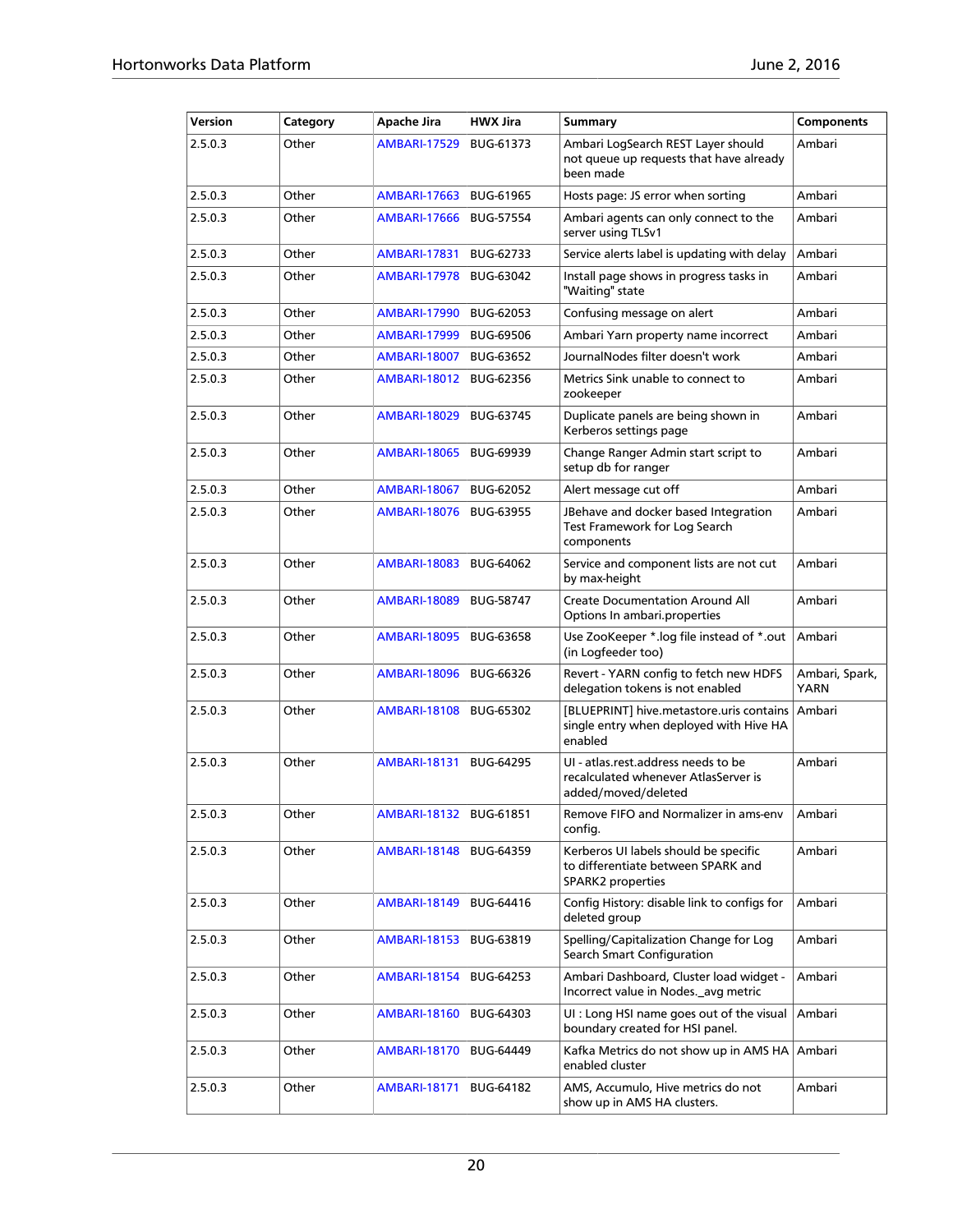| Version | Category | Apache Jira         | <b>HWX Jira</b>  | Summary                                                                                          | <b>Components</b> |
|---------|----------|---------------------|------------------|--------------------------------------------------------------------------------------------------|-------------------|
| 2.5.0.3 | Other    | <b>AMBARI-18177</b> | <b>BUG-64326</b> | [UI] Atlas ZooKeeper properties should<br>be updated on zookeeper add/remove<br>operations       | Ambari            |
| 2.5.0.3 | Other    | <b>AMBARI-18185</b> | <b>BUG-64287</b> | Selecting one host when topN is set,<br>throws an error.                                         | Ambari            |
| 2.5.0.3 | Other    | <b>AMBARI-18193</b> | <b>BUG-64591</b> | Zeppelin logs not picked up by logsearch<br>after changing the log directory                     | Ambari            |
| 2.5.0.3 | Other    | <b>AMBARI-18196</b> | <b>BUG-63961</b> | REST API docs (use Swagger if possible)                                                          | Ambari            |
| 2.5.0.3 | Other    | <b>AMBARI-18200</b> | <b>BUG-64567</b> | Add Service button is not disabled if all<br>services are installed                              | Ambari            |
| 2.5.0.3 | Other    | <b>AMBARI-18212</b> | <b>BUG-64500</b> | [Logsearch]Log entry missing in the<br>preview log modal window                                  | Ambari            |
| 2.5.0.3 | Other    | <b>AMBARI-18214</b> | <b>BUG-63956</b> | Restify Log Search endpoints                                                                     | Ambari            |
| 2.5.0.3 | Other    | <b>AMBARI-18222</b> | <b>BUG-64782</b> | AMS service check failed after disabling<br>kerberos                                             | Ambari            |
| 2.5.0.3 | Other    | <b>AMBARI-18231</b> | <b>BUG-64772</b> | Error around ATLAS_SERVER version<br>advertisement                                               | Ambari            |
| 2.5.0.3 | Other    | <b>AMBARI-18236</b> | <b>BUG-64249</b> | Fix package structure in Logfeeder                                                               | Ambari            |
| 2.5.0.3 | Other    | <b>AMBARI-18246</b> | <b>BUG-64939</b> | Clean up Log Feeder                                                                              | Ambari            |
| 2.5.0.3 | Other    | <b>AMBARI-18247</b> | <b>BUG-63569</b> | Capacity scheduler's dependent config<br>suggestion is incomprehensible                          | Ambari            |
| 2.5.0.3 | Other    | <b>AMBARI-18250</b> | <b>BUG-65017</b> | Pig View Caching issue causes File does<br>not exist: /user/pig/jobs/job_id/stdout<br>and stderr | Ambari            |
| 2.5.0.3 | Other    | <b>AMBARI-18253</b> | <b>BUG-64948</b> | Fix LogSearch utility classes                                                                    | Ambari            |
| 2.5.0.3 | Other    | <b>AMBARI-18254</b> | BUG-63433        | DB consistency check should tolerate<br>services with no configuration                           | Ambari            |
| 2.5.0.3 | Other    | <b>AMBARI-18255</b> | <b>BUG-64915</b> | Add unique constraint to host_version<br>table                                                   | Ambari            |
| 2.5.0.3 | Other    | <b>AMBARI-18260</b> | <b>BUG-65000</b> | Journal node restart failing on RU from<br>dergM10 to erie on Wire Encrypted<br>cluster          | Ambari            |
| 2.5.0.3 | Other    | <b>AMBARI-18263</b> | <b>BUG-65026</b> | Agent connection retry fails after one try                                                       | Ambari            |
| 2.5.0.3 | Other    | <b>AMBARI-18265</b> | <b>BUG-65052</b> | Make sure AMS embedded mode works<br>after HA changes                                            | Ambari            |
| 2.5.0.3 | Other    | <b>AMBARI-18266</b> | <b>BUG-65056</b> | Ambari Capacity Scheduler View fails to<br>launch with 'Read Timeout' error                      | Ambari            |
| 2.5.0.3 | Other    | <b>AMBARI-18282</b> | BUG-65220        | Disable 2.3.ECS stack by default for HDP                                                         | Ambari            |
| 2.5.0.3 | Other    | <b>AMBARI-18286</b> | <b>BUG-65282</b> | Processes children are not killed on<br>timeout                                                  | Ambari            |
| 2.5.0.3 | Other    | <b>AMBARI-18287</b> | <b>BUG-63188</b> | status commands get all the *-env files<br>irrespective of a service exists or not               | Ambari            |
| 2.5.0.3 | Other    | <b>AMBARI-18289</b> | <b>BUG-56608</b> | Invalid negative values for some AMS<br>metrics                                                  | Ambari            |
| 2.5.0.3 | Other    | <b>AMBARI-18290</b> | BUG-67762        | Patch request for AMBARI-18290                                                                   | Ambari            |
| 2.5.0.3 | Other    | <b>AMBARI-18295</b> | <b>BUG-65290</b> | Dependent Configurations popup isn't<br>changed after the subsequent property<br>changes         | Ambari            |
| 2.5.0.3 | Other    | <b>AMBARI-18302</b> | BUG-65435        | Desired state of client component should<br>not be changed on "Restart"                          | Ambari            |
| 2.5.0.3 | Other    | <b>AMBARI-18307</b> | BUG-65316        | Add sqlline capability to AMS collector to<br>help debugging                                     | Ambari            |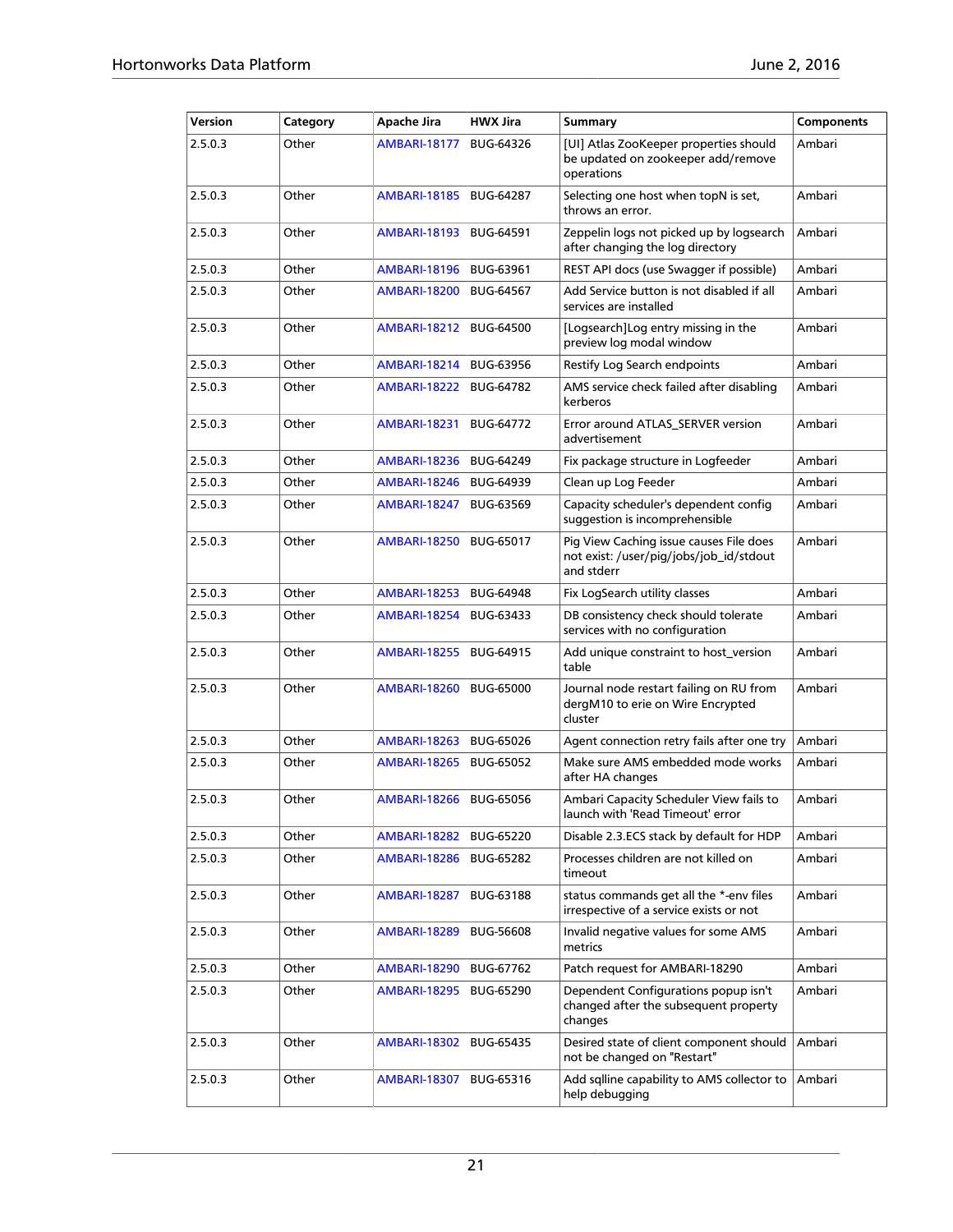| Version | Category | Apache Jira         | <b>HWX Jira</b>  | <b>Summary</b>                                                                                                   | Components |
|---------|----------|---------------------|------------------|------------------------------------------------------------------------------------------------------------------|------------|
| 2.5.0.3 | Other    | <b>AMBARI-18319</b> | <b>BUG-65438</b> | Next button on Customize Services page<br>is in invalid state after canceling move to<br>next page               | Ambari     |
| 2.5.0.3 | Other    | <b>AMBARI-18320</b> | <b>BUG-64946</b> | Frequently getting an Ambari consistency<br>check error when changing configuration                              | Ambari     |
| 2.5.0.3 | Other    | <b>AMBARI-18322</b> | BUG-62433        | Add per host dashboard for NiFi in<br>grafana                                                                    | Ambari     |
| 2.5.0.3 | Other    | <b>AMBARI-18323</b> | BUG-65513        | Cluster creation complete is missing from<br>ambari-server log                                                   | Ambari     |
| 2.5.0.3 | Other    | <b>AMBARI-18326</b> | <b>BUG-65295</b> | Add custom jdbc path to ambari-server<br>classpath                                                               | Ambari     |
| 2.5.0.3 | Other    | <b>AMBARI-18328</b> | BUG-65393        | Blueprints: Log "setting" section of<br>blueprint in ambari server log file                                      | Ambari     |
| 2.5.0.3 | Other    | <b>AMBARI-18332</b> | <b>BUG-65394</b> | Blueprints: API should make available<br>"setting" property from blueprint                                       | Ambari     |
| 2.5.0.3 | Other    | <b>AMBARI-18348</b> | <b>BUG-62557</b> | Ranger audit log collection is not used in<br>Log Search (managed by ambari)                                     | Ambari     |
| 2.5.0.3 | Other    | <b>AMBARI-18350</b> | <b>BUG-64258</b> | Declare URL uniqueness in repoinfo.xml                                                                           | Ambari     |
| 2.5.0.3 | Other    | <b>AMBARI-18363</b> | <b>BUG-65024</b> | Ambari authentication with Kerberos<br>token                                                                     | Ambari     |
| 2.5.0.3 | Other    | <b>AMBARI-18369</b> | <b>BUG-65835</b> | Make Execute timeout to be able to kill<br>process trees which doesn't respond to<br><b>SIGTERM</b>              | Ambari     |
| 2.5.0.3 | Other    | <b>AMBARI-18372</b> | <b>BUG-65846</b> | Audit logs should not be filtered by Log<br>Feeder                                                               | Ambari     |
| 2.5.0.3 | Other    | <b>AMBARI-18377</b> | <b>BUG-63309</b> | Retry Installing Kerberos Clients skips<br>hosts were it failed (if lost heartbeat)                              | Ambari     |
| 2.5.0.3 | Other    | <b>AMBARI-18387</b> | BUG-63580        | Unable to delete Hive view                                                                                       | Ambari     |
| 2.5.0.3 | Other    | <b>AMBARI-18393</b> | <b>BUG-64459</b> | Hive Interactive fails to start with<br>Permission denied for User Hive if HSI<br>starts before HS2              | Ambari     |
| 2.5.0.3 | Other    | <b>AMBARI-18394</b> | <b>BUG-65934</b> | Blueprint-deployed cluster with<br>NameNode HA out-of-the-box fails when<br>starting Namenode during EU/RU       | Ambari     |
| 2.5.0.3 | Other    | <b>AMBARI-18397</b> | <b>BUG-65925</b> | Update version-builder to include unique<br>element                                                              | Ambari     |
| 2.5.0.3 | Other    | <b>AMBARI-18408</b> | <b>BUG-63883</b> | Configuration Groups popup: tooltip<br>over properties number has too much<br>content                            | Ambari     |
| 2.5.0.3 | Other    | <b>AMBARI-18413</b> | <b>BUG-65364</b> | RecoveryManager may be logging too<br>often                                                                      | Ambari     |
| 2.5.0.3 | Other    | <b>AMBARI-18415</b> | BUG-64064        | Stack definition: service component<br>'cardinality' inheritance not working<br>properly                         | Ambari     |
| 2.5.0.3 | Other    | <b>AMBARI-18417</b> | <b>BUG-66044</b> | Improve agent logging to add more<br>relevant message                                                            | Ambari     |
| 2.5.0.3 | Other    | <b>AMBARI-18433</b> | <b>BUG-66222</b> | Enforce granular role-based access<br>control for custom actions                                                 | Ambari     |
| 2.5.0.3 | Other    | AMBARI-18438        | <b>BUG-64984</b> | Support sysprepped images and copy<br>tarballs to HDFS                                                           | Ambari     |
| 2.5.0.3 | Other    | AMBARI-18444        | BUG-64963        | On restarting service using APIs in<br>Ambari, Ambari still says that service<br>needs to be restarted on the UI | Ambari     |
| 2.5.0.3 | Other    | AMBARI-18445        | <b>BUG-62067</b> | SmartSense error during host assignment   Ambari                                                                 |            |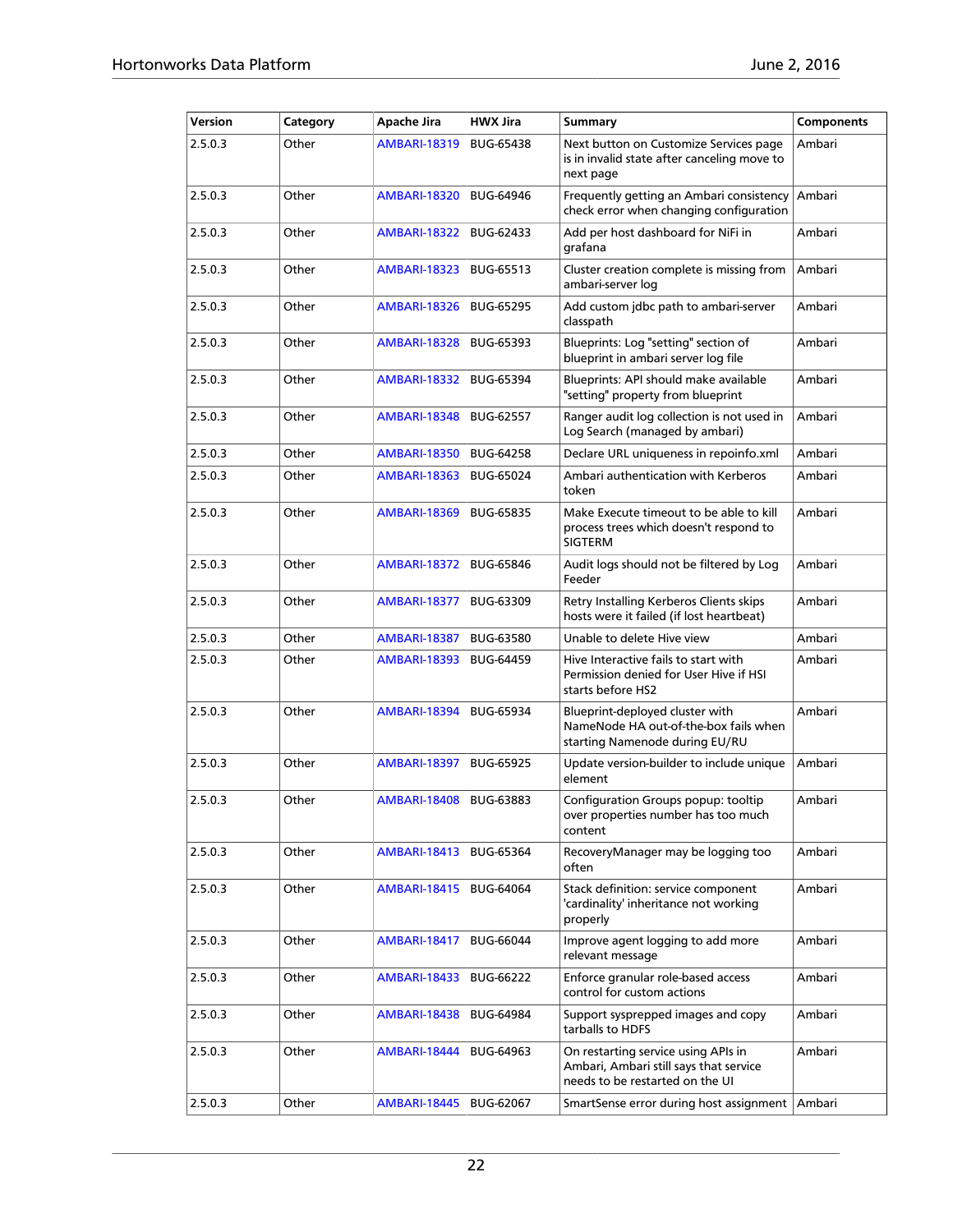| Version | Category | Apache Jira         | <b>HWX Jira</b>  | <b>Summary</b>                                                                                                | <b>Components</b> |
|---------|----------|---------------------|------------------|---------------------------------------------------------------------------------------------------------------|-------------------|
| 2.5.0.3 | Other    | <b>AMBARI-18446</b> | <b>BUG-62168</b> | Review necessity of xmllint and remove<br>libxml2-utils package from Oozie<br>manifest                        | Ambari            |
| 2.5.0.3 | Other    | <b>AMBARI-18450</b> | <b>BUG-66340</b> | Putting a service or process in<br>Maintenance Mode doesn't take it off of<br>the "Restart All Required" list | Ambari            |
| 2.5.0.3 | Other    | <b>AMBARI-18451</b> | <b>BUG-66339</b> | Aborting one running operation in<br>Ambari cancels ALL running operations                                    | Ambari            |
| 2.5.0.3 | Other    | <b>AMBARI-18453</b> | <b>BUG-64681</b> | Ignore mounts that are read-only                                                                              | Ambari            |
| 2.5.0.3 | Other    | <b>AMBARI-18456</b> | <b>BUG-55792</b> | Refactor Unnecessary In-Memory Locks<br><b>Around Business Objects</b>                                        | Ambari            |
| 2.5.0.3 | Other    | <b>AMBARI-18467</b> | <b>BUG-66334</b> | Ambari server does not come up after<br>restart if cluster install fails.                                     | Ambari            |
| 2.5.0.3 | Other    | <b>AMBARI-18470</b> | <b>BUG-66385</b> | RU/EU cannot start because<br>ServiceCheckValidityCheck incorrectly<br>calculates Service Checks that ran     | Ambari            |
| 2.5.0.3 | Other    | <b>AMBARI-18472</b> | <b>BUG-66158</b> | Can't switch to not current version for<br>not default config gorup                                           | Ambari            |
| 2.5.0.3 | Other    | <b>AMBARI-18474</b> | BUG-66231        | Kerberos wizard loses request id on<br>server restart                                                         | Ambari            |
| 2.5.0.3 | Other    | <b>AMBARI-18481</b> | <b>BUG-66470</b> | <b>Fix Authentication data</b><br>is not available error in<br>ConfigGroupResourceProviderTest                | Ambari            |
| 2.5.0.3 | Other    | <b>AMBARI-18482</b> | <b>BUG-66067</b> | MapReduce is showing incorrect<br>component version in HDP 2.5                                                | Ambari            |
| 2.5.0.3 | Other    | <b>AMBARI-18483</b> | <b>BUG-66492</b> | Revert db optimization in UT                                                                                  | Ambari            |
| 2.5.0.3 | Other    | <b>AMBARI-18503</b> | <b>BUG-66677</b> | MapReduce is showing incorrect<br>component version in HDP 2.6                                                | Ambari            |
| 2.5.0.3 | Other    | <b>AMBARI-18505</b> | <b>BUG-66662</b> | Ambari Status commands should enforce<br>a timeout < heartbeat interval                                       | Ambari            |
| 2.5.0.3 | Other    | <b>AMBARI-18510</b> | <b>BUG-66730</b> | Use logsearch truststore to look<br>for credential in case of external<br>authentication                      | Ambari            |
| 2.5.0.3 | Other    | <b>AMBARI-18512</b> | <b>BUG-66290</b> | Ambari-Server restart causes all host<br>components to go in Heartbeat Lost<br>state indefinitely.            | Ambari            |
| 2.5.0.3 | Other    | <b>AMBARI-18514</b> | <b>BUG-66639</b> | Graph details popup: file formats<br>dropdown isn't collapsed on text link click                              | Ambari            |
| 2.5.0.3 | Other    | <b>AMBARI-18515</b> | <b>BUG-66762</b> | Write unittests for configs.py                                                                                | Ambari            |
| 2.5.0.3 | Other    | <b>AMBARI-18516</b> | BUG-66113        | Add ability to have services declare itself<br>as tech-preview or mandatory                                   | Ambari            |
| 2.5.0.3 | Other    | <b>AMBARI-18518</b> | <b>BUG-66782</b> | Sinks should not try to read collector<br>hosts from Zk if AMS is in embedded<br>mode                         | Ambari            |
| 2.5.0.3 | Other    | <b>AMBARI-18528</b> | <b>BUG-66864</b> | Need a way to escape config values that<br>contain \$                                                         | Ambari            |
| 2.5.0.3 | Other    | <b>AMBARI-18534</b> | <b>BUG-65037</b> | Advanced storm-atlas-<br>application.properties panel is not<br>opened by default upon filtering              | Ambari            |
| 2.5.0.3 | Other    | <b>AMBARI-18535</b> | <b>BUG-65252</b> | Ambari is not picking up the latest repo<br>for HDP-2.4                                                       | Ambari            |
| 2.5.0.3 | Other    | <b>AMBARI-18537</b> | <b>BUG-66824</b> | Update Mirosoft R version in mpack                                                                            | Ambari            |
| 2.5.0.3 | Other    | <b>AMBARI-18545</b> | <b>BUG-66233</b> | Kerberos server action should not<br>timeout in 10 mins                                                       | Ambari            |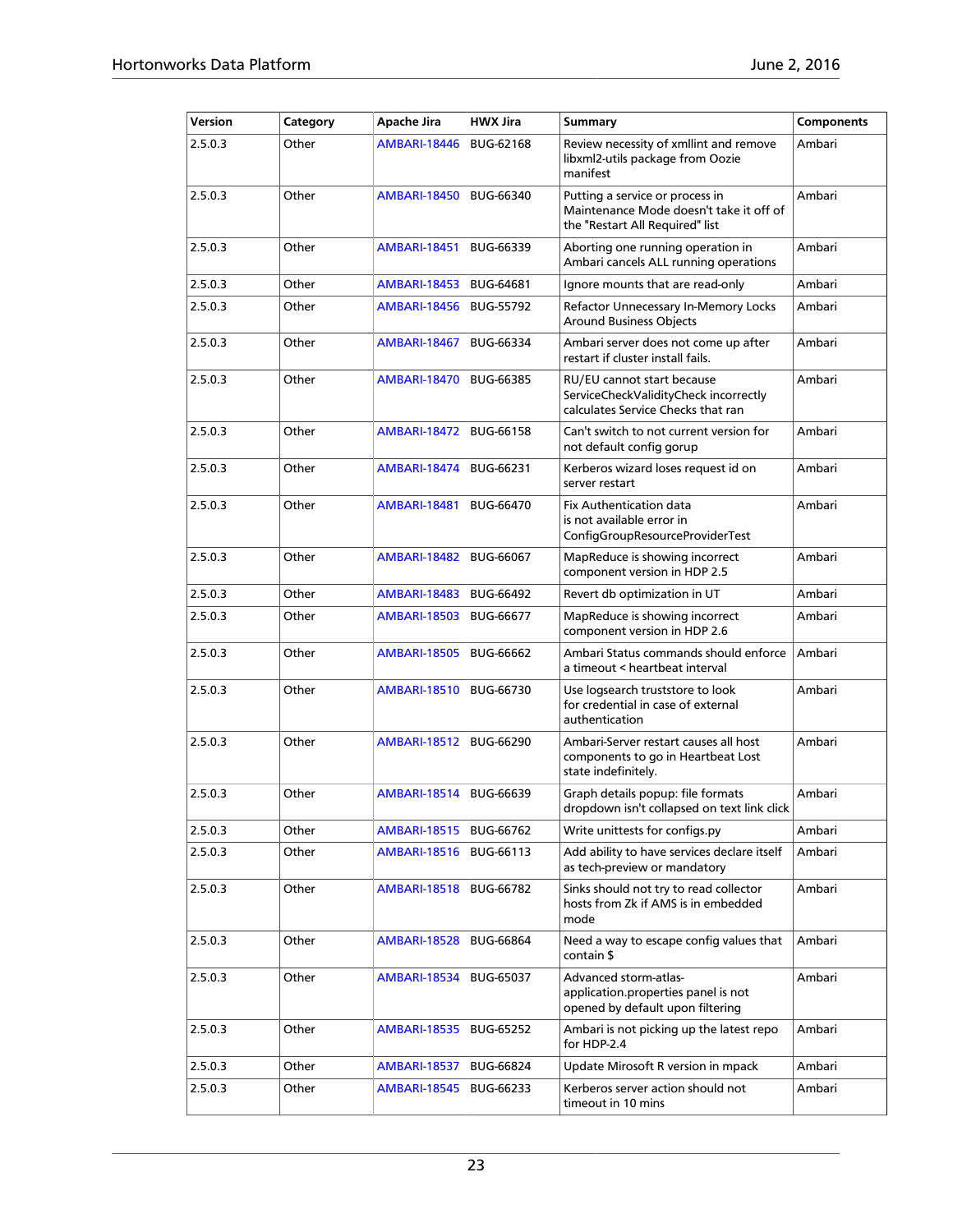| Version | Category | Apache Jira         | <b>HWX Jira</b>  | <b>Summary</b>                                                                                                     | <b>Components</b> |
|---------|----------|---------------------|------------------|--------------------------------------------------------------------------------------------------------------------|-------------------|
| 2.5.0.3 | Other    | <b>AMBARI-18546</b> | <b>BUG-66194</b> | BP format does not generate property<br>oozie.service.JPAService.jdbc.url                                          | Ambari            |
| 2.5.0.3 | Other    | <b>AMBARI-18550</b> | <b>BUG-66776</b> | hueambarimigration fails to build                                                                                  | Ambari            |
| 2.5.0.3 | Other    | <b>AMBARI-18551</b> | <b>BUG-66891</b> | Berkeley db jar is not present in<br>falcon classpath - Falcon Multi Cluster<br>installation                       | Ambari,Falcon     |
| 2.5.0.3 | Other    | <b>AMBARI-18553</b> | BUG-67321        | Provision actions to happen based only<br>on specified dependencies                                                | Ambari            |
| 2.5.0.3 | Other    | <b>AMBARI-18560</b> | BUG-67132        | Add more logging to track what<br>condition resulted in skipping agent<br>commands                                 | Ambari            |
| 2.5.0.3 | Other    | <b>AMBARI-18562</b> | <b>BUG-66641</b> | Cannot update repository on the UI                                                                                 | Ambari            |
| 2.5.0.3 | Other    | <b>AMBARI-18567</b> | <b>BUG-67322</b> | Cannot start Oozie if WebHDFS is<br>disabled                                                                       | Ambari            |
| 2.5.0.3 | Other    | <b>AMBARI-18568</b> | BUG-67172        | Hive shows restart indicator after RU                                                                              | Ambari            |
| 2.5.0.3 | Other    | <b>AMBARI-18576</b> | <b>BUG-65832</b> | When multiple requests are running,<br>aborting any will incorrectly abort all<br>requests instead the desired one | Ambari            |
| 2.5.0.3 | Other    | <b>AMBARI-18581</b> | BUG-67323        | Oozie start script ignores<br>sysprep_skip_copy_oozie_share_lib_to_hdfs<br>flag                                    | Ambari            |
| 2.5.0.3 | Other    | <b>AMBARI-18594</b> | BUG-67339        | AMBARI-18051 Breaks Stack Upgrade<br>Checks                                                                        | Ambari            |
| 2.5.0.3 | Other    | <b>AMBARI-18595</b> | <b>BUG-67350</b> | Icons don't display in Windows 10<br>Microsoft Edge or Internet Explorer 11                                        | Ambari            |
| 2.5.0.3 | Other    | <b>AMBARI-18596</b> | <b>BUG-67247</b> | rpm command broken on utility project                                                                              | Ambari            |
| 2.5.0.3 | Other    | <b>AMBARI-18605</b> | <b>BUG-62062</b> | Hive Settings Page: Mouse-over on<br>"HiveServer2 Interactive host" label<br>repeats same message twice            | Ambari            |
| 2.5.0.3 | Other    | <b>AMBARI-18616</b> | <b>BUG-67557</b> | Log Search User Config UI screen does<br>not offer the chance to modify the filter<br>settings                     | Ambari            |
| 2.5.0.3 | Other    | <b>AMBARI-18619</b> | <b>BUG-67157</b> | Regression in server/agent scheduling<br>doesn't optimize host to run Service<br>Check                             | Ambari            |
| 2.5.0.3 | Other    | <b>AMBARI-18623</b> | <b>BUG-67428</b> | NPE when a non-existent host is provided<br>as part of the host filter                                             | Ambari            |
| 2.5.0.3 | Other    | <b>AMBARI-18627</b> | <b>BUG-67203</b> | Add service wizard hung at Choose<br>services page as no ClusterStackVersion is<br>available with state=CURRENT    | Ambari            |
| 2.5.0.3 | Other    | <b>AMBARI-18631</b> | BUG-67317        | Incorporate database consistency check<br>into main Ambari process                                                 | Ambari            |
| 2.5.0.3 | Other    | <b>AMBARI-18636</b> | <b>BUG-67721</b> | Remove<br>"hbase.rpc.controllerfactory.class" from<br>hbase-site.xml                                               | Ambari            |
| 2.5.0.3 | Other    | <b>AMBARI-18639</b> | <b>BUG-67686</b> | Ambari UI does not allow to modify<br>EMPTY threshold text of 'OK' and<br>'WARNING'                                | Ambari            |
| 2.5.0.3 | Other    | <b>AMBARI-18647</b> | BUG-67753        | Topology info written to site configs by<br>UI                                                                     | Ambari            |
| 2.5.0.3 | Other    | <b>AMBARI-18648</b> | BUG-67718        | There were no labels on fields on step<br>"Configure Kerberos" after clicking back                                 | Ambari            |
| 2.5.0.3 | Other    | <b>AMBARI-18650</b> | BUG-64462        | Specification document for credential<br>store support in Ambari                                                   | Ambari            |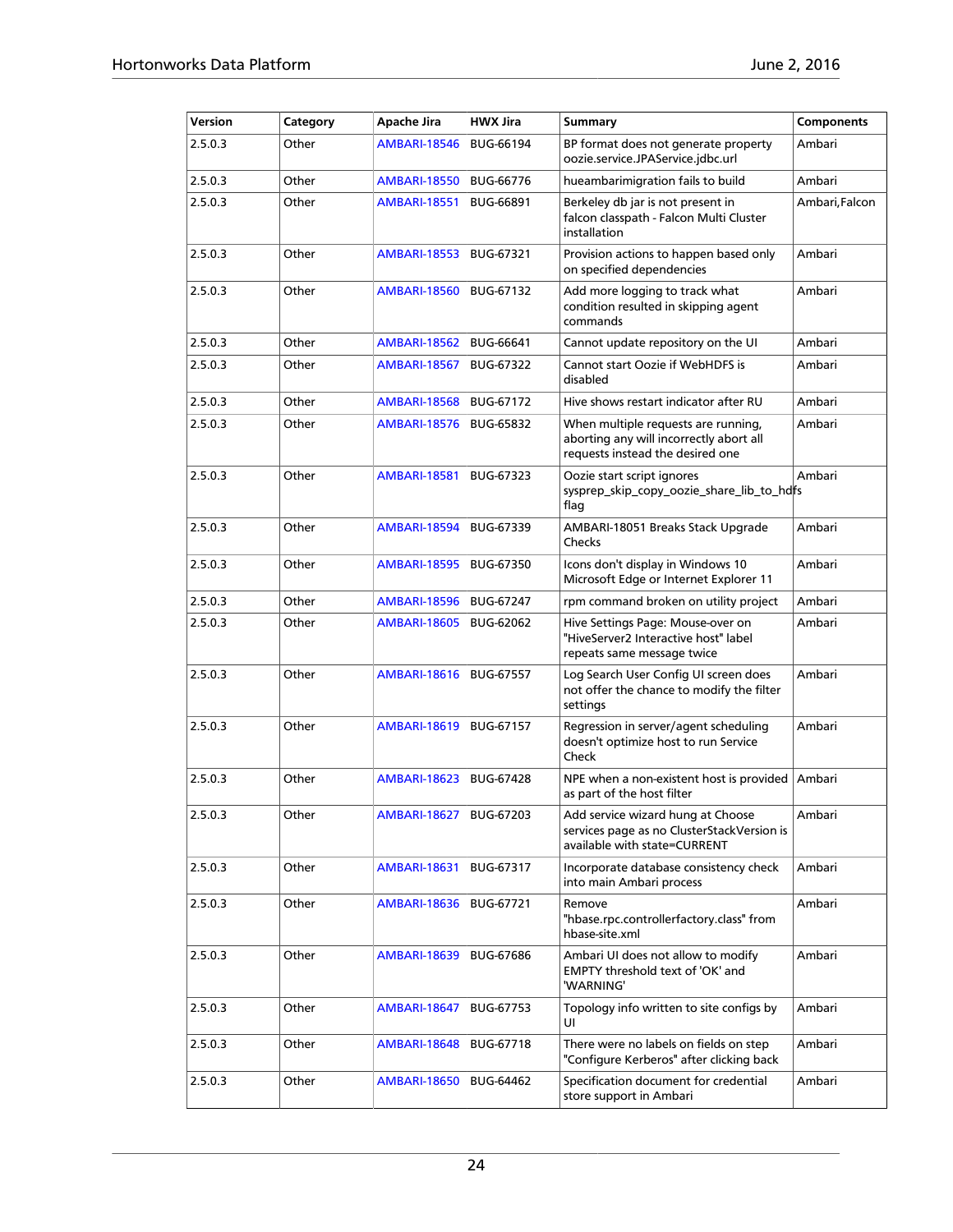| Version | Category | Apache Jira              | <b>HWX Jira</b>  | <b>Summary</b>                                                                                                                        | <b>Components</b>                           |
|---------|----------|--------------------------|------------------|---------------------------------------------------------------------------------------------------------------------------------------|---------------------------------------------|
| 2.5.0.3 | Other    | <b>AMBARI-18651</b>      | <b>BUG-66632</b> | HDP-2.5 installation allows ZKFC to<br>advertise version                                                                              | Ambari                                      |
| 2.5.0.3 | Other    | <b>AMBARI-18652</b>      | <b>BUG-67348</b> | Alert Targets Cannot Be Updated Due To<br>Transaction / Cache Timing Issues                                                           | Ambari                                      |
| 2.5.0.3 | Other    | <b>AMBARI-18655</b>      | <b>BUG-67739</b> | Metric level hadoop metrics2<br>filter is incompatible with AMS<br>HadoopTimelineMetricsSink.                                         | Ambari                                      |
| 2.5.0.3 | Other    | <b>AMBARI-18659</b>      | <b>BUG-67757</b> | Renavigating back to "Customize<br>Services" page from "Review" page on<br>installer/ASW loses all static attributes of<br>properties | Ambari                                      |
| 2.5.0.3 | Other    | <b>AMBARI-18660</b>      | <b>BUG-67838</b> | Log Search schema metadata loader fix                                                                                                 | Ambari                                      |
| 2.5.0.3 | Other    | <b>AMBARI-18664</b>      | <b>BUG-67767</b> | While syncing with LDAP, username<br>collisions should be handled based on<br>configuration value                                     | Ambari                                      |
| 2.5.0.3 | Other    | <b>AMBARI-18671</b>      | <b>BUG-66325</b> | KMS should inherit Hadoop proxy users<br>OR allow users yarn and livy as super<br>users                                               | Ambari,<br>Ranger, Spark,<br>YARN, Zeppelin |
| 2.5.0.3 | Other    | <b>AMBARI-18675</b>      | <b>BUG-64789</b> | Need to infrom user that Atlas requires<br>Ambari Infra                                                                               | Ambari                                      |
| 2.5.0.3 | Other    | <b>AMBARI-18684</b>      | <b>BUG-67464</b> | Webhcat server start failed during EU<br>with BindException                                                                           | Ambari                                      |
| 2.5.0.3 | Other    | <b>AMBARI-18693</b>      | <b>BUG-67995</b> | get_sysprep_skip_copy_tarballs_hdfs()<br>always returns False                                                                         | Ambari                                      |
| 2.5.0.3 | Other    | <b>AMBARI-18694</b>      | <b>BUG-68011</b> | DataNode JVM heap settings should<br>include CMSInitiatingOccupancy                                                                   | Ambari                                      |
| 2.5.0.3 | Other    | <b>AMBARI-18704</b>      | <b>BUG-68066</b> | Add code to improve debugging of<br>ambari-agent related problems.                                                                    | Ambari                                      |
| 2.5.0.3 | Other    | <b>AMBARI-18706</b>      | <b>BUG-64916</b> | Ranger Audit Handler not working as<br>expected as NN HA wizard does not set a<br>few properties correctly                            | Ambari, Ranger                              |
| 2.5.0.3 | Other    | <b>AMBARI-18712</b>      | <b>BUG-68009</b> | compare functionality between config<br>versions is not working                                                                       | Ambari                                      |
| 2.5.0.3 | Other    | <b>AMBARI-18713</b>      | <b>BUG-64684</b> | Use exclude list of mount device types on<br>docker containers                                                                        | Ambari                                      |
| 2.5.0.3 | Other    | <b>AMBARI-18722</b>      | <b>BUG-65852</b> | Post user creation hook - implement<br>feature                                                                                        | Ambari                                      |
| 2.5.0.3 | Other    | AMBARI-18728   BUG-67964 |                  | During cluster install, Components get<br>timed out icon while starting                                                               | Ambari                                      |
| 2.5.0.3 | Other    | <b>AMBARI-18732</b>      | BUG-68184        | Perf: Create PERF stack with mix of HDP<br>core services and dummy services                                                           | Ambari                                      |
| 2.5.0.3 | Other    | <b>AMBARI-18733</b>      | <b>BUG-68185</b> | Perf: Allow running multiple Ambari<br>Agents on the same host                                                                        | Ambari                                      |
| 2.5.0.3 | Other    | <b>AMBARI-18753</b>      | <b>BUG-68270</b> | Host goes into HEARTBEAT_LOST state<br>during cluster Install                                                                         | Ambari                                      |
| 2.5.0.3 | Other    | <b>AMBARI-18754</b>      | <b>BUG-68273</b> | Pig, Tez service checks getting timed out<br>after Wire Encryption                                                                    | Ambari, Spark                               |
| 2.5.0.3 | Other    | <b>AMBARI-18755</b>      | <b>BUG-68276</b> | Deployment failing at creating principal                                                                                              | Ambari                                      |
| 2.5.0.3 | Other    | <b>AMBARI-18756</b>      | <b>BUG-68277</b> | Grafana failed to start after enabling<br>Wire Encryption                                                                             | Ambari                                      |
| 2.5.0.3 | Other    | <b>AMBARI-18758</b>      | <b>BUG-68083</b> | Zeppelin Fenton deployment failure due<br>Ambari, Spark<br>to failed spark service check                                              |                                             |
| 2.5.0.3 | Other    | <b>AMBARI-18760</b>      | <b>BUG-67899</b> | Ambari UI accessible even when Ambari<br>Server is reported as not running                                                            | Ambari                                      |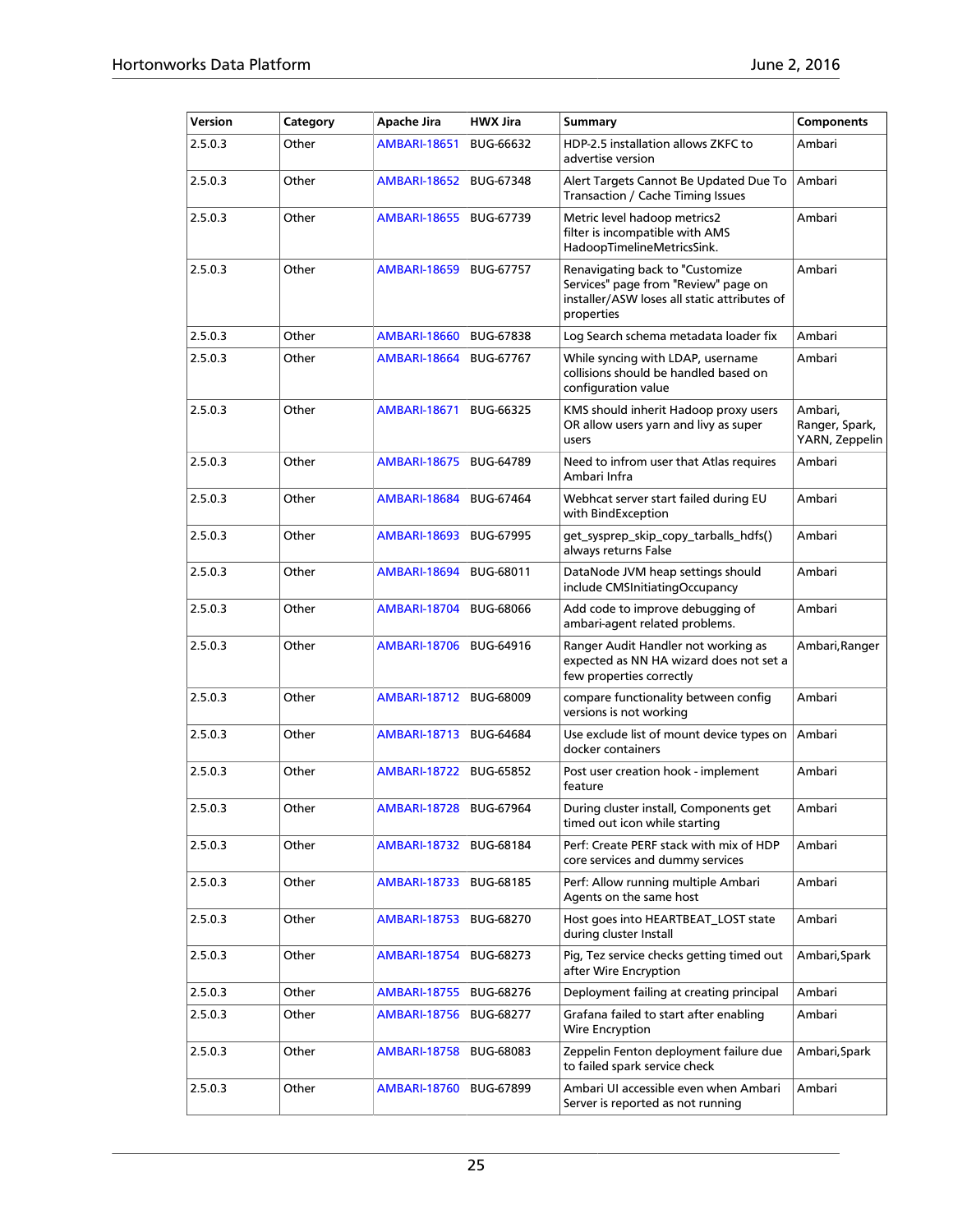| Version | Category | Apache Jira         | <b>HWX Jira</b>  | <b>Summary</b>                                                                                                 | Components      |
|---------|----------|---------------------|------------------|----------------------------------------------------------------------------------------------------------------|-----------------|
| 2.5.0.3 | Other    | <b>AMBARI-18788</b> | <b>BUG-68433</b> | Checkboxes for installed services aren't<br>disabled in Add Service Wizard                                     | Ambari          |
| 2.5.0.3 | Other    | <b>AMBARI-18803</b> | <b>BUG-68489</b> | Unit Tests On branch-2.5 Are Not Passing                                                                       | Ambari          |
| 2.5.0.3 | Other    | <b>AMBARI-18807</b> | <b>BUG-68562</b> | Ambari-agent user home<br>directory permissions changed to<br>accumulo:accumulo in non-root                    | Ambari          |
| 2.5.0.3 | Other    | <b>AMBARI-18809</b> | <b>BUG-68228</b> | Filter Kerberos related properties in<br>CreateConfigRequest                                                   | Ambari          |
| 2.5.0.3 | Other    | <b>AMBARI-18813</b> | <b>BUG-68596</b> | Optionally force username from LDAP<br>authentication data to be lowercase in<br>Ambari                        | Ambari          |
| 2.5.0.3 | Other    | <b>AMBARI-18827</b> | <b>BUG-68422</b> | Allow acceptor / seclector configuration<br>for API and agent connectors                                       | Ambari          |
| 2.5.0.3 | Other    | <b>AMBARI-18840</b> | <b>BUG-62086</b> | ACID transactions is missing description<br>in hive configs                                                    | Ambari          |
| 2.5.0.3 | Other    | <b>AMBARI-18841</b> | <b>BUG-68729</b> | Grafana fails to start                                                                                         | Ambari          |
| 2.5.0.3 | Other    | <b>AMBARI-18845</b> | <b>BUG-68451</b> | TestHeartbeatHandler .testRegistration<br>RecoveryConfig is Flaky                                              | Ambari          |
| 2.5.0.3 | Other    | <b>AMBARI-18847</b> | <b>BUG-68638</b> | Issues after fast switching service page<br>tabs                                                               | Ambari          |
| 2.5.0.3 | Other    | <b>AMBARI-18851</b> | <b>BUG-68722</b> | Collector host refresh in Ambari Server<br>is not working in single Metrics collector<br>deployments.          | Ambari          |
| 2.5.0.3 | Other    | <b>AMBARI-18855</b> | <b>BUG-68847</b> | Manage JournalNode Wizard: While<br>assigning new JournalNodes, Current<br>JournalNode selection value changes | Ambari          |
| 2.5.0.3 | Other    | <b>AMBARI-18857</b> | <b>BUG-65630</b> | Add Service wizard: Storm site configs<br>related to Ambari metrics service are not<br>displayed on ui         | Ambari          |
| 2.5.0.3 | Other    | <b>AMBARI-18864</b> | <b>BUG-68598</b> | HDP 2.5 HDFS HA Cluster Installed From<br>Blueprint Has ZKFC in UNKNOWN State                                  | Ambari          |
| 2.5.0.3 | Other    | <b>AMBARI-18866</b> | <b>BUG-67945</b> | Stack advisor should limit call history it<br>preserves                                                        | Ambari          |
| 2.5.0.3 | Other    | <b>AMBARI-18875</b> | <b>BUG-65104</b> | Cannot delete config groups with no<br>hosts and some config changes                                           | Ambari          |
| 2.5.0.3 | Other    | <b>AMBARI-18877</b> | <b>BUG-67958</b> | Ambari change hcat.proxy.hosts value<br>during add service                                                     | Ambari          |
| 2.5.0.3 | Other    | <b>AMBARI-18878</b> | BUG-67791        | After entering wrong admin kdc<br>credentials UI does not handle it and<br>shows HTTP error 500 (intermittent) | Ambari          |
| 2.5.0.3 | Other    | <b>AMBARI-18891</b> | <b>BUG-68995</b> | Oozie config not shown as stale upon<br>changing DefaultFS                                                     | Ambari          |
| 2.5.0.3 | Other    | <b>AMBARI-18895</b> | BUG-65102        | Cluster install fails if user accidentally<br>creates a config group                                           | Ambari          |
| 2.5.0.3 | Other    | <b>AMBARI-18897</b> | BUG-45032        | HBase conf directory should not have a<br>copy of core-site.xml and hdfs-site.xml                              | Ambari, Phoenix |
| 2.5.0.3 | Other    | <b>AMBARI-18898</b> | <b>BUG-68703</b> | Multiple kerberos name rules can not be<br>set up for Ambari Infra Solr                                        | Ambari          |
| 2.5.0.3 | Other    | <b>AMBARI-18900</b> | <b>BUG-69032</b> | ZooKeeper service checks fails after<br>deployment                                                             | Ambari          |
| 2.5.0.3 | Other    | <b>AMBARI-18901</b> | <b>BUG-67882</b> | Use number of nodes as driving factor for Ambari<br><b>LLAP</b> calculations.                                  |                 |
| 2.5.0.3 | Other    | <b>AMBARI-18904</b> | <b>BUG-68985</b> | Multiple service check failures after wire<br>encryption with timeout                                          | Ambari          |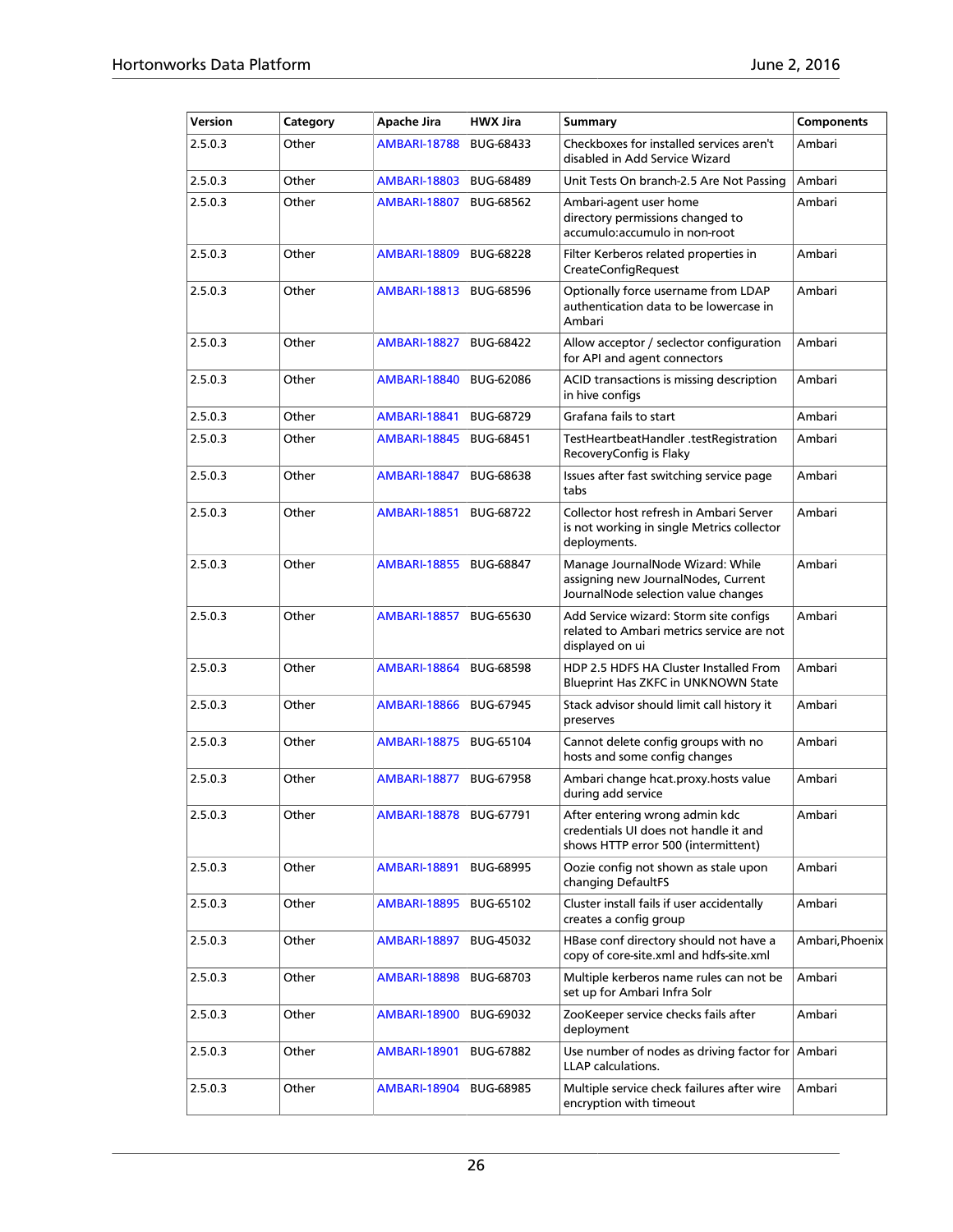| Version | Category | Apache Jira              | <b>HWX Jira</b>  | Summary                                                                                                                                 | <b>Components</b> |
|---------|----------|--------------------------|------------------|-----------------------------------------------------------------------------------------------------------------------------------------|-------------------|
| 2.5.0.3 | Other    | <b>AMBARI-18907</b>      | <b>BUG-69058</b> | Auto-start should respect maintenance<br>mode on hosts and services                                                                     | Ambari            |
| 2.5.0.3 | Other    | AMBARI-18908             | <b>BUG-69038</b> | Ambari Kerberos Identity not displayed<br>in the Configured Identities page of<br><b>Enable Kerberos Wizard</b>                         | Ambari            |
| 2.5.0.3 | Other    | <b>AMBARI-18911</b>      | <b>BUG-68761</b> | Storm start is failing due to metrics<br>initialization error                                                                           | Ambari,Storm      |
| 2.5.0.3 | Other    | <b>AMBARI-18920</b>      | <b>BUG-69057</b> | Kerberos wizard: Show recommendation<br>API failure message in a popup                                                                  | Ambari            |
| 2.5.0.3 | Other    | <b>AMBARI-18922</b>      | <b>BUG-68803</b> | Agent Auto Restart Doesn't Release Ping<br>Port                                                                                         | Ambari            |
| 2.5.0.3 | Other    | AMBARI-18924             | <b>BUG-69163</b> | testStaleConfigs UT failing as globals<br>config handling was removed                                                                   | Ambari            |
| 2.5.0.3 | Other    | <b>AMBARI-18927</b>      | BUG-69110        | Unit test failure:<br>ServiceComponentHostTest                                                                                          | Ambari            |
| 2.5.0.3 | Other    | <b>AMBARI-18931</b>      | <b>BUG-68006</b> | Can't change capacity-scheduler's queue<br>capacity from the YARN config page,<br>even though its shown as text box.                    | Ambari            |
| 2.5.0.3 | Other    | AMBARI-18936             | <b>BUG-69235</b> | DataNode JVM heap settings should<br>include CMSInitiatingOccupancy                                                                     | Ambari            |
| 2.5.0.3 | Other    | AMBARI-18938   BUG-69255 |                  | NPE when authenticating via a Centrify<br>LDAP proxy                                                                                    | Ambari            |
| 2.5.0.3 | Other    | <b>AMBARI-18940</b>      | <b>BUG-69253</b> | Perf: Fix bugs in deploy-gce-perf-<br>cluster.py to generate correct config file                                                        | Ambari            |
| 2.5.0.3 | Other    | <b>AMBARI-18941</b>      | BUG-63323        | When HS2Interactive is enabled, any<br>hive config change results in a CS queue<br>refresh                                              | Ambari, YARN      |
| 2.5.0.3 | Other    | <b>AMBARI-18942</b>      | <b>BUG-69172</b> | Auto-start services: Avoid full page reload Ambari<br>after "Save" / "Discard"                                                          |                   |
| 2.5.0.3 | Other    | <b>AMBARI-18945</b>      | <b>BUG-70008</b> | Allowing user to edit service name while<br>enabling ranger plugin                                                                      | Ambari, Ranger    |
| 2.5.0.3 | Other    | <b>AMBARI-18947</b>      | <b>BUG-66454</b> | Infinite spinner displayed instead of some Ambari<br>Flume Agent graphs                                                                 |                   |
| 2.5.0.3 | Other    | <b>AMBARI-18948</b>      | <b>BUG-68219</b> | hive metrics : support hs2 with remote<br>metastore                                                                                     | Ambari,Hive2      |
| 2.5.0.3 | Other    | <b>AMBARI-18959</b>      | <b>BUG-69364</b> | Remove outdated properties and and<br>add fsType exclusions to StackAdviser<br>recommendations                                          | Ambari            |
| 2.5.0.3 | Other    | <b>AMBARI-18963</b>      | <b>BUG-69190</b> | hive.llap.io.memory.size being written to<br>hive-site.xml needs to be bytes                                                            | Ambari            |
| 2.5.0.3 | Other    | <b>AMBARI-18965</b>      | BUG-69176        | Investigate and reduce AMS HA<br>dependency on ZooKeeper.                                                                               | Ambari            |
| 2.5.0.3 | Other    | <b>AMBARI-18968</b>      | BUG-69341        | Ambari Server Unit Test failure:<br>org.apache.ambari.server .state.ServicePropertiesTest .validateProperty!                            | Ambari            |
| 2.5.0.3 | Other    | <b>AMBARI-18970</b>      | BUG-69412        | Unable to load Grafana Graphs in IE11                                                                                                   | Ambari            |
| 2.5.0.3 | Other    | AMBARI-18974             | <b>BUG-69343</b> | A number of Ambari Server Unit Test<br>failures on branch-2.5                                                                           | Ambari            |
| 2.5.0.3 | Other    | AMBARI-18975             | <b>BUG-69438</b> | Remove Zeppelin View from Ambari                                                                                                        | Ambari, Zeppelin  |
| 2.5.0.3 | Other    | AMBARI-18976             | <b>BUG-65060</b> | Config History request execution time<br>depends on config versions count                                                               | Ambari,HDFS       |
| 2.5.0.3 | Other    | <b>AMBARI-18977</b>      | <b>BUG-67825</b> | Ambari to configure whether a quicklink<br>can be shown or hidden (filtered out)<br>when Knox SSO or Knox proxying of UIs<br>is enabled | Ambari            |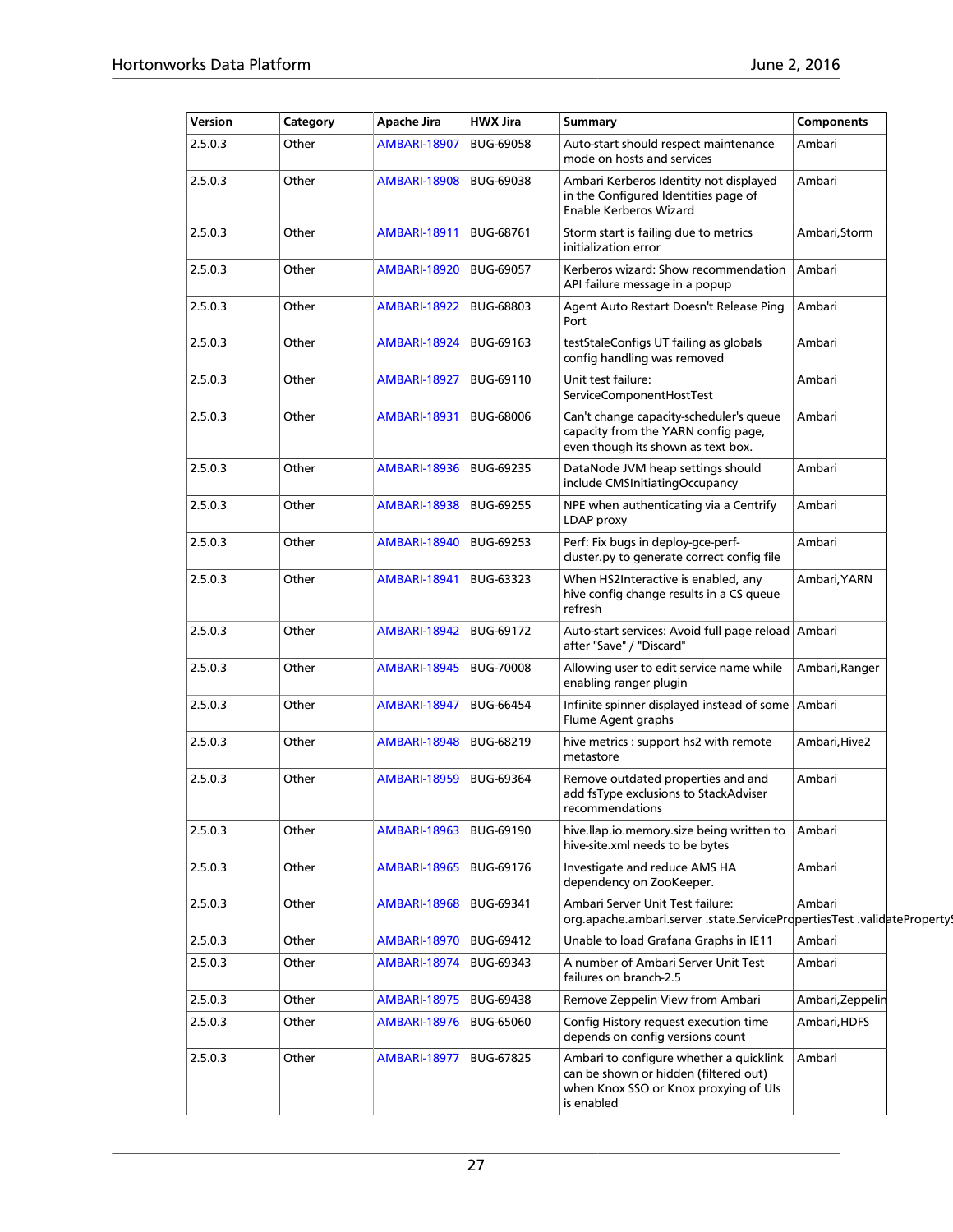| Version | Category | Apache Jira         | <b>HWX Jira</b>  | <b>Summary</b>                                                                                                                               | Components     |
|---------|----------|---------------------|------------------|----------------------------------------------------------------------------------------------------------------------------------------------|----------------|
| 2.5.0.3 | Other    | AMBARI-18981        | <b>BUG-68964</b> | Manage JournalNodes Wizard: Display<br>only the steps needed for DELETE ONLY<br>task                                                         | Ambari         |
| 2.5.0.3 | Other    | <b>AMBARI-18982</b> | <b>BUG-69528</b> | Failures due to timeout don't report any<br>reason                                                                                           | Ambari         |
| 2.5.0.3 | Other    | <b>AMBARI-18988</b> | <b>BUG-69422</b> | [Intermittent]Ambari-server check-<br>database command took longer (~3)<br>minutes to complete                                               | Ambari         |
| 2.5.0.3 | Other    | <b>AMBARI-18989</b> | <b>BUG-59259</b> | Log level filter labels not getting updated<br>with the log count when filtered using<br>host name search in service logs tab                | Ambari         |
| 2.5.0.3 | Other    | <b>AMBARI-18994</b> | BUG-68043        | in HA cluster copy the hdfs-site.xml and<br>hbase-site.xml to /etc/ranger/admin/<br>conf                                                     | Ambari, Ranger |
| 2.5.0.3 | Other    | <b>AMBARI-19000</b> | <b>BUG-69561</b> | Ambari-server won't restart with --debug<br>option if server is already started                                                              | Ambari         |
| 2.5.0.3 | Other    | <b>AMBARI-19001</b> | <b>BUG-63960</b> | Support Kafka output on ambari side                                                                                                          | Ambari         |
| 2.5.0.3 | Other    | <b>AMBARI-19002</b> | <b>BUG-69405</b> | Ambari widgets and service checks to<br>honor LLAP clusters with 100% allocation<br>to LLAP daemons                                          | Ambari         |
| 2.5.0.3 | Other    | <b>AMBARI-19003</b> | <b>BUG-69395</b> | Perf: Fix deploy-gce-perf-cluster.py to<br>deploy separate server onto own cluster<br>with different settings for more cores<br>and MySQL DB | Ambari         |
| 2.5.0.3 | Other    | <b>AMBARI-19004</b> | <b>BUG-69639</b> | Logs tab in Host details page not<br>populating any logs                                                                                     | Ambari         |
| 2.5.0.3 | Other    | <b>AMBARI-19005</b> | <b>BUG-63404</b> | conf.server' dir for HIVE1 and HIVE2<br>should have 700 permission and files in it<br>should have 600 permission.                            | Ambari         |
| 2.5.0.3 | Other    | <b>AMBARI-19006</b> | <b>BUG-68427</b> | EU to message users to start YARN<br>queues if work preserving recovery is<br>disabled                                                       | Ambari         |
| 2.5.0.3 | Other    | <b>AMBARI-19009</b> | <b>BUG-69615</b> | Remove Spark History Server dependency<br>Zeppelin                                                                                           | Ambari         |
| 2.5.0.3 | Other    | <b>AMBARI-19010</b> | <b>BUG-69647</b> | Logsearch login credential validation is<br>broken                                                                                           | Ambari         |
| 2.5.0.3 | Other    | <b>AMBARI-19014</b> | BUG-69673        | Add Service Wizard: error thrown during<br>transition on deploy step                                                                         | Ambari         |
| 2.5.0.3 | Other    | <b>AMBARI-19021</b> | BUG-69710        | Ambari server java process died with<br>exit code 134 after setting up Ambari<br>kerberos JAAS configuration                                 | Ambari         |
| 2.5.0.3 | Other    | <b>AMBARI-19022</b> | BUG-69714        | Ambari-server: Remove credential store<br>from KNOX stack definition since it does<br>not support credential store                           | Ambari         |
| 2.5.0.3 | Other    | <b>AMBARI-19025</b> | <b>BUG-69120</b> | Add livy.spark.master to livy.conf and<br>update spark-blacklist.conf                                                                        | Ambari,Spark   |
| 2.5.0.3 | Other    | <b>AMBARI-19027</b> | BUG-69712        | Manage JournalNode tweaks                                                                                                                    | Ambari         |
| 2.5.0.3 | Other    | <b>AMBARI-19028</b> | <b>BUG-69745</b> | Ambari-web unit tests fail on branch-2.5                                                                                                     | Ambari         |
| 2.5.0.3 | Other    | <b>AMBARI-19032</b> | <b>BUG-69747</b> | HDFS Metric alerts turns to UNKNOWN<br>state with error "'NoneType' object has<br>no attribute 'split"                                       | Ambari         |
| 2.5.0.3 | Other    | AMBARI-19033        | <b>BUG-69789</b> | Cannot increase the number of shards<br>per node for solr collections                                                                        | Ambari         |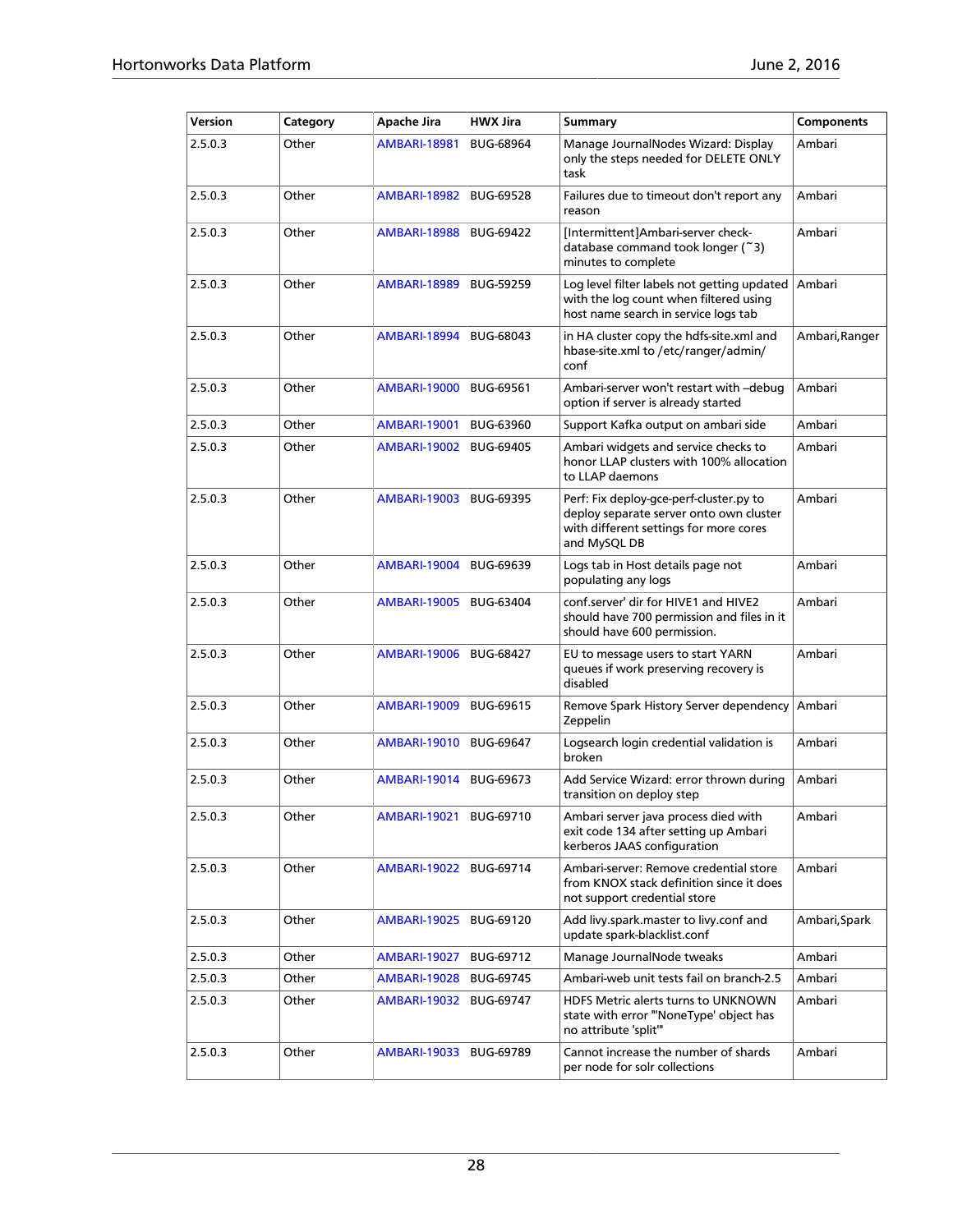| Version | Category | Apache Jira              | <b>HWX Jira</b>  | Summary                                                                                                                                 | Components    |
|---------|----------|--------------------------|------------------|-----------------------------------------------------------------------------------------------------------------------------------------|---------------|
| 2.5.0.3 | Other    | <b>AMBARI-19041</b>      | <b>BUG-69842</b> | Choose services page select/deselect<br>all services not working while adding<br>smartsense to the cluster                              | Ambari        |
| 2.5.0.3 | Other    | <b>AMBARI-19049</b>      | BUG-69113        | Alerts Popup displays full error stacktrace Ambari<br>instead of minimal content                                                        |               |
| 2.5.0.3 | Other    | <b>AMBARI-19051</b>      | <b>BUG-69655</b> | Deploy Job Failure due to " Command<br>aborted. Reason: Stage timeout "                                                                 | Ambari        |
| 2.5.0.3 | Other    | <b>AMBARI-19052</b>      | <b>BUG-69707</b> | Re-arrange "Role Based Access Control"<br>info table                                                                                    | Ambari        |
| 2.5.0.3 | Other    | <b>AMBARI-19054</b>      | <b>BUG-69824</b> | Grafana failed to start at deployment                                                                                                   | Ambari        |
| 2.5.0.3 | Other    | <b>AMBARI-19059</b>      | <b>BUG-69894</b> | Falcon quicklinks combobox is absent                                                                                                    | Ambari        |
| 2.5.0.3 | Other    | <b>AMBARI-19060</b>      | <b>BUG-63267</b> | hive authorization should be set to<br>false when "None" is chosen in the<br>authorization dropdown                                     | Ambari        |
| 2.5.0.3 | Other    | <b>AMBARI-19061</b>      | BUG-69916        | Ambari-server restart command not<br>working. if any parameters are changed<br>and reset to default.                                    | Ambari        |
| 2.5.0.3 | Other    | <b>AMBARI-19063</b>      | <b>BUG-69871</b> | Do not change<br>timeline.metrics.service.webapp.address<br>in move wizard                                                              | Ambari        |
| 2.5.0.3 | Other    | <b>AMBARI-19068</b>      | <b>BUG-69950</b> | Logsearch has a 'required' property while<br>adding Ranger which quickly goes off<br>upon navigating to the tab                         | Ambari        |
| 2.5.0.3 | Other    | <b>AMBARI-19070</b>      | <b>BUG-69896</b> | Incorrect version metadata for HDP 2.6                                                                                                  | Ambari        |
| 2.5.0.3 | Other    | <b>AMBARI-19071</b>      | <b>BUG-69972</b> | Ambari Server Unit Test failure<br>on branch-2.5 and trunk:<br>org.apache.ambari.server .state.ServicePropertiesTest .validateProperty! | Ambari        |
| 2.5.0.3 | Other    | <b>AMBARI-19074</b>      | <b>BUG-69977</b> | Host-Ordered: Empty groups are<br>returned for Downgrade                                                                                | Ambari        |
| 2.5.0.3 | Other    | <b>AMBARI-19078</b>      | <b>BUG-69996</b> | Atlas service check reports false positive                                                                                              | Ambari, Atlas |
| 2.5.0.3 | Other    | <b>AMBARI-19080</b>      | BUG-70003        | Ambari stackadvisor failure while adding<br>knox service                                                                                | Ambari, Knox  |
| 2.5.0.3 | Other    | <b>AMBARI-19086</b>      | <b>BUG-69982</b> | LDAP sync creates groups with "Local"<br>type                                                                                           | Ambari        |
| 2.5.0.3 | Other    | <b>AMBARI-19087</b>      | <b>BUG-69983</b> | Clean up how dfs.cluster.administrators is Ambari<br>handled wrt user/group creation                                                    |               |
| 2.5.0.3 | Other    | <b>AMBARI-19088</b>      | <b>BUG-69638</b> | Make sure AMS in embedded mode<br>cannot have more than 1 deployed<br>instance                                                          | Ambari        |
| 2.5.0.3 | Other    | <b>AMBARI-19089</b>      | BUG-70036        | Manage Journalnode Wizard is stuck at<br>Add/Remove JournalNodes                                                                        | Ambari        |
| 2.5.0.3 | Other    | <b>AMBARI-19101</b>      | <b>BUG-69949</b> | Merge AMS service check support for HA<br>from trunk                                                                                    | Ambari        |
| 2.5.0.3 | Other    | <b>AMBARI-19107</b>      | <b>BUG-68153</b> | HDP install in Ambari wrongly warns<br>about NTP not running on SUSE12                                                                  | Ambari        |
| 2.5.0.3 | Other    | AMBARI-19110   BUG-69858 |                  | "Cluster Load" widget in ambari-<br>dashboard, download as CSV is not<br>working                                                        | Ambari        |
| 2.5.0.3 | Other    | AMBARI-19112   BUG-70084 |                  | Grafana start failing at create datasource<br>step                                                                                      | Ambari        |
| 2.5.0.3 | Other    | <b>AMBARI-19115</b>      | BUG-70138        | Metrics Monitor start failed: ERROR:<br>Cannot write pid /grid/0/pid/<br>metric_monitor/ambari-metrics-<br>monitor.pid                  | Ambari        |
|         |          |                          |                  |                                                                                                                                         |               |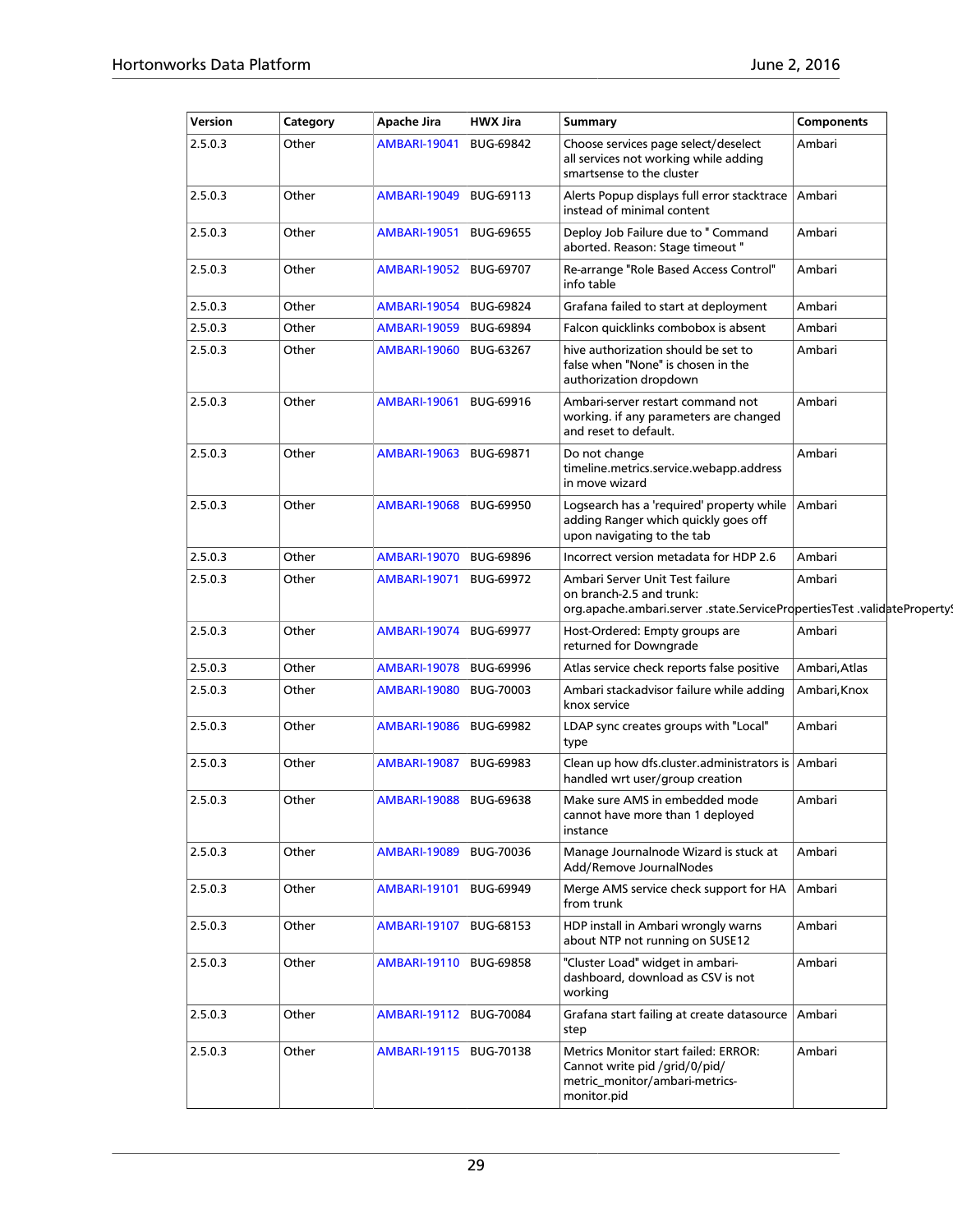| Version | Category | Apache Jira              | <b>HWX Jira</b>  | Summary                                                                                                                         | <b>Components</b> |  |
|---------|----------|--------------------------|------------------|---------------------------------------------------------------------------------------------------------------------------------|-------------------|--|
| 2.5.0.3 | Other    | <b>AMBARI-19116</b>      | <b>BUG-67941</b> | Hiveserver2 heap sizing based on number<br>of concurrent queries                                                                | Ambari, Hive2     |  |
| 2.5.0.3 | Other    | <b>AMBARI-19118</b>      | <b>BUG-70048</b> | Ranger Admin Start failed while enabling<br>NameNode HA                                                                         | Ambari            |  |
| 2.5.0.3 | Other    | <b>AMBARI-19119</b>      | <b>BUG-70167</b> | Fix hive-site.xml and hive-env.sh<br>permissions for /etc/hive/conf (client)<br>folder from 600 to 644.                         | Ambari            |  |
| 2.5.0.3 | Other    | <b>AMBARI-19120</b>      | <b>BUG-70168</b> | Recommended values are not shown for<br>LDAP/AD URL and Bind User in Ranger<br>configs page                                     | Ambari            |  |
| 2.5.0.3 | Other    | <b>AMBARI-19121</b>      | <b>BUG-70011</b> | Add ability for users to provide mount<br>exclusion list for UI deployment                                                      | Ambari, Storm     |  |
| 2.5.0.3 | Other    | <b>AMBARI-19127</b>      | <b>BUG-70157</b> | hbase_regionserver_shutdown_timeout<br>should be editable all the time                                                          | Ambari            |  |
| 2.5.0.3 | Other    | <b>AMBARI-19129</b>      | <b>BUG-68707</b> | Installer UI hangs when "Validation<br>Issues" dialog is dismissed                                                              | Ambari            |  |
| 2.5.0.3 | Other    | <b>AMBARI-19130</b>      | BUG-69781        | Downgrade Can Create Multiple<br><b>Mappings For Latest Configs</b>                                                             | Ambari            |  |
| 2.5.0.3 | Other    | <b>AMBARI-19131</b>      | <b>BUG-70093</b> | Manage Journalnode Wizard: incorrect<br>number of installed JournalNodes                                                        | Ambari            |  |
| 2.5.0.3 | Other    | <b>AMBARI-19132</b>      | BUG-70235        | When disabling Kerberos, rm should be<br>used when deleting the Ambari Server<br>keytab file(s)                                 | Ambari            |  |
| 2.5.0.3 | Other    | <b>AMBARI-19133</b>      | BUG-70236        | hadoop.proxyuser.HTTP.hosts should not<br>be updated when Hive is installed unless<br>WebHcat is installed                      | Ambari            |  |
| 2.5.0.3 | Other    | <b>AMBARI-19134</b>      | <b>BUG-70082</b> | Storm start is failing due to<br>ClassNotFoundException<br>org.apache.hadoop .metrics2.sink.storm .StormTimelineMetricsReporter | Ambari, Storm     |  |
| 2.5.0.3 | Other    | <b>AMBARI-19136</b>      | BUG-70252        | Ambari Server's response doesn't contain<br>DRUID_ROUTER when POSTing a<br>blueprint without master components                  | Ambari            |  |
| 2.5.0.3 | Other    | <b>AMBARI-19139</b>      | <b>BUG-70298</b> | UI: Quick Link from Falcon has not<br>correct name (Now: Falcon Dashboard),<br>but before was 'Falcon Web UI'                   | Ambari            |  |
| 2.5.0.3 | Other    | <b>AMBARI-19142</b>      | BUG-70314        | Services page doesn't load after adding<br>Host to existing config group                                                        | Ambari            |  |
| 2.5.0.3 | Other    | AMBARI-19144   BUG-70350 |                  | Add property existence check to druid<br>stack advisor code                                                                     | Ambari, Druid     |  |
| 2.5.0.3 | Other    | AMBARI-19145             | <b>BUG-70363</b> | Namenodes failed to start while adding a<br>Jouralnode                                                                          | Ambari, Ranger    |  |
| 2.5.0.3 | Other    | <b>AMBARI-19147</b>      | <b>BUG-62869</b> | Enable wire-encryption on logsearch-solr-<br>instance                                                                           | Ambari            |  |
| 2.5.0.3 | Other    | <b>AMBARI-19150</b>      | <b>BUG-70263</b> | <b>Stack Advisor Throws Exception On</b><br>ZooKeeper Configs                                                                   | Ambari            |  |
| 2.5.0.3 | Other    | <b>AMBARI-19152</b>      | <b>BUG-70299</b> | Perf: UI hangs after click on <next><br/>button, on <assign masters=""> step</assign></next>                                    | Ambari            |  |
| 2.5.0.3 | Other    | <b>AMBARI-19153</b>      | <b>BUG-70090</b> | "Create Principals" fails intermittently                                                                                        | Ambari            |  |
| 2.5.0.3 | Other    | <b>AMBARI-19155</b>      | BUG-70404        | Ambari Blueprint doesn't configure<br>the SmartSense ActiveAnalysis Admin<br>password                                           | Ambari            |  |
| 2.5.0.3 | Other    | <b>AMBARI-19159</b>      | BUG-70412        | Namenode went down after enabling<br><b>NNHA</b>                                                                                | Ambari            |  |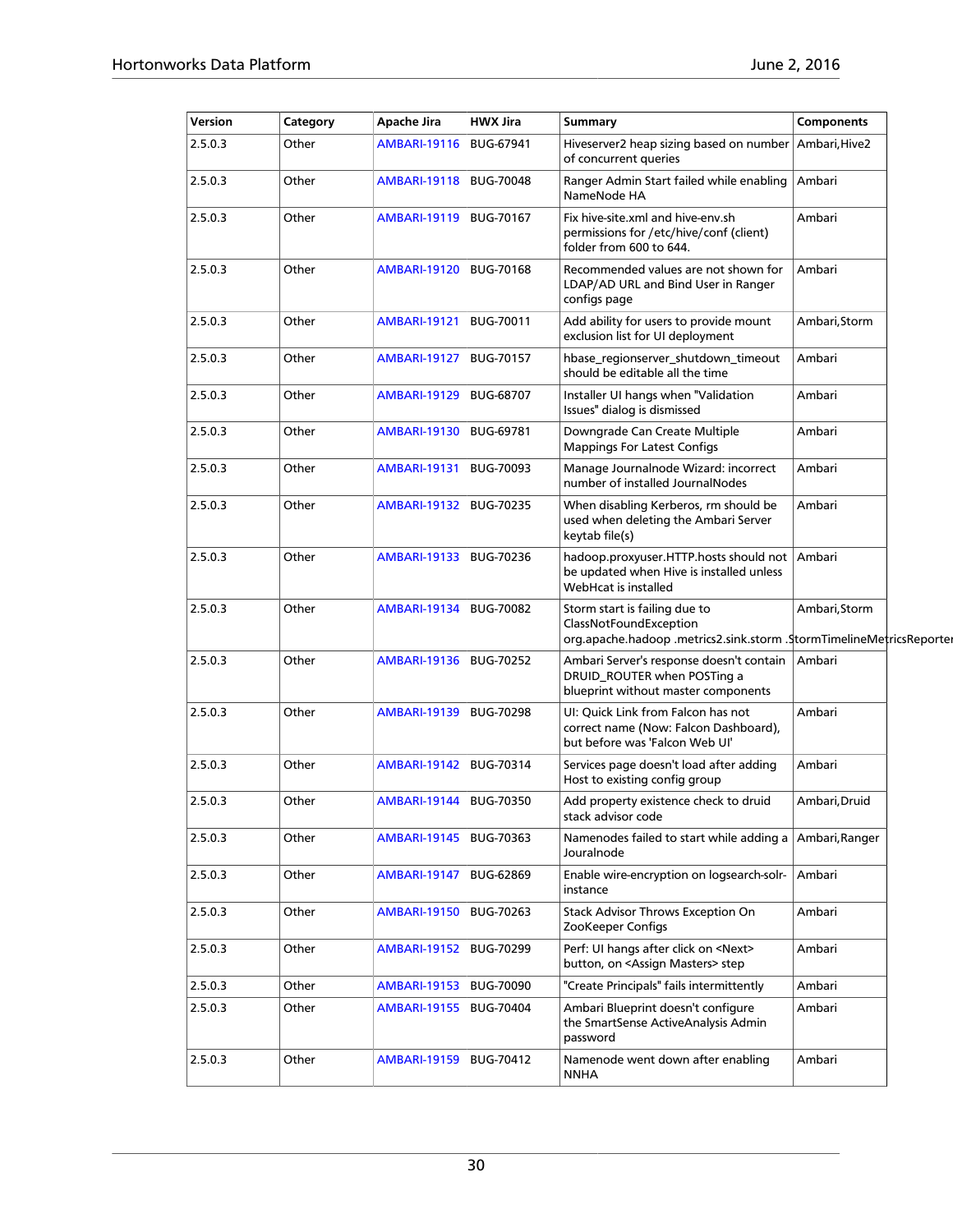| Version | Category | Apache Jira              | <b>HWX Jira</b>  | Summary                                                                                                        | Components    |
|---------|----------|--------------------------|------------------|----------------------------------------------------------------------------------------------------------------|---------------|
| 2.5.0.3 | Other    | <b>AMBARI-19161</b>      | <b>BUG-70234</b> | Hadoop native library location need to<br>be changed in mapred-site.xml for PPC                                | Ambari        |
| 2.5.0.3 | Other    | <b>AMBARI-19164</b>      | <b>BUG-70428</b> | Add PK to hostcomponentdesiredstate<br>Table To Support FK Relationships                                       | Ambari        |
| 2.5.0.3 | Other    | <b>AMBARI-19165</b>      | BUG-69739        | Ambari-web unit tests cannot be run in<br>Mac OS Sierra                                                        | Ambari        |
| 2.5.0.3 | Other    | <b>AMBARI-19168</b>      | <b>BUG-71464</b> | Pig and Hive UDF migration                                                                                     | Ambari        |
| 2.5.0.3 | Other    | AMBARI-19169             | <b>BUG-69061</b> | Add Service Page in Atlas doesn't show<br>config on change                                                     | Ambari, Atlas |
| 2.5.0.3 | Other    | <b>AMBARI-19171</b>      | <b>BUG-70020</b> | Configuring YARN with custom queues<br>leads to misleading errors in Stack<br>Advisor                          | Ambari        |
| 2.5.0.3 | Other    | <b>AMBARI-19172</b>      | <b>BUG-70182</b> | Backup Oozie DB' message is masked<br>when FixOozieAdminUsers code is<br>invoked in EU wizard                  | Ambari        |
| 2.5.0.3 | Other    | <b>AMBARI-19173</b>      | <b>BUG-70444</b> | zookeeper client install failed on attempt<br>to reinstall                                                     | Ambari        |
| 2.5.0.3 | Other    | <b>AMBARI-19176</b>      | <b>BUG-70326</b> | Perf: enable security fails                                                                                    | Ambari        |
| 2.5.0.3 | Other    | <b>AMBARI-19180</b>      | <b>BUG-70483</b> | Service Flume failed to start with "cannot<br>open /grid/0/log/flume/a1.out for<br>reading: Permission denied" | Ambari        |
| 2.5.0.3 | Other    | <b>AMBARI-19182</b>      | <b>BUG-70497</b> | Config Groups: Save button not enabled<br>while trying to overwrite configs                                    | Ambari        |
| 2.5.0.3 | Other    | <b>AMBARI-19183</b>      | <b>BUG-70496</b> | Ambari allows creation of invalid config<br>type                                                               | Ambari        |
| 2.5.0.3 | Other    | <b>AMBARI-19186</b>      | <b>BUG-69546</b> | RU install_packages fails on suse                                                                              | Ambari        |
| 2.5.0.3 | Other    | AMBARI-19187             | <b>BUG-70527</b> | dekerberization hook                                                                                           | Ambari        |
| 2.5.0.3 | Other    | <b>AMBARI-19190</b>      | <b>BUG-70515</b> | Remove UI logic to set or expect<br>hive_server_interactive_host for hive-<br>interactive-env                  | Ambari        |
| 2.5.0.3 | Other    | <b>AMBARI-19192</b>      | <b>BUG-70546</b> | Use released Helix 0.6.6 instead of 0.7.1<br>beta as AMS dependency                                            | Ambari        |
| 2.5.0.3 | Other    | <b>AMBARI-19193</b>      | <b>BUG-70566</b> | Add common log rotation settings to<br>YARN configs                                                            | Ambari        |
| 2.5.0.3 | Other    | <b>AMBARI-19194</b>      | <b>BUG-70464</b> | Deployed Views Throw Exceptions On<br>Ambari Server Startup                                                    | Ambari        |
| 2.5.0.3 | Other    | AMBARI-19197   BUG-70294 |                  | Kerberos advanced tab. Page wasn't<br>refreshed after save changes. Save<br>button is disabled.                | Ambari        |
| 2.5.0.3 | Other    | <b>AMBARI-19198</b>      | BUG-70369        | Oozie Restart is not prompted on<br>changing MapReduce2 properties                                             | Ambari        |
| 2.5.0.3 | Other    | <b>AMBARI-19200</b>      | <b>BUG-70589</b> | Turning OFF maintenance mode shows a<br>popup on all hosts                                                     | Ambari        |
| 2.5.0.3 | Other    | <b>AMBARI-19201</b>      | <b>BUG-70639</b> | Log size of status command queue size<br>on Ambari agent                                                       | Ambari        |
| 2.5.0.3 | Other    | <b>AMBARI-19202</b>      | <b>BUG-70550</b> | Devdeploy: Database check failed                                                                               | Ambari        |
| 2.5.0.3 | Other    | <b>AMBARI-19203</b>      | BUG-70643        | LLAP app package cleanup fails after<br>Hive Interactive start failure in non-root                             | Ambari        |
| 2.5.0.3 | Other    | <b>AMBARI-19204</b>      | <b>BUG-70664</b> | Metrics monitor start failed after deleting<br>AMS and reinstalling with different user                        | Ambari        |
| 2.5.0.3 | Other    | <b>AMBARI-19205</b>      | <b>BUG-70552</b> | Technical Preview services should not be<br>enabled by default                                                 | Ambari        |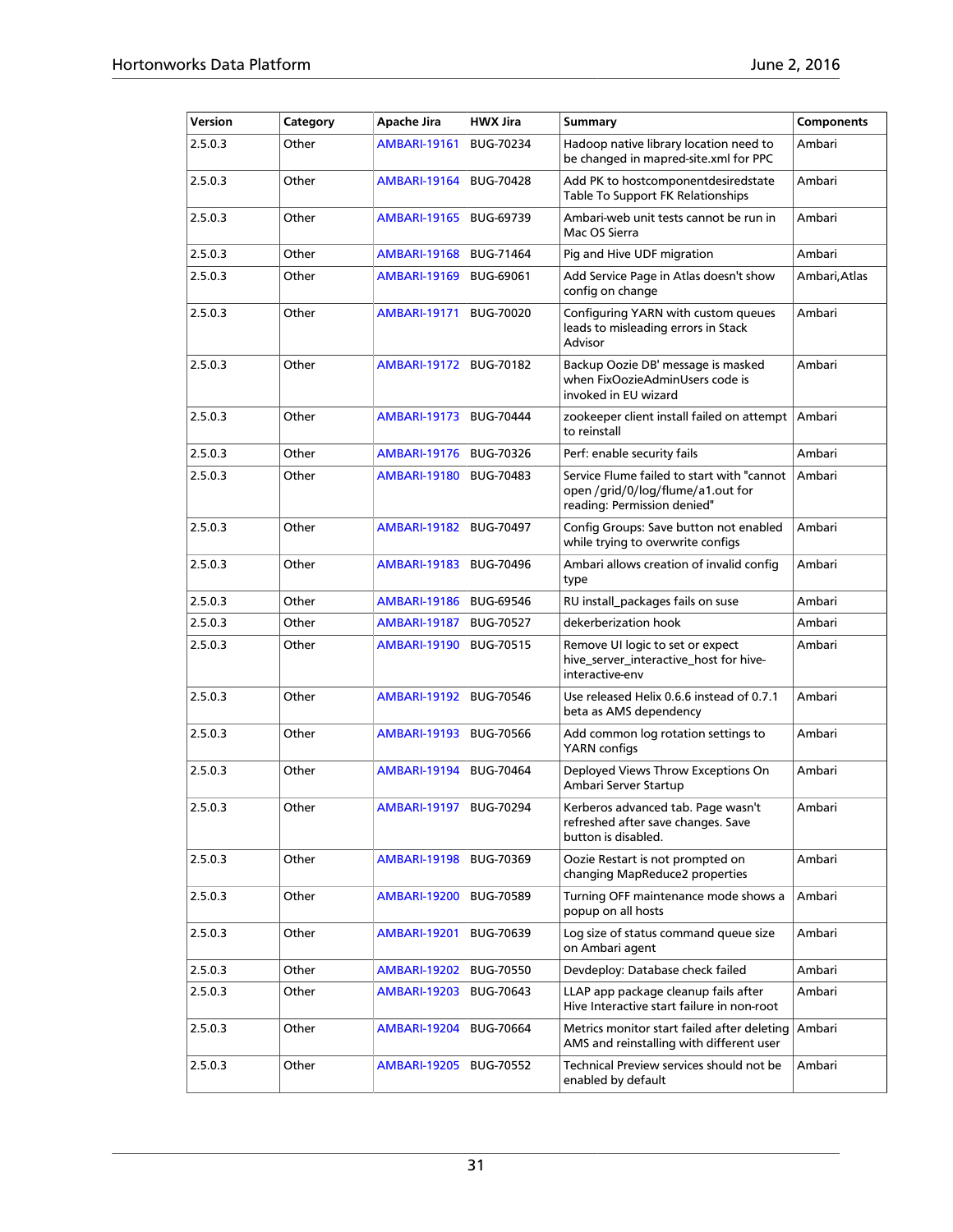| Version | Category | Apache Jira         | <b>HWX Jira</b>  | <b>Summary</b>                                                                                              | <b>Components</b>            |
|---------|----------|---------------------|------------------|-------------------------------------------------------------------------------------------------------------|------------------------------|
| 2.5.0.3 | Other    | <b>AMBARI-19208</b> | <b>BUG-70544</b> | Manage Journalnode Wizard: error on<br>step3                                                                | Ambari                       |
| 2.5.0.3 | Other    | <b>AMBARI-19216</b> | <b>BUG-70533</b> | After rescanning yarn queue, Ambari still<br>asks for RM to be restarted                                    | Ambari                       |
| 2.5.0.3 | Other    | <b>AMBARI-19220</b> | <b>BUG-70547</b> | Fix version of HDFS and YARN used by<br>HDP 3.0 stack                                                       | Ambari,Spark                 |
| 2.5.0.3 | Other    | <b>AMBARI-19227</b> | <b>BUG-68859</b> | Expose Ranger Solr config content on<br>Ambari                                                              | Ambari, Ranger               |
| 2.5.0.3 | Other    | <b>AMBARI-19230</b> | <b>BUG-70835</b> | Ambari does not select correct heap size<br>for HSIHS2                                                      | Ambari                       |
| 2.5.0.3 | Other    | <b>AMBARI-19236</b> | BUG-63349        | Stackadvisor: incorrect recommendations<br>when only one of two dependencies was<br>changed                 | Ambari                       |
| 2.5.0.3 | Other    | <b>AMBARI-19239</b> | <b>BUG-70487</b> | Logs modal window in Host Details> Logs<br>Tab not displayed properly with hidden<br>modal-footer           | Ambari                       |
| 2.5.0.3 | Other    | <b>AMBARI-19240</b> | <b>BUG-70772</b> | Ambari UI should use<br>"hosts_with_failures" from<br>"host_resolution_check" in host check                 | Ambari                       |
| 2.5.0.3 | Other    | <b>AMBARI-19242</b> | <b>BUG-70144</b> | Ambari Server hangs generating tasks for<br>install+start when adding 600 hosts at a<br>time                | Ambari                       |
| 2.5.0.3 | Other    | <b>AMBARI-19243</b> | <b>BUG-70809</b> | Metric monitor start command failed<br>though the process started successfully.                             | Ambari                       |
| 2.5.0.3 | Other    | <b>AMBARI-19245</b> | <b>BUG-70988</b> | SmartSense Install fails while installing<br>cluster with Blueprint with Customized<br><b>Service Users</b> | Ambari,<br><b>SmartSense</b> |
| 2.5.0.3 | Other    | <b>AMBARI-19246</b> | <b>BUG-70990</b> | Ambari Agent start fails with local<br>variable 'server_url' referenced before<br>assignment                | Ambari                       |
| 2.5.0.3 | Other    | <b>AMBARI-19248</b> | <b>BUG-72012</b> | Add Livy to HDP 2.6 as slave component<br>of Spark2                                                         | Ambari                       |
| 2.5.0.3 | Other    | <b>AMBARI-19251</b> | <b>BUG-67292</b> | Ambari capacity queue manager only<br>accepts values in integers i.e not decimal<br>values like 0.5         | Ambari                       |
| 2.5.0.3 | Other    | <b>AMBARI-19252</b> | <b>BUG-70810</b> | Incorrect Method types displayed in the<br>description of created Alert notification                        | Ambari                       |
| 2.5.0.3 | Other    | <b>AMBARI-19257</b> | <b>BUG-70719</b> | BE changes needed for SNMP Ambari<br>MIB support                                                            | Ambari                       |
| 2.5.0.3 | Other    | <b>AMBARI-19259</b> | BUG-69302        | When Updating An Alert Group a<br>ConcurrentModificationException is<br>Thrown                              | Ambari                       |
| 2.5.0.3 | Other    | <b>AMBARI-19261</b> | <b>BUG-71025</b> | AMS: Cannot start after NN HA is<br>enabled due to hbase rootdir pointing to<br>Standby NN                  | Ambari                       |
| 2.5.0.3 | Other    | <b>AMBARI-19264</b> | <b>BUG-71089</b> | Zeppelin Notebook Component is not<br>able start after reboot                                               | Ambari, Zeppelin             |
| 2.5.0.3 | Other    | <b>AMBARI-19265</b> | BUG-70817        | Zeppelin fails to install when hive-site.xml<br>does not exist in spark conf directory                      | Ambari, Zeppelin             |
| 2.5.0.3 | Other    | <b>AMBARI-19276</b> | <b>BUG-71360</b> | Reset UI State does not clear "wizard<br>running" state in the persist endpoint                             | Ambari                       |
| 2.5.0.3 | Other    | <b>AMBARI-19278</b> | <b>BUG-71080</b> | All the component on the druid BI fail to<br>start due to name node heap issue                              | Ambari,Druid                 |
| 2.5.0.3 | Other    | <b>AMBARI-19282</b> | <b>BUG-71088</b> | HA HDFS propreties may be written in<br>different case, which prevents operations                           | Ambari                       |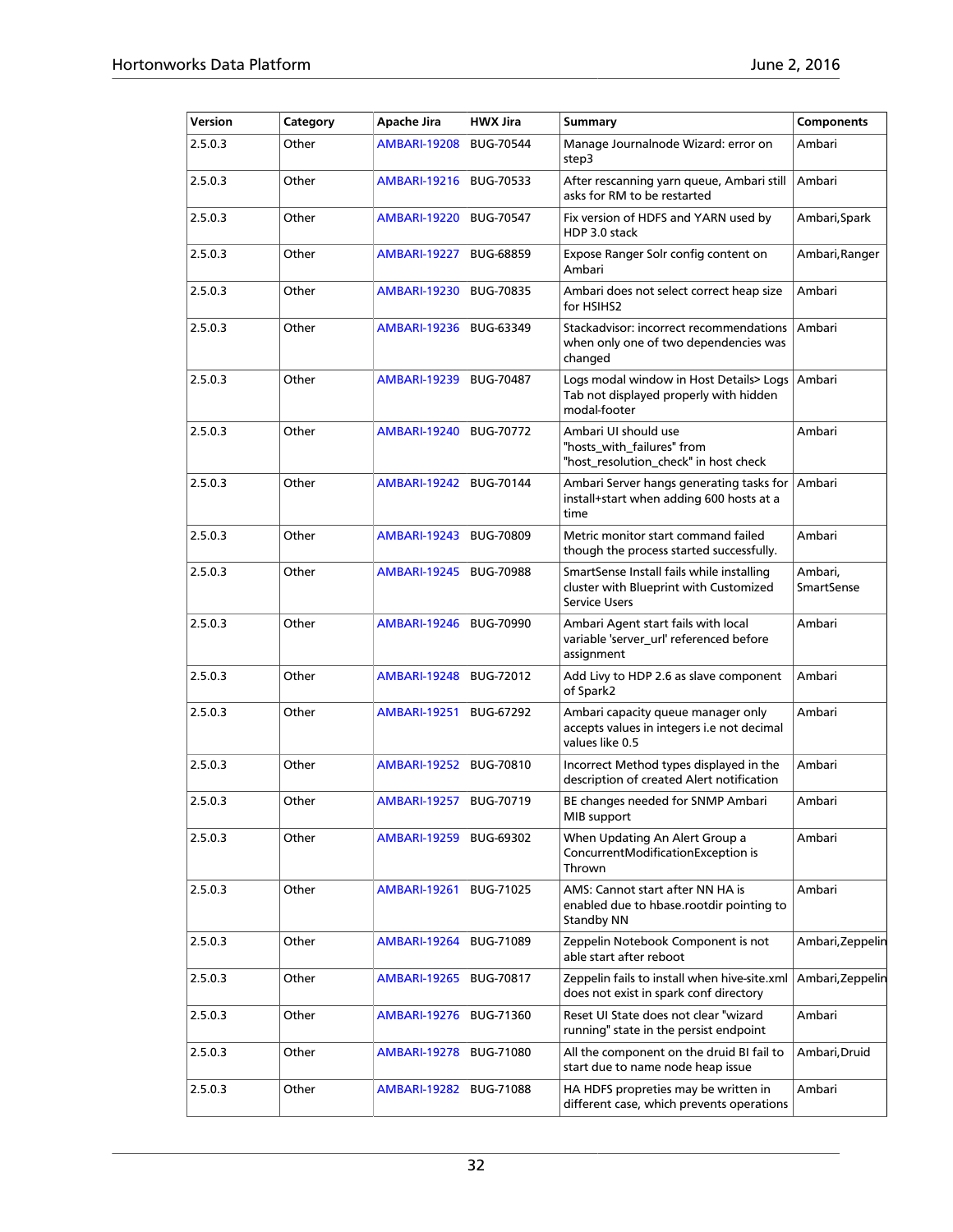| Version | Category | Apache Jira         | <b>HWX Jira</b>  | <b>Summary</b>                                                                                                                     | <b>Components</b> |
|---------|----------|---------------------|------------------|------------------------------------------------------------------------------------------------------------------------------------|-------------------|
| 2.5.0.3 | Other    | <b>AMBARI-19284</b> | <b>BUG-71171</b> | Zeppelin Notebook start fails after<br>reboot                                                                                      | Ambari            |
| 2.5.0.3 | Other    | <b>AMBARI-19285</b> | <b>BUG-70777</b> | HOU pre-checks indicate HA as a<br>requirement                                                                                     | Ambari            |
| 2.5.0.3 | Other    | <b>AMBARI-19286</b> | BUG-71062        | Handle permissions for setting service<br>auto start in FE                                                                         | Ambari            |
| 2.5.0.3 | Other    | <b>AMBARI-19287</b> | <b>BUG-71361</b> | Adding custom property should trim<br>white spaces in the prefix and suffix of<br>the property name                                | Ambari            |
| 2.5.0.3 | Other    | <b>AMBARI-19293</b> | <b>BUG-71094</b> | Component install and after-install<br>should not run in parallel                                                                  | Ambari            |
| 2.5.0.3 | Other    | <b>AMBARI-19296</b> | <b>BUG-56250</b> | When adding service, custom core-site<br>properties get reverted back                                                              | Ambari            |
| 2.5.0.3 | Other    | <b>AMBARI-19297</b> | BUG-69103        | Decrease time it takes to run Oozie<br>Service Check                                                                               | Ambari,Oozie      |
| 2.5.0.3 | Other    | <b>AMBARI-19299</b> | <b>BUG-71258</b> | Wrong number of filtered hosts                                                                                                     | Ambari            |
| 2.5.0.3 | Other    | <b>AMBARI-19300</b> | <b>BUG-71276</b> | Zeppelin install fails if spark is installed                                                                                       | Ambari            |
| 2.5.0.3 | Other    | <b>AMBARI-19303</b> | <b>BUG-71289</b> | Dependent configurations are not loaded<br>if value is set via "Set recommended"<br>button                                         | Ambari            |
| 2.5.0.3 | Other    | <b>AMBARI-19304</b> | <b>BUG-71029</b> | Host logs should not be visible for cluster<br>user and service operator users                                                     | Ambari            |
| 2.5.0.3 | Other    | <b>AMBARI-19307</b> | <b>BUG-68460</b> | UI should validate Ranger user password<br>be more than 8 chars                                                                    | Ambari            |
| 2.5.0.3 | Other    | <b>AMBARI-19309</b> | <b>BUG-71285</b> | Stack advisor doesn't recommend<br>distributed mode for AMS HA clusters                                                            | Ambari            |
| 2.5.0.3 | Other    | <b>AMBARI-19311</b> | <b>BUG-70673</b> | Required property<br>'yarn.nodemanager.linux-container-<br>executor.cgroups.mount-path' while<br>Adding ranger                     | Ambari            |
| 2.5.0.3 | Other    | <b>AMBARI-19316</b> | BUG-71333        | Zeppelin stop failed during EU while<br>deleting pid file with customized service<br>user                                          | Ambari, Zeppelin  |
| 2.5.0.3 | Other    | <b>AMBARI-19318</b> | <b>BUG-71388</b> | Recommended configs changes are<br>displayed twice before adding or deleting<br><b>Nimbus</b>                                      | Ambari            |
| 2.5.0.3 | Other    | <b>AMBARI-19319</b> | <b>BUG-71186</b> | Disable auto start before RU/EU and<br>enable during finalization phase                                                            | Ambari            |
| 2.5.0.3 | Other    | <b>AMBARI-19327</b> | <b>BUG-71357</b> | yarn.nodemanager.linux-container-<br>executor.cgroups.mount-path need to be<br>added to "Isolated" group on UI for yarn<br>configs | Ambari            |
| 2.5.0.3 | Other    | <b>AMBARI-19329</b> | BUG-71389        | Install Wizard cannot proceed beyond<br>Select Services page                                                                       | Ambari            |
| 2.5.0.3 | Other    | <b>AMBARI-19333</b> | BUG-71119        | Log search portal truststore password in<br>classpath                                                                              | Ambari            |
| 2.5.0.3 | Other    | <b>AMBARI-19341</b> | BUG-71099        | Not able to update the role for a given<br>user                                                                                    | Ambari            |
| 2.5.0.3 | Other    | <b>AMBARI-19344</b> | BUG-71489        | HOU Fails To Restart NameNode in non-<br><b>HA Cluster</b>                                                                         | Ambari            |
| 2.5.0.3 | Other    | <b>AMBARI-19345</b> | <b>BUG-71595</b> | Storm REST metrics are not available<br>when Storm UI is running in HTTPS                                                          | Ambari, Storm     |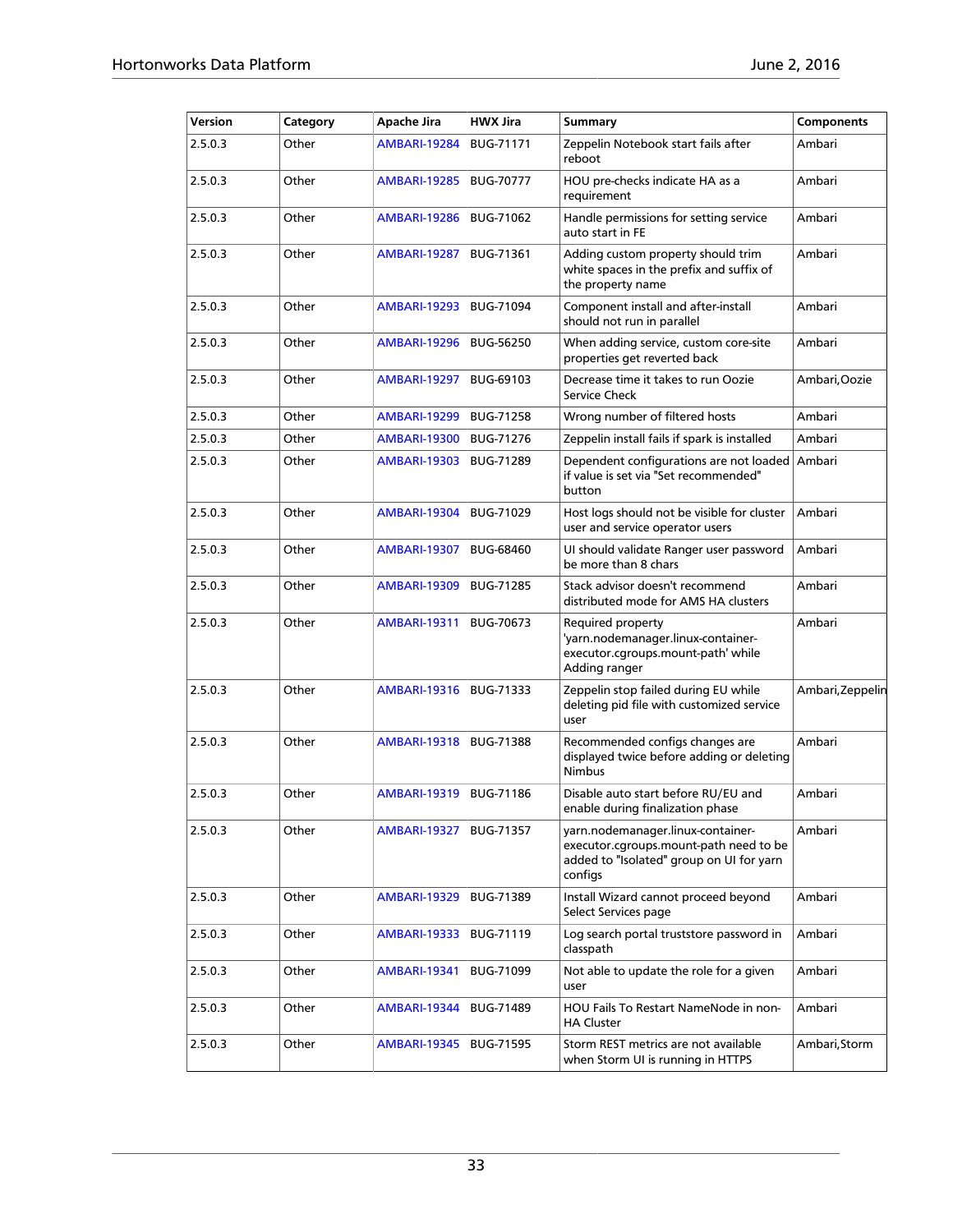| Version | Category | Apache Jira         | <b>HWX Jira</b>  | <b>Summary</b>                                                                                                                   | <b>Components</b> |
|---------|----------|---------------------|------------------|----------------------------------------------------------------------------------------------------------------------------------|-------------------|
| 2.5.0.3 | Other    | <b>AMBARI-19346</b> | <b>BUG-71492</b> | Ambari trunk/branch-2.5 unit tests<br>consistently failing on builds.apache.org<br>(rat check failure)                           | Ambari            |
| 2.5.0.3 | Other    | <b>AMBARI-19356</b> | BUG-71563        | Change type of fields for Ambari SNMP<br>alert trap                                                                              | Ambari            |
| 2.5.0.3 | Other    | <b>AMBARI-19363</b> | <b>BUG-71593</b> | LogSearch: Roles allowed property is<br>hard coded                                                                               | Ambari            |
| 2.5.0.3 | Other    | <b>AMBARI-19365</b> | BUG-71140        | Executing ambari-server unit tests with<br>JDK 1.8 results in unit test failures                                                 | Ambari            |
| 2.5.0.3 | Other    | <b>AMBARI-19374</b> | <b>BUG-71645</b> | solr cloud util.py should update solr<br>data in ZK if it has changed                                                            | Ambari            |
| 2.5.0.3 | Other    | <b>AMBARI-19383</b> | BUG-71383        | Configs changes after adding/deleting<br>host component: value shouldn't be<br>changed if it differs in host names order<br>only | Ambari            |
| 2.5.0.3 | Other    | <b>AMBARI-19386</b> | BUG-71430        | ATLAS service check should explicitly run<br>against metadata server host                                                        | Ambari,Atlas      |
| 2.5.0.3 | Other    | <b>AMBARI-19387</b> | BUG-71416        | When deleting services UI shows a lot of<br>configs to be changing but none changes                                              | Ambari            |
| 2.5.0.3 | Other    | <b>AMBARI-19388</b> | <b>BUG-71349</b> | PERF: disabling security fails                                                                                                   | Ambari            |
| 2.5.0.3 | Other    | <b>AMBARI-19389</b> | <b>BUG-71686</b> | Authentication negotiation HTTP<br>response should be sent when Kerberos<br>authentication is enabled                            | Ambari            |
| 2.5.0.3 | Other    | <b>AMBARI-19390</b> | BUG-71693        | AMS Collector works in HTTP<br>mode after setting ams-site/<br>timeline.metrics.service.http.policy=HTTPS_ONLY<br>to HTTPS_ONLY  | Ambari            |
| 2.5.0.3 | Other    | <b>AMBARI-19392</b> | <b>BUG-72977</b> | Status command executor may use<br>obsolete settings                                                                             | Ambari            |
| 2.5.0.3 | Other    | <b>AMBARI-19393</b> | BUG-71343        | Cluster User role is able to view auto start<br>page                                                                             | Ambari            |
| 2.5.0.3 | Other    | <b>AMBARI-19400</b> | <b>BUG-71684</b> | Reconfigure after adding/deleting<br>ZooKeeper Server is not performed if<br>Atlas is installed                                  | Ambari            |
| 2.5.0.3 | Other    | <b>AMBARI-19402</b> | <b>BUG-71578</b> | dfs.exclude file doesn't exist when<br>deploying cluster with NN HA + kerberos<br>via BP                                         | Ambari            |
| 2.5.0.3 | Other    | <b>AMBARI-19404</b> | BUG-71603        | Warning by default by stack advisor                                                                                              | Ambari            |
| 2.5.0.3 | Other    | AMBARI-19408        | BUG-71612        | Ambari Server Unit Test failures<br>on trunk/branch-2.5 for<br>JMXPropertyProviderTest, timing out<br>after 50ms                 | Ambari            |
| 2.5.0.3 | Other    | <b>AMBARI-19409</b> | BUG-71523        | Auto refresh yarn queues when capacity<br>scheduler config is changed from hive<br>configs page                                  | Ambari            |
| 2.5.0.3 | Other    | <b>AMBARI-19416</b> | <b>BUG-71837</b> | Ambari agents remain in heartbeat lost<br>state after ambari server restart                                                      | Ambari            |
| 2.5.0.3 | Other    | <b>AMBARI-19423</b> | BUG-71852        | Change<br>HostStackVersionResourceProvider to be<br>able to install packages on single host<br>not belonging to any cluster      | Ambari            |
| 2.5.0.3 | Other    | <b>AMBARI-19430</b> | <b>BUG-71909</b> | Use common property for principal name<br>prefix to help with customization of<br>unique principal names                         | Ambari            |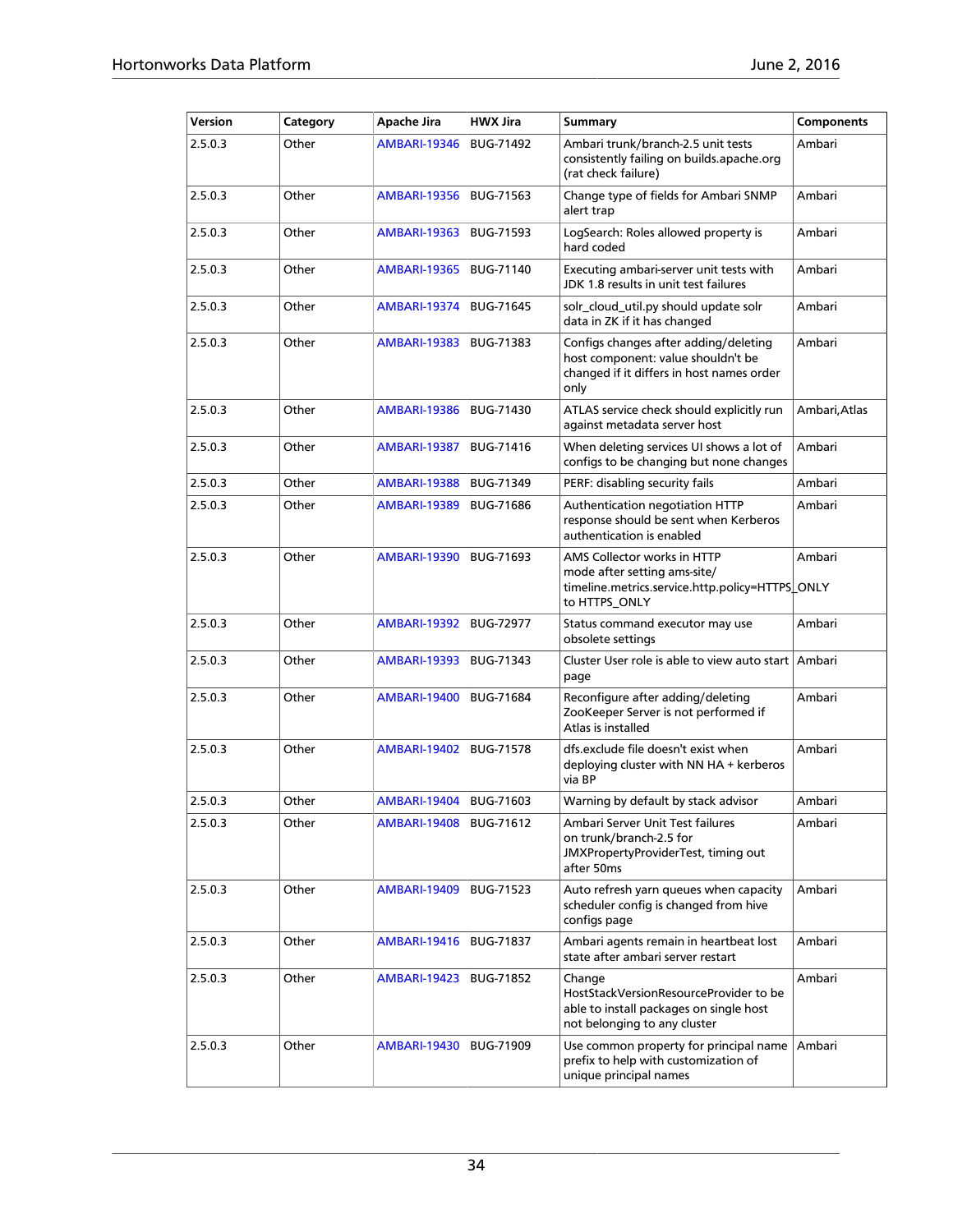| Version | Category | Apache Jira            | <b>HWX Jira</b>  | Summary                                                                                                                           | Components       |
|---------|----------|------------------------|------------------|-----------------------------------------------------------------------------------------------------------------------------------|------------------|
| 2.5.0.3 | Other    | <b>AMBARI-19435</b>    | <b>BUG-71037</b> | NodeManager restart fails during HOU if<br>it is on same host as RM                                                               | Ambari           |
| 2.5.0.3 | Other    | <b>AMBARI-19437</b>    | <b>BUG-68578</b> | Remove anonymous bind option for<br>Ranger                                                                                        | Ambari, Ranger   |
| 2.5.0.3 | Other    | <b>AMBARI-19441</b>    | <b>BUG-71694</b> | Ambari should add warning when<br>LogSearch selected without Ambari-Infra                                                         | Ambari           |
| 2.5.0.3 | Other    | AMBARI-19442           | <b>BUG-71964</b> | Ownership is changed before the<br>creation of directory in ZEPPELIN<br>master.py                                                 | Ambari, Zeppelin |
| 2.5.0.3 | Other    | AMBARI-19444           | <b>BUG-71971</b> | Log Feeder should be restarted after<br>configuration change                                                                      | Ambari           |
| 2.5.0.3 | Other    | <b>AMBARI-19448</b>    | <b>BUG-71986</b> | Role Command Order For HOU Is<br>Different For Some Components                                                                    | Ambari           |
| 2.5.0.3 | Other    | <b>AMBARI-19449</b>    | <b>BUG-72010</b> | Enable cartesian product edge by default<br>for hive interactive in HDP 2.6 stack                                                 | Ambari, Hive2    |
| 2.5.0.3 | Other    | <b>AMBARI-19458</b>    | <b>BUG-72066</b> | Compile error in RoleGraphTest                                                                                                    | Ambari           |
| 2.5.0.3 | Other    | <b>AMBARI-19459</b>    | <b>BUG-68861</b> | Optimizing services startup time when<br>ranger admin is down                                                                     | Ambari, Ranger   |
| 2.5.0.3 | Other    | <b>AMBARI-19461</b>    | <b>BUG-70501</b> | Log Search: default search ranges don't<br>look right                                                                             | Ambari           |
| 2.5.0.3 | Other    | <b>AMBARI-19463</b>    | <b>BUG-71381</b> | Oozie Restart is not prompted on<br>changing core-site.xml                                                                        | Ambari           |
| 2.5.0.3 | Other    | <b>AMBARI-19464</b>    | <b>BUG-65751</b> | <b>Stack Downgrading Potentially Corrupts</b><br>Kerberos Descriptor                                                              | Ambari           |
| 2.5.0.3 | Other    | <b>AMBARI-19465</b>    | <b>BUG-72068</b> | JS error when user click Alert Link in the<br>popup on the service summary page                                                   | Ambari           |
| 2.5.0.3 | Other    | <b>AMBARI-19466</b>    | <b>BUG-71638</b> | Sqlline-thin is unable to connect to<br>phoenix                                                                                   | Ambari           |
| 2.5.0.3 | Other    | <b>AMBARI-19468</b>    | <b>BUG-70185</b> | Enable using ACLs for infra solr znode<br>(Infra Solr, LogSearch) collections                                                     | Ambari           |
| 2.5.0.3 | Other    | <b>AMBARI-19469</b>    | <b>BUG-70503</b> | Log Search: Calendar widget for setting<br>the time range is confusing                                                            | Ambari           |
| 2.5.0.3 | Other    | <b>AMBARI-19471</b>    | <b>BUG-72029</b> | Ambari-server: In HIVE and OOZIE<br>configurations, annotate PASSWORD<br>properties that need to be stored in a<br>JCEKS provider | Ambari           |
| 2.5.0.3 | Other    | AMBARI-19472 BUG-72115 |                  | Service Checks getting timed out after<br>Wire Encryption                                                                         | Ambari           |
| 2.5.0.3 | Other    | AMBARI-19519           | <b>BUG-72208</b> | Log Feeder should store keystore /<br>truststore passwords in files                                                               | Ambari           |
| 2.5.0.3 | Other    | AMBARI-19520           | <b>BUG-72204</b> | Ambari agents not recovering from<br>heart beat lost state immediately after<br>successful re-registering with server             | Ambari           |
| 2.5.0.3 | Other    | <b>AMBARI-19521</b>    | <b>BUG-72272</b> | Log Search Add 'last 24 hours' to the time Ambari<br>picker buttons                                                               |                  |
| 2.5.0.3 | Other    | AMBARI-19524           | <b>BUG-64936</b> | Atlas - fix conf dir to use correct<br>symlink instead of /etc/atlas/conf in<br>status_params.py                                  | Ambari, Atlas    |
| 2.5.0.3 | Other    | AMBARI-19525           | BUG-72203        | Unit Test failure caused by BUG-72029                                                                                             | Ambari           |
| 2.5.0.3 | Other    | AMBARI-19526           | BUG-64912        | Ambari should mark oozie servers to be<br>restarted when atlas hook configs or jars<br>change                                     | Ambari, Atlas    |
| 2.5.0.3 | Other    | AMBARI-19529           | <b>BUG-72223</b> | Atlas service check should fail only if all<br>metadata servers are down.                                                         | Ambari, Atlas    |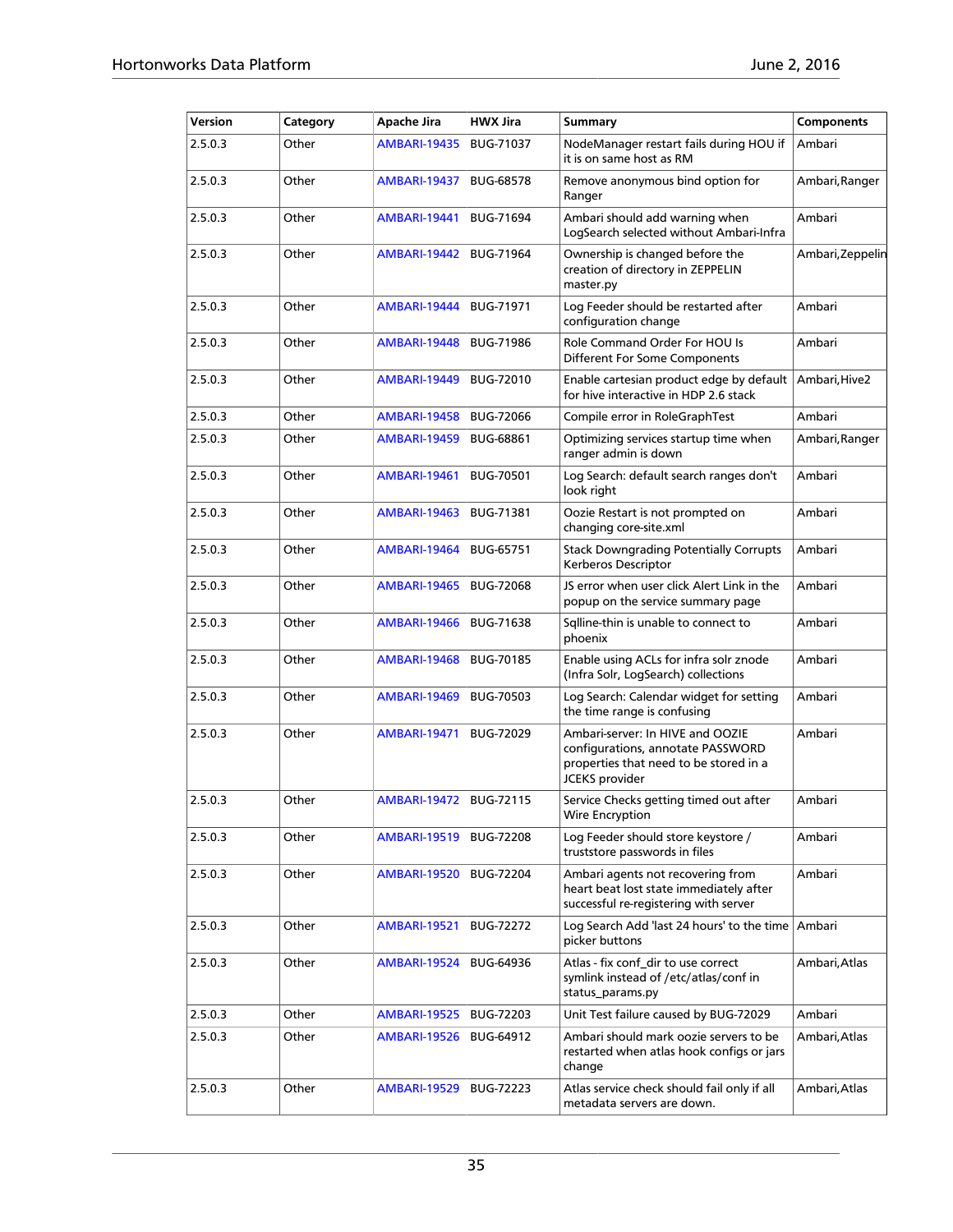| Version | Category | Apache Jira         | <b>HWX Jira</b>  | <b>Summary</b>                                                                                                                  | <b>Components</b> |
|---------|----------|---------------------|------------------|---------------------------------------------------------------------------------------------------------------------------------|-------------------|
| 2.5.0.3 | Other    | <b>AMBARI-19530</b> | <b>BUG-71533</b> | Deploy Job failed saying "Command<br>aborted. Reason: 'Stage timeout'"                                                          | Ambari            |
| 2.5.0.3 | Other    | <b>AMBARI-19539</b> | <b>BUG-72229</b> | Spark2 Service check fails on WE enabled<br>cluster                                                                             | Ambari, Spark     |
| 2.5.0.3 | Other    | <b>AMBARI-19540</b> | <b>BUG-72070</b> | Possibly too frequent calls to stack<br>advisor as user changes sliders                                                         | Ambari, Phoenix   |
| 2.5.0.3 | Other    | <b>AMBARI-19545</b> | <b>BUG-70248</b> | Ambari-agent: In HIVE and OOZIE stack<br>scripts, copy JCEKS file to desired location                                           | Ambari            |
| 2.5.0.3 | Other    | <b>AMBARI-19547</b> | <b>BUG-72336</b> | tez am memory is set to 0, queue parsing<br>improvements, config name changes,<br>non-llap queue handling                       | Ambari, Hive2     |
| 2.5.0.3 | Other    | <b>AMBARI-19558</b> | <b>BUG-72237</b> | hivemetastore-report.json.tmp<br>permission errors in hive metastore, HS2<br>logs                                               | Ambari            |
| 2.5.0.3 | Other    | <b>AMBARI-19559</b> | <b>BUG-72354</b> | Log Namenode formatting output into<br>ambari-agent command logs                                                                | Ambari            |
| 2.5.0.3 | Other    | <b>AMBARI-19564</b> | <b>BUG-72187</b> | Devdeploy: Hcat client install fails on sles                                                                                    | Ambari            |
| 2.5.0.3 | Other    | <b>AMBARI-19565</b> | <b>BUG-72231</b> | Ambari-agent: /var/lib/ambari-<br>agent/cred/lib is not created and<br>populated with credential store JARs and<br>dependencies | Ambari            |
| 2.5.0.3 | Other    | <b>AMBARI-19567</b> | <b>BUG-71438</b> | NFS Gateway start fails during EU to<br>HDP-2.5.3 with portmap error                                                            | Ambari, HDFS      |
| 2.5.0.3 | Other    | <b>AMBARI-19569</b> | <b>BUG-72382</b> | Ambari trunk build failing due to<br>checkstyle                                                                                 | Ambari            |
| 2.5.0.3 | Other    | <b>AMBARI-19575</b> | <b>BUG-72442</b> | Deploy failed as App Tiemline server start<br>failed after Wireencryption                                                       | Ambari, HDFS      |
| 2.5.0.3 | Other    | <b>AMBARI-19578</b> | <b>BUG-72444</b> | Stack advisor enhancements for YARN<br>min container size changes                                                               | Ambari            |
| 2.5.0.3 | Other    | <b>AMBARI-19585</b> | <b>BUG-72485</b> | Client config tags may not be saved by<br>agent                                                                                 | Ambari            |
| 2.5.0.3 | Other    | <b>AMBARI-19593</b> | <b>BUG-73400</b> | Lone ZooKeeper install on fresh node<br>does not install properly on Ubuntu<br>14.04                                            | Ambari            |
| 2.5.0.3 | Other    | <b>AMBARI-19596</b> | <b>BUG-71786</b> | ZKFC version shows incorrect in DB tables<br>upon downgrade                                                                     | Ambari            |
| 2.5.0.3 | Other    | <b>AMBARI-19598</b> | <b>BUG-72341</b> | Non Ambari managed queues are not<br>handled correctly for LLAP                                                                 | Ambari            |
| 2.5.0.3 | Other    | <b>AMBARI-19608</b> | <b>BUG-72578</b> | Log Search support livy2 server logs                                                                                            | Ambari            |
| 2.5.0.3 | Other    | <b>AMBARI-19612</b> | BUG-72013        | ambari-server setup failed                                                                                                      | Ambari            |
| 2.5.0.3 | Other    | <b>AMBARI-19616</b> | <b>BUG-72541</b> | HSI start fails in Ambari-2.5 with HDP 2.5<br>for unrecognizable -slider-placement<br>argument.                                 | Ambari            |
| 2.5.0.3 | Other    | <b>AMBARI-19619</b> | BUG-71980        | Ranger load balancer url needs to be<br>updated for dependent properties during<br>HА                                           | Ambari, Ranger    |
| 2.5.0.3 | Other    | <b>AMBARI-19623</b> | <b>BUG-69654</b> | Atlas startup fails with<br>ZkTimeoutException                                                                                  | Ambari,Atlas      |
| 2.5.0.3 | Other    | <b>AMBARI-19626</b> | <b>BUG-68217</b> | LLAP Startup: slider dependencies are not Ambari, Slider<br>deployed by Ambari                                                  |                   |
| 2.5.0.3 | Other    | <b>AMBARI-19627</b> | <b>BUG-72057</b> | Cannot start Zeppelin notebook if Hive is<br>not installed                                                                      | Ambari, Zeppelin  |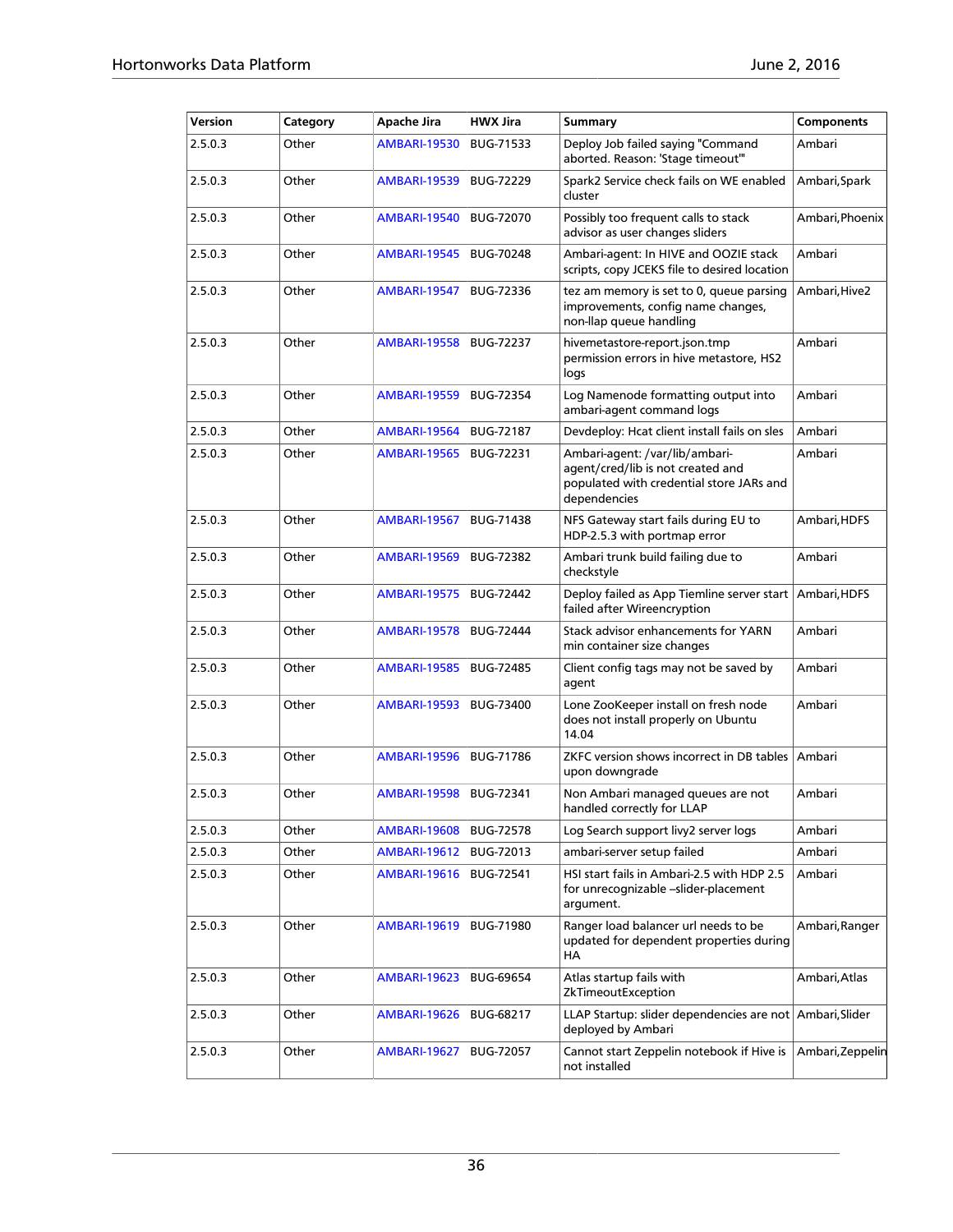| Version | Category | Apache Jira              | <b>HWX Jira</b>  | Summary                                                                                                                    | Components       |
|---------|----------|--------------------------|------------------|----------------------------------------------------------------------------------------------------------------------------|------------------|
| 2.5.0.3 | Other    | <b>AMBARI-19629</b>      | <b>BUG-72789</b> | Move out schemaTool invocation from<br>configure method to hive_metastore<br>start method                                  | Ambari           |
| 2.5.0.3 | Other    | <b>AMBARI-19632</b>      | <b>BUG-72822</b> | Ldap sync fails when there are special<br>characters in distinguished names                                                | Ambari           |
| 2.5.0.3 | Other    | <b>AMBARI-19633</b>      | <b>BUG-72791</b> | accordion classname missed on configs<br>page                                                                              | Ambari           |
| 2.5.0.3 | Other    | <b>AMBARI-19634</b>      | <b>BUG-70504</b> | Log Search: Service Logs -> Snapshot<br>feature                                                                            | Ambari           |
| 2.5.0.3 | Other    | <b>AMBARI-19637</b>      | <b>BUG-72181</b> | No baseURL field on Register Version<br>page if repoinfo.xml contains only one<br>baseurl                                  | Ambari           |
| 2.5.0.3 | Other    | <b>AMBARI-19638</b>      | <b>BUG-70405</b> | Improve delete logging for topology<br>artifacts                                                                           | Ambari           |
| 2.5.0.3 | Other    | <b>AMBARI-19639</b>      | <b>BUG-72710</b> | Removing the hardcoding for LLAP app<br>name in hive_server_interactive and read<br>it from config.                        | Ambari           |
| 2.5.0.3 | Other    | <b>AMBARI-19642</b>      | BUG-32916        | Error during Alert: Unable to<br>authenticate through LDAP for<br>Hiveserver2 (also floods HS2 log with<br>error messages) | Ambari, Hive     |
| 2.5.0.3 | Other    | <b>AMBARI-19645</b>      | <b>BUG-72883</b> | Log Search should use Credential<br>Store API to store keystore/truststore<br>passwords                                    | Ambari           |
| 2.5.0.3 | Other    | <b>AMBARI-19648</b>      | <b>BUG-72558</b> | Zeppelin Server Start Fails                                                                                                | Ambari, Zeppelin |
| 2.5.0.3 | Other    | <b>AMBARI-19649</b>      | <b>BUG-72460</b> | Ambari Purge (db-cleanup) is not<br>working                                                                                | Ambari           |
| 2.5.0.3 | Other    | <b>AMBARI-19650</b>      | <b>BUG-72889</b> | Remove hard coded smartsense Log<br>Feeder config from Log Search stack                                                    | Ambari           |
| 2.5.0.3 | Other    | <b>AMBARI-19654</b>      | <b>BUG-72751</b> | ambari-server - debug is failing with No<br>such file or directory: '/var/log/ambari-<br>server/ambari-server.out'         | Ambari           |
| 2.5.0.3 | Other    | <b>AMBARI-19658</b>      | BUG-70201        | LogSearch Integration Cache Timeout<br>should be configurable                                                              | Ambari           |
| 2.5.0.3 | Other    | <b>AMBARI-19659</b>      | <b>BUG-72580</b> | Log Search should handle new services                                                                                      | Ambari           |
| 2.5.0.3 | Other    | <b>AMBARI-19661</b>      | <b>BUG-72943</b> | Kafka Brokers go down after Wire<br>Encryption                                                                             | Ambari           |
| 2.5.0.3 | Other    | AMBARI-19662   BUG-72946 |                  | Unknown attributes should not be<br>allowed in quick link filter definitions                                               | Ambari           |
| 2.5.0.3 | Other    | <b>AMBARI-19670</b>      | <b>BUG-72794</b> | Cluster Operator role is not able toggle<br>auto-start at the cluster level                                                | Ambari           |
| 2.5.0.3 | Other    | <b>AMBARI-19672</b>      | <b>BUG-72986</b> | Alert Popup doesn't execute callback if<br>it's closed without click on "Primary"                                          | Ambari           |
| 2.5.0.3 | Other    | <b>AMBARI-19676</b>      | <b>BUG-72998</b> | <b>ZKFC</b> start failed                                                                                                   | Ambari           |
| 2.5.0.3 | Other    | <b>AMBARI-19677</b>      | <b>BUG-72885</b> | Storm service check failed after<br>HOU to HDP-2.5.3 due to CNF for<br>StormAtlasHook                                      | Ambari           |
| 2.5.0.3 | Other    | <b>AMBARI-19679</b>      | <b>BUG-72948</b> | Dangling config-group hostmapping<br>entries result in partial loading of config<br>groups                                 | Ambari           |
| 2.5.0.3 | Other    | <b>AMBARI-19681</b>      | BUG-72951        | Credential Store should add necessary<br>property to all configuration type                                                | Ambari           |
| 2.5.0.3 | Other    | <b>AMBARI-19682</b>      | <b>BUG-72827</b> | Small fixes for common log rotation                                                                                        | Ambari           |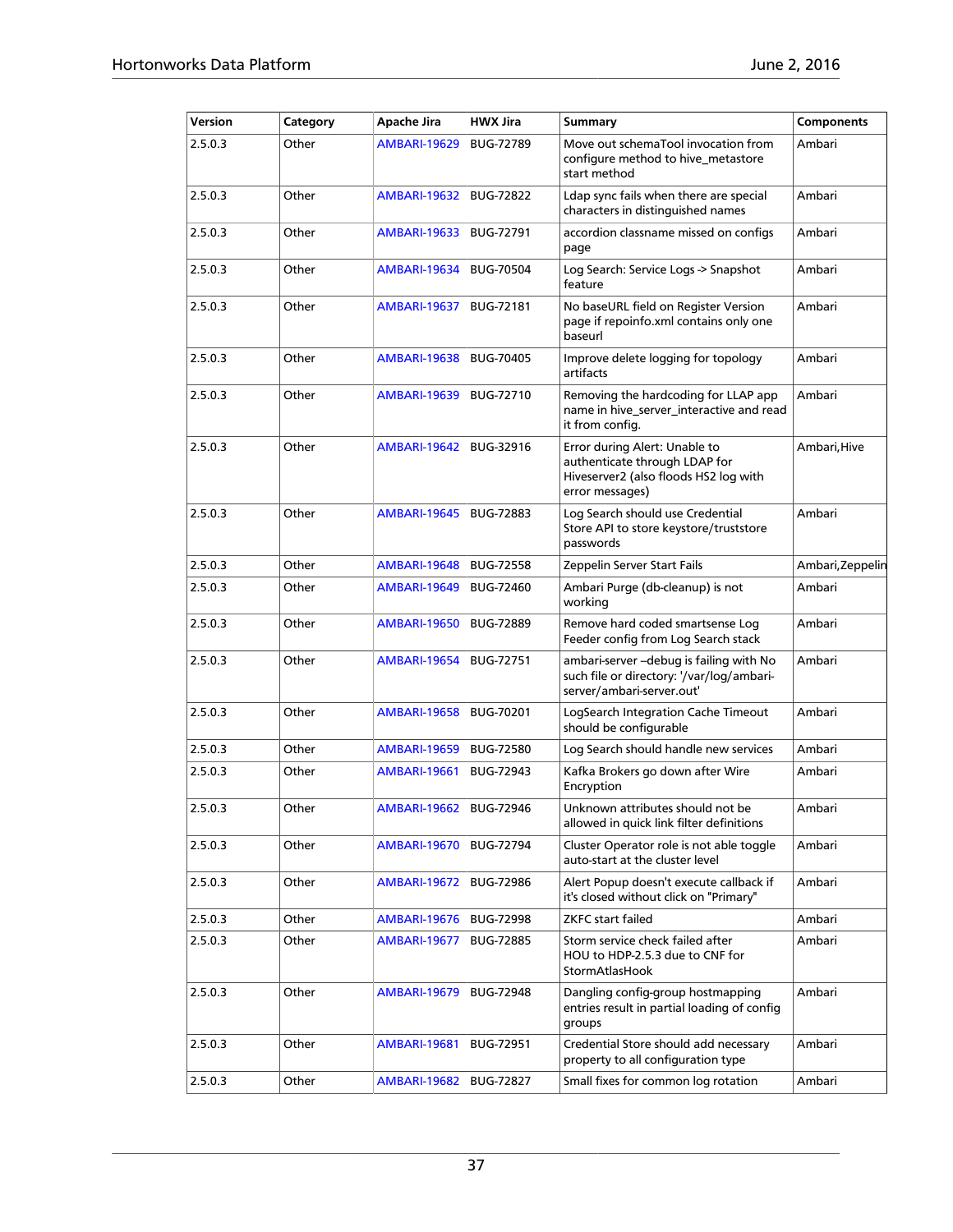| Version | Category | Apache Jira         | <b>HWX Jira</b>  | <b>Summary</b>                                                                                         | <b>Components</b> |
|---------|----------|---------------------|------------------|--------------------------------------------------------------------------------------------------------|-------------------|
| 2.5.0.3 | Other    | <b>AMBARI-19683</b> | <b>BUG-72566</b> | Content of yarn-env.sh on host is not<br>same as in the downloaded config file<br>from Ambari UI       | Ambari            |
| 2.5.0.3 | Other    | <b>AMBARI-19684</b> | <b>BUG-72863</b> | Agent registration fails as local OS is not<br>compatible with primary OS family                       | Ambari            |
| 2.5.0.3 | Other    | <b>AMBARI-19686</b> | <b>BUG-72964</b> | llap daemons are comsuming all available<br>memory                                                     | Ambari, Hive      |
| 2.5.0.3 | Other    | <b>AMBARI-19687</b> | <b>BUG-72744</b> | Support setting the logger for llap                                                                    | Ambari, Hive2     |
| 2.5.0.3 | Other    | <b>AMBARI-19690</b> | <b>BUG-65094</b> | NM Memory can end up being too high<br>on nodes with many components                                   | Ambari            |
| 2.5.0.3 | Other    | <b>AMBARI-19691</b> | <b>BUG-72944</b> | Validation errors are not shown if<br>properties do not exist                                          | Ambari            |
| 2.5.0.3 | Other    | <b>AMBARI-19692</b> | BUG-73109        | LDAP regression in Ambari 2.4:<br>Login alias is not resolved during<br>authentication                 | Ambari            |
| 2.5.0.3 | Other    | <b>AMBARI-19693</b> | BUG-71421        | Permission issues with conf.server/hive-<br>site.xml across several hive components                    | Ambari            |
| 2.5.0.3 | Other    | <b>AMBARI-19695</b> | <b>BUG-72892</b> | Remove thrown exceptions while<br>validating Kerberos Authentication<br>configuration                  | Ambari            |
| 2.5.0.3 | Other    | <b>AMBARI-19696</b> | <b>BUG-71930</b> | Moving master component to another<br>host does not install dependent<br>components on the target host | Ambari            |
| 2.5.0.3 | Other    | <b>AMBARI-19697</b> | <b>BUG-73201</b> | Uninstalled services including Ganglia<br>is coming up in Config History-Service<br>dropdown           | Ambari            |
| 2.5.0.3 | Other    | <b>AMBARI-19698</b> | <b>BUG-73202</b> | Author name in config history is not<br>shown completely                                               | Ambari            |
| 2.5.0.3 | Other    | <b>AMBARI-19699</b> | <b>BUG-73146</b> | Axis units and aggregators are wrong<br>in some graphs of ambari grafana<br>dashboards                 | Ambari            |
| 2.5.0.3 | Other    | <b>AMBARI-19702</b> | <b>BUG-73126</b> | Enable "exectype=tez" in pig.properties                                                                | Ambari, Pig       |
| 2.5.0.3 | Other    | <b>AMBARI-19703</b> | BUG-73115        | "Add Config Property" causes JS-error                                                                  | Ambari            |
| 2.5.0.3 | Other    | <b>AMBARI-19704</b> | <b>BUG-72516</b> | Enable Group Sync when Incremental<br>sync is enabled for Ranger Usersync in<br>Ambari                 | Ambari, Ranger    |
| 2.5.0.3 | Other    | <b>AMBARI-19706</b> | <b>BUG-73104</b> | Slider Client Install failed                                                                           | Ambari            |
| 2.5.0.3 | Other    | <b>AMBARI-19708</b> | BUG-73233        | Exception in agent logs                                                                                | Ambari            |
| 2.5.0.3 | Other    | <b>AMBARI-19710</b> | <b>BUG-72605</b> | RU: NFS Gateway restart fails during RU<br>to 2.4.3.0 with portmap error                               | Ambari            |
| 2.5.0.3 | Other    | <b>AMBARI-19711</b> | BUG-73031        | Unable to register HDP version 2.6.0.0 on<br>cluster with HDP 2.5.3.0                                  | Ambari            |
| 2.5.0.3 | Other    | <b>AMBARI-19712</b> | BUG-73331        | Cluster creation fails due to database<br>exception                                                    | Ambari            |
| 2.5.0.3 | Other    | <b>AMBARI-19713</b> | <b>BUG-72924</b> | Styles for showing Config Changes need<br>more polishing                                               | Ambari            |
| 2.5.0.3 | Other    | <b>AMBARI-19716</b> | <b>BUG-72340</b> | CS queue refresh happens before the<br>user clicks on the restart button                               | Ambari            |
| 2.5.0.3 | Other    | <b>AMBARI-19717</b> | BUG-73229        | HDFS TopN Operations by User graph<br>showing wrong data in grafana                                    | Ambari            |
| 2.5.0.3 | Other    | <b>AMBARI-19719</b> | <b>BUG-72464</b> | Change RPC port for LLAP to 0                                                                          | Ambari, Hive2     |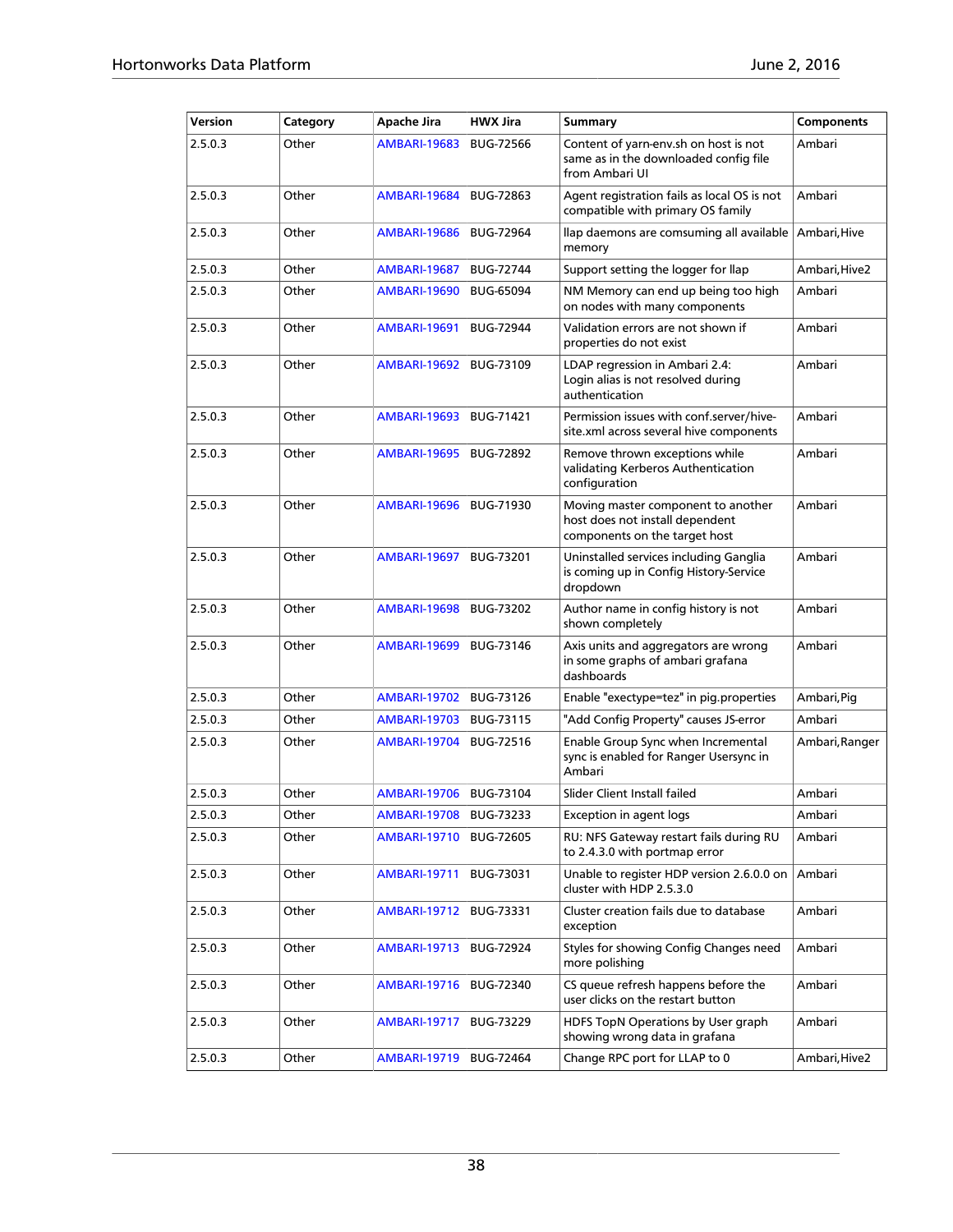| Version | Category | Apache Jira         | <b>HWX Jira</b>  | <b>Summary</b>                                                                                                                     | <b>Components</b>   |  |
|---------|----------|---------------------|------------------|------------------------------------------------------------------------------------------------------------------------------------|---------------------|--|
| 2.5.0.3 | Other    | <b>AMBARI-19720</b> | <b>BUG-72441</b> | when restarting HSI, Ambari should not<br>run slider stop and slider destroy (LLAP<br>script already does that)                    | Ambari              |  |
| 2.5.0.3 | Other    | <b>AMBARI-19721</b> | <b>BUG-69902</b> | Ambari should use llapstatus tool's watch<br>mode for starting llap                                                                | Ambari              |  |
| 2.5.0.3 | Other    | <b>AMBARI-19723</b> | BUG-73383        | Log Search portal not working if only solr<br>needs SSL connection                                                                 | Ambari              |  |
| 2.5.0.3 | Other    | <b>AMBARI-19724</b> | BUG-73163        | Refreshing the page (browser refresh)<br>when on the tez view goes back to the<br>main views page (non admin user)                 | Ambari              |  |
| 2.5.0.3 | Other    | <b>AMBARI-19725</b> | <b>BUG-58475</b> | Atlas deployment via Ambari should<br>configure ZooKeeper ACLs and Auth<br>scheme                                                  | Ambari. Atlas       |  |
| 2.5.0.3 | Other    | <b>AMBARI-19726</b> | BUG-73323        | Directory /user/\$username was not<br>created in hdfs within Post-user-creation<br>script hook execution after Ambari+LDAP<br>sync | Ambari              |  |
| 2.5.0.3 | Other    | <b>AMBARI-19727</b> | BUG-73397        | Extend security.json of Infra Solr as a<br>configuration property in Ambari                                                        | Ambari              |  |
| 2.5.0.3 | Other    | <b>AMBARI-19731</b> | BUG-73404        | Stack Advisor error while adding services<br>in Add Service Wizard                                                                 | Ambari, Smart Sense |  |
| 2.5.0.3 | Other    | <b>AMBARI-19736</b> | BUG-73419        | Format ZKFC commands failing while<br>enabling NameNode HA                                                                         | Ambari              |  |
| 2.5.0.3 | Other    | <b>AMBARI-19737</b> | BUG-73372        | Add a message to the LLAP config page<br>about CS pre-emption requirements                                                         | Ambari              |  |
| 2.5.0.3 | Other    | <b>AMBARI-19739</b> | BUG-73403        | Ubuntu16: HSI failed to start after<br>enabling security                                                                           | Ambari, Ranger      |  |
| 2.5.0.3 | Other    | <b>AMBARI-19741</b> | BUG-73396        | Ambari Server Unit Test failure<br>on branch-2.5/trunk for<br>testUpdateConfigForceSecurityEnabled                                 | Ambari              |  |
| 2.5.0.3 | Other    | <b>AMBARI-19743</b> | BUG-73409        | Agent bootstrapping fails for non-root<br>agent user                                                                               | Ambari              |  |
| 2.5.0.3 | Other    | <b>AMBARI-19746</b> | BUG-73338        | Ambari HDFS Metric alerts turns to<br>UNKNOWN status with error "argument<br>of type 'NoneType' is not iterable"                   | Ambari              |  |
| 2.5.0.3 | Other    | <b>AMBARI-19749</b> | BUG-73497        | Run ru_set_all script after installing<br>packages on single host not belonging to<br>any cluster                                  | Ambari              |  |
| 2.5.0.3 | Other    | <b>AMBARI-19751</b> | <b>BUG-72936</b> | Credential Store params should be in the<br>command json for RESTART too                                                           | Ambari              |  |
| 2.5.0.3 | Other    | <b>AMBARI-19760</b> | <b>BUG-70820</b> | HSI: Fixes for smaller clusters - higher<br>concurrency, min_node_size                                                             | Ambari,Hive2        |  |
| 2.5.0.3 | Other    | <b>AMBARI-19762</b> | BUG-73411        | Kerberizing PERF cluster fails since cannot Ambari<br>find principal name config in dummy.py                                       |                     |  |
| 2.5.0.3 | Other    | <b>AMBARI-19764</b> | BUG-73556        | varn.min.container.size is read incorrectly<br>on first load of the Hive config page                                               | Ambari              |  |
| 2.5.0.3 | Other    | AMBARI-19767        | BUG-73570        | Inconsistent auth-to-local rules processing<br>during Kerberos authentication                                                      | Ambari              |  |
| 2.5.0.3 | Other    | <b>AMBARI-19773</b> | BUG-73401        | Ambari installation changes to enable<br>incremental sync by default for fresh<br>install cases                                    | Ambari, Ranger      |  |
| 2.5.0.3 | Other    | AMBARI-19775        | BUG-74229        | RU: Ambari-agent heartbeat lost after RU                                                                                           | Ambari              |  |
| 2.5.0.3 | Other    | AMBARI-19776        | BUG-73599        | Update slider tarball before uploading to<br><b>DFS</b>                                                                            | Ambari              |  |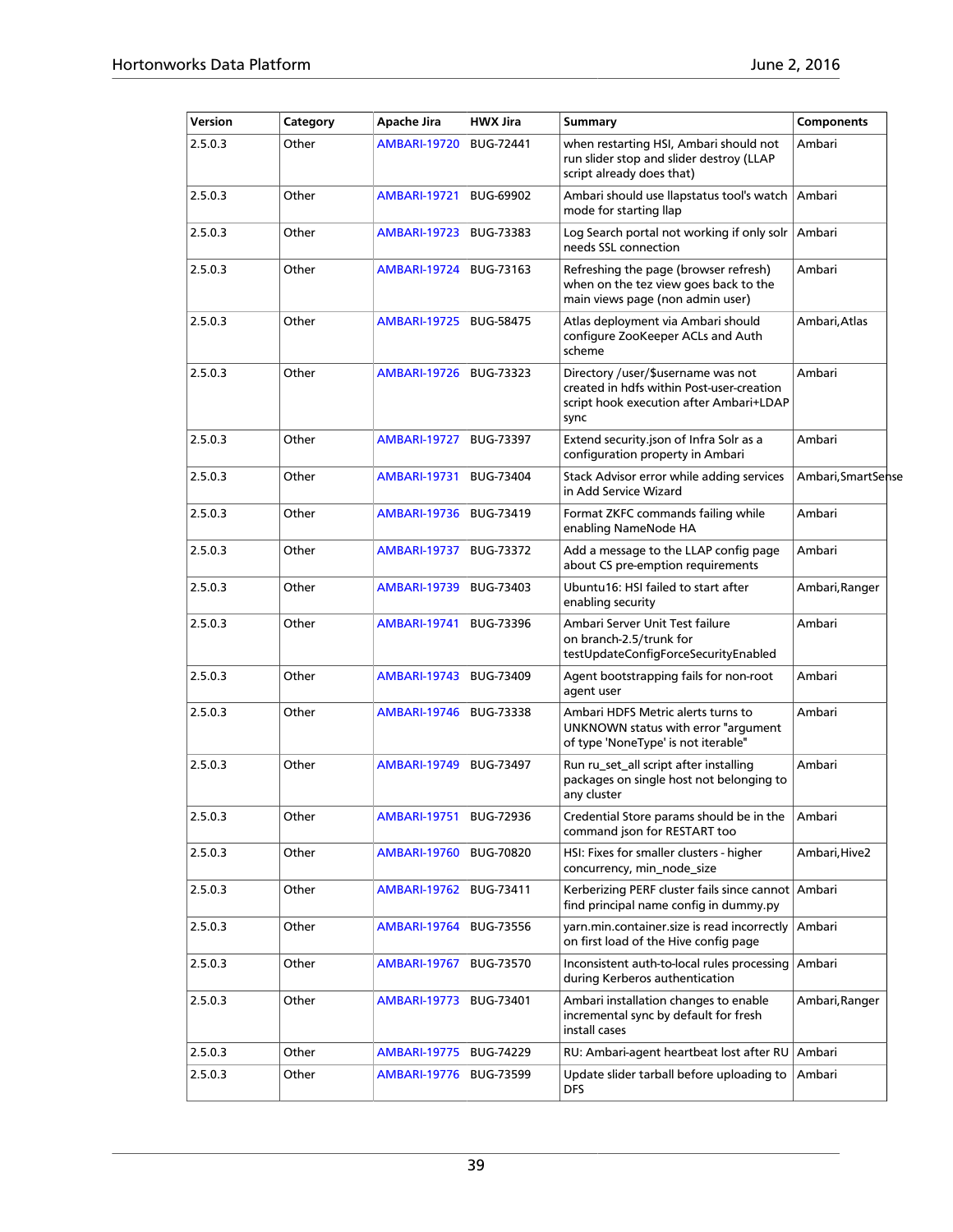| Version | Category | Apache Jira              | <b>HWX Jira</b>  | <b>Summary</b>                                                                                                                                                                                                   | <b>Components</b> |
|---------|----------|--------------------------|------------------|------------------------------------------------------------------------------------------------------------------------------------------------------------------------------------------------------------------|-------------------|
| 2.5.0.3 | Other    | <b>AMBARI-19777</b>      | <b>BUG-71379</b> | Izo broken for hive on tez                                                                                                                                                                                       | Ambari            |
| 2.5.0.3 | Other    | <b>AMBARI-19778</b>      | <b>BUG-73601</b> | For alerts,<br>alert_hive_interactive_thrift_port.py<br>script is reading<br>"hive.server2.transport.mode" property<br>from hive-site config, ideally it should be<br>reading from hive-interactive-site config. | Ambari, Hive2     |
| 2.5.0.3 | Other    | <b>AMBARI-19781</b>      | <b>BUG-73391</b> | Reassign wizard erases config properties<br>attributes                                                                                                                                                           | Ambari            |
| 2.5.0.3 | Other    | <b>AMBARI-19785</b>      | <b>BUG-71108</b> | Need to have a flag from UI to show/<br>hide ranger plugin configs (for cloud<br>support)                                                                                                                        | Ambari, Ranger    |
| 2.5.0.3 | Other    | <b>AMBARI-19786</b>      | <b>BUG-73602</b> | Nimbus failed to start due to StringUtils<br>ClassNotFound                                                                                                                                                       | Ambari            |
| 2.5.0.3 | Other    | <b>AMBARI-19787</b>      | <b>BUG-73661</b> | Service Checks not being executed after<br>Wire Encryption                                                                                                                                                       | Ambari            |
| 2.5.0.3 | Other    | <b>AMBARI-19796</b>      | <b>BUG-73726</b> | Log Search portal date range picker - fix<br>minor issues                                                                                                                                                        | Ambari            |
| 2.5.0.3 | Other    | AMBARI-19797             | <b>BUG-73227</b> | ambari-server SuSE11 init script not<br>working in certain environments                                                                                                                                          | Ambari            |
| 2.5.0.3 | Other    | <b>AMBARI-19800</b>      | <b>BUG-73724</b> | Add precheck for Auto-Start being<br>disabled                                                                                                                                                                    | Ambari            |
| 2.5.0.3 | Other    | <b>AMBARI-19802</b>      | <b>BUG-73237</b> | Agent randomly lost heartbeat with the<br>server                                                                                                                                                                 | Ambari            |
| 2.5.0.3 | Other    | <b>AMBARI-19806</b>      | BUG-70238        | After setting up hadoop credential, can't<br>start Hive Metastore                                                                                                                                                | Ambari            |
| 2.5.0.3 | Other    | <b>AMBARI-19814</b>      | <b>BUG-72343</b> | num_llap_nodes' should show up as<br>non-editable property when non-ambari<br>managed queue is selected                                                                                                          | Ambari            |
| 2.5.0.3 | Other    | AMBARI-19816             | <b>BUG-73870</b> | Heartbeat lost from one host during Wire<br>Encryption                                                                                                                                                           | Ambari            |
| 2.5.0.3 | Other    | AMBARI-19818             | <b>BUG-73711</b> | "Set version on all hosts" failed during EU                                                                                                                                                                      | Ambari            |
| 2.5.0.3 | Other    | <b>AMBARI-19821</b>      | <b>BUG-73723</b> | Recommendations for non-editable<br>properties should be listed as 'Required<br>Changes'                                                                                                                         | Ambari            |
| 2.5.0.3 | Other    | <b>AMBARI-19822</b>      | <b>BUG-73729</b> | Add default permissions for Ambari-Infra<br>(Log Search, Atlas, Ranger admin)                                                                                                                                    | Ambari            |
| 2.5.0.3 | Other    | AMBARI-19824   BUG-73412 |                  | Add consistency checker/fixer for<br>blueprint tables                                                                                                                                                            | Ambari            |
| 2.5.0.3 | Other    | <b>AMBARI-19825</b>      | <b>BUG-73722</b> | Metrics data is not getting collected for<br>different services when AMS HTTPS is<br>enabled                                                                                                                     | Ambari            |
| 2.5.0.3 | Other    | <b>AMBARI-19827</b>      | BUG-72027        | HiveServer2 Interactive won't start in<br>clusters with less memory                                                                                                                                              | Ambari            |
| 2.5.0.3 | Other    | <b>AMBARI-19828</b>      | <b>BUG-71189</b> | UI changes to resolve discrepancies<br>between what the stack vs Ambari<br>reports as "live" for NodeManagers                                                                                                    | Ambari            |
| 2.5.0.3 | Other    | <b>AMBARI-19841</b>      | <b>BUG-73650</b> | [Ambari] Add 'yarn.client.failover-proxy-<br>provider' in yarn-site.xml by default for all<br>HA enabled clusters                                                                                                | Ambari, YARN      |
| 2.5.0.3 | Other    | <b>AMBARI-19845</b>      | <b>BUG-56072</b> | Secure Ranger passwords in Ambari<br><b>Stacks</b>                                                                                                                                                               | Ambari, Ranger    |
| 2.5.0.3 | Other    | <b>AMBARI-19847</b>      | BUG-73845        | Improve Log Feeder simulation to help<br>scale testing                                                                                                                                                           | Ambari            |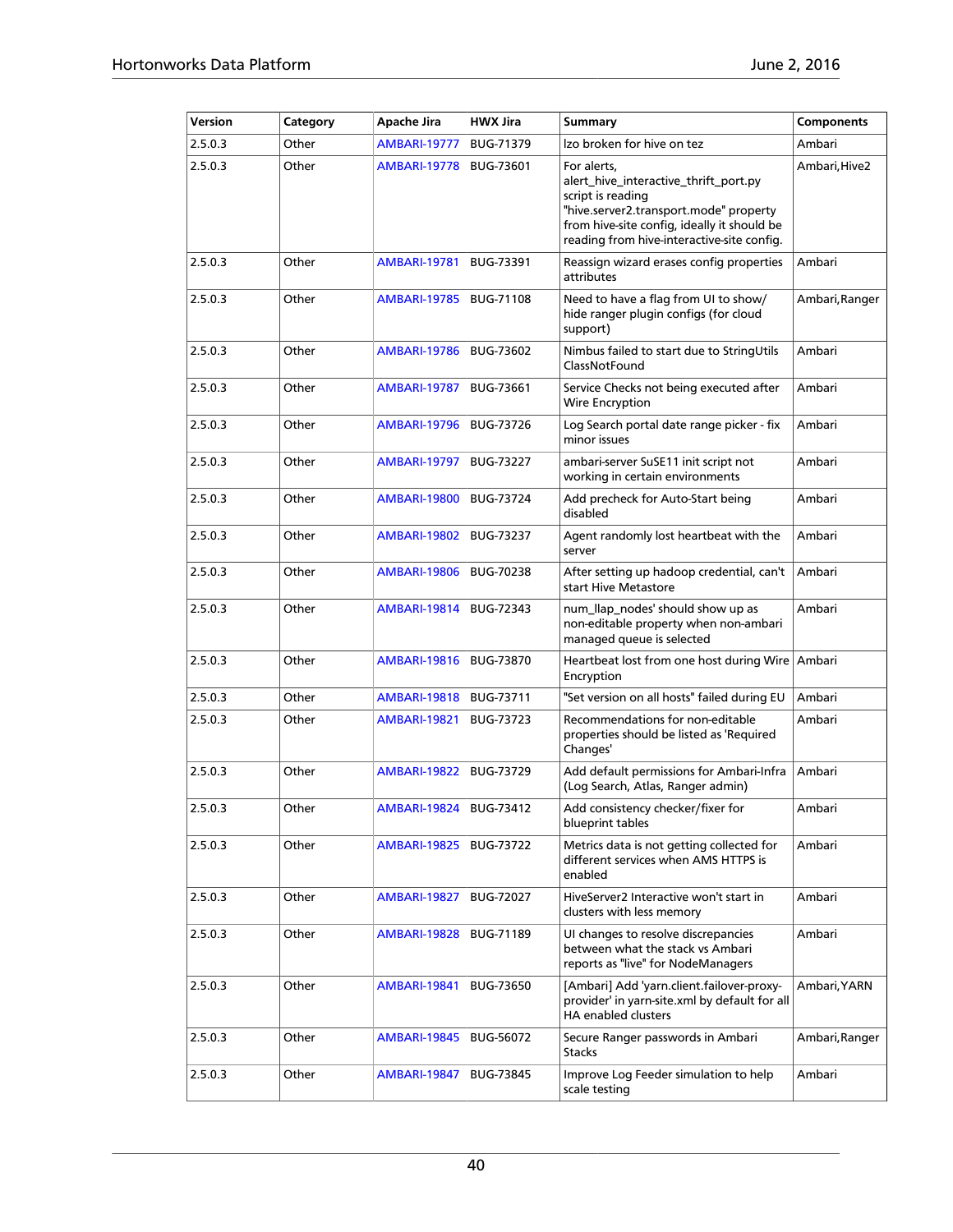| Version | Category | Apache Jira         | <b>HWX Jira</b>  | <b>Summary</b>                                                                                                                                                                                                          | <b>Components</b> |
|---------|----------|---------------------|------------------|-------------------------------------------------------------------------------------------------------------------------------------------------------------------------------------------------------------------------|-------------------|
| 2.5.0.3 | Other    | <b>AMBARI-19851</b> | <b>BUG-73847</b> | ambari-server start failed with exit code<br>1 <sub>1</sub>                                                                                                                                                             | Ambari            |
| 2.5.0.3 | Other    | <b>AMBARI-19855</b> | <b>BUG-71500</b> | Stack advisor issues encountered                                                                                                                                                                                        | Ambari            |
| 2.5.0.3 | Other    | <b>AMBARI-19858</b> | <b>BUG-72829</b> | Add "nodeCount" metric in AMS                                                                                                                                                                                           | Ambari            |
| 2.5.0.3 | Other    | <b>AMBARI-19859</b> | <b>BUG-73568</b> | The user must be clearly communicated<br>about YARN pre-emption requirements<br>when Hive LLAP is enabled                                                                                                               | Ambari            |
| 2.5.0.3 | Other    | AMBARI-19860        | <b>BUG-67697</b> | storm topology worker log issue                                                                                                                                                                                         | Ambari, Storm     |
| 2.5.0.3 | Other    | <b>AMBARI-19862</b> | <b>BUG-73976</b> | JS error on host configs page                                                                                                                                                                                           | Ambari            |
| 2.5.0.3 | Other    | <b>AMBARI-19863</b> | <b>BUG-74086</b> | Fix Log Search User Config bugs                                                                                                                                                                                         | Ambari            |
| 2.5.0.3 | Other    | <b>AMBARI-19865</b> | <b>BUG-73968</b> | 500 Server Error due to<br>NoSuchMethodError in javax.servlet                                                                                                                                                           | Ambari            |
| 2.5.0.3 | Other    | <b>AMBARI-19866</b> | <b>BUG-73406</b> | Scale requests are failing after removing<br>services from original components of a<br>hostgroup                                                                                                                        | Ambari            |
| 2.5.0.3 | Other    | <b>AMBARI-19871</b> | <b>BUG-73988</b> | Config version switch/compare/revert<br>doesn't work                                                                                                                                                                    | Ambari            |
| 2.5.0.3 | Other    | <b>AMBARI-19878</b> | <b>BUG-74208</b> | Log Search Portal time zone selection<br>bug                                                                                                                                                                            | Ambari            |
| 2.5.0.3 | Other    | <b>AMBARI-19884</b> | BUG-73346        | Set a higher value for<br>yarn.nodemanager.log-aggregation.num-<br>log-files-per-app                                                                                                                                    | Ambari, YARN      |
| 2.5.0.3 | Other    | <b>AMBARI-19886</b> | <b>BUG-73231</b> | Integrate with CS changes for llap to<br>start on a fragmented cluster                                                                                                                                                  | Ambari, Hive2     |
| 2.5.0.3 | Other    | <b>AMBARI-19892</b> | <b>BUG-74309</b> | Ambari fails to build on 2.5.0.0 if version<br>is not forced                                                                                                                                                            | Ambari            |
| 2.5.0.3 | Other    | <b>AMBARI-19893</b> | <b>BUG-74292</b> | Modify Druid description in HDP 2.6 to<br>mention it as a technical preview.                                                                                                                                            | Ambari, Druid     |
| 2.5.0.3 | Other    | <b>AMBARI-19895</b> | <b>BUG-74286</b> | Firewall check during ambari-server setup<br>fails on CentOS7                                                                                                                                                           | Ambari            |
| 2.5.0.3 | Other    | <b>AMBARI-19896</b> | <b>BUG-74307</b> | Unable to add ZooKeeper Server to host                                                                                                                                                                                  | Ambari            |
| 2.5.0.3 | Other    | <b>AMBARI-19897</b> | <b>BUG-70638</b> | Provide user-warning while upgrading<br>clusters to move certificates/keystores/<br>truststores out of conf folder                                                                                                      | Ambari, Ranger    |
| 2.5.0.3 | Other    | <b>AMBARI-19900</b> | <b>BUG-74151</b> | Ambari doesn't appear to configure<br>logging correctly for LLAP                                                                                                                                                        | Ambari            |
| 2.5.0.3 | Other    | AMBARI-19905        | BUG-74135        | When submitting queries to a queue<br>other than the configured default<br>queues, additional AMs are launched for<br>LLAP (Ambari)                                                                                     | Ambari, Hive2     |
| 2.5.0.3 | Other    | <b>AMBARI-19907</b> | BUG-74026        | On certain actions, there's no feedback<br>from the UI when API takes a long time<br>to respond - not reassuring and the user<br>is encouraged to keep triggering the<br>same heavy action to make the problem<br>worse | Ambari            |
| 2.5.0.3 | Other    | AMBARI-19908        | BUG-74316        | Deploy job fails intermittent due to<br>ambari metrics service check failure                                                                                                                                            | Ambari            |
| 2.5.0.3 | Other    | AMBARI-19909        | BUG-73785        | Exported Blueprint does not include<br>credential_store settings                                                                                                                                                        | Ambari            |
| 2.5.0.3 | Other    | AMBARI-19912        | <b>BUG-74364</b> | Manage Config Group host list is not<br>sorted                                                                                                                                                                          | Ambari            |
| 2.5.0.3 | Other    | AMBARI-19915        | <b>BUG-74188</b> | Add Ranger KMS SSL properties in<br>ambari stack                                                                                                                                                                        | Ambari, Ranger    |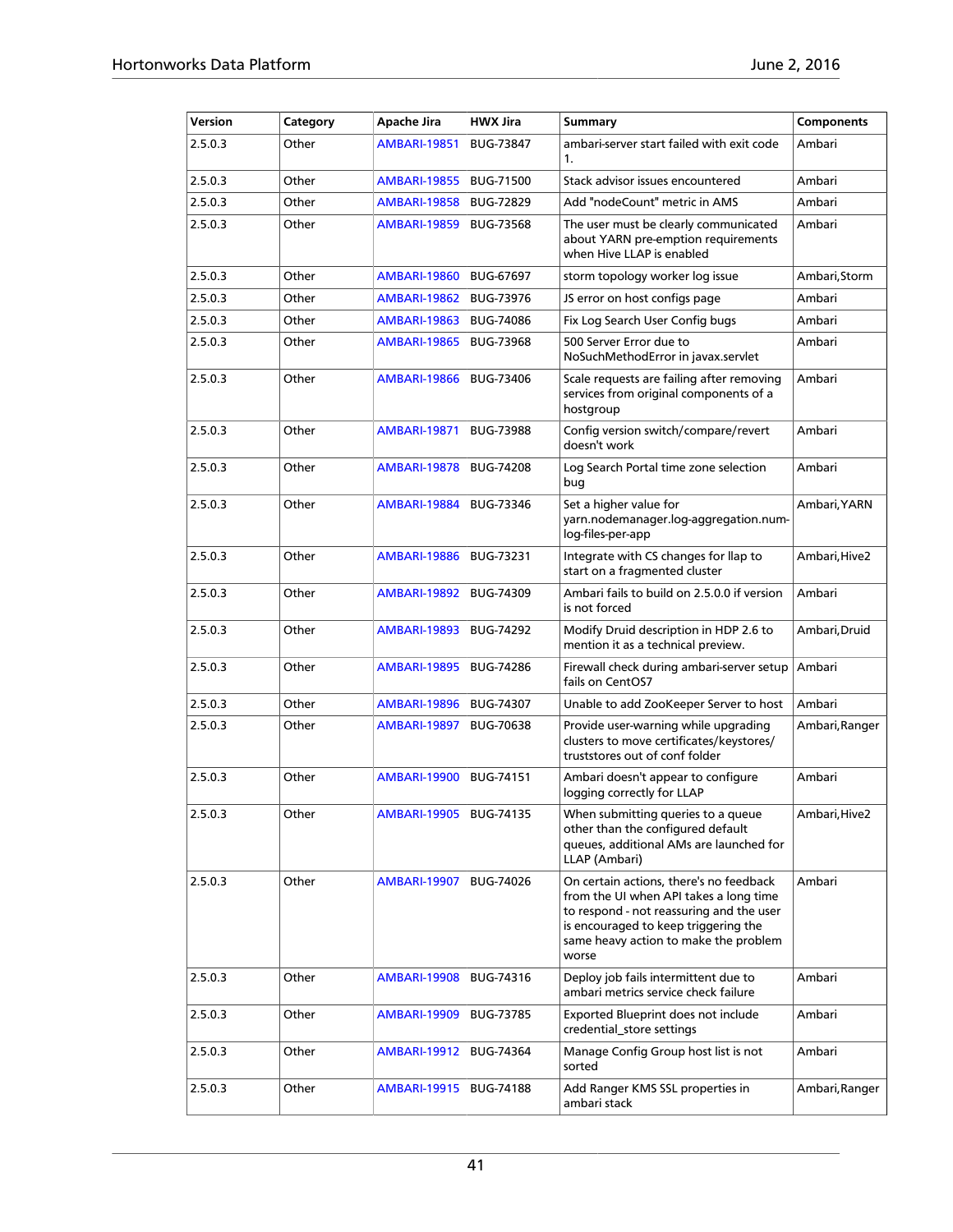| Version | Category | Apache Jira         | <b>HWX Jira</b>  | Summary                                                                                                                                                               | <b>Components</b> |
|---------|----------|---------------------|------------------|-----------------------------------------------------------------------------------------------------------------------------------------------------------------------|-------------------|
| 2.5.0.3 | Other    | <b>AMBARI-19923</b> | BUG-73902        | Hive metastore restart failed after<br>enabling credential store                                                                                                      | Ambari            |
| 2.5.0.3 | Other    | <b>AMBARI-19924</b> | <b>BUG-74221</b> | Ranger Admin HA Wizard should show<br>all configuration changes on Review step                                                                                        | Ambari            |
| 2.5.0.3 | Other    | <b>AMBARI-19927</b> | <b>BUG-73842</b> | Some services weren't started after<br>adding in Kerberize cluster                                                                                                    | Ambari            |
| 2.5.0.3 | Other    | <b>AMBARI-19929</b> | BUG-74436        | TopologyRequest/<br>TopologyLogicalRequest/<br>TopologyHostRequest database<br>inconsistency                                                                          | Ambari            |
| 2.5.0.3 | Other    | <b>AMBARI-19930</b> | <b>BUG-74442</b> | The service check status was set to<br>TIMEOUT even if service check was failed                                                                                       | Ambari            |
| 2.5.0.3 | Other    | <b>AMBARI-19933</b> | <b>BUG-70588</b> | HSI is not started with configured<br>"Hiveserver2 heap size"                                                                                                         | Ambari,Hive2      |
| 2.5.0.3 | Other    | <b>AMBARI-19934</b> | <b>BUG-74340</b> | Confusing Auto Start settings page<br>behavior when loading and API takes a<br>while                                                                                  | Ambari            |
| 2.5.0.3 | Other    | <b>AMBARI-19937</b> | <b>BUG-74461</b> | Restart Indicator in Service > Config page<br>does not disappear automatically - page<br>refresh required                                                             | Ambari            |
| 2.5.0.3 | Other    | <b>AMBARI-19939</b> | BUG-74031        | Service Config pages load very slowly                                                                                                                                 | Ambari            |
| 2.5.0.3 | Other    | <b>AMBARI-19941</b> | <b>BUG-74520</b> | Hive start fails in non-root if agent<br>previously ran as root                                                                                                       | Ambari            |
| 2.5.0.3 | Other    | <b>AMBARI-19942</b> | <b>BUG-74358</b> | Unexpected paging behavior on Hosts<br>page                                                                                                                           | Ambari            |
| 2.5.0.3 | Other    | <b>AMBARI-19943</b> | <b>BUG-74531</b> | Ambari-agent fails to restart in non-root<br>if was running as root before                                                                                            | Ambari            |
| 2.5.0.3 | Other    | <b>AMBARI-19945</b> | <b>BUG-73994</b> | IE11 Layout for password widgets is<br>broken                                                                                                                         | Ambari            |
| 2.5.0.3 | Other    | <b>AMBARI-19947</b> | <b>BUG-74264</b> | To make sure LLAP preemption<br>happens correctly, should enable<br>priority-utilization.underutilized-<br>preemption.enabled=true when YARN<br>preemption is enabled | Ambari            |
| 2.5.0.3 | Other    | <b>AMBARI-19948</b> | <b>BUG-74547</b> | Stale configs are present even after<br>restarting with - 'Restart All required'                                                                                      | Ambari            |
| 2.5.0.3 | Other    | <b>AMBARI-19951</b> | <b>BUG-74552</b> | Set "yarn.scheduler.capacity.ordering-<br>policy.priority-utilization.underutilized-<br>preemption.enabled" property value<br>during RU/EU to HDP2.6                  | Ambari            |
| 2.5.0.3 | Other    | <b>AMBARI-19957</b> | <b>BUG-71959</b> | Database schema not changing to<br>ambari after restoring the ambari db.                                                                                              | Ambari            |
| 2.5.0.3 | Other    | <b>AMBARI-19959</b> | <b>BUG-74648</b> | Allow skipping view extraction in ambari-<br>server setup                                                                                                             | Ambari            |
| 2.5.0.3 | Other    | <b>AMBARI-19960</b> | <b>BUG-74426</b> | No config properties are changed after<br>deleting service if it's performed after<br>service page refresh                                                            | Ambari            |
| 2.5.0.3 | Other    | <b>AMBARI-19961</b> | BUG-74662        | KERBEROS_CLIENT is not included<br>automatically in all hostgroups when<br>scaling a cluster after server restart                                                     | Ambari            |
| 2.5.0.3 | Other    | <b>AMBARI-19962</b> | <b>BUG-74355</b> | Clicking on the login button (or hitting<br>page refresh) to seeing the dashboard<br>takes a while on a 1000-node cluster                                             | Ambari            |
| 2.5.0.3 | Other    | <b>AMBARI-19964</b> | <b>BUG-73995</b> | Set recommended tooltip appears in<br>front of icon                                                                                                                   | Ambari            |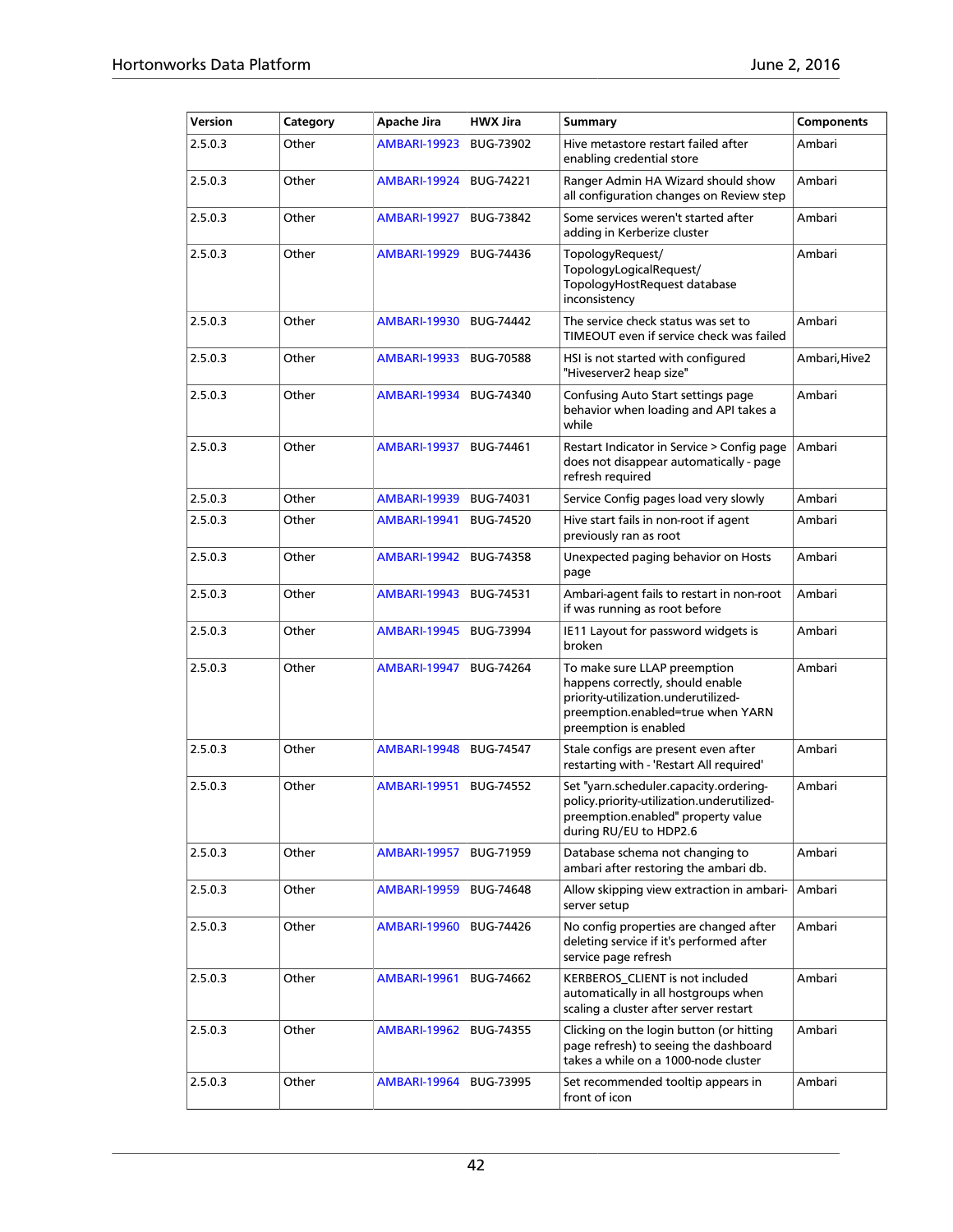| Version | Category | Apache Jira              | <b>HWX Jira</b>  | <b>Summary</b>                                                                                                                                                   | Components    |
|---------|----------|--------------------------|------------------|------------------------------------------------------------------------------------------------------------------------------------------------------------------|---------------|
| 2.5.0.3 | Other    | <b>AMBARI-19967</b>      | <b>BUG-71514</b> | Ambari Server Unit Test Failures                                                                                                                                 | Ambari        |
| 2.5.0.3 | Other    | <b>AMBARI-19968</b>      | <b>BUG-73342</b> | Control the debug level across all Hive<br>components from a single place                                                                                        | Ambari        |
| 2.5.0.3 | Other    | <b>AMBARI-19970</b>      | <b>BUG-74676</b> | AMS graphs are not present on cluster<br>with SSL                                                                                                                | Ambari        |
| 2.5.0.3 | Other    | <b>AMBARI-19971</b>      | <b>BUG-73557</b> | When llap calculations reduce the node<br>count for daemons below the value<br>selected by users, the information is not<br>propagated to the llap start command | Ambari        |
| 2.5.0.3 | Other    | <b>AMBARI-19972</b>      | <b>BUG-74675</b> | Stop All services call failed to stop flume<br>agent                                                                                                             | Ambari        |
| 2.5.0.3 | Other    | AMBARI-19977             | <b>BUG-74039</b> | Increase default timeout for RM                                                                                                                                  | Ambari        |
| 2.5.0.3 | Other    | <b>AMBARI-19986</b>      | <b>BUG-74671</b> | Post User Creation Hook Group<br><b>Permission Changes</b>                                                                                                       | Ambari        |
| 2.5.0.3 | Other    | <b>AMBARI-19987</b>      | <b>BUG-74674</b> | Oozie start failed after enabling<br>credential store                                                                                                            | Ambari        |
| 2.5.0.3 | Other    | <b>AMBARI-19992</b>      | BUG-74813        | Hive metrics are not collected if AMS<br>HTTPS is enabled.                                                                                                       | Ambari        |
| 2.5.0.3 | Other    | <b>AMBARI-19993</b>      | <b>BUG-74785</b> | Update atlas log-4j.xml configurations in<br>ambari                                                                                                              | Ambari, Atlas |
| 2.5.0.3 | Other    | <b>AMBARI-19995</b>      | <b>BUG-74728</b> | Changes to improve error reporting on<br>LLAP startup failures, LLAP down                                                                                        | Ambari        |
| 2.5.0.3 | Other    | <b>AMBARI-19997</b>      | <b>BUG-74807</b> | Spark check fails because livy server is<br>dead                                                                                                                 | Ambari        |
| 2.5.0.3 | Other    | <b>AMBARI-20002</b>      | <b>BUG-74829</b> | UI on Admin page-> Auto Start tab is not<br>consistent                                                                                                           | Ambari        |
| 2.5.0.3 | Other    | <b>AMBARI-20006</b>      | <b>BUG-74874</b> | Log Search should not hide external Solr<br>button even if it's mandatory                                                                                        | Ambari        |
| 2.5.0.3 | Other    | <b>AMBARI-20008</b>      | <b>BUG-73651</b> | "Manage alert notifications" does not<br>appear in the authorization list                                                                                        | Ambari        |
| 2.5.0.3 | Other    | <b>AMBARI-20011</b>      | <b>BUG-74896</b> | JS error in the "Supervisors Live" widget                                                                                                                        | Ambari        |
| 2.5.0.3 | Other    | <b>AMBARI-20014</b>      | <b>BUG-70300</b> | Multiple unit tests accessing same table<br>which causes lock issues                                                                                             | Ambari        |
| 2.5.0.3 | Other    | <b>AMBARI-20018</b>      | <b>BUG-74937</b> | Document security issue related to<br>setting security.agent.hostname.validate<br>to false                                                                       | Ambari        |
| 2.5.0.3 | Other    | AMBARI-20020   BUG-73657 |                  | Ambari-server restart -- debug failed                                                                                                                            | Ambari        |
| 2.5.0.3 | Other    | <b>AMBARI-20024</b>      | <b>BUG-74939</b> | Relax ranger config DB consistency check<br>rules                                                                                                                | Ambari        |
| 2.5.0.3 | Other    | <b>AMBARI-20028</b>      | <b>BUG-74721</b> | Operations do not show up in the<br>operations list without a refresh                                                                                            | Ambari        |
| 2.5.0.3 | Other    | <b>AMBARI-20032</b>      | <b>BUG-75027</b> | HDFS service check fails after Stopping<br>one Namenode in HA cluster                                                                                            | Ambari        |
| 2.5.0.3 | Other    | AMBARI-20033             | <b>BUG-74834</b> | HDC 2.6 TP: LLAP not starting OOTB                                                                                                                               | Ambari,Hive2  |
| 2.5.0.3 | Other    | <b>AMBARI-20034</b>      | <b>BUG-73525</b> | USER to GROUP mapping (hdfs user -><br>hadoop_group) should be stack driven                                                                                      | Ambari, Spark |
| 2.5.0.3 | Other    | <b>AMBARI-20037</b>      | <b>BUG-75076</b> | Druid-superset install fails with ambari<br>running on python 2.6.6                                                                                              | Ambari, Druid |
| 2.5.0.3 | Other    | <b>AMBARI-20044</b>      | <b>BUG-75083</b> | NullPointerException after server restart<br>in case not all hosts were joined                                                                                   | Ambari        |
| 2.5.0.3 | Other    | <b>AMBARI-20045</b>      | BUG-75035        | More than one version of jetty jars found<br>in Ambari rpm                                                                                                       | Ambari        |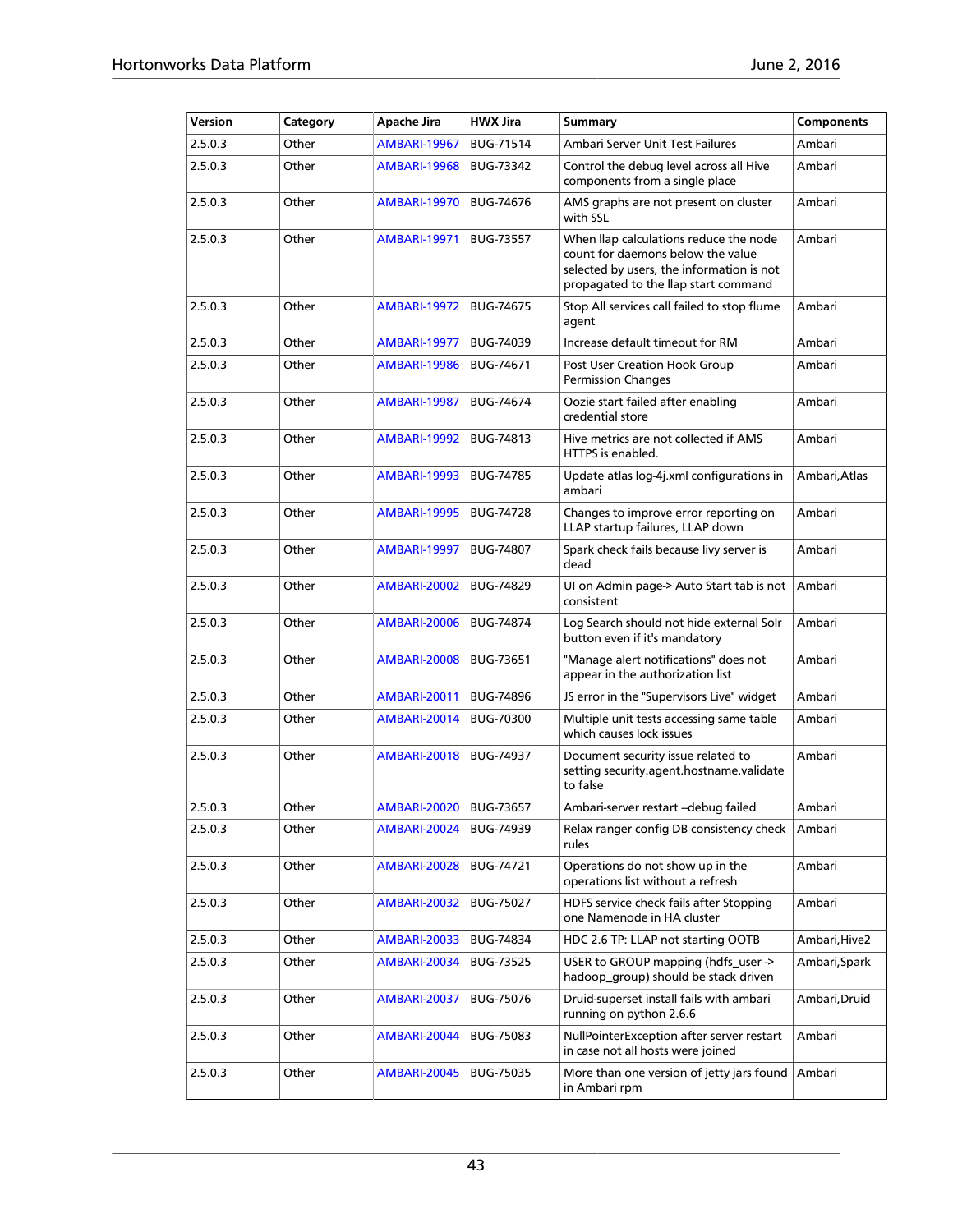| Version | Category | Apache Jira         | <b>HWX Jira</b>  | <b>Summary</b>                                                                                                                                     | <b>Components</b> |
|---------|----------|---------------------|------------------|----------------------------------------------------------------------------------------------------------------------------------------------------|-------------------|
| 2.5.0.3 | Other    | <b>AMBARI-20047</b> | <b>BUG-72873</b> | When enabling ranger plugin for HBase,<br>Ranger repository config user is not set<br>to customized service user                                   | Ambari, Ranger    |
| 2.5.0.3 | Other    | <b>AMBARI-20049</b> | <b>BUG-74973</b> | One way SSL fallback logic can cause<br>some agents to be connected with 2-way<br><b>SSL</b>                                                       | Ambari            |
| 2.5.0.3 | Other    | <b>AMBARI-20051</b> | <b>BUG-75067</b> | Hosts filter component list is not sorted<br>so it is difficult to use                                                                             | Ambari            |
| 2.5.0.3 | Other    | <b>AMBARI-20052</b> | <b>BUG-75146</b> | Spark2 service check is failing in secure<br>env                                                                                                   | Ambari            |
| 2.5.0.3 | Other    | <b>AMBARI-20056</b> | <b>BUG-73427</b> | FIFO compaction resulting in too many<br>store files on large cluster                                                                              | Ambari            |
| 2.5.0.3 | Other    | <b>AMBARI-20057</b> | <b>BUG-75069</b> | "NodeManagers Status" is missing on<br>YARN Summary page                                                                                           | Ambari            |
| 2.5.0.3 | Other    | <b>AMBARI-20058</b> | <b>BUG-75166</b> | Final' is not shown correctly in config diff<br>tool and in older versions                                                                         | Ambari            |
| 2.5.0.3 | Other    | <b>AMBARI-20059</b> | <b>BUG-74767</b> | Storm config change results in<br>Consistency check failed                                                                                         | Ambari            |
| 2.5.0.3 | Other    | <b>AMBARI-20060</b> | <b>BUG-74880</b> | llap_headroom_space configuration                                                                                                                  | Ambari, Hive2     |
| 2.5.0.3 | Other    | <b>AMBARI-20063</b> | <b>BUG-75210</b> | Removing secure ACLs from Kafka<br>znodes during dekerberization                                                                                   | Ambari            |
| 2.5.0.3 | Other    | <b>AMBARI-20065</b> | <b>BUG-74661</b> | Livy server start failed after downgrade<br>with missing livy.server.kerberos.keytab<br>error                                                      | Ambari, Spark     |
| 2.5.0.3 | Other    | <b>AMBARI-20066</b> | <b>BUG-75065</b> | "Install" button is shown in Admin > Stack<br>and Versions > Version page for the<br>original stack version installed via Install<br>Wizard        | Ambari            |
| 2.5.0.3 | Other    | <b>AMBARI-20067</b> | <b>BUG-75225</b> | Finalize Operations stage fails when<br>Enabling Kerberos using the manual<br>option                                                               | Ambari            |
| 2.5.0.3 | Other    | <b>AMBARI-20068</b> | <b>BUG-74360</b> | Getting Internal Server Error (500) on<br>services API while trying to start all<br>services with atleast one component in<br>INSTALL_FAILED state | Ambari            |
| 2.5.0.3 | Other    | <b>AMBARI-20069</b> | <b>BUG-74356</b> | hive.enforce.bucketing=true                                                                                                                        | Ambari            |
| 2.5.0.3 | Other    | <b>AMBARI-20071</b> | <b>BUG-75151</b> | Hadoop metrics sink prints lots of logs if<br>collector is unavailable                                                                             | Ambari            |
| 2.5.0.3 | Other    | <b>AMBARI-20072</b> | BUG-75191        | heap dump opts missing from<br>tez.am.launch.cmd-opts                                                                                              | Ambari            |
| 2.5.0.3 | Other    | <b>AMBARI-20081</b> | BUG-75354        | Install actions fail when switching from<br>root to non-root.                                                                                      | Ambari            |
| 2.5.0.3 | Other    | <b>AMBARI-20085</b> | BUG-75032        | Confusing AMS collector heap size<br>validation loop                                                                                               | Ambari            |
| 2.5.0.3 | Other    | <b>AMBARI-20088</b> | BUG-75361        | Log Search should handle turned off<br>Credential Store too                                                                                        | Ambari            |
| 2.5.0.3 | Other    | <b>AMBARI-20103</b> | BUG-75463        | Reduce AMS HBase metrics through<br>whitelist.                                                                                                     | Ambari            |
| 2.5.0.3 | Other    | <b>AMBARI-20104</b> | <b>BUG-74784</b> | Kafka Controller metrics are not being<br>displayed.                                                                                               | Ambari, Kafka     |
| 2.5.0.3 | Other    | <b>AMBARI-20106</b> | BUG-75513        | Additional config changes for HSI                                                                                                                  | Ambari, Hive2     |
| 2.5.0.3 | Other    | <b>AMBARI-20115</b> | <b>BUG-75066</b> | Ambari reports grafana service is down<br>when its running causing other services<br>to not start                                                  | Ambari            |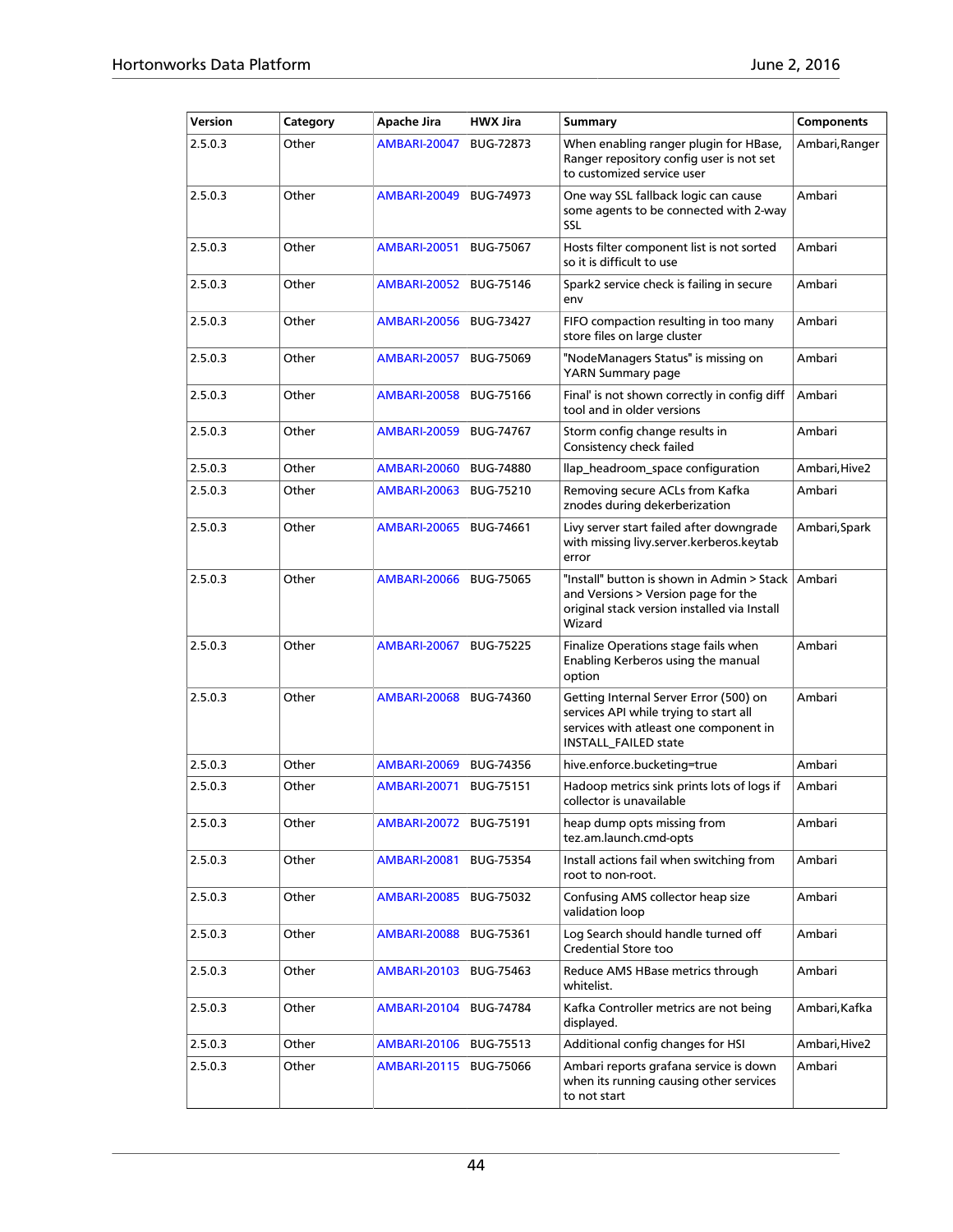| Version | Category | Apache Jira         | <b>HWX Jira</b>  | <b>Summary</b>                                                                                                                                                         | <b>Components</b>      |
|---------|----------|---------------------|------------------|------------------------------------------------------------------------------------------------------------------------------------------------------------------------|------------------------|
| 2.5.0.3 | Other    | <b>AMBARI-20116</b> | <b>BUG-74769</b> | Config changes in Kafka should be<br>reflected in Atlas                                                                                                                | Ambari,Atlas           |
| 2.5.0.3 | Other    | <b>AMBARI-20119</b> | <b>BUG-74775</b> | "Use RedHat Satellite/Spacewalk" setting<br>not working correctly in Ambari 2.4.2.0                                                                                    | Ambari                 |
| 2.5.0.3 | Other    | <b>AMBARI-20120</b> | <b>BUG-75094</b> | Error during EU while updating Ranger<br>Log4J service configs                                                                                                         | Ambari                 |
| 2.5.0.3 | Other    | <b>AMBARI-20123</b> | <b>BUG-75180</b> | Click feedback/disable toggle is missing<br>for transition buttons in Kerberos Wizard<br>- prone to various failures                                                   | Ambari                 |
| 2.5.0.3 | Other    | AMBARI-20124        | <b>BUG-75590</b> | Ranger Installation Scripts Use Python 2.7<br><b>Collection Classes</b>                                                                                                | Ambari, Ranger         |
| 2.5.0.3 | Other    | AMBARI-20125        | <b>BUG-75593</b> | DataNode Storage alert is duplicated                                                                                                                                   | Ambari                 |
| 2.5.0.3 | Other    | <b>AMBARI-20136</b> | <b>BUG-75624</b> | Services should be able to specify that<br>credential store is always enabled                                                                                          | Ambari                 |
| 2.5.0.3 | Other    | <b>AMBARI-20145</b> | <b>BUG-74752</b> | Restart Kafka broker failed after<br>enabling kerberos with "kinit(v5): No<br>such file or directory while getting initial<br>credentials"                             | Ambari                 |
| 2.5.0.3 | Other    | <b>AMBARI-20147</b> | <b>BUG-75748</b> | Not able to delete custom property                                                                                                                                     | Ambari                 |
| 2.5.0.3 | Other    | <b>AMBARI-20148</b> | <b>BUG-75501</b> | "Set Version on All Hosts" Fails For Hosts<br><b>Without Any Stack Components</b>                                                                                      | Ambari                 |
| 2.5.0.3 | Other    | <b>AMBARI-20151</b> | <b>BUG-74186</b> | Modify Hive log settings to integrate<br>with tez reduced logging                                                                                                      | Ambari, Tez            |
| 2.5.0.3 | Other    | <b>AMBARI-20152</b> | <b>BUG-75547</b> | Audit entries are not getting logged for<br>storm actions                                                                                                              | Ambari, Ranger         |
| 2.5.0.3 | Other    | <b>AMBARI-20154</b> | <b>BUG-75503</b> | Ensure all dependency jars and stack<br>contents within /usr/lib/ambari-server<br>are with permission 755                                                              | Ambari                 |
| 2.5.0.3 | Other    | <b>AMBARI-20155</b> | <b>BUG-75572</b> | EU: Manual Step without any context<br>after "All Service Checks" fail                                                                                                 | Ambari                 |
| 2.5.0.3 | Other    | <b>AMBARI-20158</b> | <b>BUG-75478</b> | Host filter is missing for admin user after<br>upgrading to ambari 2.4.2 or above                                                                                      | Ambari                 |
| 2.5.0.3 | Other    | <b>AMBARI-20159</b> | <b>BUG-75471</b> | Cluster deploy failed as install service<br>failed with "Execution of 'zypper clean -<br>all' returned 7. System management is<br>locked by the application with pid " | Ambari                 |
| 2.5.0.3 | Other    | <b>AMBARI-20169</b> | BUG-75539        | Handle on UI error on services API while<br>trying to start all services with atleast one<br>component in INSTALL FAILED state                                         | Ambari                 |
| 2.5.0.3 | Other    | <b>AMBARI-20170</b> | BUG-75332        | ambari-server package size increased<br>from 645MB to 1GB                                                                                                              | Ambari, Ambari<br>View |
| 2.5.0.3 | Other    | <b>AMBARI-20172</b> | <b>BUG-75745</b> | <b>Manage Configuration Group Hosts</b><br>popup is way too small to be useful when<br>it is needed                                                                    | Ambari                 |
| 2.5.0.3 | Other    | <b>AMBARI-20176</b> | <b>BUG-75847</b> | Zeppelin Notebook fails to start without<br><b>HDFS</b>                                                                                                                | Ambari, Zeppelin       |
| 2.5.0.3 | Other    | <b>AMBARI-20178</b> | <b>BUG-72786</b> | Authorization failure during replaying<br>persisted state                                                                                                              | Ambari                 |
| 2.5.0.3 | Other    | <b>AMBARI-20179</b> | <b>BUG-75800</b> | AMS Collector shuts down with Helix-Zk<br>related exception.                                                                                                           | Ambari                 |
| 2.5.0.3 | Other    | <b>AMBARI-20185</b> | <b>BUG-75909</b> | Move spinner for Next and Back button<br>in Kerberos Wizard                                                                                                            | Ambari                 |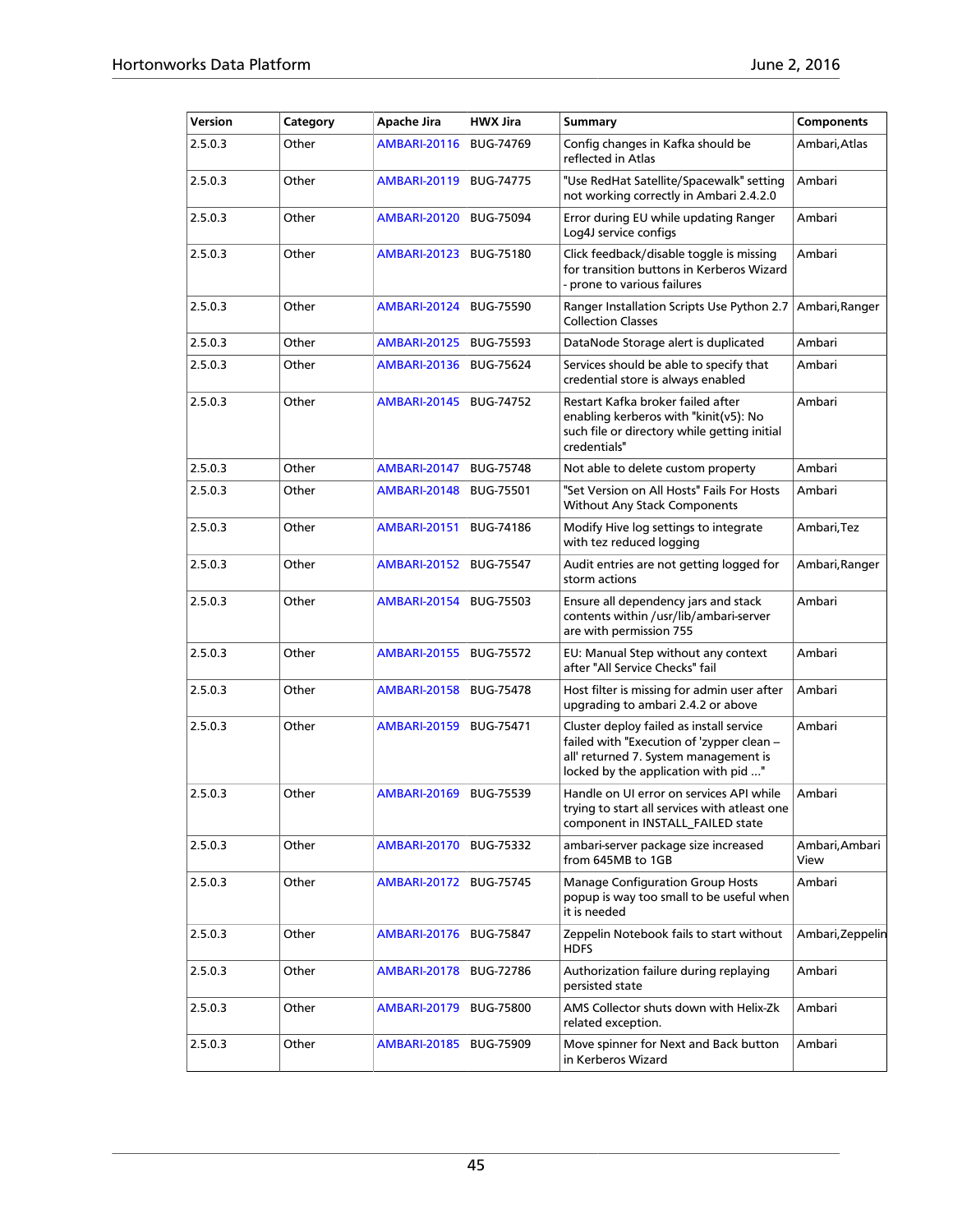| Version | Category | <b>Apache Jira</b>  | <b>HWX Jira</b>  | Summary                                                                                                                                    | Components    |
|---------|----------|---------------------|------------------|--------------------------------------------------------------------------------------------------------------------------------------------|---------------|
| 2.5.0.3 | Other    | <b>AMBARI-20190</b> | <b>BUG-75609</b> | LogSearch Integration logs repeated<br>WARN message that should be at DEBUG<br>level                                                       | Ambari        |
| 2.5.0.3 | Other    | <b>AMBARI-20191</b> | <b>BUG-75919</b> | Remove command duplicate from<br>log_process_information                                                                                   | Ambari        |
| 2.5.0.3 | Other    | <b>AMBARI-20193</b> | <b>BUG-75786</b> | Log Search Portal is not working with<br>HTTPS with it's own created Key Store                                                             | Ambari        |
| 2.5.0.3 | Other    | <b>AMBARI-20194</b> | <b>BUG-74673</b> | Enable/Disable UI objects related to<br>managing alert targets based on user's<br>privileges                                               | Ambari        |
| 2.5.0.3 | Other    | <b>AMBARI-20196</b> | <b>BUG-75234</b> | SmartSense HST Server needs JCE<br>unlimited policy even if cluster is not<br>Kerberized                                                   | Ambari        |
| 2.5.0.3 | Other    | <b>AMBARI-20198</b> | <b>BUG-75799</b> | [UT parallel tests] ambari maven<br>execution needs external variable for<br>forkcount in docker image                                     | Ambari        |
| 2.5.0.3 | Other    | <b>AMBARI-20201</b> | <b>BUG-75744</b> | Config Groups are shown twice after<br>creation                                                                                            | Ambari        |
| 2.5.0.3 | Other    | <b>AMBARI-20210</b> | <b>BUG-75953</b> | [BE] "refresh yarn queue" takes 20<br>minutes to fail, instead it should fail after<br>a fixed numbers of the attempts within 2<br>minutes | Ambari        |
| 2.5.0.3 | Other    | <b>AMBARI-20211</b> | <b>BUG-75946</b> | UI asking user to "refresh yarn queue"<br>on stopped yarn service, which results to<br>infinite refresh time as yarn is stopped            | Ambari        |
| 2.5.0.3 | Other    | <b>AMBARI-20212</b> | <b>BUG-68381</b> | Remove HDP version check in KAFKA<br>service                                                                                               | Ambari        |
| 2.5.0.3 | Other    | <b>AMBARI-20214</b> | <b>BUG-75944</b> | Strange UI behavior on editing property                                                                                                    | Ambari        |
| 2.5.0.3 | Other    | <b>AMBARI-20217</b> | <b>BUG-75895</b> | Services fail to start as calls to webhdfs<br>are hitting GSSException                                                                     | Ambari        |
| 2.5.0.3 | Other    | <b>AMBARI-20218</b> | <b>BUG-75922</b> | Set mode 644 for all ambari jars                                                                                                           | Ambari        |
| 2.5.0.3 | Other    | <b>AMBARI-20219</b> | <b>BUG-76017</b> | Grafana Start Failed on HDF cluster                                                                                                        | Ambari        |
| 2.5.0.3 | Other    | <b>AMBARI-20220</b> | <b>BUG-75469</b> | Ambari Server Startup Takes Too Long<br>And Returns An Error Code                                                                          | Ambari        |
| 2.5.0.3 | Other    | <b>AMBARI-20235</b> | <b>BUG-76016</b> | While enabling Ranger Plugins, Improper<br>formatting of recommended configs in<br>the popup                                               | Ambari        |
| 2.5.0.3 | Other    | <b>AMBARI-20242</b> | <b>BUG-76109</b> | Ranger Admin start timedout                                                                                                                | Ambari        |
| 2.5.0.3 | Other    | <b>AMBARI-20245</b> | <b>BUG-76074</b> | Setup tez ats related parameters                                                                                                           | Ambari, Tez   |
| 2.5.0.3 | Other    | <b>AMBARI-20249</b> | BUG-76149        | Stopping spark2 doesn't generate any<br>alerts                                                                                             | Ambari, Spark |
| 2.5.0.3 | Other    | <b>AMBARI-20258</b> | BUG-75963        | [INTERMITTENT] Null pointer Exception<br>when modifying configs of services                                                                | Ambari        |
| 2.5.0.3 | Other    | <b>AMBARI-20264</b> | <b>BUG-76164</b> | HiveServer2 Interactive start failed after<br>WE enable                                                                                    | Ambari        |
| 2.5.0.3 | Other    | <b>AMBARI-20265</b> | BUG-76029        | Blueprint deployment with auto-restart<br>settings enabled, auto-restart UI is<br>incomplete.                                              | Ambari        |
| 2.5.0.3 | Other    | <b>AMBARI-20267</b> | <b>BUG-75288</b> | HSI doesnt not start for the below<br>scenario after kerberization.                                                                        | Ambari,Hive2  |
| 2.5.0.3 | Other    | <b>AMBARI-20270</b> | <b>BUG-76353</b> | NPE thrown if downscale is performed<br>before all hosts registered with cluster.                                                          | Ambari        |
| 2.5.0.3 | Other    | <b>AMBARI-20271</b> | BUG-76262        | Call to fetch Quick Links host fails                                                                                                       | Ambari        |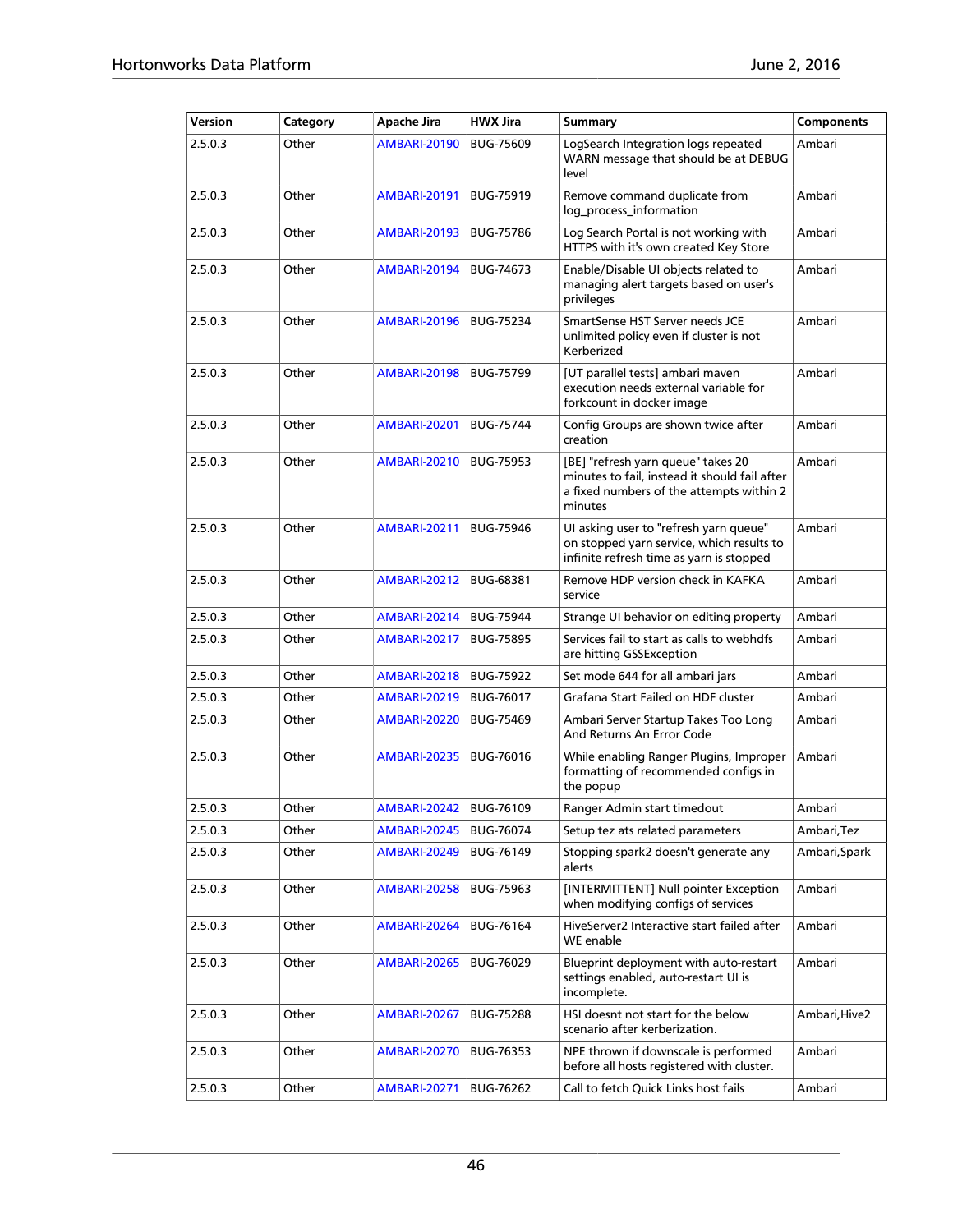| Version | Category    | Apache Jira         | <b>HWX Jira</b>  | Summary                                                                                                                                                    | <b>Components</b> |
|---------|-------------|---------------------|------------------|------------------------------------------------------------------------------------------------------------------------------------------------------------|-------------------|
| 2.5.0.3 | Other       | <b>AMBARI-20279</b> | <b>BUG-76209</b> | During RU, restarting HSI failed                                                                                                                           | Ambari            |
| 2.5.0.3 | Other       | <b>AMBARI-20282</b> | <b>BUG-76395</b> | Set tez task listener thread count to 1 by<br>default for hive interactive in HDP 2.6<br>stack                                                             | Ambari,Hive2      |
| 2.5.0.3 | Other       | <b>AMBARI-20285</b> | <b>BUG-76146</b> | Spark2 Thrift Server stopped due to<br>incompletely uploaded tar.gz                                                                                        | Ambari,Spark      |
| 2.5.0.3 | Other       | <b>AMBARI-20302</b> | <b>BUG-76032</b> | Despite user selecting not to apply Config Ambari<br>Changes, Changes are being applied                                                                    |                   |
| 2.5.0.3 | Performance | <b>AMBARI-17889</b> | BUG-62132        | Bad error message if user has not<br>performed ambari-server setup for jdbc<br>driver before configuring custom DB                                         | Ambari            |
| 2.5.0.3 | Performance | <b>AMBARI-19023</b> | <b>BUG-64191</b> | After adding an Atlas server the first<br>restart command fails since stop doesn't<br>have any configs; if no pid dir exists<br>during stop, perform no-op | Ambari,Atlas      |
| 2.5.0.3 | Performance | <b>AMBARI-19108</b> | <b>BUG-70094</b> | Perf: Web UI can't load json with host<br>check info                                                                                                       | Ambari            |
| 2.5.0.3 | Performance | <b>AMBARI-19224</b> | <b>BUG-70101</b> | Perf: Host Checks response is way too big<br>(320MB for 1200 nodes)                                                                                        | Ambari            |
| 2.5.0.3 | Performance | <b>AMBARI-19714</b> | <b>BUG-72620</b> | Perf: start/stop all actions works much<br>slower after few days of testing                                                                                | Ambari            |
| 2.5.0.3 | Performance | <b>AMBARI-19881</b> | <b>BUG-74058</b> | Ambari Web UI is slow and unresponsive<br>on a 1000-node perf cluster after<br>changing configs since restart indicator<br>loading is too heavy            | Ambari            |
| 2.5.0.3 | Security    | <b>AMBARI-17716</b> | <b>BUG-58139</b> | AMS HA not working in secure cluster                                                                                                                       | Ambari            |
| 2.5.0.3 | Security    | <b>AMBARI-18448</b> | <b>BUG-66282</b> | NPE when installing secure cluster via<br>Blueprints due to null logger                                                                                    | Ambari            |
| 2.5.0.3 | Security    | <b>AMBARI-18463</b> | BUG-66346        | Regression: krb5JAASLogin.conf is not<br>updated during secure BP install                                                                                  | Ambari            |
| 2.5.0.3 | Security    | <b>AMBARI-18986</b> | <b>BUG-69545</b> | Ambari lost heartbeat from all cluster<br>hosts on secure blueprint cluster                                                                                | Ambari            |
| 2.5.0.3 | Security    | <b>AMBARI-19029</b> | <b>BUG-69777</b> | Atlas web UI inaccessible alert after<br>enabling security                                                                                                 | Ambari,Atlas      |
| 2.5.0.3 | Security    | <b>AMBARI-19675</b> | <b>BUG-72685</b> | Regenerate Keytabs action does not set<br>cluster-env/security_enabled to true                                                                             | Ambari            |
| 2.5.0.3 | Security    | <b>AMBARI-19694</b> | <b>BUG-72947</b> | Directory /user/\$username was not<br>created in hdfs within Post-user-creation<br>script hook on secure cluster                                           | Ambari            |
| 2.5.0.3 | Security    | <b>AMBARI-19902</b> | <b>BUG-74138</b> | Ambari scripts have 777 permission which   Ambari<br>is a major security concern (change came<br>from $2.4.x$ )                                            |                   |
| 2.5.0.3 | Security    | <b>AMBARI-20013</b> | BUG-74421        | Ambari-Infra Changes - handle custom<br>principals, secure znode, retain user<br>changes to security.json                                                  | Ambari            |
| 2.5.0.3 | Security    | <b>AMBARI-20261</b> | BUG-76251        | Unexpected popup after disable kerberos   Ambari<br>"You are in the process of disabling<br>security on your cluster"                                      |                   |
| 2.5.0.3 | Upgrade     | <b>AMBARI-18048</b> | BUG-62837        | ambari-server upgrade should report all<br>the config properties it added/modified                                                                         | Ambari            |
| 2.5.0.3 | Upgrade     | <b>AMBARI-18285</b> | BUG-65248        | Ambari upgrade from 2.4.0.x version<br>fails.                                                                                                              | Ambari            |
| 2.5.0.3 | Upgrade     | <b>AMBARI-18305</b> | BUG-65219        | (2.5.0 fix) Ambari server upgrade script<br>deletes all .pyc files                                                                                         | Ambari            |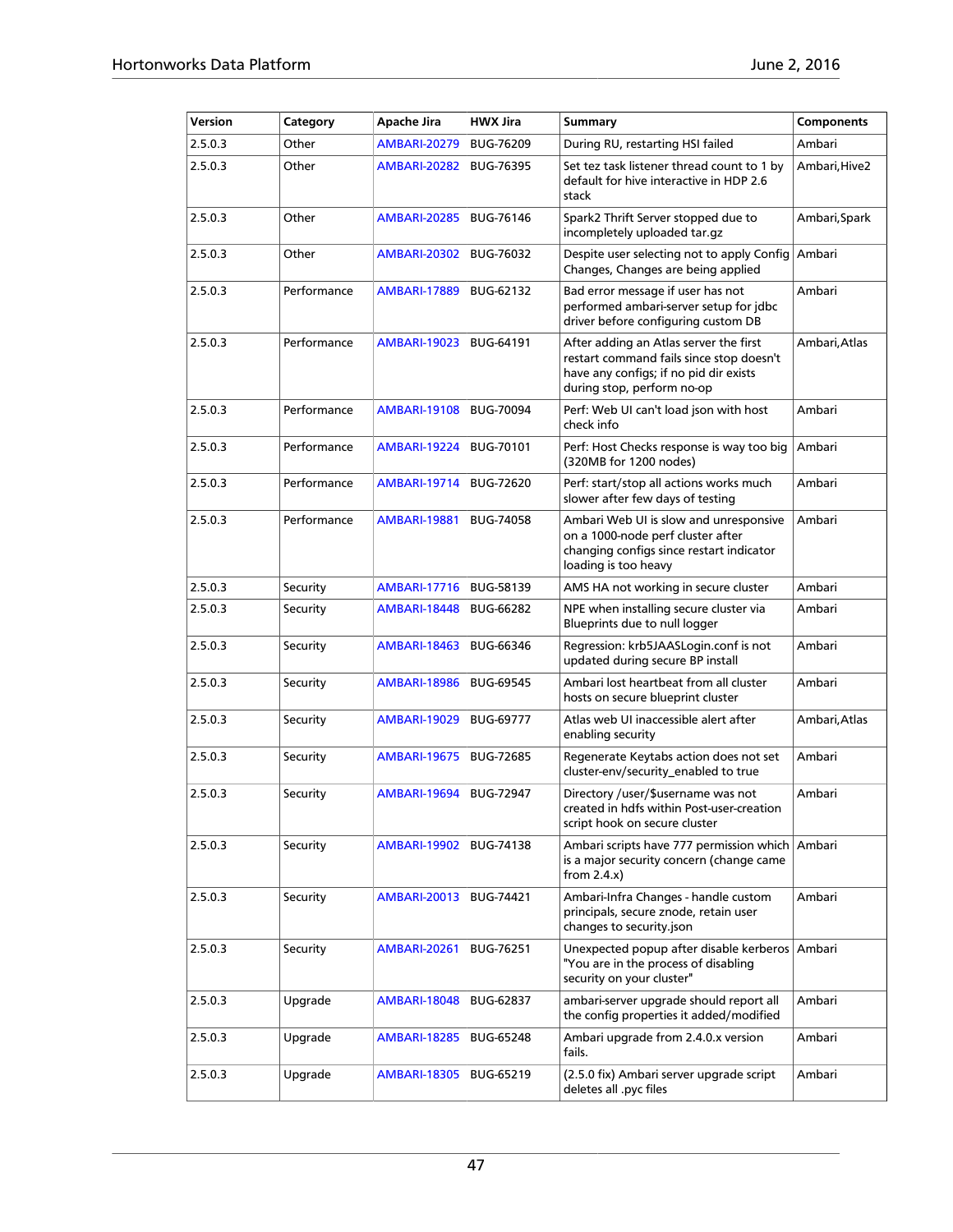| Version | Category | Apache Jira            | HWX Jira         | <b>Summary</b>                                                                                                                                                                 | <b>Components</b> |
|---------|----------|------------------------|------------------|--------------------------------------------------------------------------------------------------------------------------------------------------------------------------------|-------------------|
| 2.5.0.3 | Upgrade  | <b>AMBARI-18396</b>    | <b>BUG-65953</b> | Upgrade:<br>"org.apache.atlas.hive.hook.HiveHook"<br>class is added by default to<br>hive.exec.post.hooks property, which<br>results in service check failure while<br>upgrade | Ambari            |
| 2.5.0.3 | Upgrade  | <b>AMBARI-18434</b>    | <b>BUG-64959</b> | ambari-server principal issue on upgraded Ambari<br>Ambari Server                                                                                                              |                   |
| 2.5.0.3 | Upgrade  | <b>AMBARI-18506</b>    | <b>BUG-65234</b> | Ambari should present message if stack<br>upgrade path is not available                                                                                                        | Ambari            |
| 2.5.0.3 | Upgrade  | <b>AMBARI-18517</b>    | <b>BUG-64844</b> | Changes in upgrade path for Kafka<br>metrics collector hosts config                                                                                                            | Ambari            |
| 2.5.0.3 | Upgrade  | <b>AMBARI-18521</b>    | <b>BUG-66801</b> | Stack upgrade fix for Ranger in secure<br>env                                                                                                                                  | Ambari, Ranger    |
| 2.5.0.3 | Upgrade  | <b>AMBARI-18575</b>    | BUG-67212        | Fix for improving time taken by<br>'ExecutionScheduleManagerTest' and<br>'UpgradeCatalog221Test' java tests.                                                                   | Ambari            |
| 2.5.0.3 | Upgrade  | <b>AMBARI-18590</b>    | BUG-67210        | RegionServer Registration Checks Fail<br>During Upgrade If rDNS is Not Enabled                                                                                                 | Ambari            |
| 2.5.0.3 | Upgrade  | <b>AMBARI-18682</b>    | <b>BUG-67930</b> | ZooKeeper Is Invoking hdp-/conf-select<br><b>Outside Of Upgrades</b>                                                                                                           | Ambari            |
| 2.5.0.3 | Upgrade  | <b>AMBARI-18747</b>    | <b>BUG-68178</b> | Ambari Upgrade Failed from 2.4.1 to 2.5                                                                                                                                        | Ambari            |
| 2.5.0.3 | Upgrade  | <b>AMBARI-18780</b>    | <b>BUG-68618</b> | Fix livy configuration upgrade from HDP<br>2.5 to HDP 2.6                                                                                                                      | Ambari,Spark      |
| 2.5.0.3 | Upgrade  | <b>AMBARI-18786</b>    | <b>BUG-67984</b> | HDP Upgrade fails when the cluster size<br>is large                                                                                                                            | Ambari            |
| 2.5.0.3 | Upgrade  | <b>AMBARI-18800</b>    | <b>BUG-68398</b> | Rolling Upgrade From HDP 2.5.x to 2.5.y<br>Doesn't hdp-select ZKFC                                                                                                             | Ambari            |
| 2.5.0.3 | Upgrade  | <b>AMBARI-18822</b>    | <b>BUG-68645</b> | Upgrade from 2.4.2 to 2.5 fails with DB<br>consistency check                                                                                                                   | Ambari            |
| 2.5.0.3 | Upgrade  | <b>AMBARI-18863</b>    | <b>BUG-68870</b> | Upgrade Type Is Incorrectly Quoted<br><b>When Serialized</b>                                                                                                                   | Ambari            |
| 2.5.0.3 | Upgrade  | <b>AMBARI-18899</b>    | <b>BUG-66687</b> | Post Upgrade to Ambari 2.4.1 from 2.2.2<br>-> All stack component prompted for<br>restart                                                                                      | Ambari            |
| 2.5.0.3 | Upgrade  | <b>AMBARI-18937</b>    | BUG-69031        | Allow generic Service Upgrade Packs for<br>all targets                                                                                                                         | Ambari,SmartSense |
| 2.5.0.3 | Upgrade  | AMBARI-18951 BUG-68500 |                  | Cannot upgrade from 2.2.2.7 to 2.4.2<br>due to FK error (MyISAM, MySQL 5.1)                                                                                                    | Ambari            |
| 2.5.0.3 | Upgrade  | <b>AMBARI-19016</b>    | <b>BUG-69580</b> | RegionServer Restart During Upgrade<br>Fails Because of Missing Import When<br><b>Formatting PID</b>                                                                           | Ambari            |
| 2.5.0.3 | Upgrade  | <b>AMBARI-19030</b>    | <b>BUG-69684</b> | Service Auto Start operations are<br>permitted during Upgrade                                                                                                                  | Ambari            |
| 2.5.0.3 | Upgrade  | <b>AMBARI-19034</b>    | <b>BUG-68806</b> | Upgrade History Displays Wrong<br>Upgrade Type                                                                                                                                 | Ambari            |
| 2.5.0.3 | Upgrade  | <b>AMBARI-19040</b>    | BUG-69841        | Fix NPE in<br>UpgradeCatalog250Test .testExecuteDMLUpdates                                                                                                                     | Ambari            |
| 2.5.0.3 | Upgrade  | <b>AMBARI-19044</b>    | <b>BUG-72546</b> | Ambari Server Unit Test Failure<br>on branch-2.5 and trunk:<br>test_upgrade_restart_eu_with_ranger<br>(test_namenode.TestNamenode)                                             | Ambari            |
| 2.5.0.3 | Upgrade  | <b>AMBARI-19055</b>    | BUG-69784        | Removing Tasks From<br>host_role_command Causes Upgrades To<br>Show As PENDING                                                                                                 | Ambari            |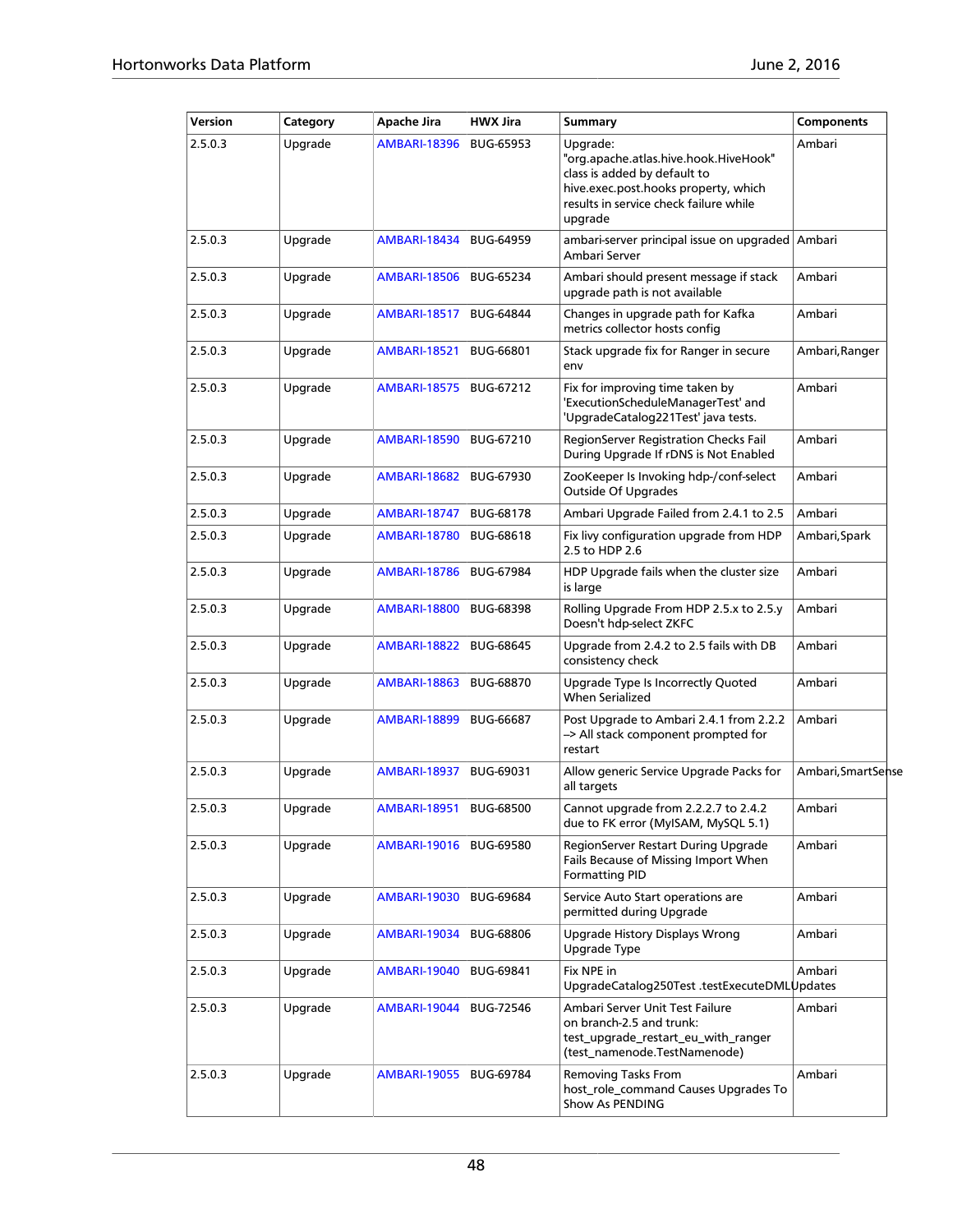| Version | Category | Apache Jira         | <b>HWX Jira</b>  | Summary                                                                                                                                          | <b>Components</b> |
|---------|----------|---------------------|------------------|--------------------------------------------------------------------------------------------------------------------------------------------------|-------------------|
| 2.5.0.3 | Upgrade  | <b>AMBARI-19082</b> | <b>BUG-67874</b> | Ambari Server upgrade from 2.0.2 to<br>2.2.2 changed the following configs and<br>added a port of -1                                             | Ambari            |
| 2.5.0.3 | Upgrade  | AMBARI-19083        | <b>BUG-69947</b> | After ambari only upgrade Enable<br>security(Configure Ambari Identity) was<br>failed because could not run "ambari-<br>sudo.sh"                 | Ambari            |
| 2.5.0.3 | Upgrade  | <b>AMBARI-19085</b> | <b>BUG-69868</b> | Host Ordered upgrade should not show<br>as an Upgrade option in UI                                                                               | Ambari            |
| 2.5.0.3 | Upgrade  | <b>AMBARI-19148</b> | <b>BUG-70316</b> | Wrong filter groups names "Missing<br>translation" on "Upgrade history" tab of<br><b>Stack and Versions</b>                                      | Ambari            |
| 2.5.0.3 | Upgrade  | AMBARI-19162        | <b>BUG-70103</b> | Created a new property("<br>logsearch.spnego.kerberos.host") with<br>value(" localhost ") after ambari only<br>upgrade from 2.4.1/2.4 to 2.5.0.0 | Ambari            |
| 2.5.0.3 | Upgrade  | AMBARI-19170        | <b>BUG-70430</b> | NPE during Ambari server schema<br>upgrade                                                                                                       | Ambari            |
| 2.5.0.3 | Upgrade  | AMBARI-19175        | BUG-70441        | DB configs consistency check failed after<br>disable kerberos or Ambari upgrade                                                                  | Ambari            |
| 2.5.0.3 | Upgrade  | AMBARI-19199        | <b>BUG-70125</b> | AMS config types created by upgrade<br>were never marked as selected                                                                             | Ambari            |
| 2.5.0.3 | Upgrade  | AMBARI-19234        | <b>BUG-70297</b> | ATS reports as down in Ambari UI after<br>upgrade                                                                                                | Ambari            |
| 2.5.0.3 | Upgrade  | AMBARI-19235        | <b>BUG-70260</b> | Cluster User' role issue after Ambari<br>2.4.2.0 upgrade                                                                                         | Ambari            |
| 2.5.0.3 | Upgrade  | <b>AMBARI-19268</b> | <b>BUG-71068</b> | ulimit override missing from upgrade<br>catalogs                                                                                                 | Ambari            |
| 2.5.0.3 | Upgrade  | <b>AMBARI-19330</b> | <b>BUG-69692</b> | LogSearch upgrade support 2.4 -> 2.5                                                                                                             | Ambari            |
| 2.5.0.3 | Upgrade  | AMBARI-19347        | <b>BUG-71185</b> | Previous Upgrade In Progress Pre-Reg<br>Check Incorrectly Detects ABORTED<br>Upgrade                                                             | Ambari            |
| 2.5.0.3 | Upgrade  | <b>AMBARI-19348</b> | <b>BUG-71440</b> | Version number is incorrect when<br>upgrade wizard is opened from Upgrade<br>History                                                             | Ambari            |
| 2.5.0.3 | Upgrade  | <b>AMBARI-19397</b> | <b>BUG-71581</b> | Infra Solr Upgrade support 2.4 -> 2.5                                                                                                            | Ambari            |
| 2.5.0.3 | Upgrade  | <b>AMBARI-19456</b> | BUG-71260        | RU: Falcon LR job failed (upgrade-<br>downgrade)                                                                                                 | Ambari, Falcon    |
| 2.5.0.3 | Upgrade  | AMBARI-19473        | <b>BUG-70759</b> | Add Downgrade request validation to<br>avoid accidental double-upgrades                                                                          | Ambari            |
| 2.5.0.3 | Upgrade  | AMBARI-19533        | <b>BUG-72283</b> | Host-Ordered Upgrade packs are named<br>incorrectly                                                                                              | Ambari            |
| 2.5.0.3 | Upgrade  | <b>AMBARI-19560</b> | <b>BUG-72273</b> | Timezone for timestamps in Upgrade<br>History not consistent with Background<br>Operations                                                       | Ambari            |
| 2.5.0.3 | Upgrade  | <b>AMBARI-19561</b> | <b>BUG-72224</b> | After ambari only upgrade<br>Property:"yarn.nodemanager.linux-<br>container-executor.cgroups.mount-path"<br>become required                      | Ambari            |
| 2.5.0.3 | Upgrade  | AMBARI-19576        | BUG-72327        | Downgrade request fails as existing<br>Upgrade request is considered 'in<br>progress'                                                            | Ambari            |
| 2.5.0.3 | Upgrade  | <b>AMBARI-19601</b> | BUG-69317        | Warnings on ambari server upgrade<br>related to HDF paths                                                                                        | Ambari            |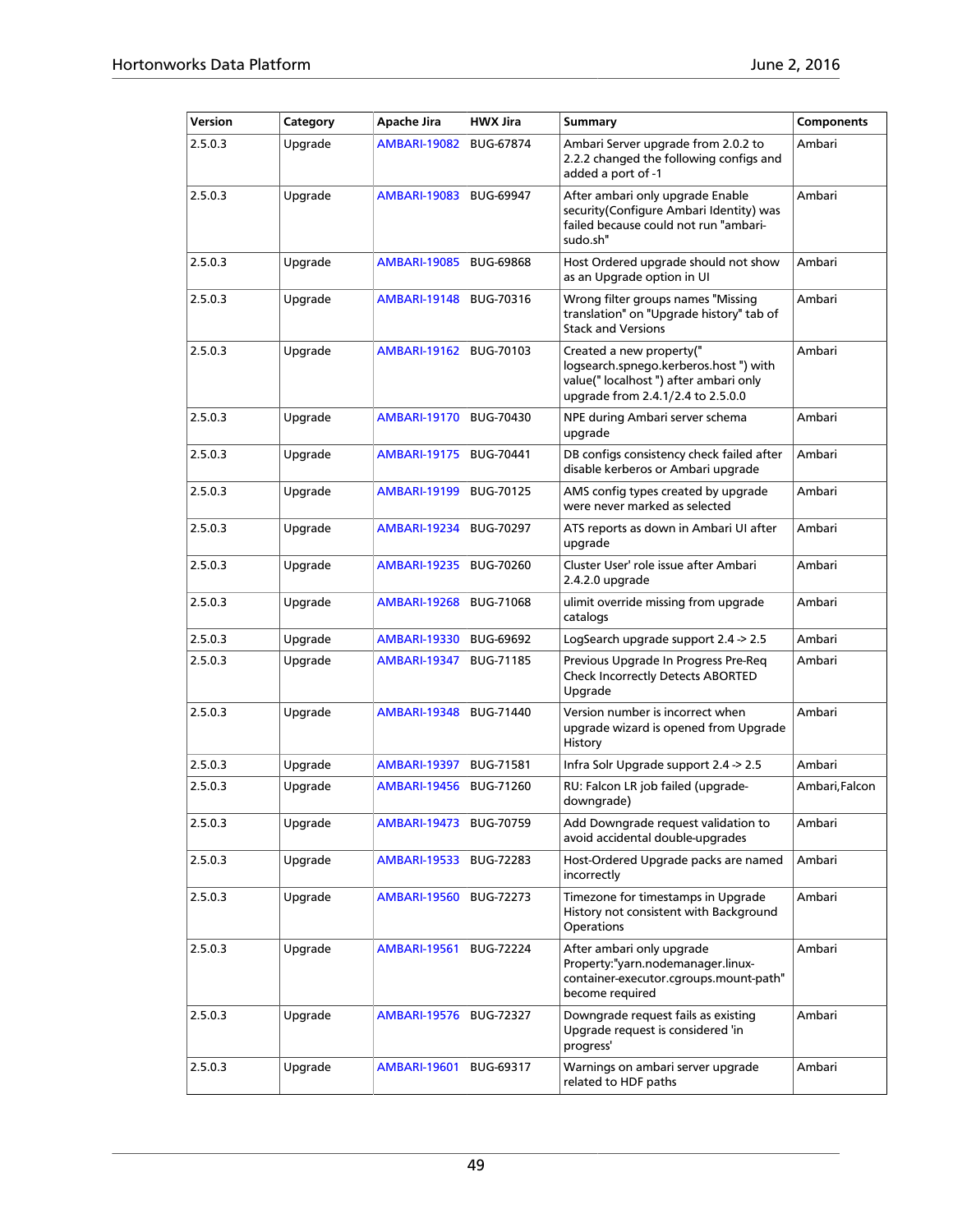| Version | Category | Apache Jira              | <b>HWX Jira</b>  | <b>Summary</b>                                                                                                                                                                 | <b>Components</b> |
|---------|----------|--------------------------|------------------|--------------------------------------------------------------------------------------------------------------------------------------------------------------------------------|-------------------|
| 2.5.0.3 | Upgrade  | <b>AMBARI-19617</b>      | <b>BUG-67376</b> | Restarting Some Components During a<br>Suspended Upgrade Fails Due To Missing<br><b>Upgrade Parameters</b>                                                                     | Ambari            |
| 2.5.0.3 | Upgrade  | <b>AMBARI-19643</b>      | <b>BUG-72776</b> | Not completed Upgrade History items<br>show End Time as "Not started"                                                                                                          | Ambari            |
| 2.5.0.3 | Upgrade  | <b>AMBARI-19740</b>      | <b>BUG-72075</b> | Ambari upgrade to Ambari 2.5 causes<br>start DB check failure on Zeppelin configs                                                                                              | Ambari, Zeppelin  |
| 2.5.0.3 | Upgrade  | <b>AMBARI-19758</b>      | BUG-73511        | Post Ambari upgrade AMS config<br>properties changes are marking HDFS/<br>YARN/Hive/HBase with restart required                                                                | Ambari            |
| 2.5.0.3 | Upgrade  | <b>AMBARI-19761</b>      | <b>BUG-73519</b> | HSI start fails after Ambari upgrade<br>with Unrecognized option: -<br>skiphadoopversion                                                                                       | Ambari            |
| 2.5.0.3 | Upgrade  | <b>AMBARI-19789</b>      | <b>BUG-73658</b> | RU: One step of upgrade failed with<br>"Could not find desired config type with<br>name llap-daemon-log4j" (HDP 2.3.6 to<br>HDP 2.4.3)                                         | Ambari            |
| 2.5.0.3 | Upgrade  | <b>AMBARI-19795</b>      | <b>BUG-72995</b> | Created a new<br>property("zookeeper.connect") with<br>value("localhost:2181") after ambari only<br>upgrade from 2.4.2.0/2.1.2.1/2.2.2.0 to<br>2.5.0.0                         | Ambari, Ranger    |
| 2.5.0.3 | Upgrade  | <b>AMBARI-19810</b>      | <b>BUG-73373</b> | Remove upgrade logic in<br>UpdateCatalog250 for tez-interactive-site<br>io.sort.mb, buffer.size                                                                                | Ambari            |
| 2.5.0.3 | Upgrade  | <b>AMBARI-19903</b>      | <b>BUG-74342</b> | LLAP daemon failed to start after Ambari<br>upgrade                                                                                                                            | Ambari            |
| 2.5.0.3 | Upgrade  | <b>AMBARI-19904</b>      | <b>BUG-58155</b> | Upgrade: Package Install stuck in<br>"Installing" state forever                                                                                                                | Ambari            |
| 2.5.0.3 | Upgrade  | <b>AMBARI-19984</b>      | <b>BUG-74474</b> | ambari-server upgrade is not idempotent                                                                                                                                        | Ambari            |
| 2.5.0.3 | Upgrade  | <b>AMBARI-20010</b>      | <b>BUG-73837</b> | Critical alert: 'Percent JournalNodes<br>Available' appears after upgrade from<br>ambari 2.2.2.0 to 2.5.0.0                                                                    | Ambari            |
| 2.5.0.3 | Upgrade  | <b>AMBARI-20030</b>      | BUG-74930        | Zeppelin and Atlas Service Checks Are<br><b>Missing During Express Upgrades</b>                                                                                                | Ambari            |
| 2.5.0.3 | Upgrade  | <b>AMBARI-20062</b>      | <b>BUG-74932</b> | StackAdvisor reports error for missing<br>YARN, MR, Hive queues while adding<br>services post upgrade                                                                          | Ambari            |
| 2.5.0.3 | Upgrade  | AMBARI-20070   BUG-75131 |                  | [Upgrade] Ambari-agent that is running<br>on the same host with ambari-server lost<br>heartbeat after upgrade                                                                  | Ambari            |
| 2.5.0.3 | Upgrade  | <b>AMBARI-20126</b>      | BUG-75412        | Add support for Spark2 upgrade from<br><b>HDP-2.5</b>                                                                                                                          | Ambari, Spark     |
| 2.5.0.3 | Upgrade  | <b>AMBARI-20140</b>      | <b>BUG-75053</b> | RU: After Ambari Upgrade SPARK2<br>history server start failed with "/<br>usr/bin/kinit-kt/etc/security/<br>keytabs/spark2.headless.keytab<br>spark@EXAMPLE.COM; ' returned 1" | Ambari            |
| 2.5.0.3 | Upgrade  | <b>AMBARI-20225</b>      | <b>BUG-74933</b> | Stackadvisor reported Consistency check<br>failed error upon adding new services to<br>upgrade cluster                                                                         | Ambari            |
| 2.5.0.3 | Upgrade  | <b>AMBARI-20229</b>      | <b>BUG-75587</b> | Entries in columns 'Current Value' and<br>'Resulting Value' are same in Upgrade<br>pre-checks screen                                                                           | Ambari            |
| 2.5.0.3 | Upgrade  | <b>AMBARI-20237</b>      | <b>BUG-76001</b> | After regenerate keytabs post Ambari<br>upgrade yarn.nodemanager.linux-                                                                                                        | Ambari            |